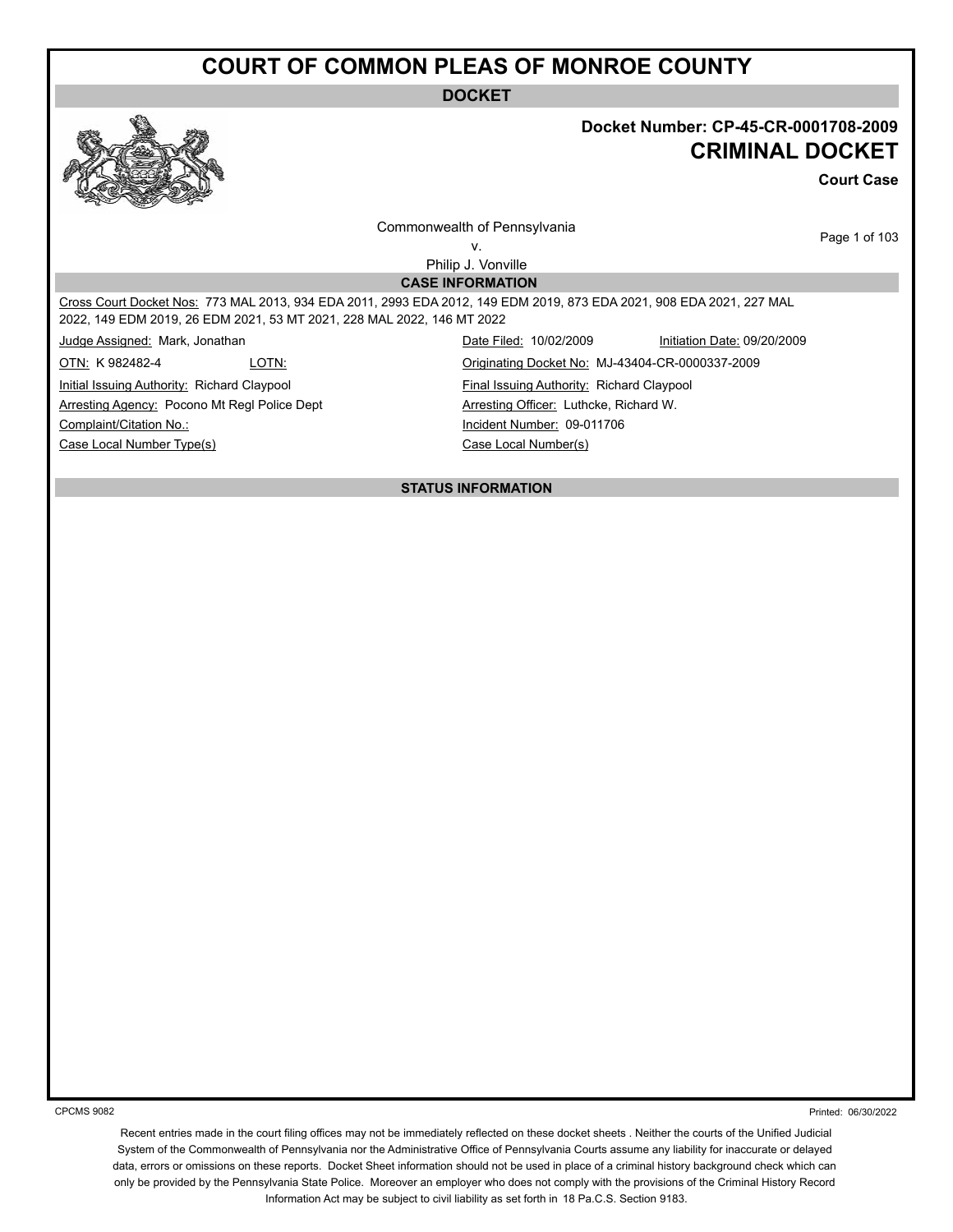**DOCKET**

#### **Docket Number: CP-45-CR-0001708-2009 CRIMINAL DOCKET**

**Court Case**

|              |        |                    | Commonwealth of Pennsylvania<br>۷.     |                 | Page 2 of 103 |
|--------------|--------|--------------------|----------------------------------------|-----------------|---------------|
|              |        |                    | Philip J. Vonville                     |                 |               |
| Case Status: | Closed | <b>Status Date</b> | <b>Processing Status</b>               | Complaint Date: | 09/20/2009    |
|              |        | 04/21/2022         | Awaiting Appellate Court Decision      |                 |               |
|              |        | 10/25/2021         | <b>Appeal Decided</b>                  |                 |               |
|              |        | 05/13/2021         | Awaiting Interlocutory Appeal Decision |                 |               |
|              |        | 05/10/2021         | Awaiting Appellate Court Decision      |                 |               |
|              |        | 04/27/2021         | Awaiting Trial Scheduling              |                 |               |
|              |        | 04/26/2021         | Awaiting Interlocutory Appeal Decision |                 |               |
|              |        | 04/09/2021         | Awaiting Appellate Court Decision      |                 |               |
|              |        | 09/09/2020         | Awaiting Trial Scheduling              |                 |               |
|              |        | 07/09/2020         | <b>Awaiting Trial</b>                  |                 |               |
|              |        | 04/08/2020         | <b>Awaiting Trial Scheduling</b>       |                 |               |
|              |        | 02/24/2020         | <b>Awaiting Trial</b>                  |                 |               |
|              |        | 10/04/2019         | Awaiting Trial Scheduling              |                 |               |
|              |        | 06/10/2014         | <b>Appeal Decided</b>                  |                 |               |
|              |        | 10/15/2013         | Awaiting Appellate Court Decision      |                 |               |
|              |        | 06/06/2013         | Completed                              |                 |               |
|              |        | 10/22/2012         | Awaiting Appellate Court Decision      |                 |               |
|              |        | 09/25/2012         | Awaiting PSI Completion                |                 |               |
|              |        | 12/20/2011         | <b>Appeal Decided</b>                  |                 |               |
|              |        | 04/01/2011         | Awaiting Appellate Court Decision      |                 |               |
|              |        | 01/14/2011         | Completed                              |                 |               |
|              |        | 10/12/2010         | Awaiting Post Sentence Motion Hearing  |                 |               |
|              |        | 10/04/2010         | Sentenced/Penalty Imposed              |                 |               |
|              |        | 08/30/2010         | Awaiting Sentencing                    |                 |               |
|              |        | 08/30/2010         | <b>Awaiting PSI</b>                    |                 |               |
|              |        | 08/02/2010         | <b>Awaiting Sentencing</b>             |                 |               |
|              |        | 08/02/2010         | Awaiting PSI                           |                 |               |
|              |        | 07/13/2010         | <b>Awaiting Sentencing</b>             |                 |               |
|              |        | 07/07/2010         | <b>Awaiting Trial</b>                  |                 |               |
|              |        | 01/11/2010         | <b>Awaiting Trial Scheduling</b>       |                 |               |
|              |        | 11/13/2009         | Awaiting Formal Arraignment            |                 |               |
|              |        | 11/09/2009         | Awaiting Pre-Trial Conference          |                 |               |
|              |        | 10/02/2009         | Awaiting Filing of Information         |                 |               |
|              |        |                    |                                        |                 |               |
|              |        |                    |                                        |                 |               |

CPCMS 9082

Printed: 06/30/2022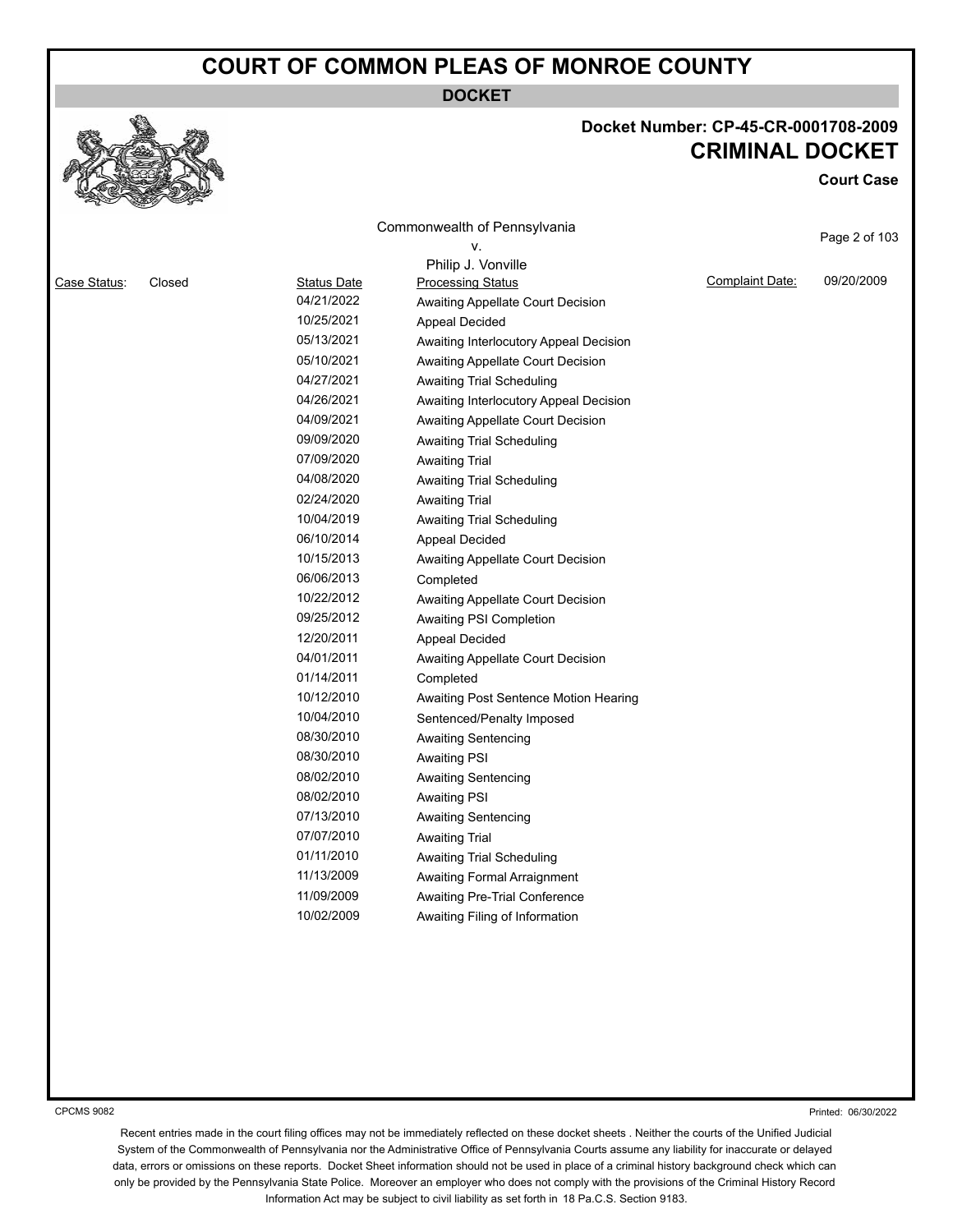**DOCKET**

#### **Docket Number: CP-45-CR-0001708-2009 CRIMINAL DOCKET**

**Court Case**

Commonwealth of Pennsylvania v.

Page 3 of 103

|                                    | Philip J. Vonville                   |               |                        |                                              |                           |
|------------------------------------|--------------------------------------|---------------|------------------------|----------------------------------------------|---------------------------|
|                                    |                                      |               | <b>CALENDAR EVENTS</b> |                                              |                           |
| Case Calendar<br><b>Event Type</b> | <b>Schedule</b><br><b>Start Date</b> | Start<br>Time | Room                   | Judge Name                                   | Schedule<br><b>Status</b> |
| Formal Arraignment                 | 11/16/2009                           | 1:30 pm       | Courtroom 3            | President Judge Margherita<br>P. Worthington | Scheduled                 |
| Pre-Trial<br>Conference            | 01/21/2010                           | 3:00 pm       | Judge's<br>Chambers    | Senior Judge Ronald E. Vican                 | Scheduled                 |
| Call of the List                   | 03/09/2010                           | $9:00$ am     | Courtroom 3            | President Judge Margherita<br>P. Worthington | Scheduled                 |
| <b>Status Conference</b>           | 03/23/2010                           | 3:30 pm       | Judge's<br>Chambers    | Senior Judge Ronald E. Vican                 | Scheduled                 |
| <b>Status Conference</b>           | 05/17/2010                           | 10:45 am      | Judge's<br>Chambers    | Senior Judge Ronald E. Vican                 | Scheduled                 |
| Call of the List                   | 06/22/2010                           | 8:30 am       | Courtroom 1            | President Judge Margherita<br>P. Worthington | Scheduled                 |
| Trial Term Jury<br>Selection       | 07/07/2010                           | $9:00$ am     | Courtroom 2            | President Judge Margherita<br>P. Worthington | Moved                     |
| Trial Term Jury<br>Selection       | 07/07/2010                           | $9:00$ am     | Courtroom 1            | Judge Jonathan Mark                          | Scheduled                 |
| Call of the List                   | 07/07/2010                           | $9:00$ am     | Courtroom 3            | Senior Judge Ronald E. Vican                 | Scheduled                 |
| Trial                              | 07/12/2010                           | $9:00$ am     | Courtroom 1            | Senior Judge Ronald E. Vican                 | Scheduled                 |
| Trial                              | 07/13/2010                           | $9:00$ am     | Courtroom 1            | Senior Judge Ronald E. Vican                 | Scheduled                 |
| Trial                              | 07/14/2010                           | $9:00$ am     | Courtroom 1            | Senior Judge Ronald E. Vican                 | Cancelled                 |
| Trial                              | 07/15/2010                           | $9:00$ am     | Courtroom 1            | Senior Judge Ronald E. Vican                 | Cancelled                 |
| Sentencing                         | 09/30/2010                           | 10:00 am      | Courtroom 1            | Senior Judge Ronald E. Vican                 | Scheduled                 |
| Sentencing                         | 10/01/2010                           | 10:00 am      | Courtroom 1            | Senior Judge Ronald E. Vican                 | Moved                     |
| Post Sentence<br>Motions           | 01/14/2011                           | 11:00 am      | Courtroom 1            | Senior Judge Ronald E. Vican                 | Scheduled                 |
| PCRA Hearing                       | 08/22/2012                           | 10:00 am      | Courtroom 1            | President Judge Margherita<br>P. Worthington | Moved                     |
| PCRA Hearing                       | 08/24/2012                           | 10:00 am      | Courtroom 1            | President Judge Margherita<br>P. Worthington | Scheduled                 |
| Motion                             | 08/02/2019                           | 10:00 am      | Courtroom 1            | President Judge Margherita<br>P. Worthington | Scheduled                 |
| Motion for Bail<br>Hearing         | 09/30/2019                           | 9:00 am       | Courtroom 1            | President Judge Margherita<br>P. Worthington | Scheduled                 |
| Pre-Trial<br>Conference            | 11/04/2019                           | 1:30 pm       | Courtroom 3            | Judge Jonathan Mark                          | Cancelled                 |
| Pre-Trial<br>Conference            | 12/16/2019                           | $9:00$ am     | Courtroom 6            | Judge Jonathan Mark                          | Scheduled                 |
| Pre-Trial<br>Conference            | 01/10/2020                           | $1:00$ pm     | Courtroom 3            | Judge Jonathan Mark                          | Scheduled                 |

CPCMS 9082

Printed: 06/30/2022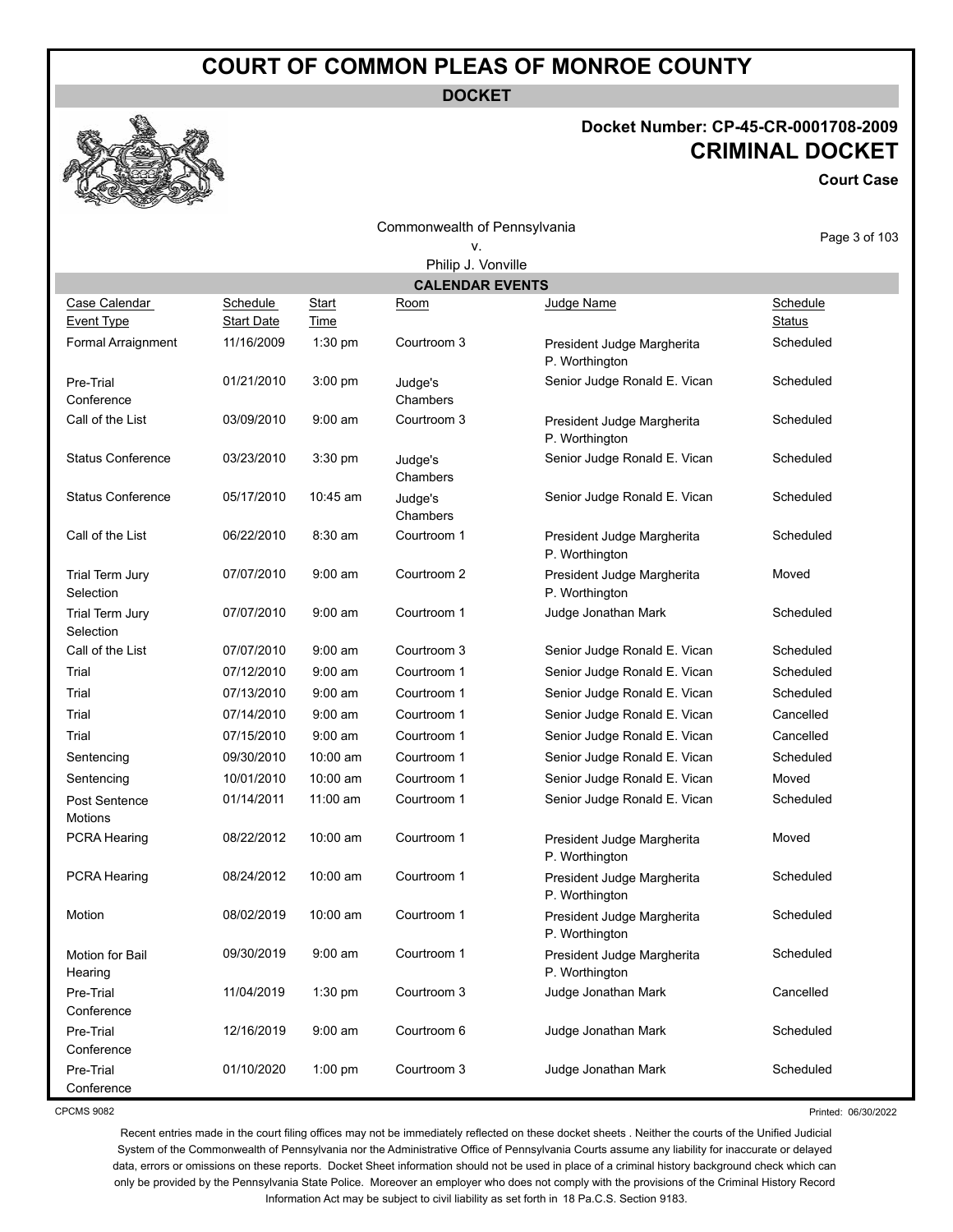**DOCKET**



#### **Docket Number: CP-45-CR-0001708-2009 CRIMINAL DOCKET**

**Court Case**

| <b>SELLER STATE</b>                |                               |                             |                              |                          |                           |
|------------------------------------|-------------------------------|-----------------------------|------------------------------|--------------------------|---------------------------|
|                                    |                               |                             | Commonwealth of Pennsylvania |                          |                           |
|                                    |                               |                             | ν.                           |                          | Page 4 of 103             |
|                                    |                               |                             | Philip J. Vonville           |                          |                           |
|                                    |                               |                             | <b>CALENDAR EVENTS</b>       |                          |                           |
| Case Calendar<br><b>Event Type</b> | Schedule<br><b>Start Date</b> | <b>Start</b><br><b>Time</b> | Room                         | Judge Name               | Schedule<br><b>Status</b> |
| Motion                             | 01/28/2020                    | $9:30$ am                   | Courtroom 3                  | Judge Jonathan Mark      | Scheduled                 |
| Pre-Trial<br>Conference            | 01/28/2020                    | $9:30$ am                   | Courtroom 3                  | Judge Jonathan Mark      | Scheduled                 |
| Trial Term Jury<br>Selection       | 02/04/2020                    | 8:30 am                     | Courtroom 1                  | Judge Stephen M. Higgins | Scheduled                 |
| Motion                             | 02/11/2020                    | 1:30 pm                     | Courtroom 2                  | Judge Jonathan Mark      | Scheduled                 |
| Jury Trial                         | 02/18/2020                    | $9:00$ am                   | Courtroom 3                  | Judge Jonathan Mark      | Scheduled                 |
| Jury Trial                         | 02/19/2020                    | $9:00$ am                   | Courtroom 3                  | Judge Jonathan Mark      | Scheduled                 |
| Jury Trial                         | 02/20/2020                    | $9:00$ am                   | Courtroom 3                  | Judge Jonathan Mark      | Scheduled                 |
| Jury Trial                         | 02/21/2020                    | $9:00$ am                   | Courtroom 3                  | Judge Jonathan Mark      | Scheduled                 |
| <b>Special Event</b>               | 03/31/2020                    | $2:00$ pm                   | Courtroom 3                  | Judge Jonathan Mark      | Continued                 |
| Pre-Trial<br>Conference            | 03/31/2020                    | 2:30 pm                     | Courtroom 3                  | Judge Jonathan Mark      | Cancelled                 |
| Motion                             | 05/20/2020                    | $3:00$ pm                   | Courtroom 1                  | Judge Jonathan Mark      | Scheduled                 |
| <b>Bail Modification</b>           | 05/20/2020                    | 3:00 pm                     | Courtroom 1                  | Judge Jonathan Mark      | Scheduled                 |
| Pre-Trial<br>Conference            | 05/20/2020                    | $3:30$ pm                   | Courtroom 1                  | Judge Jonathan Mark      | Scheduled                 |
| <b>Special Event</b>               | 06/17/2020                    | $9:00$ am                   | Courtroom 2                  | Judge Jonathan Mark      | Scheduled                 |
| Trial Term Jury<br>Selection       | 07/07/2020                    | 8:30 am                     | Courtroom 1                  | Judge Jonathan Mark      | Cancelled                 |
| Motion to Recuse                   | 07/15/2020                    | 10:30 am                    | Courtroom 3                  | Judge Jonathan Mark      | Scheduled                 |
| Petition                           | 08/13/2020                    | 11:00 am                    | Courtroom 3                  | Judge Jonathan Mark      | Scheduled                 |
| Motion                             | 09/10/2020                    | 11:00 am                    | Courtroom 1                  | Judge Jonathan Mark      | Scheduled                 |
| Pre-Trial<br>Conference            | 09/10/2020                    | 11:30 am                    | Courtroom 1                  | Judge Jonathan Mark      | Scheduled                 |
| Pre-Trial<br>Conference            | 10/08/2020                    | $9:30$ am                   | Courtroom 2                  | Judge Jonathan Mark      | Scheduled                 |
| Withdrawal of<br>Counsel           | 11/13/2020                    | 1:30 pm                     | Courtroom 7                  | Judge Jonathan Mark      | Scheduled                 |
| Pre-Trial<br>Conference            | 12/16/2020                    | 11:30 am                    | Courtroom 1                  | Judge Jonathan Mark      | Moved                     |
| Pre-Trial<br>Conference            | 12/21/2020                    | 11:00 am                    | Courtroom 3                  | Judge Jonathan Mark      | Scheduled                 |
| Pre-Trial<br>Conference            | 02/17/2021                    | 11:00 am                    | Judge's<br>Chambers          | Judge Jonathan Mark      | Scheduled                 |

CPCMS 9082

Conference

Printed: 06/30/2022

Recent entries made in the court filing offices may not be immediately reflected on these docket sheets . Neither the courts of the Unified Judicial System of the Commonwealth of Pennsylvania nor the Administrative Office of Pennsylvania Courts assume any liability for inaccurate or delayed data, errors or omissions on these reports. Docket Sheet information should not be used in place of a criminal history background check which can only be provided by the Pennsylvania State Police. Moreover an employer who does not comply with the provisions of the Criminal History Record Information Act may be subject to civil liability as set forth in 18 Pa.C.S. Section 9183.

Pre-Trial 03/01/2021 1:30 pm Courtroom 3 Judge Jonathan Mark Cancelled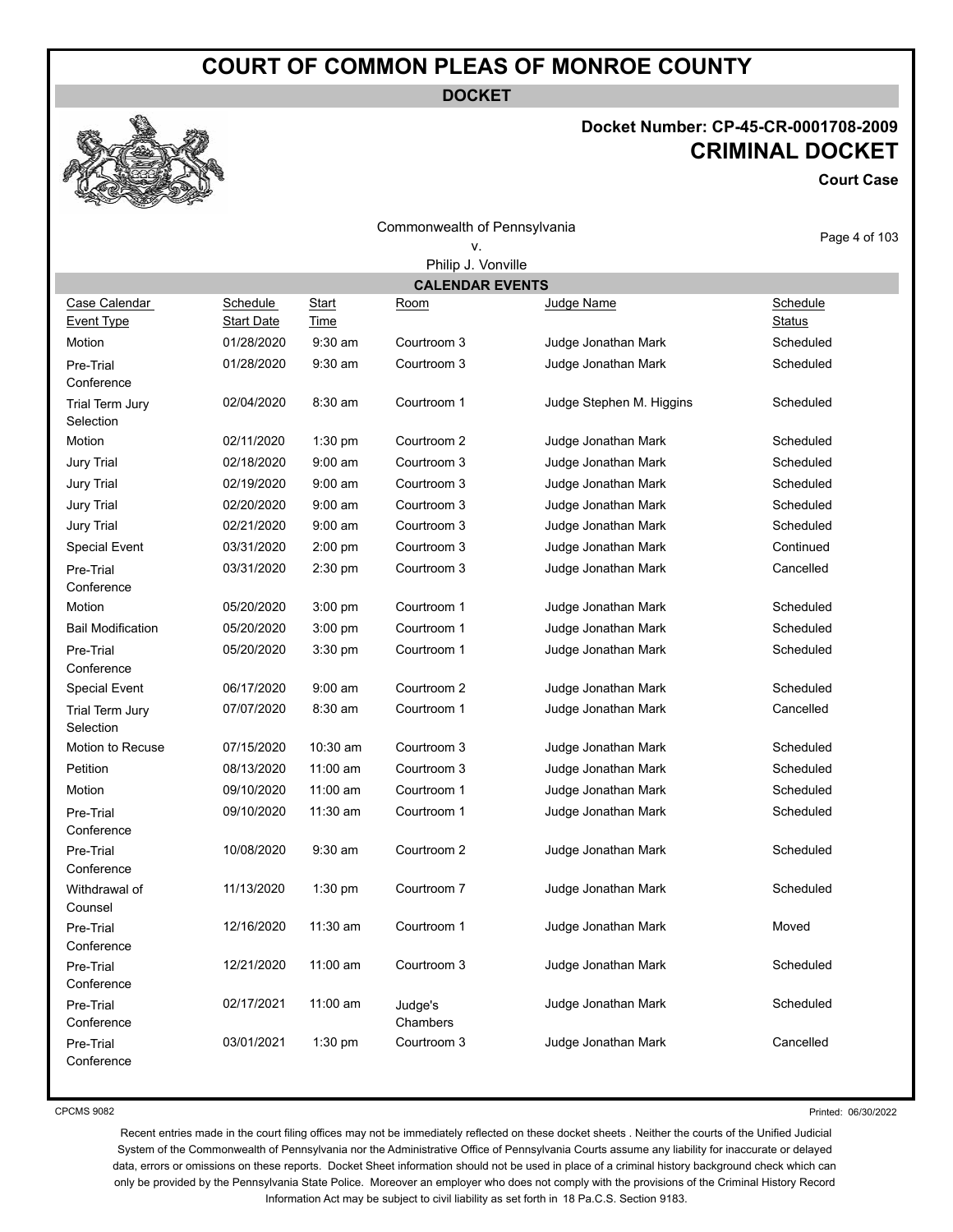**DOCKET**

#### **Docket Number: CP-45-CR-0001708-2009 CRIMINAL DOCKET**

**Court Case**

| Commonwealth of Pennsylvania |  |
|------------------------------|--|
|                              |  |

| Page 5 of 103 |  |  |
|---------------|--|--|

| Philip J. Vonville           |                                     |               |                                |                     |                           |
|------------------------------|-------------------------------------|---------------|--------------------------------|---------------------|---------------------------|
|                              |                                     |               | <b>CALENDAR EVENTS</b>         |                     |                           |
| Case Calendar<br>Event Type  | Schedule<br><b>Start Date</b>       | Start<br>Time | Room                           | Judge Name          | Schedule<br><b>Status</b> |
| Motion                       | 03/25/2021                          | $1:30$ pm     | Judge's<br>Chambers            | Judge Jonathan Mark | Scheduled                 |
| <b>Bail Modification</b>     | 03/25/2021                          | 1:30 pm       | Judge's<br>Chambers            | Judge Jonathan Mark | Scheduled                 |
| Pre-Trial<br>Conference      | 04/29/2021                          | $9:30$ am     | Judge's<br>Chambers            | Judge Jonathan Mark | Scheduled                 |
| Pre-Trial<br>Conference      | 05/12/2021                          | 1:30 pm       | Judge's<br>Chambers            | Judge Jonathan Mark | Cancelled                 |
| Motion                       | 05/26/2021                          | 11:00 am      | Judge's<br>Chambers            | Judge Jonathan Mark | Scheduled                 |
| Trial Term Jury<br>Selection | 05/27/2021                          | $9:00$ am     | Judge's<br>Chambers            | Judge Jonathan Mark | Cancelled                 |
| Call/Guilty Plea/ARD         | 06/04/2021                          | 8:30 am       | Courtroom 1                    | Judge Jonathan Mark | Cancelled                 |
| <b>Status Conference</b>     | 06/28/2021                          | $1:30$ pm     | Judge's<br>Chambers            | Judge Jonathan Mark | Moved                     |
| <b>Status Conference</b>     | 06/28/2021                          | $1:30$ pm     | Courtroom 3                    | Judge Jonathan Mark | Scheduled                 |
| Motion                       | 08/12/2021                          | $9:30$ am     | Courtroom 3                    | Judge Jonathan Mark | Scheduled                 |
| Motion                       | 08/12/2021                          | $9:30$ am     | Courtroom 3                    | Judge Jonathan Mark | Scheduled                 |
| Motion to Compel             | 08/12/2021                          | $9:30$ am     | Courtroom 3                    | Judge Jonathan Mark | Scheduled                 |
| <b>Status Conference</b>     | 11/01/2021                          | $9:30$ am     | Courtroom 3                    | Judge Jonathan Mark | Continued                 |
| <b>Status Conference</b>     | 11/17/2021                          | 11:00 am      | Courtroom 5                    | Judge Jonathan Mark | Scheduled                 |
| <b>Status Conference</b>     | 12/10/2021                          | 11:00 am      | Courtroom 3                    | Judge Jonathan Mark | Scheduled                 |
| Motion                       | 12/10/2021                          | 11:00 am      | Courtroom 3                    | Judge Jonathan Mark | Scheduled                 |
| Motion                       | 03/25/2022                          | 9:00 am       | Courtroom 2                    | Judge Jonathan Mark | Moved                     |
| Motion                       | 03/25/2022                          | 9:00 am       | Courtroom 2                    | Judge Jonathan Mark | Moved                     |
| Motion                       | 03/25/2022                          | $9:00$ am     | Judge's<br>Chambers            | Judge Jonathan Mark | Scheduled                 |
| Motion                       | 03/25/2022                          | $9:00$ am     | Judge's<br>Chambers            | Judge Jonathan Mark | Scheduled                 |
| <b>Status Conference</b>     | 06/06/2022                          | 11:00 am      | Courtroom 3                    | Judge Jonathan Mark | Scheduled                 |
|                              |                                     |               | <b>CONFINEMENT INFORMATION</b> |                     |                           |
| Confinement                  | Confinement                         |               | <b>Destination</b>             | Confinement         | Still in                  |
| Known As Of                  | <b>Type</b>                         |               | Location                       | Reason              | Custody                   |
| 07/31/2019                   | <b>County Correctional Facility</b> |               | Monroe County Prison           |                     | Yes                       |

CPCMS 9082

Printed: 06/30/2022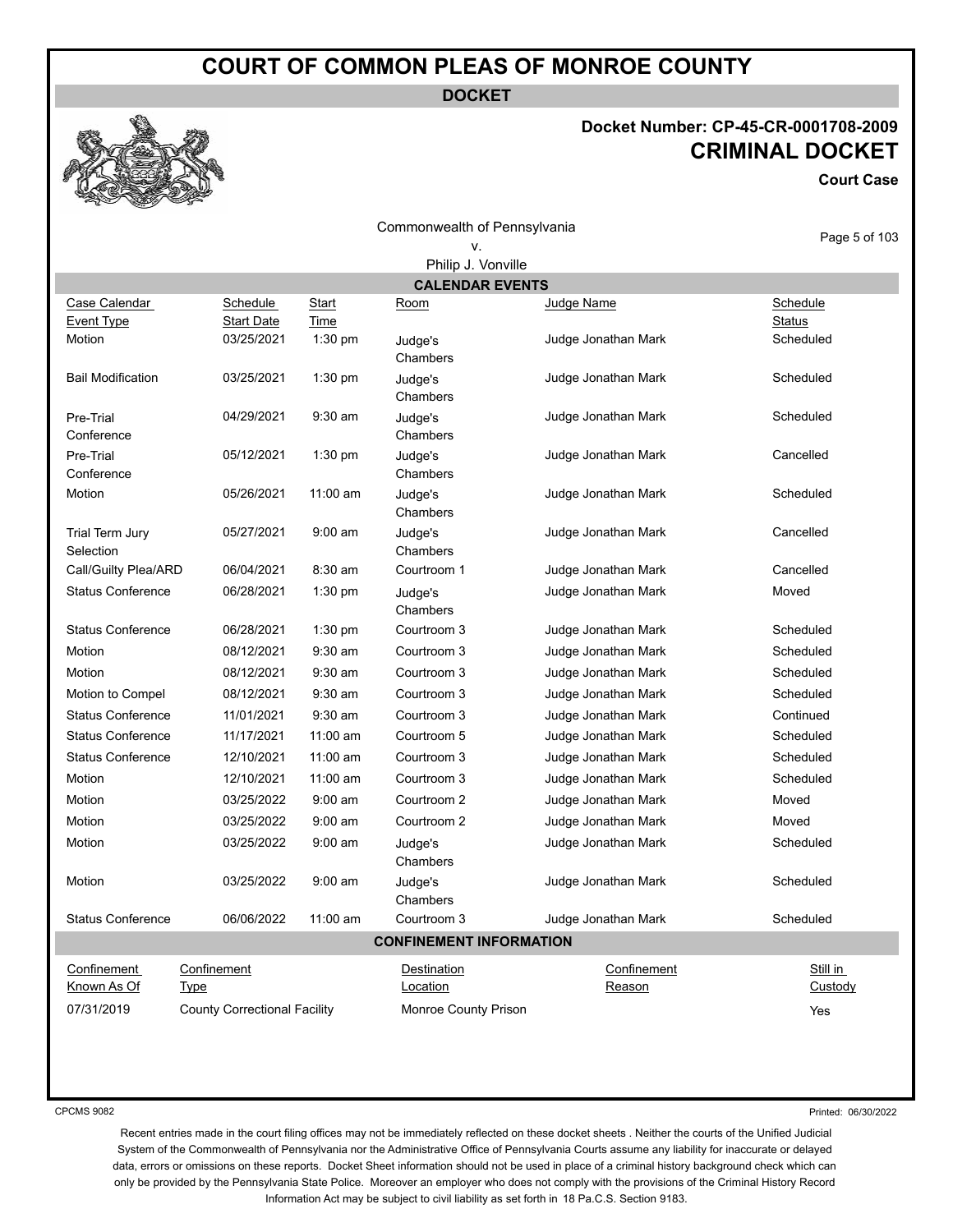**DOCKET**

|                                                                      |                                                                                         |                |                                                               | DUUNEI                                                                                             |                               |                   |                     |
|----------------------------------------------------------------------|-----------------------------------------------------------------------------------------|----------------|---------------------------------------------------------------|----------------------------------------------------------------------------------------------------|-------------------------------|-------------------|---------------------|
|                                                                      | Docket Number: CP-45-CR-0001708-2009                                                    |                |                                                               |                                                                                                    |                               |                   |                     |
| <b>CRIMINAL DOCKET</b>                                               |                                                                                         |                |                                                               |                                                                                                    |                               |                   |                     |
|                                                                      |                                                                                         |                |                                                               |                                                                                                    |                               |                   |                     |
|                                                                      |                                                                                         |                |                                                               |                                                                                                    |                               |                   | <b>Court Case</b>   |
|                                                                      |                                                                                         |                |                                                               | Commonwealth of Pennsylvania                                                                       |                               |                   | Page 6 of 103       |
|                                                                      |                                                                                         |                |                                                               | ٧.                                                                                                 |                               |                   |                     |
|                                                                      |                                                                                         |                |                                                               | Philip J. Vonville                                                                                 |                               |                   |                     |
|                                                                      |                                                                                         |                |                                                               | <b>DEFENDANT INFORMATION</b>                                                                       |                               |                   |                     |
| Date Of Birth:                                                       |                                                                                         |                | 05/11/1980                                                    | City/State/Zip: Long Pond, PA 18334                                                                |                               |                   |                     |
| <b>Alias Name</b>                                                    |                                                                                         |                |                                                               |                                                                                                    |                               |                   |                     |
|                                                                      | Vonville, Philip Joseph                                                                 |                |                                                               |                                                                                                    |                               |                   |                     |
|                                                                      |                                                                                         |                |                                                               |                                                                                                    |                               |                   |                     |
|                                                                      |                                                                                         |                |                                                               | <b>CASE PARTICIPANTS</b>                                                                           |                               |                   |                     |
| <b>Participant Type</b>                                              |                                                                                         |                | <b>Name</b>                                                   |                                                                                                    |                               |                   |                     |
| Defendant                                                            |                                                                                         |                |                                                               | Vonville, Philip J. (Pro Se)                                                                       |                               |                   |                     |
|                                                                      |                                                                                         |                |                                                               | <b>CHARGES</b>                                                                                     |                               |                   |                     |
| Seq.                                                                 | Orig Seq.                                                                               | Grade          | Statute                                                       | <b>Statute Description</b>                                                                         | Offense Dt.                   |                   | OTN                 |
| 1                                                                    | $\overline{2}$                                                                          | F <sub>1</sub> | 18 § 2502 §§ C                                                | Murder Of The Third Degree                                                                         | 09/19/2009                    |                   | K 982482-4          |
| $\overline{2}$                                                       | 3                                                                                       | H <sub>1</sub> | 18 § 2502 §§ A                                                | Murder Of The First Degree                                                                         | 09/19/2009                    |                   | K 982482-4          |
| 3                                                                    | 4                                                                                       | F <sub>1</sub> | 18 § 2503 §§ A1                                               | Voluntary Mans - Provocation From Ind                                                              | 09/19/2009                    |                   | K 982482-4          |
|                                                                      |                                                                                         |                |                                                               | Killed                                                                                             |                               |                   |                     |
|                                                                      |                                                                                         |                |                                                               | <b>DISPOSITION SENTENCING/PENALTIES</b>                                                            |                               |                   |                     |
| <b>Disposition</b>                                                   |                                                                                         |                |                                                               |                                                                                                    |                               |                   |                     |
| Case Event                                                           |                                                                                         |                |                                                               | <b>Disposition Date</b>                                                                            | <b>Final Disposition</b>      |                   |                     |
|                                                                      | Sequence/Description                                                                    |                |                                                               | <b>Offense Disposition</b>                                                                         | Grade                         | Section           |                     |
|                                                                      | Sentencing Judge                                                                        |                |                                                               | Sentence Date                                                                                      | <b>Credit For Time Served</b> |                   |                     |
|                                                                      | Sentence/Diversion Program Type                                                         |                |                                                               | Incarceration/Diversionary Period                                                                  |                               | <b>Start Date</b> |                     |
|                                                                      | <b>Sentence Conditions</b>                                                              |                |                                                               |                                                                                                    |                               |                   |                     |
| Guilty                                                               |                                                                                         |                |                                                               |                                                                                                    |                               |                   |                     |
| Trial                                                                |                                                                                         |                |                                                               | 07/13/2010                                                                                         | Not Final                     |                   |                     |
|                                                                      | 1 / Murder Of The Third Degree                                                          |                |                                                               | Guilty                                                                                             | F1                            |                   | 18 § 2502 §§ C      |
|                                                                      | Vican, Ronald E.                                                                        |                |                                                               | 09/30/2010                                                                                         | 372 Days                      |                   |                     |
|                                                                      | Confinement                                                                             |                |                                                               | Min of 20.00 Years                                                                                 |                               |                   |                     |
|                                                                      |                                                                                         |                |                                                               | Max of 40.00 Years                                                                                 |                               |                   |                     |
|                                                                      |                                                                                         |                |                                                               | Other                                                                                              |                               |                   |                     |
|                                                                      |                                                                                         |                | Defendant shall pay the costs of these proceedings            | Defendant shall undergo psychiatric counseling including taking prescribed medications as directed |                               |                   |                     |
|                                                                      |                                                                                         |                |                                                               | MCCF to obtain a DNA blood sample and fingerprints from the Defendant, to pay the \$250.00 fee     |                               |                   |                     |
|                                                                      | associated therewith.                                                                   |                |                                                               |                                                                                                    |                               |                   |                     |
|                                                                      |                                                                                         |                | Defendant shall pay the \$250 fee pursuant to Act 185 of 2004 |                                                                                                    |                               |                   |                     |
| H1<br>Not Guilty<br>18 § 2502 §§ A<br>2 / Murder Of The First Degree |                                                                                         |                |                                                               |                                                                                                    |                               |                   |                     |
|                                                                      | Vican, Ronald E.<br>09/30/2010                                                          |                |                                                               |                                                                                                    |                               |                   |                     |
|                                                                      | F1<br>Not Guilty<br>18 § 2503 §§ A1<br>3 / Voluntary Mans - Provocation From Ind Killed |                |                                                               |                                                                                                    |                               |                   |                     |
|                                                                      | Vican, Ronald E.                                                                        |                |                                                               | 09/30/2010                                                                                         |                               |                   |                     |
|                                                                      |                                                                                         |                |                                                               |                                                                                                    |                               |                   |                     |
|                                                                      | <b>Proceed to Court (Mistrial)</b>                                                      |                |                                                               |                                                                                                    |                               |                   |                     |
|                                                                      | Lower Court Disposition                                                                 |                |                                                               | 02/24/2020                                                                                         | Not Final                     |                   |                     |
| <b>CPCMS 9082</b>                                                    |                                                                                         |                |                                                               |                                                                                                    |                               |                   | Printed: 06/30/2022 |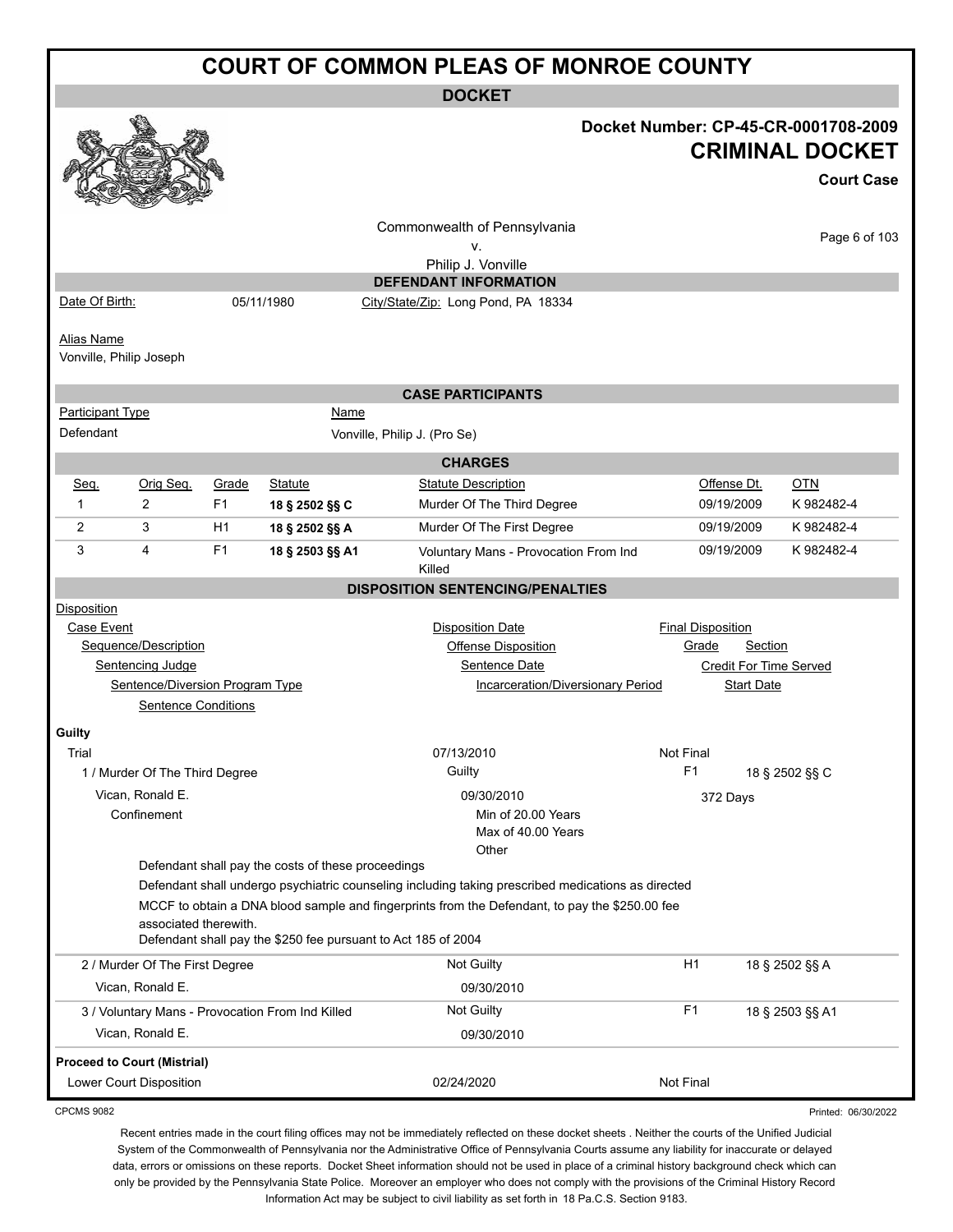**DOCKET**

#### **Docket Number: CP-45-CR-0001708-2009 CRIMINAL DOCKET**

**Court Case**

Commonwealth of Pennsylvania v.

Page 7 of 103

Philip J. Vonville

#### **DISPOSITION SENTENCING/PENALTIES**

| Disposition                                      |                                   |                          |                               |  |
|--------------------------------------------------|-----------------------------------|--------------------------|-------------------------------|--|
| Case Event                                       | <b>Disposition Date</b>           | <b>Final Disposition</b> |                               |  |
| Sequence/Description                             | Offense Disposition               | Grade                    | Section                       |  |
| Sentencing Judge                                 | Sentence Date                     |                          | <b>Credit For Time Served</b> |  |
| Sentence/Diversion Program Type                  | Incarceration/Diversionary Period |                          | <b>Start Date</b>             |  |
| Sentence Conditions                              |                                   |                          |                               |  |
| 1 / Murder Of The Third Degree                   | Proceed to Court (Mistrial)       | F <sub>1</sub>           | 18 § 2502 §§ C                |  |
| 2 / Murder Of The First Degree                   | Proceed to Court (Mistrial)       | H1                       | 18 § 2502 §§ A                |  |
| 3 / Voluntary Mans - Provocation From Ind Killed | Proceed to Court (Mistrial)       | F <sub>1</sub>           | 18 § 2503 §§ A1               |  |

CPCMS 9082

Printed: 06/30/2022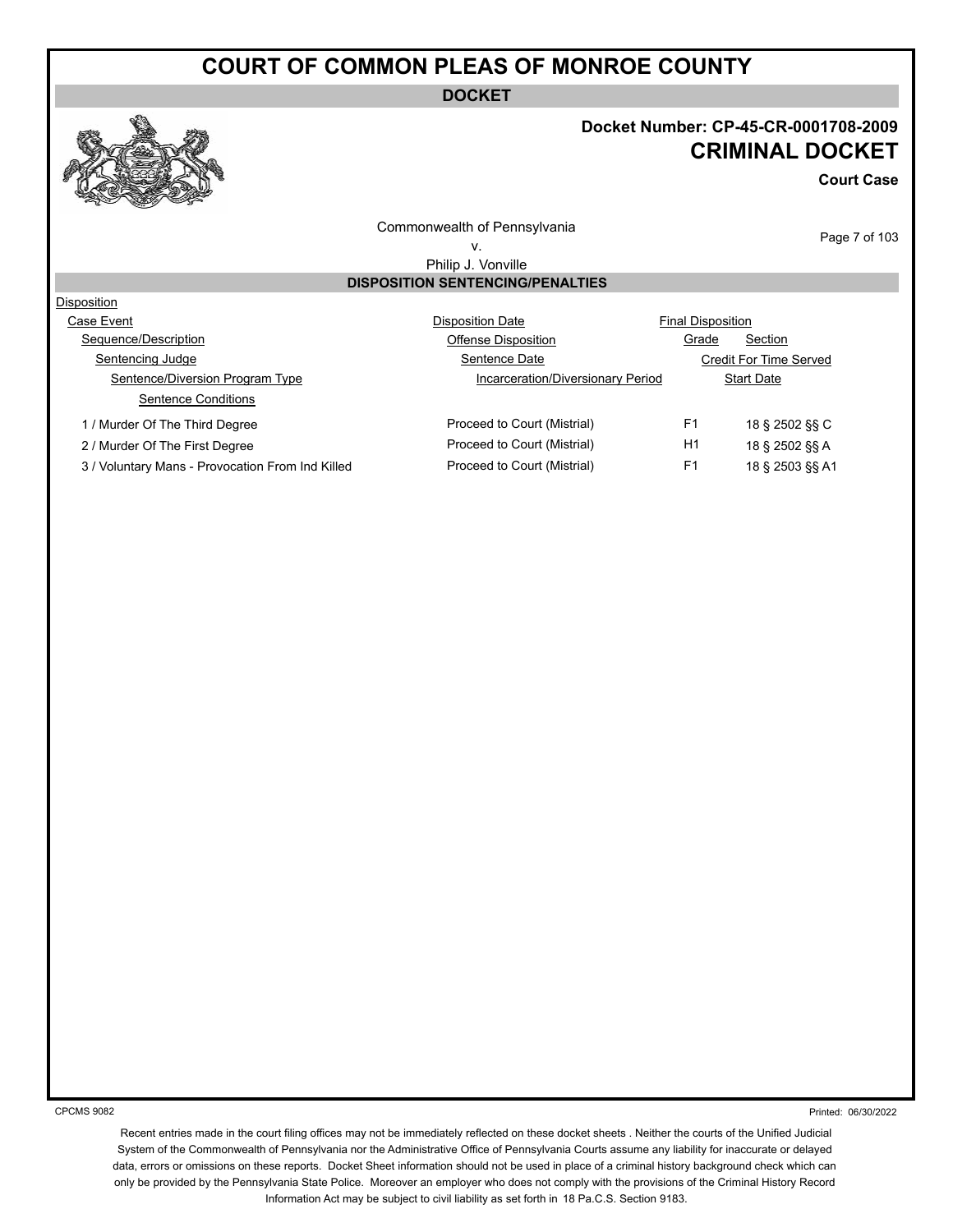**DOCKET**

#### **Docket Number: CP-45-CR-0001708-2009 CRIMINAL DOCKET**

**Court Case** Page 8 of 103 Commonwealth of Pennsylvania v. Philip J. Vonville **COMMONWEALTH INFORMATION** Name: Michael Mancuso District Attorney Supreme Court No: 065509 Phone Number(s): 570-420-3470 (Phone) Address: District Attorney's Office 610 Monroe St Strousburg, PA 18360 Name: Monroe County District Attorney's **Office** District Attorney Supreme Court No: Phone Number(s): 570-517-3052 (Phone) Address: 701 Main Street Suite 200 Stroudsburg, PA 18360 Name: Chad A. Martinez District Attorney Supreme Court No: 065222 Phone Number(s): 570-517-3117 (Phone) Address: Monroe County Da's Ofc 610 Monroe St Stroudsburg, PA 18360-2272 Name: Andrew Michael Kroeckel District Attorney Supreme Court No: 313480 Phone Number(s): 570-517-3877 (Phone) Address: Monroe County Da's Office 610 Monroe St Stroudsburg, PA 18360 **ATTORNEY INFORMATION** Name: Robert Allen Saurman Standby - Court Appointed Supreme Court No: 079415 Rep. Status: Active Phone Number(s): 570-260-3411 (Phone) Address: Saurman Law LLC 11 S Seventh St Stroudsburg, PA 18360 Representing: Vonville, Philip J. **ENTRIES** Sequence Number CP Filed Date Document Date **CP Filed By** 

Printed: 06/30/2022

CPCMS 9082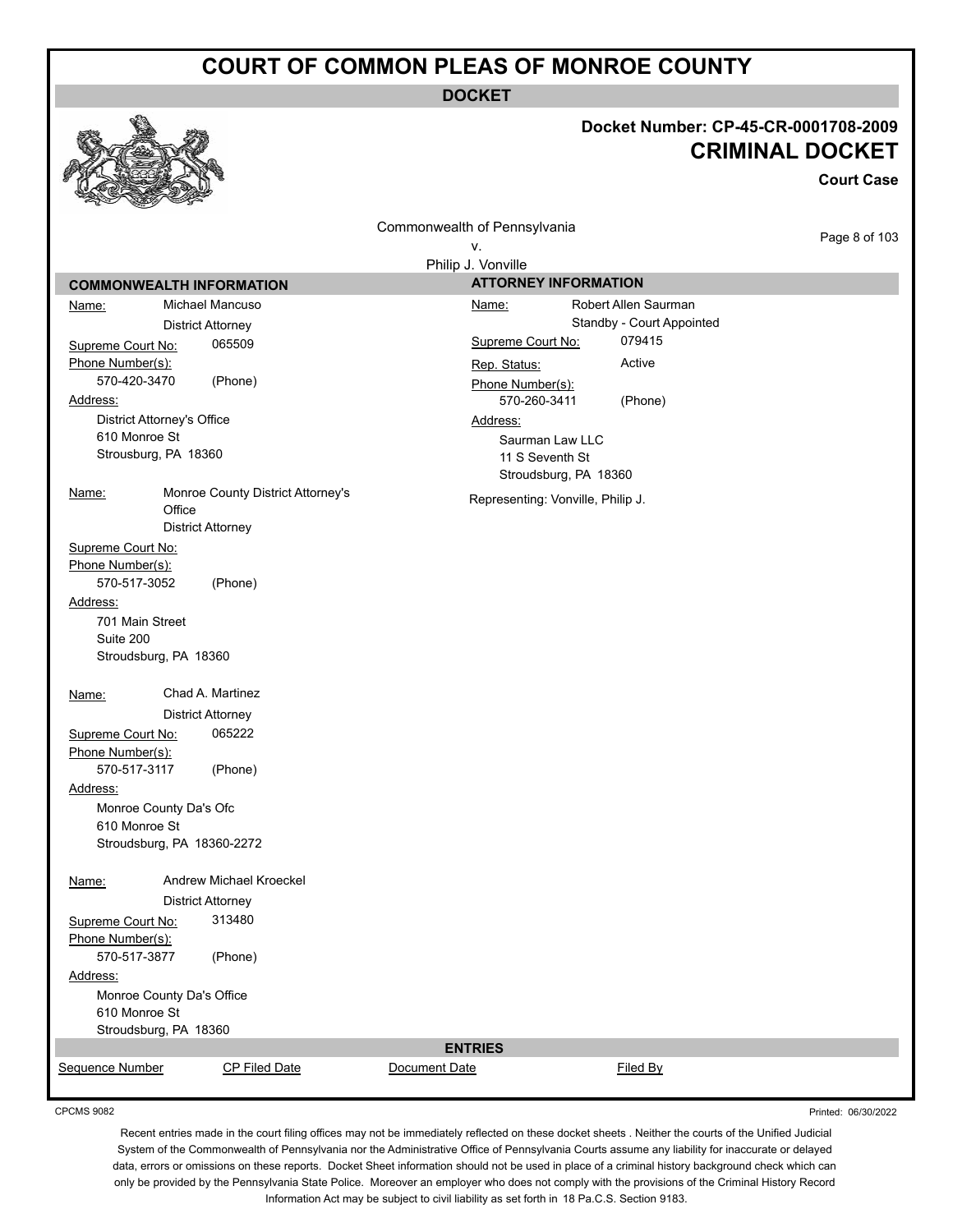**DOCKET**

|                                                |                                                                |                                    | Docket Number: CP-45-CR-0001708-2009<br><b>CRIMINAL DOCKET</b><br><b>Court Case</b> |
|------------------------------------------------|----------------------------------------------------------------|------------------------------------|-------------------------------------------------------------------------------------|
|                                                |                                                                | Commonwealth of Pennsylvania<br>v. | Page 9 of 103                                                                       |
|                                                |                                                                | Philip J. Vonville                 |                                                                                     |
|                                                |                                                                | <b>ENTRIES</b>                     |                                                                                     |
| Sequence Number                                | <b>CP Filed Date</b>                                           | Document Date                      | Filed By                                                                            |
| 1                                              | 10/02/2009                                                     |                                    | Court of Common Pleas - Monroe<br>County                                            |
| Original Papers Received from Lower Court      |                                                                |                                    |                                                                                     |
| 1                                              | 10/19/2009<br>Application for Search Warrant and Authorization |                                    | Luthcke, Richard W.                                                                 |
|                                                |                                                                |                                    |                                                                                     |
|                                                | 10/22/2009<br>Application for Search Warrant and Authorization |                                    | Luthcke, Richard W.                                                                 |
| 1                                              | 10/26/2009                                                     |                                    | Luthcke, Richard W.                                                                 |
|                                                | Application for Search Warrant and Authorization               |                                    |                                                                                     |
| 1<br>Waiver of Appearance at Arraignment       | 11/09/2009                                                     |                                    | Spishock, Robin A.                                                                  |
| 1<br><b>Criminal Information Filed</b>         | 11/16/2009                                                     |                                    | Commonwealth of Pennsylvania                                                        |
| 1                                              | 01/06/2010                                                     |                                    | Monroe County District Attorney's<br>Office                                         |
| Motion for Scheduling Conference               |                                                                |                                    |                                                                                     |
| 1                                              | 01/07/2010<br>Order/Hearing-Scheduling Conference on 1/21/10   |                                    | Vican, Ronald E.                                                                    |
| 1<br>Order Granting Pre-Trial Motion           | 01/21/2010                                                     |                                    | Vican, Ronald E.                                                                    |
| 1                                              | 01/25/2010<br>Waiver of Pa.R.Crim.P. 600/1013 (Prompt Trial)   |                                    | Vonville, Philip J.                                                                 |
| 1<br>Motion for Psychiatric Examination        | 01/26/2010                                                     |                                    | Spishock, Robin A.                                                                  |
| 1<br>Order/Granting Psychiatric Exam by Expert | 02/01/2010                                                     |                                    | Vican, Ronald E.                                                                    |
|                                                |                                                                |                                    |                                                                                     |

CPCMS 9082

Printed: 06/30/2022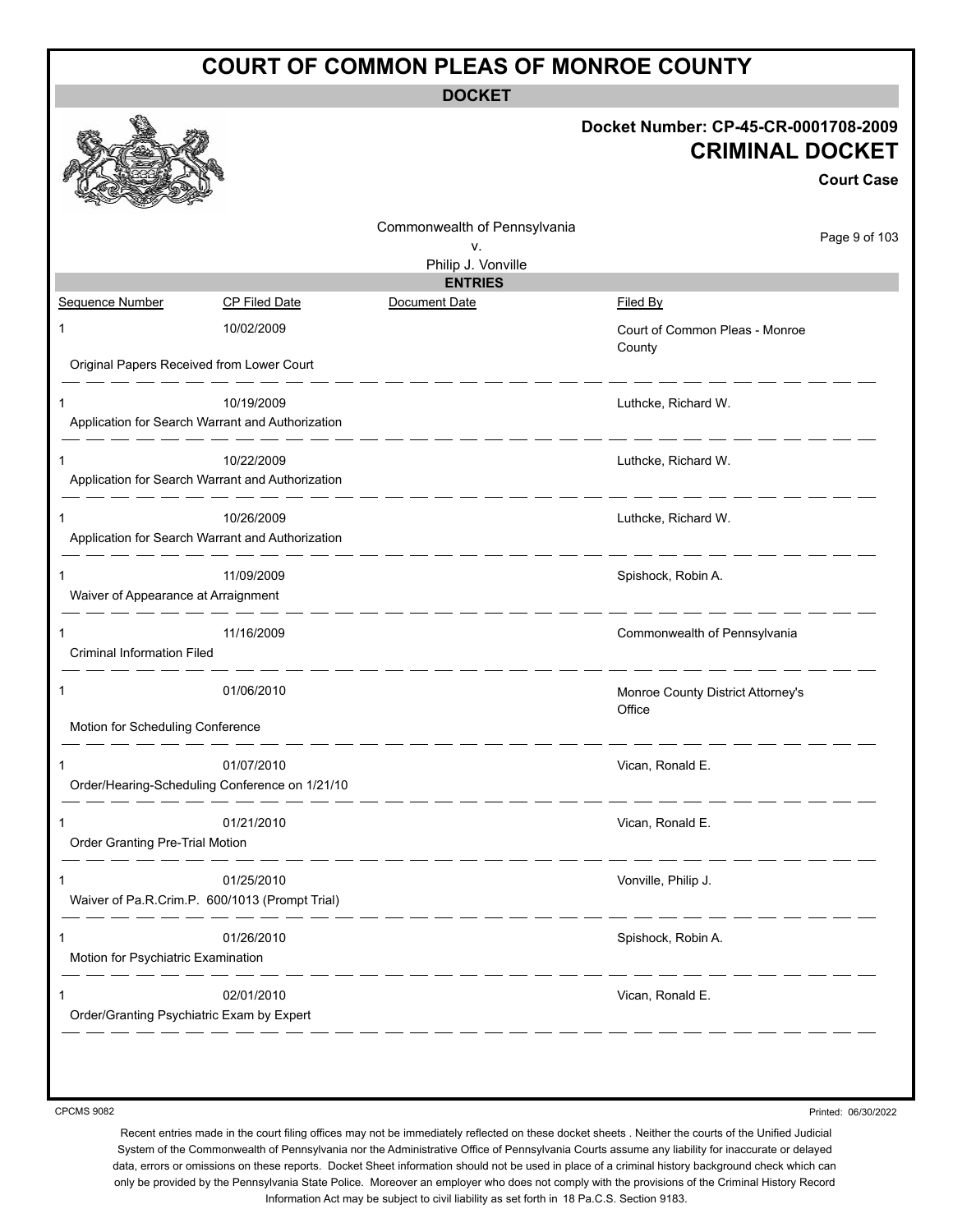| <b>COURT OF COMMON PLEAS OF MONROE COUNTY</b> |                                                              |                                                                                                      |                                                                                     |  |
|-----------------------------------------------|--------------------------------------------------------------|------------------------------------------------------------------------------------------------------|-------------------------------------------------------------------------------------|--|
|                                               |                                                              | <b>DOCKET</b>                                                                                        |                                                                                     |  |
|                                               |                                                              |                                                                                                      | Docket Number: CP-45-CR-0001708-2009<br><b>CRIMINAL DOCKET</b><br><b>Court Case</b> |  |
|                                               |                                                              | Commonwealth of Pennsylvania                                                                         | Page 10 of 103                                                                      |  |
|                                               |                                                              | ۷.<br>Philip J. Vonville                                                                             |                                                                                     |  |
|                                               |                                                              | <b>ENTRIES</b>                                                                                       |                                                                                     |  |
| Sequence Number                               | CP Filed Date                                                | Document Date                                                                                        | Filed By                                                                            |  |
| 1                                             | 02/24/2010                                                   |                                                                                                      | Monroe County District Attorney's<br>Office                                         |  |
| Motion for Scheduling Conference              |                                                              |                                                                                                      |                                                                                     |  |
| 2<br>Order Scheduling Conference on 3/23/10   | 03/09/2010                                                   |                                                                                                      | Vican, Ronald E.                                                                    |  |
| 1                                             | 03/24/2010                                                   |                                                                                                      | Vican, Ronald E.                                                                    |  |
|                                               |                                                              | Order- Upon Receipt of Psychiatric Evaluation/Report, Deft has 30-days to file any Pre-trial Motions |                                                                                     |  |
| 1                                             | 04/30/2010<br>Waiver of Pa.R.Crim.P. 600/1013 (Prompt Trial) |                                                                                                      | Vonville, Philip J.                                                                 |  |
| 1                                             | 05/03/2010                                                   |                                                                                                      | Monroe County District Attorney's<br>Office                                         |  |
| Motion for Scheduling Conference              |                                                              |                                                                                                      | _____                                                                               |  |
| 1<br>Order/Scheduling Conference on 5/17/10   | 05/04/2010                                                   | 05/03/2010                                                                                           | Vican, Ronald E.                                                                    |  |
| <b>Attachment Order</b>                       | 05/17/2010                                                   |                                                                                                      | Vican, Ronald E.                                                                    |  |
| $\overline{2}$                                | 06/22/2010                                                   | Order Granting to Suppress Evidence Ref.to Mental Hlth & Testimony of Mental Hlth Prof               | Vican, Ronald E.                                                                    |  |
| 1<br>Guilty                                   | 07/13/2010                                                   |                                                                                                      | Vican, Ronald E.<br><u> — — — — — — —</u>                                           |  |
| 2<br><b>Disposition Filed</b>                 | 07/13/2010                                                   |                                                                                                      | Vican, Ronald E.                                                                    |  |
| 4<br>Jury Impaneled                           | 07/13/2010<br>---------                                      |                                                                                                      | Vican, Ronald E.<br>_ __ __ __ __ __                                                |  |
| 5<br>Virdict Slip Filed-Guilty                | 07/13/2010                                                   | _ _ _ _                                                                                              | Commonwealth of Pennsylvania                                                        |  |
| 6<br>Verdict Slip Filed-Not Guilty            | 07/13/2010                                                   |                                                                                                      | Commonwealth of Pennsylvania                                                        |  |

CPCMS 9082

Recent entries made in the court filing offices may not be immediately reflected on these docket sheets . Neither the courts of the Unified Judicial System of the Commonwealth of Pennsylvania nor the Administrative Office of Pennsylvania Courts assume any liability for inaccurate or delayed data, errors or omissions on these reports. Docket Sheet information should not be used in place of a criminal history background check which can only be provided by the Pennsylvania State Police. Moreover an employer who does not comply with the provisions of the Criminal History Record Information Act may be subject to civil liability as set forth in 18 Pa.C.S. Section 9183.

Printed: 06/30/2022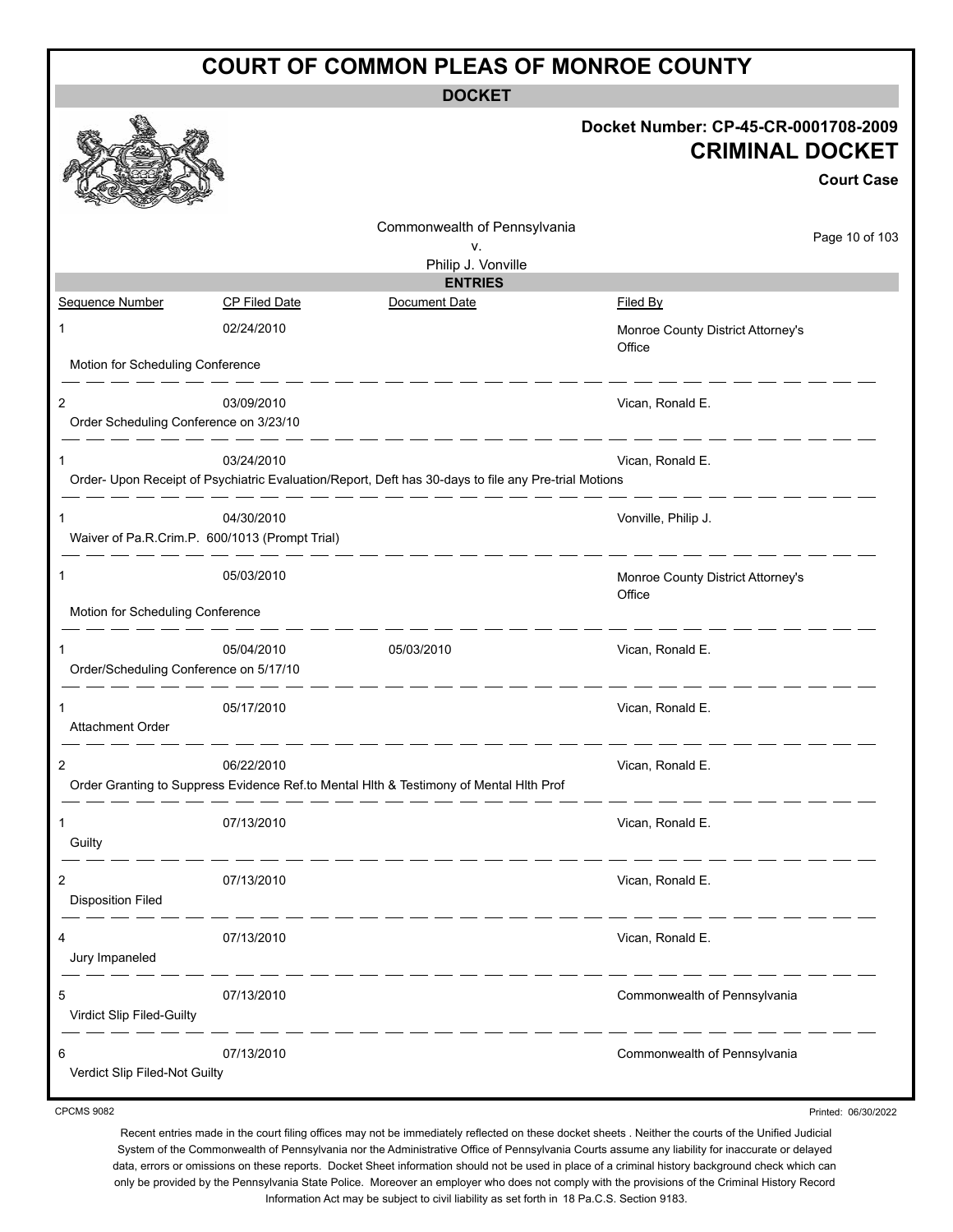**DOCKET**

|                                               |                                                                                         |                                                          | Docket Number: CP-45-CR-0001708-2009<br><b>CRIMINAL DOCKET</b><br><b>Court Case</b> |
|-----------------------------------------------|-----------------------------------------------------------------------------------------|----------------------------------------------------------|-------------------------------------------------------------------------------------|
|                                               |                                                                                         | Commonwealth of Pennsylvania<br>v.<br>Philip J. Vonville | Page 11 of 103                                                                      |
|                                               |                                                                                         | <b>ENTRIES</b>                                           |                                                                                     |
| <b>Sequence Number</b>                        | <b>CP Filed Date</b>                                                                    | Document Date                                            | Filed By                                                                            |
| 7<br>Virdict Slip Filed-Not Guilty            | 07/13/2010                                                                              |                                                          | Commonwealth of Pennsylvania                                                        |
| 2                                             | 07/14/2010<br>Order- Jury Trial Verdict Guilty - Sentence Deferred                      |                                                          | Vican, Ronald E.                                                                    |
| 1                                             | 07/21/2010<br>Motion for Binding Instructions and Defendant's Points for Charge         |                                                          | Spishock, Robin A.                                                                  |
| 2                                             | 07/21/2010<br>Commonwealth's Proposed Jury Instructions                                 |                                                          | Commonwealth of Pennsylvania                                                        |
| 1<br>Order Sentencing Scheduled for 10/1/2010 | 07/28/2010                                                                              |                                                          | Vican, Ronald E.                                                                    |
| 1                                             | 08/25/2010<br>Order-Rescheduling Hearing to September 30, 2010, 10:00 am - Courtroom 1  |                                                          | Vican, Ronald E.                                                                    |
| 1                                             | 09/07/2010<br>Case Correspondence from Philip Joseph Von Ville                          |                                                          | Vonville, Philip J.                                                                 |
| 1<br>Pre-Sentence Investigation Report Filed  | 10/04/2010                                                                              |                                                          | Monroe County Probation Department                                                  |
| Order - Sentence/Penalty Imposed              | 10/04/2010                                                                              | 09/30/2010                                               | Vican, Ronald E.                                                                    |
| 1                                             | 10/06/2010                                                                              |                                                          | Court of Common Pleas - Monroe<br>County                                            |
| Penalty Assessed                              |                                                                                         |                                                          | . _ _ _ _                                                                           |
| 1<br>Post-Sentence Motion                     | 10/12/2010<br>_ __ __ __ _                                                              |                                                          | Spishock, Robin A.                                                                  |
| 1                                             | 10/18/2010<br>Order- Directing Briefs to be filed & Transcription of Notes of Testimony |                                                          | Vican, Ronald E.                                                                    |
| 1                                             | 11/04/2010<br>Commonwealth's Answer to Defendant's Post-Trial Motions                   |                                                          | Commonwealth of Pennsylvania                                                        |
| <b>CPCMS 9082</b>                             |                                                                                         |                                                          | Printed: 06/30/2022                                                                 |

CPCMS 9082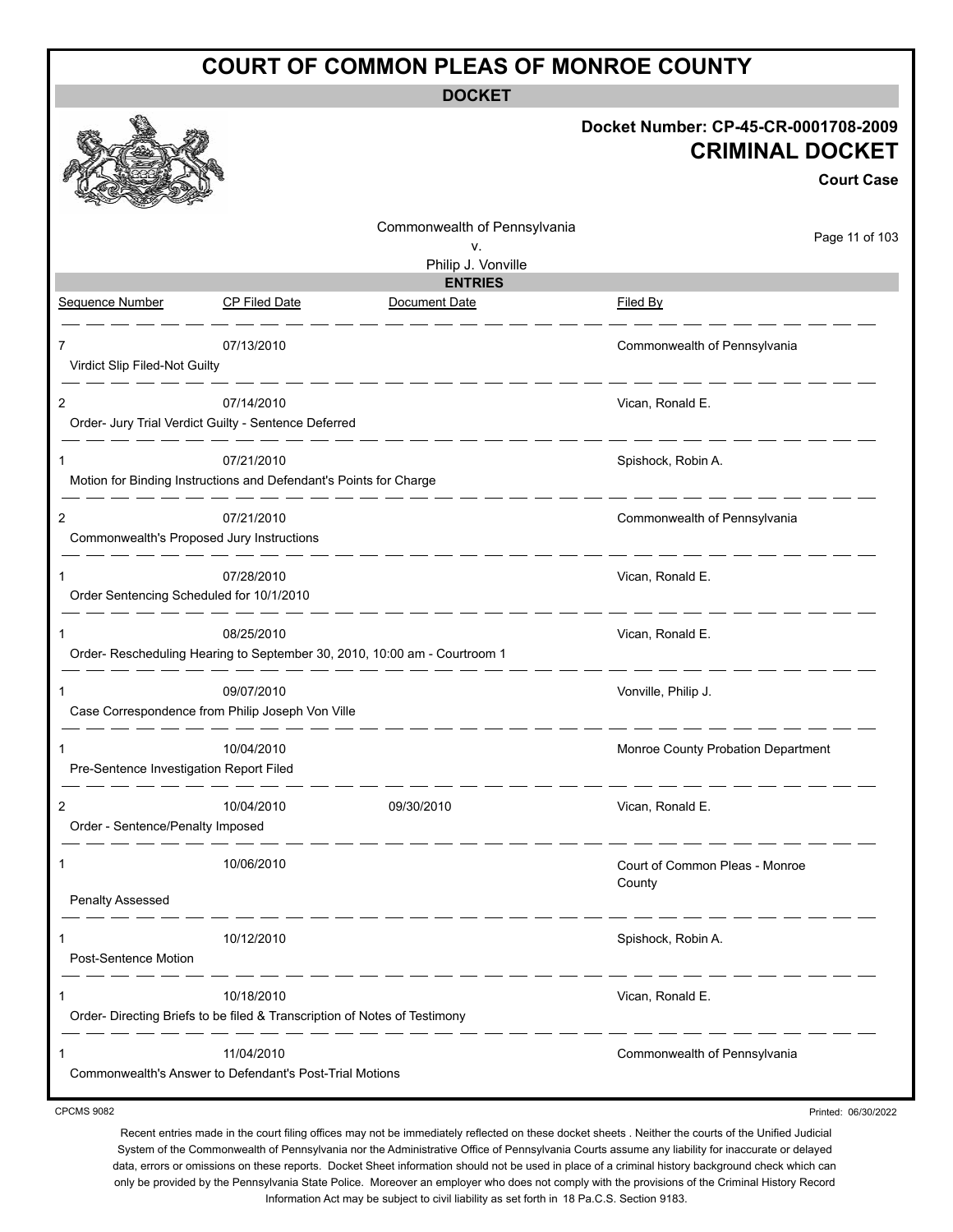**DOCKET**

|                                                                      |               |                                                                             | Docket Number: CP-45-CR-0001708-2009<br><b>CRIMINAL DOCKET</b><br><b>Court Case</b>                                                                                                                                                  |
|----------------------------------------------------------------------|---------------|-----------------------------------------------------------------------------|--------------------------------------------------------------------------------------------------------------------------------------------------------------------------------------------------------------------------------------|
|                                                                      |               | Commonwealth of Pennsylvania<br>ν.                                          | Page 12 of 103                                                                                                                                                                                                                       |
|                                                                      |               | Philip J. Vonville                                                          |                                                                                                                                                                                                                                      |
| Sequence Number                                                      | CP Filed Date | <b>ENTRIES</b><br>Document Date                                             | Filed By                                                                                                                                                                                                                             |
|                                                                      |               |                                                                             |                                                                                                                                                                                                                                      |
|                                                                      | 11/29/2010    |                                                                             | Spishock, Robin A.                                                                                                                                                                                                                   |
| Defendant's Memorandum in Support of Post-Trial Motions              |               |                                                                             |                                                                                                                                                                                                                                      |
|                                                                      | 12/06/2010    |                                                                             | Monroe County Probation Department                                                                                                                                                                                                   |
| Guideline Sentence Form                                              |               |                                                                             |                                                                                                                                                                                                                                      |
| 1                                                                    | 12/20/2010    |                                                                             | Monroe County District Attorney's                                                                                                                                                                                                    |
|                                                                      |               |                                                                             | Office                                                                                                                                                                                                                               |
| Commonwealth's Brief in Opposition to Defendant's Post Trial Motions |               |                                                                             |                                                                                                                                                                                                                                      |
|                                                                      | 12/28/2010    |                                                                             | Spishock, Robin A.                                                                                                                                                                                                                   |
| Motion for Continuance                                               |               | <u>.</u>                                                                    | <u>and the company of the company of the company of the company of the company of the company of the company of the company of the company of the company of the company of the company of the company of the company of the com</u> |
| 1                                                                    | 12/29/2010    |                                                                             | Vican, Ronald E.                                                                                                                                                                                                                     |
| Order/Hearing-Post Sentence Motion on 1/14/11                        |               |                                                                             |                                                                                                                                                                                                                                      |
|                                                                      |               |                                                                             |                                                                                                                                                                                                                                      |
| $\mathbf 1$<br>Order Rescheduling Oral Argument/Post Sentence Motion | 01/14/2011    |                                                                             | Vican, Ronald E.                                                                                                                                                                                                                     |
|                                                                      |               |                                                                             |                                                                                                                                                                                                                                      |
| 2                                                                    | 01/14/2011    | Order- Continuing Hearing to February 16, 2010, 11:00 am - Judge's Chambers | Vican, Ronald E.                                                                                                                                                                                                                     |
|                                                                      |               |                                                                             |                                                                                                                                                                                                                                      |
| 1                                                                    | 01/31/2011    |                                                                             | Kern, Susanne R.                                                                                                                                                                                                                     |
| Certificate of Service-Trial 7-12 & 7-13-2010                        |               |                                                                             |                                                                                                                                                                                                                                      |
| 2                                                                    | 01/31/2011    |                                                                             | Kern, Susanne R.                                                                                                                                                                                                                     |
| Notes of Testimony-Trial / Vol I-July 12, 2010                       |               |                                                                             |                                                                                                                                                                                                                                      |
| 3                                                                    | 01/31/2011    |                                                                             | Kern, Susanne R.                                                                                                                                                                                                                     |
| Notes of Testimony-Trial/Vol II-7-13-2010                            |               |                                                                             |                                                                                                                                                                                                                                      |
| $\mathbf{1}$                                                         | 03/08/2011    |                                                                             | Court of Common Pleas - Monroe                                                                                                                                                                                                       |
|                                                                      |               |                                                                             | County                                                                                                                                                                                                                               |
| <b>Certified Document Receipt</b>                                    |               |                                                                             |                                                                                                                                                                                                                                      |
| 2                                                                    | 03/08/2011    |                                                                             | Vican, Ronald E.                                                                                                                                                                                                                     |
| Opinion and Order                                                    |               |                                                                             |                                                                                                                                                                                                                                      |
|                                                                      |               |                                                                             |                                                                                                                                                                                                                                      |

CPCMS 9082

Printed: 06/30/2022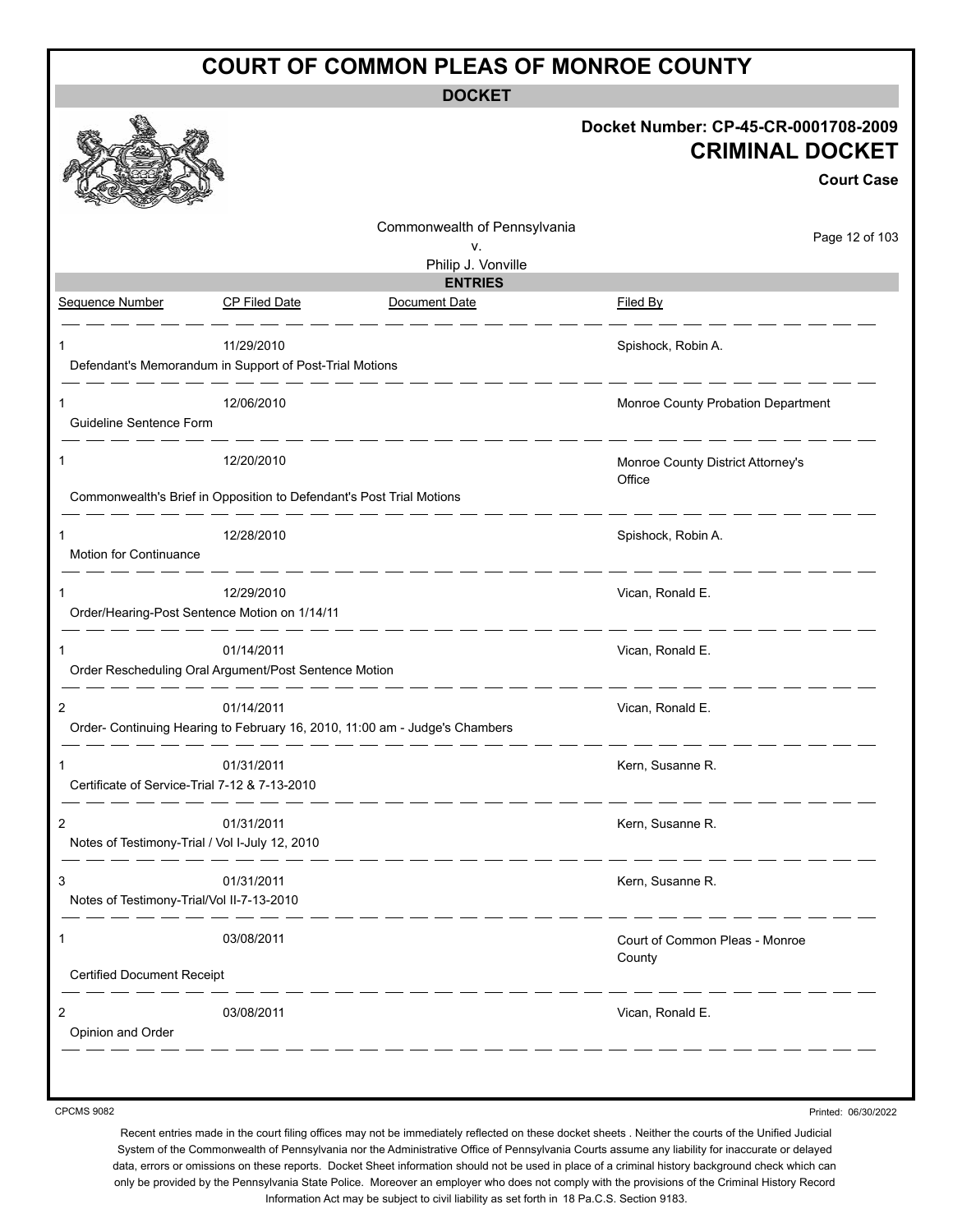**DOCKET**

|                                           |                                                            |                                                                                         | Docket Number: CP-45-CR-0001708-2009<br><b>CRIMINAL DOCKET</b><br><b>Court Case</b> |
|-------------------------------------------|------------------------------------------------------------|-----------------------------------------------------------------------------------------|-------------------------------------------------------------------------------------|
|                                           |                                                            | Commonwealth of Pennsylvania<br>v.                                                      | Page 13 of 103                                                                      |
|                                           |                                                            | Philip J. Vonville                                                                      |                                                                                     |
| Sequence Number                           | <b>CP Filed Date</b>                                       | <b>ENTRIES</b><br>Document Date                                                         | Filed By                                                                            |
|                                           |                                                            |                                                                                         |                                                                                     |
| Certified Signature of mail sent          | 03/14/2011                                                 |                                                                                         | Warden, George J.                                                                   |
|                                           | 04/01/2011                                                 |                                                                                         | Spishock, Robin A.                                                                  |
| Notice of Appeal to the Superior Court    |                                                            |                                                                                         |                                                                                     |
| 1<br>Certified mail return signature      | 04/06/2011                                                 |                                                                                         | Warden, George J.                                                                   |
| 1                                         | 04/13/2011                                                 |                                                                                         | Superior Court of Pennsylvania -                                                    |
|                                           | Appeal Docket Sheet from Superior Court of PA 934 EDA 2011 |                                                                                         | <b>Eastern District</b>                                                             |
| 1                                         | 04/18/2011                                                 |                                                                                         | Vican, Ronald E.                                                                    |
| Concise Statement Order                   |                                                            |                                                                                         |                                                                                     |
| 1                                         | 05/06/2011                                                 |                                                                                         | Kern, Susanne R.                                                                    |
| Certificate of Service/Sentencing 9-30-11 |                                                            |                                                                                         |                                                                                     |
| 2                                         | 05/06/2011                                                 |                                                                                         | Kern, Susanne R.                                                                    |
| Notes of Testimony/ Sentencing 9-30-2011  |                                                            |                                                                                         |                                                                                     |
| 1                                         | 05/10/2011                                                 |                                                                                         | Spishock, Robin A.                                                                  |
|                                           |                                                            | Defendant's Pa.R.A.P.(b) Concise Statement of the Matters Complained on Appeal          |                                                                                     |
|                                           | 05/17/2011                                                 |                                                                                         | Vican, Ronald E.                                                                    |
| Statement Pursuant to Pa.RA.P.1925(a)     |                                                            |                                                                                         |                                                                                     |
| Monroe County District Attorney's Office  |                                                            |                                                                                         |                                                                                     |
| 05/17/2011                                | Clerk of Court's Boxes                                     |                                                                                         |                                                                                     |
| Spishock, Robin A.<br>05/17/2011          | <b>First Class</b>                                         |                                                                                         |                                                                                     |
| Superior Court of Pennsylvania -          |                                                            |                                                                                         |                                                                                     |
| Eastern District<br>05/17/2011            | <b>First Class</b>                                         |                                                                                         |                                                                                     |
| Vican, Ronald E.<br>05/17/2011            | Clerk of Court's Boxes                                     |                                                                                         |                                                                                     |
| 1                                         | 05/25/2011                                                 |                                                                                         | Warden, George J.                                                                   |
|                                           |                                                            | Inventory List and Certified Docket Entries sent to Robin Spishock and Public Defender. |                                                                                     |

CPCMS 9082

Recent entries made in the court filing offices may not be immediately reflected on these docket sheets . Neither the courts of the Unified Judicial System of the Commonwealth of Pennsylvania nor the Administrative Office of Pennsylvania Courts assume any liability for inaccurate or delayed data, errors or omissions on these reports. Docket Sheet information should not be used in place of a criminal history background check which can only be provided by the Pennsylvania State Police. Moreover an employer who does not comply with the provisions of the Criminal History Record Information Act may be subject to civil liability as set forth in 18 Pa.C.S. Section 9183.

Printed: 06/30/2022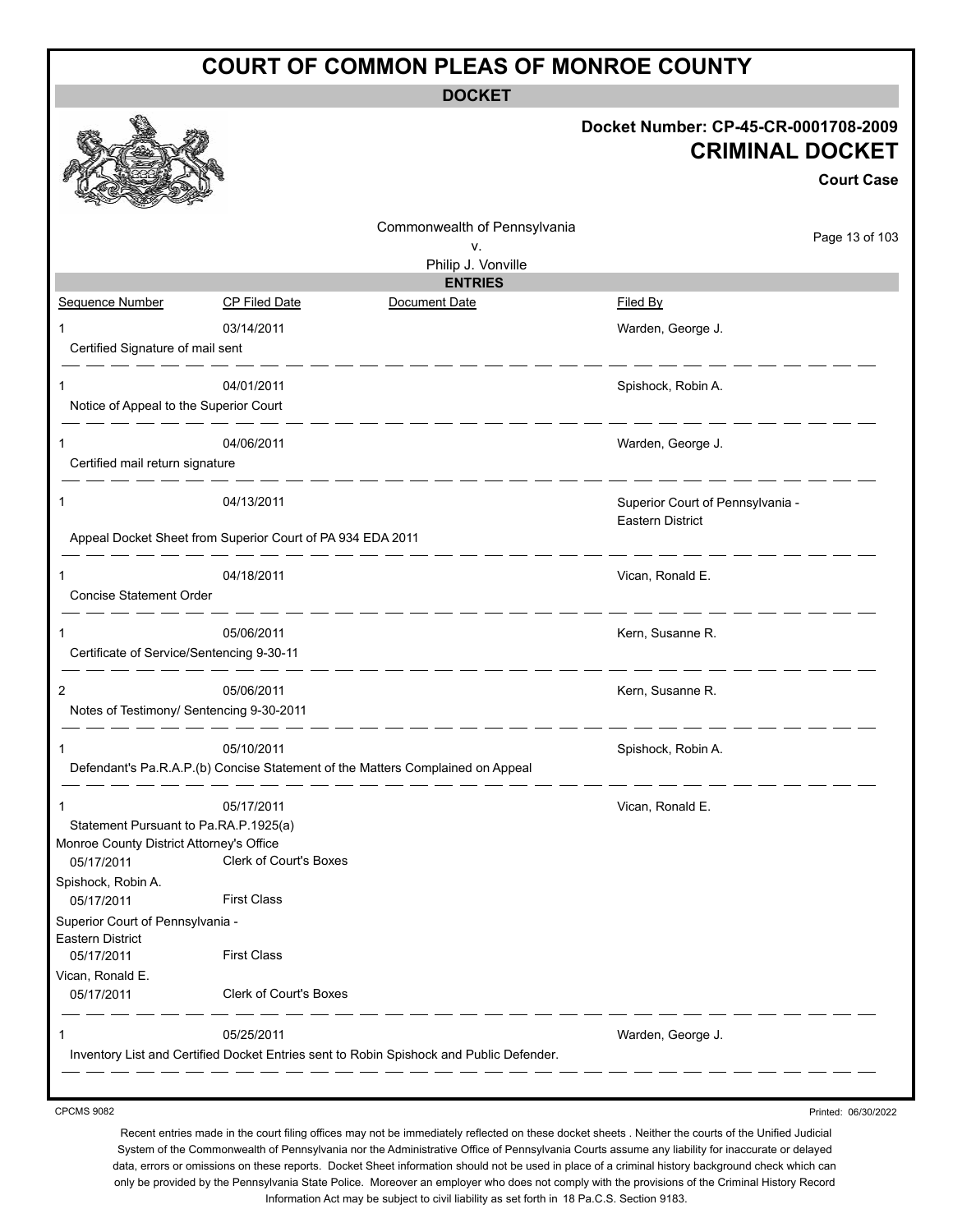**DOCKET**

|                                                                        |                      |                                                                                    | Docket Number: CP-45-CR-0001708-2009<br><b>CRIMINAL DOCKET</b> | <b>Court Case</b> |
|------------------------------------------------------------------------|----------------------|------------------------------------------------------------------------------------|----------------------------------------------------------------|-------------------|
|                                                                        |                      | Commonwealth of Pennsylvania                                                       |                                                                | Page 14 of 103    |
|                                                                        |                      | v.<br>Philip J. Vonville                                                           |                                                                |                   |
|                                                                        |                      | <b>ENTRIES</b>                                                                     |                                                                |                   |
| Sequence Number                                                        | <b>CP Filed Date</b> | Document Date                                                                      | <b>Filed By</b>                                                |                   |
| 2                                                                      | 05/25/2011           |                                                                                    | Warden, George J.                                              |                   |
| Original Record sent to Superior Court                                 |                      |                                                                                    |                                                                |                   |
| 1<br>Case Correspondence                                               | 12/06/2011           |                                                                                    | Vonville, Philip J.                                            |                   |
| 1<br>Case Correspondence                                               | 12/08/2011           |                                                                                    | Warden, George J.                                              |                   |
| 1                                                                      | 12/20/2011           |                                                                                    | Superior Court of Pennsylvania -<br>Eastern District           |                   |
| Original Record Returned                                               |                      |                                                                                    |                                                                |                   |
| 2<br>Superior Court Decision - Judgment of Sentence affirmed.          | 12/20/2011           |                                                                                    | Superior Court of Pennsylvania -<br>Eastern District           |                   |
|                                                                        |                      |                                                                                    |                                                                |                   |
| 1<br>Petition for Post Conviction Collateral Relief                    | 06/01/2012           |                                                                                    | Vonville, Philip J.                                            |                   |
| $\overline{2}$<br>Memorandum of Law                                    | 06/01/2012           |                                                                                    | Vonville, Philip J.                                            |                   |
| 1<br>Order Hearing Scheduled on 7/18/12 at 2:30 p.m. at 2:30 p.m. Ct#1 | 06/06/2012           |                                                                                    | Worthington, Margherita P.                                     |                   |
| 1<br><b>Returned Mail</b>                                              | 06/11/2012           |                                                                                    | Warden, George J.                                              |                   |
| 1<br><b>Returned Mail</b>                                              | 06/19/2012           |                                                                                    | Warden, George J.                                              |                   |
| 1<br>Motion to Extend time To File an Amended PCRA Petition            | 06/22/2012           |                                                                                    | Vonville, Philip J.                                            |                   |
| 1<br>Order PCRA Hearing Rescheduledto 8/22/12 at 10:00 a.m. Ct#1       | 06/27/2012           | 06/26/2012                                                                         | Worthington, Margherita P.                                     |                   |
| 1                                                                      | 07/06/2012           | Commonwealth's Answer to Defendant's Motion for Post Conviction Collaterial Relief | Vonville, Philip J.                                            |                   |

CPCMS 9082

Printed: 06/30/2022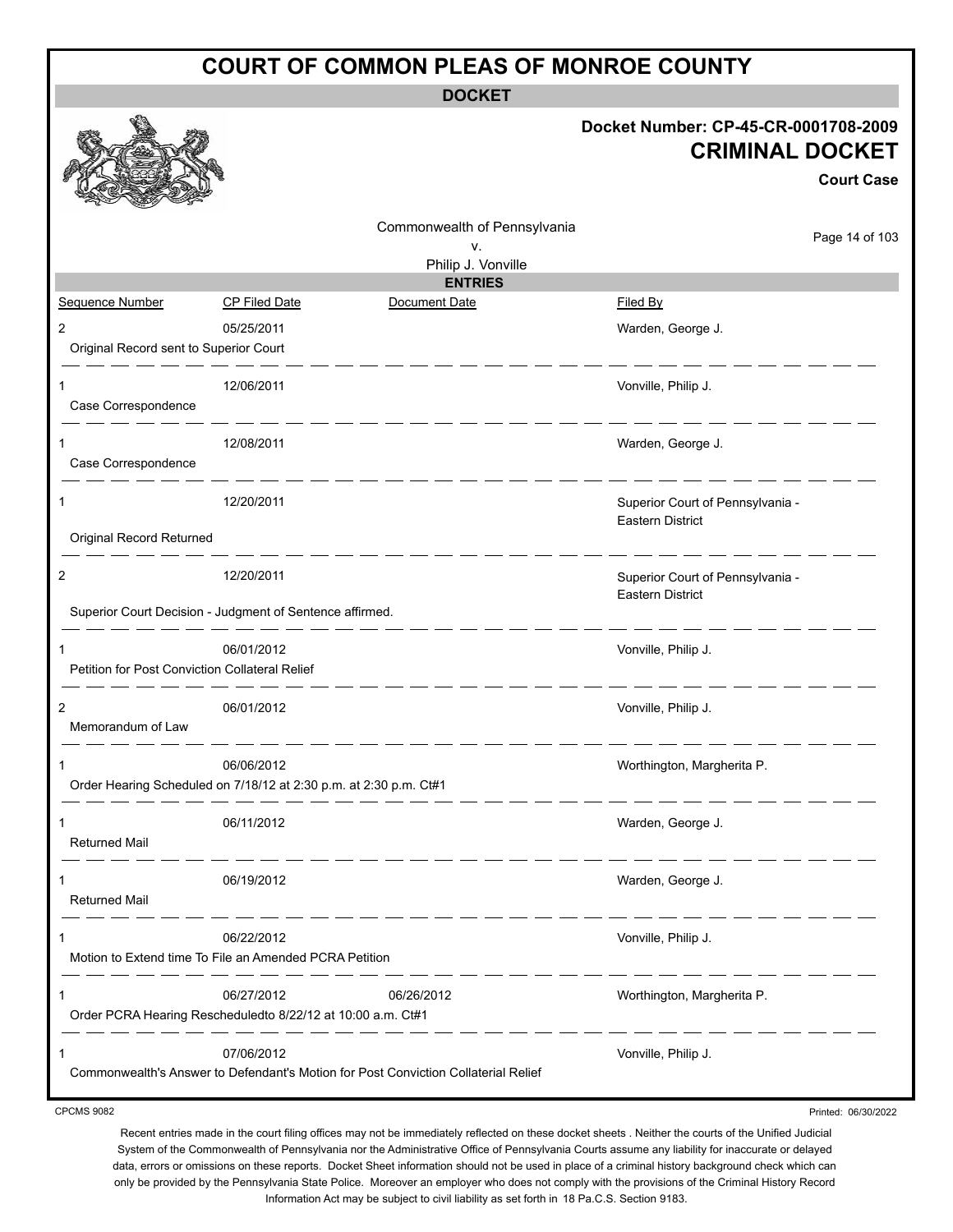**DOCKET**

|                                    |                                                                      |                                                                                  | Docket Number: CP-45-CR-0001708-2009<br><b>CRIMINAL DOCKET</b><br><b>Court Case</b> |
|------------------------------------|----------------------------------------------------------------------|----------------------------------------------------------------------------------|-------------------------------------------------------------------------------------|
|                                    |                                                                      | Commonwealth of Pennsylvania                                                     | Page 15 of 103                                                                      |
|                                    |                                                                      | ν.<br>Philip J. Vonville                                                         |                                                                                     |
|                                    |                                                                      | <b>ENTRIES</b>                                                                   |                                                                                     |
| Sequence Number                    | <b>CP Filed Date</b>                                                 | Document Date                                                                    | Filed By                                                                            |
|                                    | 07/26/2012                                                           |                                                                                  | Weidenbaum, Bradley Warren                                                          |
|                                    | Motion to Extend Time to File An Amended PCRA Petition               |                                                                                  |                                                                                     |
| 2                                  | 07/26/2012                                                           |                                                                                  | Weidenbaum, Bradley Warren                                                          |
| Petition for Writ of Habeas Corpus |                                                                      | <u> 1989 - 1989 - 1989 - 19</u>                                                  |                                                                                     |
| 1                                  | 07/30/2012                                                           |                                                                                  | Worthington, Margherita P.                                                          |
|                                    | Order Granting Petition for Writ of Habeas Corpus                    |                                                                                  |                                                                                     |
| 2                                  | 07/30/2012                                                           |                                                                                  | Worthington, Margherita P.                                                          |
|                                    |                                                                      | Order Granting Extension of Time/Hearing Shall Remain 8/22/12 at 10:00 a.m. Ct#1 |                                                                                     |
| 1                                  | 08/10/2012                                                           |                                                                                  | Weidenbaum, Bradley Warren                                                          |
|                                    | Motion to Extend Time to File an Amended PCRA Petition               |                                                                                  |                                                                                     |
| 1                                  | 08/14/2012                                                           |                                                                                  | Mark, Jonathan<br>Worthington, Margherita P.                                        |
|                                    | Order Hearing Rescheduled to 8/24/12 at 10:00 a.m. Ct#1              |                                                                                  |                                                                                     |
| 1                                  | 08/27/2012                                                           |                                                                                  | Monroe County Sheriff's Department                                                  |
| Sheriff's Return                   |                                                                      |                                                                                  |                                                                                     |
| $\overline{2}$                     | 08/27/2012                                                           | 08/24/2012                                                                       | Worthington, Margherita P.                                                          |
| Order Directing Briefs to be filed |                                                                      |                                                                                  |                                                                                     |
| 1                                  | 08/30/2012                                                           |                                                                                  | Monroe County District Attorney's                                                   |
|                                    | COMM Brief in Opposition to PCRA Petitions                           |                                                                                  | Office                                                                              |
|                                    |                                                                      |                                                                                  |                                                                                     |
| 1                                  | 09/21/2012<br>Motion to Extend Time to File Brief in Support of PCRA |                                                                                  | Weidenbaum, Bradley Warren                                                          |
|                                    |                                                                      |                                                                                  |                                                                                     |
| 1                                  | 09/24/2012                                                           |                                                                                  | Weidenbaum, Bradley Warren                                                          |
| Brief in Support of PCRA           |                                                                      | __ __ __ __ __ __ __                                                             |                                                                                     |
| 2                                  | 09/24/2012                                                           |                                                                                  | Worthington, Margherita P.                                                          |
| Order Directing Briefs to be filed |                                                                      |                                                                                  |                                                                                     |

CPCMS 9082

Printed: 06/30/2022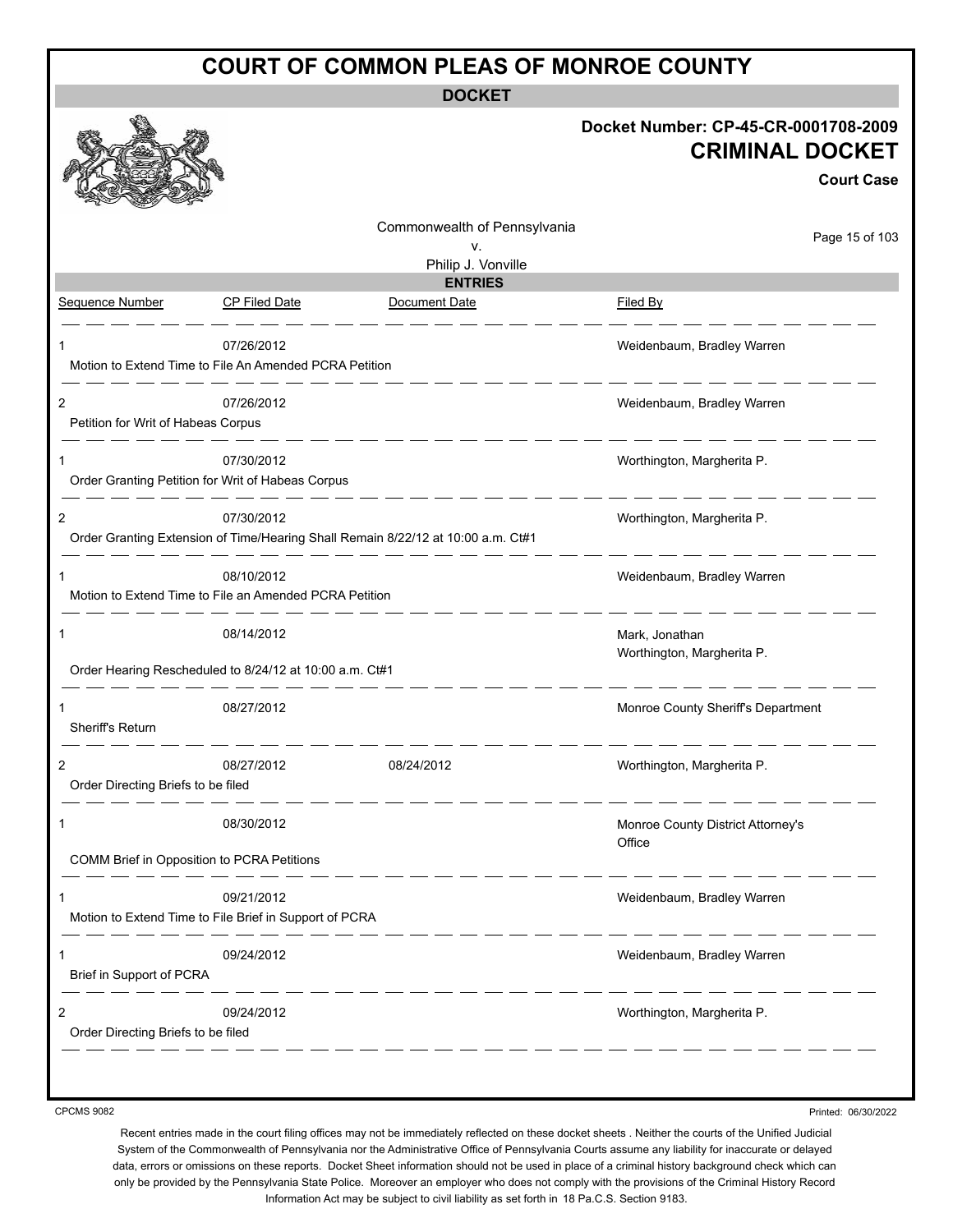**DOCKET**

|                                                      |                                                                                            | Docket Number: CP-45-CR-0001708-2009 |
|------------------------------------------------------|--------------------------------------------------------------------------------------------|--------------------------------------|
|                                                      |                                                                                            | <b>CRIMINAL DOCKET</b>               |
|                                                      |                                                                                            | <b>Court Case</b>                    |
|                                                      | Commonwealth of Pennsylvania                                                               |                                      |
|                                                      | ٧.                                                                                         | Page 16 of 103                       |
|                                                      | Philip J. Vonville<br><b>ENTRIES</b>                                                       |                                      |
| Sequence Number                                      | CP Filed Date<br>Document Date                                                             | Filed By                             |
|                                                      | 09/25/2012                                                                                 | Worthington, Margherita P.           |
|                                                      | Order Directed that Copy of the PSI Report Be Sealed to Preserve Confidentiality           |                                      |
| 1                                                    | 10/09/2012<br>10/04/2012                                                                   | Worthington, Margherita P.           |
|                                                      | Opinion/Order-Post Conviction Relief Act Petition Denied                                   |                                      |
| $\mathbf 1$                                          | 10/22/2012                                                                                 | Weidenbaum, Bradley Warren           |
| Notice of Appeal to the Superior Court               |                                                                                            |                                      |
| 1                                                    | 10/23/2012                                                                                 | Worthington, Margherita P.           |
| Concise Statement Order                              |                                                                                            |                                      |
| Monroe County District Attorney's Office             | Clerk of Court's Boxes                                                                     |                                      |
| 10/24/2012                                           |                                                                                            |                                      |
| Superior Court of Pennsylvania -<br>Eastern District |                                                                                            |                                      |
| 10/24/2012                                           | <b>First Class</b>                                                                         |                                      |
| Weidenbaum, Bradley Warren                           |                                                                                            |                                      |
| 10/24/2012                                           | <b>First Class</b>                                                                         |                                      |
| Worthington, Margherita P.                           | Clerk of Court's Boxes                                                                     |                                      |
| 10/24/2012                                           |                                                                                            |                                      |
|                                                      | 10/24/2012                                                                                 | Weidenbaum, Bradley Warren           |
| Amended Notice of Appeal to Superior Court           |                                                                                            |                                      |
| 1                                                    | 10/25/2012                                                                                 | Worthington, Margherita P.           |
| Order Granting Motion for Transcripts                |                                                                                            |                                      |
| 1                                                    | 10/29/2012                                                                                 | Warden, George J.                    |
| Certified Mail Return filed.                         |                                                                                            |                                      |
| 1                                                    | 11/06/2012                                                                                 | Nicholas, Michelle                   |
|                                                      | Transcript of Proceedings - PCRA Hearing - Friday, august 24, 2012, 10:00 am - Courtroom 1 |                                      |
| $\overline{c}$                                       | 11/06/2012                                                                                 | Nicholas, Michelle                   |
| <b>Exhibits Filed</b>                                |                                                                                            |                                      |
| 1                                                    | 11/07/2012                                                                                 | Superior Court of Pennsylvania -     |
|                                                      |                                                                                            | <b>Eastern District</b>              |
|                                                      | Appeal Docket Sheet from Superior Court of PA 2993 EDA 2012                                |                                      |
|                                                      |                                                                                            |                                      |

CPCMS 9082

Recent entries made in the court filing offices may not be immediately reflected on these docket sheets . Neither the courts of the Unified Judicial System of the Commonwealth of Pennsylvania nor the Administrative Office of Pennsylvania Courts assume any liability for inaccurate or delayed data, errors or omissions on these reports. Docket Sheet information should not be used in place of a criminal history background check which can

Printed: 06/30/2022

only be provided by the Pennsylvania State Police. Moreover an employer who does not comply with the provisions of the Criminal History Record Information Act may be subject to civil liability as set forth in 18 Pa.C.S. Section 9183.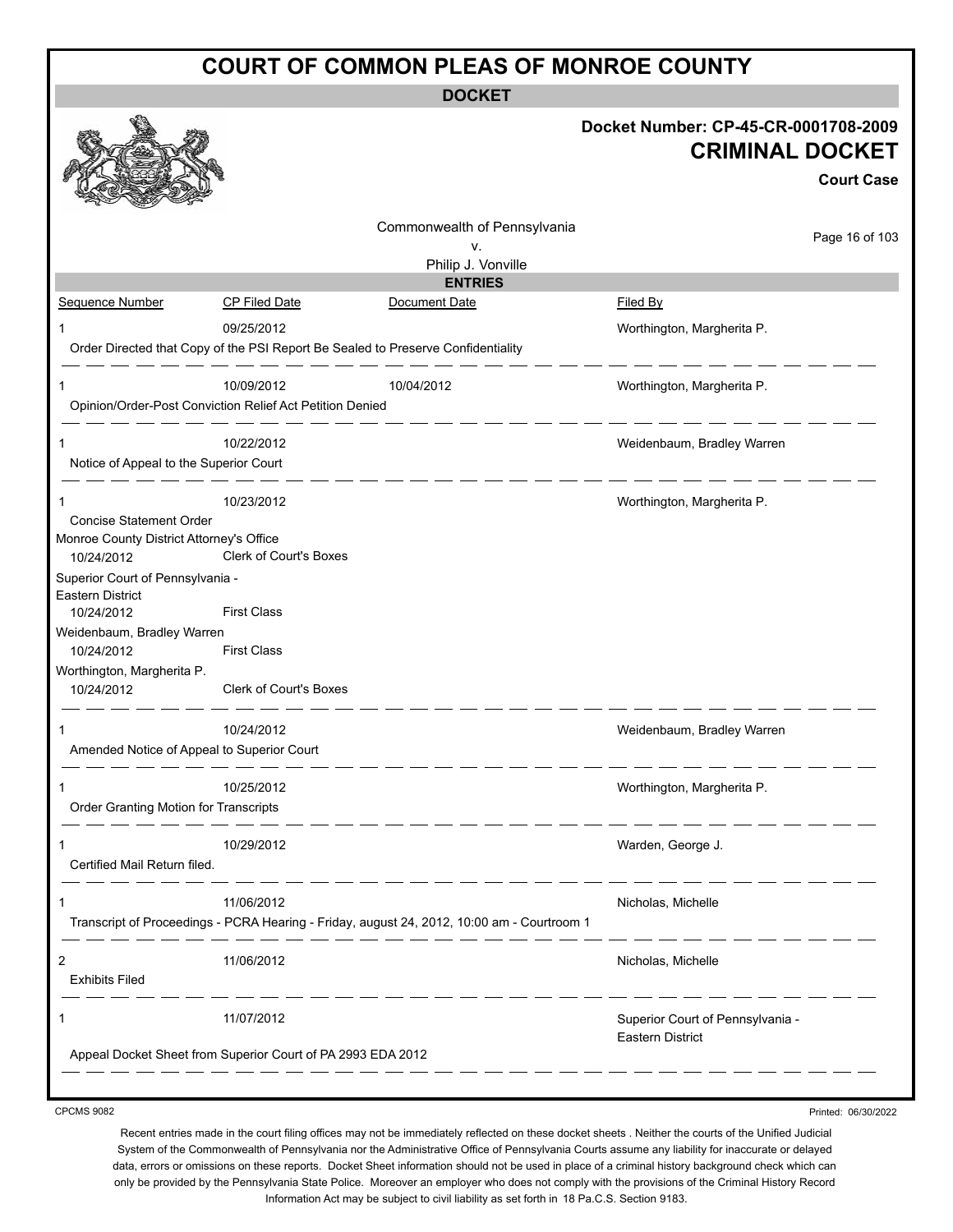**DOCKET**

|                                              |                                                                                                       | Docket Number: CP-45-CR-0001708-2009<br><b>CRIMINAL DOCKET</b><br><b>Court Case</b> |
|----------------------------------------------|-------------------------------------------------------------------------------------------------------|-------------------------------------------------------------------------------------|
|                                              | Commonwealth of Pennsylvania<br>v.<br>Philip J. Vonville                                              | Page 17 of 103                                                                      |
|                                              | <b>ENTRIES</b>                                                                                        |                                                                                     |
| <b>Sequence Number</b>                       | Document Date<br>CP Filed Date                                                                        | Filed By                                                                            |
| Certified Mail return                        | 11/08/2012                                                                                            | Warden, George J.                                                                   |
|                                              | 11/13/2012<br>Concise Statement of Matters Complained on appeal Pursuant to Pa. R.A.P. 1925(b)        | Weidenbaum, Bradley Warren                                                          |
| 1<br>Statement Pursuant To Pa.R.A.P. 1925(a) | 11/15/2012                                                                                            | Worthington, Margherita P.                                                          |
| 1<br>Case Correspondence                     | 11/27/2012                                                                                            | Vonville, Philip J.                                                                 |
| Case Correspondence                          | 11/28/2012<br>_ __ __ __ __ __ __                                                                     | Vonville, Philip J.                                                                 |
| 1<br>Pre-Sentence Investigation Report Filed | 12/11/2012                                                                                            | Monroe County Probation Department                                                  |
| 2<br>Original Record Sent to Superior Court  | 12/11/2012                                                                                            | Warden, George J.                                                                   |
| 3                                            | 12/11/2012<br>Inventory List and Certified Docket entries sent to B. Weidenbaum and District Attorney | Warden, George J.                                                                   |
| 1<br>Certified Mail return filed.            | 12/17/2012                                                                                            | Warden, George J.                                                                   |
| 1                                            | 06/06/2013<br>Motion/Order Denying Motion for Rehearing and Motion for New Counsel                    | Worthington, Margherita P.                                                          |
| 1<br>Motion for Discovery                    | 07/24/2013                                                                                            | Vonville, Philip J.                                                                 |
| 1                                            | 07/25/2013                                                                                            | Mark, Jonathan<br>Worthington, Margherita P.                                        |
| Order COC to Forward Copy to Attorney        |                                                                                                       |                                                                                     |
| 1                                            | 10/15/2013                                                                                            | Supreme Court of Pennsylvania -<br><b>Middle District</b>                           |
|                                              | Petition for Allowance of Appeal Filed - Supreme Court                                                |                                                                                     |

CPCMS 9082

Printed: 06/30/2022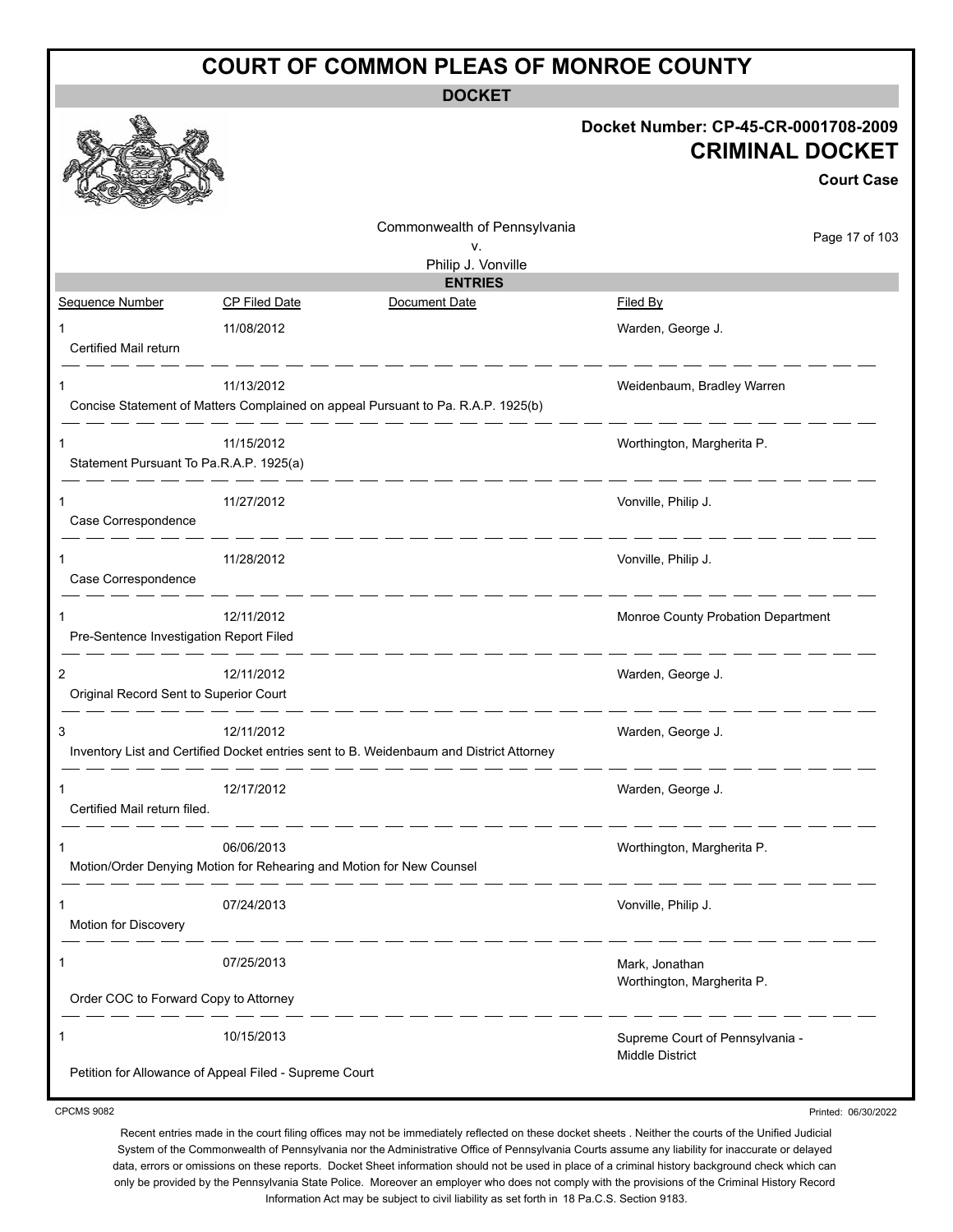**DOCKET**

|                                                        |                                                                                      |                              | Docket Number: CP-45-CR-0001708-2009<br><b>CRIMINAL DOCKET</b> | <b>Court Case</b> |
|--------------------------------------------------------|--------------------------------------------------------------------------------------|------------------------------|----------------------------------------------------------------|-------------------|
|                                                        |                                                                                      | Commonwealth of Pennsylvania |                                                                | Page 18 of 103    |
|                                                        |                                                                                      | ۷.<br>Philip J. Vonville     |                                                                |                   |
|                                                        |                                                                                      | <b>ENTRIES</b>               |                                                                |                   |
| Sequence Number                                        | <b>CP Filed Date</b>                                                                 | Document Date                | <b>Filed By</b>                                                |                   |
|                                                        | 01/24/2014                                                                           |                              | Weidenbaum, Bradley Warren                                     |                   |
|                                                        | Application to Appoint New Counsel & Leave to Withdraw                               |                              |                                                                |                   |
| 1                                                      | 01/27/2014                                                                           |                              | Worthington, Margherita P.                                     |                   |
| Order Denying Motion for Change of Counsel             |                                                                                      |                              |                                                                |                   |
| Monroe County Court Administration                     |                                                                                      |                              |                                                                |                   |
| 01/28/2014                                             | Clerk of Court's Boxes                                                               |                              |                                                                |                   |
| Monroe County District Attorney's Office<br>01/28/2014 | <b>Clerk of Court's Boxes</b>                                                        |                              |                                                                |                   |
| Monroe County Public Defender's Office                 |                                                                                      |                              |                                                                |                   |
| 01/28/2014                                             | <b>Clerk of Court's Boxes</b>                                                        |                              |                                                                |                   |
| Weidenbaum, Bradley Warren                             |                                                                                      |                              |                                                                |                   |
| 01/28/2014                                             | <b>First Class</b>                                                                   |                              |                                                                |                   |
| 1                                                      | 05/22/2014                                                                           |                              | Supreme Court of Pennsylvania -<br><b>Middle District</b>      |                   |
|                                                        | Petition for Allowance of Appeal Denied - Supreme Court                              |                              |                                                                |                   |
| 1                                                      | 06/10/2014                                                                           |                              | Superior Court of Pennsylvania -<br><b>Eastern District</b>    |                   |
| Original Record Returned                               |                                                                                      |                              |                                                                |                   |
| 2                                                      | 06/10/2014                                                                           |                              | Superior Court of Pennsylvania -<br><b>Eastern District</b>    |                   |
|                                                        | Superior Court Decision - Order affirmed/Judgment Entered.                           |                              |                                                                |                   |
|                                                        | 10/09/2014                                                                           | 10/08/2014                   | Worthington, Margherita P.                                     |                   |
| Monroe County Court Administration<br>10/09/2014       | Order Enlarged Exhibits to be Transfered to an Archival CD<br>Clerk of Court's Boxes |                              |                                                                |                   |
| Monroe County Court Reporters<br>10/09/2014            | Clerk of Court's Boxes                                                               |                              |                                                                |                   |
| Monroe County District Attorney's Office               |                                                                                      |                              |                                                                |                   |
| 10/09/2014                                             | Clerk of Court's Boxes                                                               |                              |                                                                |                   |
| Worthington, Margherita P.<br>10/09/2014               | Clerk of Court's Boxes                                                               |                              |                                                                |                   |
| 1                                                      | 02/22/2018                                                                           |                              | Monroe County District Attorney's<br>Office                    |                   |
| Motion for Transcripts                                 |                                                                                      |                              |                                                                |                   |

CPCMS 9082

Printed: 06/30/2022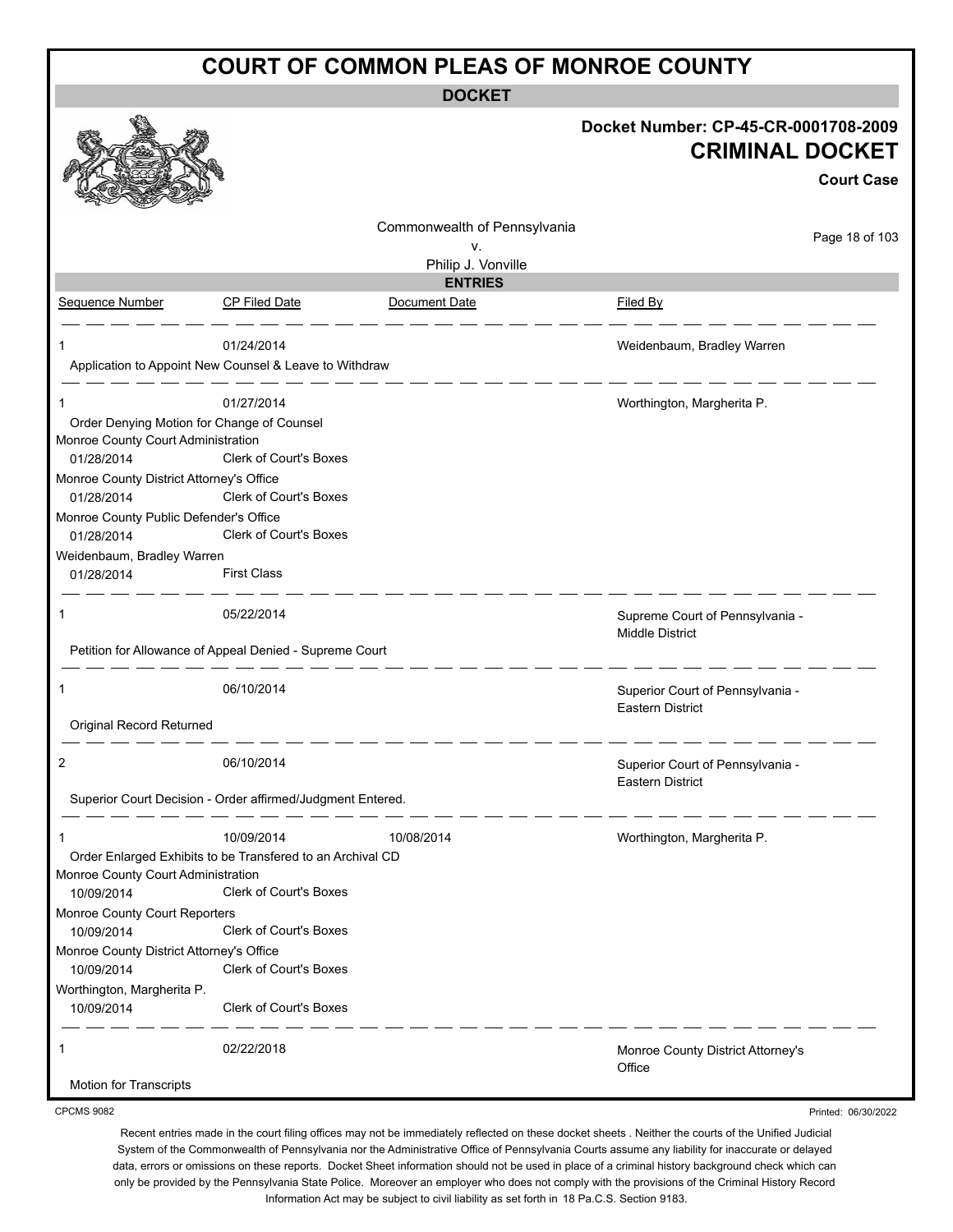**DOCKET**

|                                                        |                                             |                              | Docket Number: CP-45-CR-0001708-2009<br><b>CRIMINAL DOCKET</b> |
|--------------------------------------------------------|---------------------------------------------|------------------------------|----------------------------------------------------------------|
|                                                        |                                             |                              | <b>Court Case</b>                                              |
|                                                        |                                             |                              |                                                                |
|                                                        |                                             | Commonwealth of Pennsylvania | Page 19 of 103                                                 |
|                                                        |                                             | v.                           |                                                                |
|                                                        |                                             | Philip J. Vonville           |                                                                |
|                                                        |                                             | <b>ENTRIES</b>               |                                                                |
| Sequence Number                                        | CP Filed Date                               | Document Date                | Filed By                                                       |
|                                                        | 02/26/2018                                  |                              | Worthington, Margherita P.                                     |
| Order Granting Motion for Transcripts                  |                                             |                              |                                                                |
| Monroe County Court Administration                     |                                             |                              |                                                                |
| 02/27/2018                                             | <b>Clerk of Court's Boxes</b>               |                              |                                                                |
| Monroe County Court Reporters                          | Clerk of Court's Boxes                      |                              |                                                                |
| 02/27/2018                                             |                                             |                              |                                                                |
| Monroe County District Attorney's Office<br>02/27/2018 | Clerk of Court's Boxes                      |                              |                                                                |
| Other                                                  |                                             |                              |                                                                |
| 02/27/2018                                             | <b>First Class</b>                          |                              |                                                                |
| Monroe County District Attorney's Office               |                                             |                              |                                                                |
| 02/28/2018                                             | eService                                    | Served                       |                                                                |
| Weidenbaum, Bradley Warren                             |                                             |                              |                                                                |
| 02/28/2018                                             | eService                                    | Served                       |                                                                |
|                                                        | 02/27/2018                                  |                              | Monroe County Court Reporters                                  |
| Notice of Completion of Transcript                     |                                             |                              |                                                                |
| Monroe County District Attorney's Office               |                                             |                              |                                                                |
| 02/27/2018                                             | eService                                    | Served                       |                                                                |
| Weidenbaum, Bradley Warren                             |                                             |                              |                                                                |
| 02/27/2018                                             | eService                                    | Served                       |                                                                |
|                                                        | 07/26/2019                                  |                              |                                                                |
|                                                        |                                             |                              | Monroe County Public Defender's<br>Office                      |
| Emergency Motion to Quash Arrest Warrant               |                                             |                              |                                                                |
| Monroe County District Attorney's Office               |                                             |                              |                                                                |
| 07/26/2019                                             | eNotice                                     | Notified                     |                                                                |
| 1                                                      | 07/29/2019                                  | 07/29/2019                   | Worthington, Margherita P.                                     |
|                                                        | Order-Hearing Scheduled 8/2/19 10:00AM CR#1 |                              |                                                                |
| Monroe County Court Administration                     |                                             |                              |                                                                |
| 07/29/2019                                             | Clerk of Court's Boxes                      |                              |                                                                |
| Monroe County District Attorney's Office               |                                             |                              |                                                                |
| 07/29/2019                                             | Clerk of Court's Boxes                      |                              |                                                                |
| Monroe County District Attorney's Office               |                                             |                              |                                                                |
| 07/29/2019                                             | eService                                    | Served                       |                                                                |
| Monroe County Probation Department                     | Clerk of Court's Boxes                      |                              |                                                                |
| 07/29/2019                                             |                                             |                              |                                                                |
| Monroe County Public Defender's Office                 |                                             |                              |                                                                |

CPCMS 9082

Printed: 06/30/2022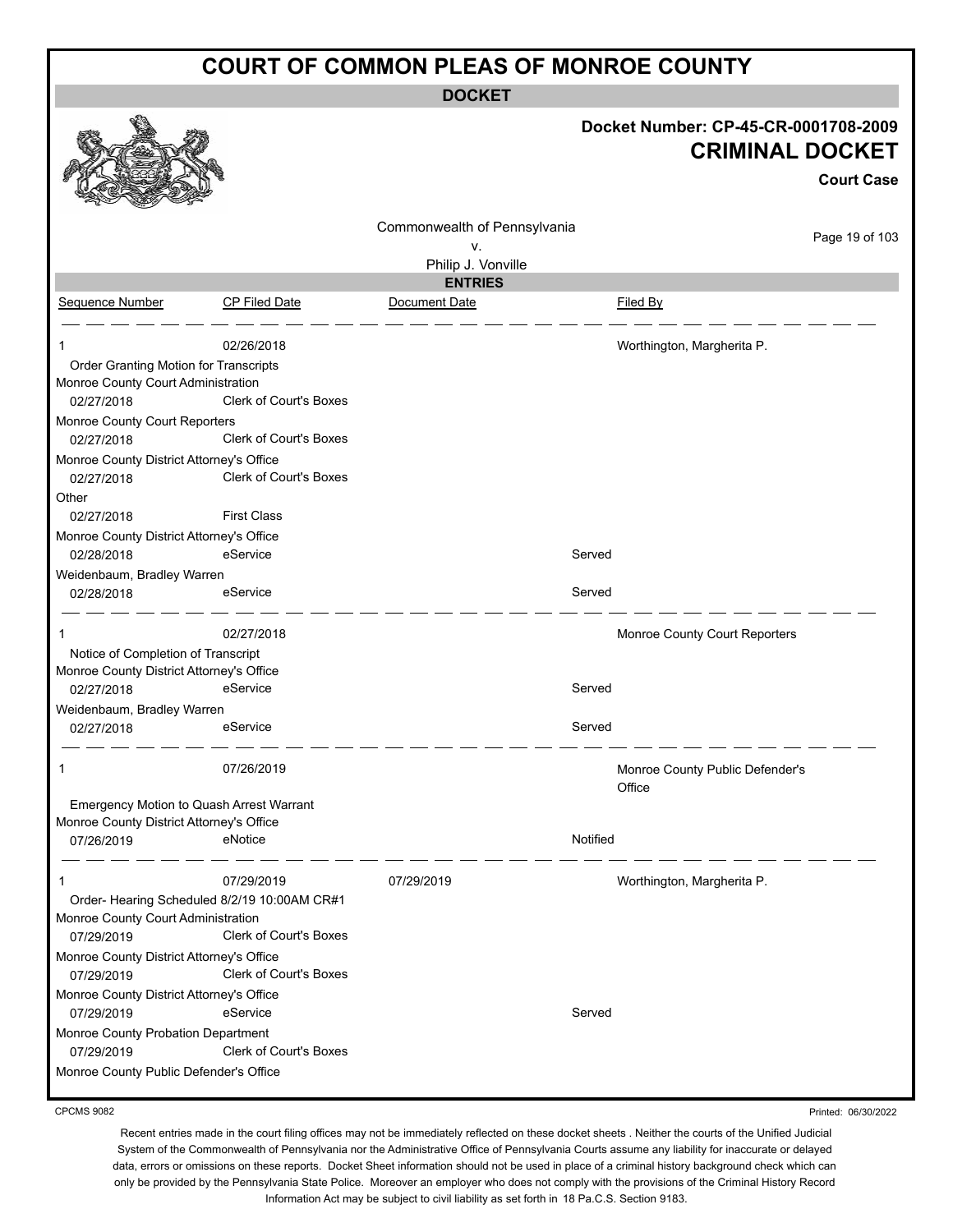**DOCKET**

#### **Docket Number: CP-45-CR-0001708-2009 CRIMINAL DOCKET**

|                                               |                                                           |                                                          |                       | <b>Court Case</b>                         |
|-----------------------------------------------|-----------------------------------------------------------|----------------------------------------------------------|-----------------------|-------------------------------------------|
|                                               |                                                           | Commonwealth of Pennsylvania<br>٧.<br>Philip J. Vonville |                       | Page 20 of 103                            |
|                                               |                                                           | <b>ENTRIES</b>                                           |                       |                                           |
| Sequence Number                               | <b>CP Filed Date</b>                                      | Document Date                                            |                       | <b>Filed By</b>                           |
| Service To                                    |                                                           | Service By                                               |                       |                                           |
| <b>Issue Date</b>                             | Service Type                                              | Status Date                                              | <b>Service Status</b> |                                           |
| 07/29/2019                                    | <b>Clerk of Court's Boxes</b>                             |                                                          |                       |                                           |
| Monroe County Public Defender's Office        |                                                           |                                                          |                       |                                           |
| 07/29/2019                                    | eService                                                  |                                                          | Served                |                                           |
| Monroe County Sheriff                         |                                                           |                                                          |                       |                                           |
| 07/29/2019                                    | Clerk of Court's Boxes                                    |                                                          |                       |                                           |
| 1                                             | 08/02/2019                                                |                                                          |                       | Worthington, Margherita P.                |
| Order Directing Memorandum of Law to be Filed |                                                           |                                                          |                       |                                           |
| Monroe County District Attorney's Office      |                                                           |                                                          |                       |                                           |
| 08/07/2019                                    | eService                                                  |                                                          | Served                |                                           |
| Saurman, Robert Allen<br>08/07/2019           | eService                                                  |                                                          | Served                |                                           |
| 2                                             | 08/02/2019                                                |                                                          |                       | Monroe County Public Defender's<br>Office |
| Motion to Appoint Conflict Counsel            |                                                           |                                                          |                       |                                           |
| Monroe County District Attorney's Office      |                                                           |                                                          |                       |                                           |
| 08/02/2019                                    | eService                                                  |                                                          | Served                |                                           |
|                                               | 08/05/2019                                                |                                                          |                       | Worthington, Margherita P.                |
| MDJ-43-4-04                                   | Order Granting Motion for Appointment of Conflict Counsel |                                                          |                       |                                           |
| 08/05/2019                                    | <b>First Class</b>                                        |                                                          |                       |                                           |
| Monroe County Court Administration            |                                                           |                                                          |                       |                                           |
| 08/05/2019                                    | <b>Clerk of Court's Boxes</b>                             |                                                          |                       |                                           |
| Monroe County District Attorney's Office      |                                                           |                                                          |                       |                                           |
| 08/05/2019                                    | Clerk of Court's Boxes                                    |                                                          |                       |                                           |
| Monroe County Public Defender's Office        |                                                           |                                                          |                       |                                           |
| 08/05/2019                                    | <b>Clerk of Court's Boxes</b>                             |                                                          |                       |                                           |
| Saurman, Robert Allen                         |                                                           |                                                          |                       |                                           |
| 08/05/2019                                    | <b>First Class</b>                                        |                                                          |                       |                                           |
| Vonville, Philip J.                           |                                                           |                                                          |                       |                                           |
| 08/05/2019                                    | <b>First Class</b>                                        |                                                          |                       |                                           |
| Monroe County District Attorney's Office      |                                                           |                                                          |                       |                                           |
| 08/06/2019                                    | eService                                                  |                                                          | Served                |                                           |
| Monroe County Public Defender's Office        |                                                           |                                                          |                       |                                           |
| 08/06/2019                                    | eService                                                  |                                                          | Served                |                                           |

CPCMS 9082

Printed: 06/30/2022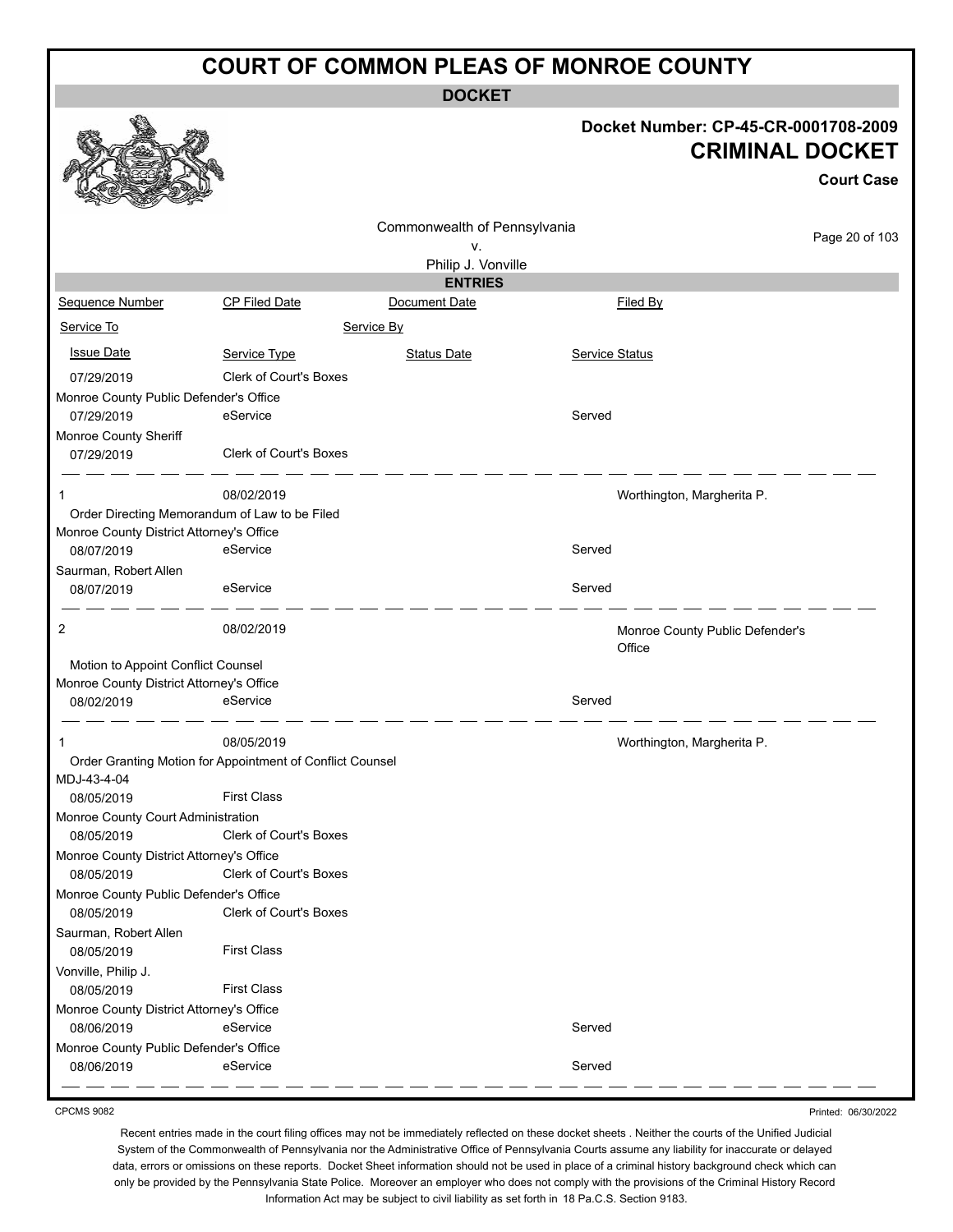**DOCKET**

#### **Docket Number: CP-45-CR-0001708-2009 CRIMINAL DOCKET**

**Court Case**

|                                          |                               |                              |                |                                   | <b>Court Case</b> |
|------------------------------------------|-------------------------------|------------------------------|----------------|-----------------------------------|-------------------|
|                                          |                               | Commonwealth of Pennsylvania |                |                                   |                   |
|                                          |                               | v.                           |                |                                   | Page 21 of 103    |
|                                          |                               | Philip J. Vonville           |                |                                   |                   |
|                                          |                               | <b>ENTRIES</b>               |                |                                   |                   |
| Sequence Number                          | <b>CP Filed Date</b>          | Document Date                |                | Filed By                          |                   |
| Service To                               |                               | Service By                   |                |                                   |                   |
| <b>Issue Date</b>                        | Service Type                  | <b>Status Date</b>           | Service Status |                                   |                   |
| 1                                        | 08/07/2019                    |                              |                | Mark, Jonathan                    |                   |
| Order Granting Motion for Transcripts    |                               |                              |                |                                   |                   |
| Monroe County Court Administration       |                               |                              |                |                                   |                   |
| 08/07/2019                               | <b>Clerk of Court's Boxes</b> |                              |                |                                   |                   |
| Monroe County Court Reporters            |                               |                              |                |                                   |                   |
| 08/07/2019                               | Clerk of Court's Boxes        |                              |                |                                   |                   |
| Monroe County District Attorney's Office |                               |                              |                |                                   |                   |
| 08/07/2019                               | Clerk of Court's Boxes        |                              |                |                                   |                   |
| Monroe County Public Defender's Office   |                               |                              |                |                                   |                   |
| 08/07/2019                               | <b>Clerk of Court's Boxes</b> |                              |                |                                   |                   |
| Monroe County District Attorney's Office |                               |                              |                |                                   |                   |
| 08/08/2019                               | eService                      |                              | Served         |                                   |                   |
| Saurman, Robert Allen                    |                               |                              |                |                                   |                   |
| 08/08/2019                               | eService                      |                              | Served         |                                   |                   |
| 1                                        | 08/15/2019                    |                              |                | Monroe County Court Reporters     |                   |
| Transcript of Proceedings 8/2/19 Filed   |                               |                              |                |                                   |                   |
| Monroe County District Attorney's Office |                               |                              |                |                                   |                   |
| 08/16/2019                               | eService                      |                              | Served         |                                   |                   |
| Saurman, Robert Allen                    |                               |                              |                |                                   |                   |
| 08/16/2019                               | eService                      |                              | Served         |                                   |                   |
| 2                                        | 08/15/2019                    |                              |                | Monroe County District Attorney's |                   |
|                                          |                               |                              |                | Office                            |                   |
| Commonwealth's Memorandum of Law         |                               |                              |                |                                   |                   |
| Saurman, Robert Allen                    |                               |                              |                |                                   |                   |
| 08/15/2019                               | eService                      |                              | Served         |                                   |                   |
| 3                                        | 08/15/2019                    |                              |                | Monroe County Court Reporters     |                   |
| Notice of Completion of Transcript       |                               |                              |                |                                   |                   |
| Monroe County District Attorney's Office |                               |                              |                |                                   |                   |
| 08/15/2019                               | eService                      |                              | Served         |                                   |                   |
| Saurman, Robert Allen                    |                               |                              |                |                                   |                   |
| 08/15/2019                               | eService                      |                              | Served         |                                   |                   |
| 4                                        | 08/15/2019                    |                              |                | Monroe County Court Reporters     |                   |
| <b>Exhibits Filed</b>                    |                               |                              |                |                                   |                   |
| Monroe County District Attorney's Office |                               |                              |                |                                   |                   |

CPCMS 9082

Recent entries made in the court filing offices may not be immediately reflected on these docket sheets . Neither the courts of the Unified Judicial System of the Commonwealth of Pennsylvania nor the Administrative Office of Pennsylvania Courts assume any liability for inaccurate or delayed data, errors or omissions on these reports. Docket Sheet information should not be used in place of a criminal history background check which can only be provided by the Pennsylvania State Police. Moreover an employer who does not comply with the provisions of the Criminal History Record Information Act may be subject to civil liability as set forth in 18 Pa.C.S. Section 9183.

Printed: 06/30/2022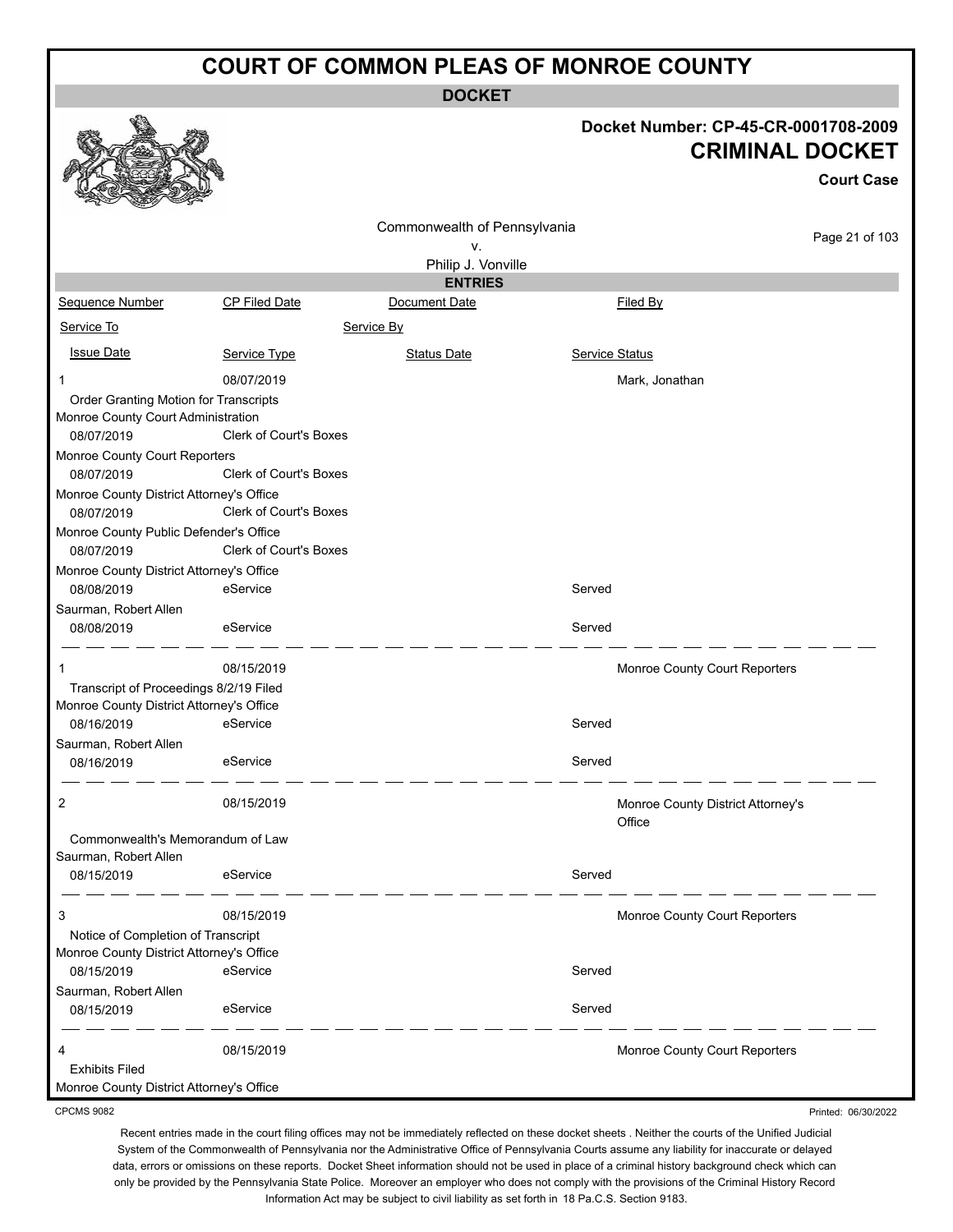**DOCKET**

#### **Docket Number: CP-45-CR-0001708-2009 CRIMINAL DOCKET**

Printed: 06/30/2022

|                                          |                                                             |                                      |                |                                              | <b>Court Case</b> |
|------------------------------------------|-------------------------------------------------------------|--------------------------------------|----------------|----------------------------------------------|-------------------|
|                                          |                                                             | Commonwealth of Pennsylvania<br>v.   |                |                                              | Page 22 of 103    |
|                                          |                                                             | Philip J. Vonville<br><b>ENTRIES</b> |                |                                              |                   |
| Sequence Number                          | CP Filed Date                                               | Document Date                        |                | Filed By                                     |                   |
| Service To                               |                                                             | Service By                           |                |                                              |                   |
|                                          |                                                             |                                      |                |                                              |                   |
| <b>Issue Date</b>                        | Service Type                                                | <b>Status Date</b>                   | Service Status |                                              |                   |
| 08/16/2019                               | eService                                                    |                                      | Served         |                                              |                   |
| Saurman, Robert Allen<br>08/16/2019      | eService                                                    |                                      | Served         |                                              |                   |
|                                          |                                                             |                                      |                |                                              |                   |
| 1                                        | 08/16/2019                                                  |                                      |                | Saurman, Robert Allen                        |                   |
|                                          | Memorandum of Law in Support of Defendant's Motion to Quash |                                      |                |                                              |                   |
| Monroe County District Attorney's Office |                                                             |                                      |                |                                              |                   |
| 08/16/2019                               | eNotice                                                     |                                      | Notified       |                                              |                   |
| 1                                        | 08/26/2019                                                  |                                      |                | Monroe County District Attorney's<br>Office  |                   |
| Entry of Appearance                      |                                                             |                                      |                |                                              |                   |
| Saurman, Robert Allen                    |                                                             |                                      |                |                                              |                   |
| 08/26/2019                               | eNotice                                                     |                                      | Notified       |                                              |                   |
| 2                                        | 08/26/2019                                                  |                                      |                | Monroe County District Attorney's<br>Office  |                   |
| Entry of Appearance                      |                                                             |                                      |                |                                              |                   |
| Saurman, Robert Allen                    |                                                             |                                      |                |                                              |                   |
| 08/26/2019                               | eNotice                                                     |                                      | Notified       |                                              |                   |
| 3                                        | 08/26/2019                                                  |                                      |                | Monroe County District Attorney's<br>Office  |                   |
| Entry of Appearance                      |                                                             |                                      |                |                                              |                   |
| Saurman, Robert Allen                    |                                                             |                                      |                |                                              |                   |
| 08/26/2019                               | eNotice                                                     |                                      | Notified       |                                              |                   |
| 4                                        | 08/26/2019                                                  |                                      |                | Monroe County District Attorney's<br>Office  |                   |
| Motion for Transcripts                   |                                                             |                                      |                |                                              |                   |
| Saurman, Robert Allen                    |                                                             |                                      |                |                                              |                   |
| 08/26/2019                               | eNotice                                                     |                                      | Notified       |                                              |                   |
| 5                                        | 08/26/2019                                                  | 08/26/2019                           |                | Mark, Jonathan<br>Worthington, Margherita P. |                   |
|                                          | Order Granting Motion for Transcription Testimony           |                                      |                |                                              |                   |
| Monroe County Court Administration       |                                                             |                                      |                |                                              |                   |
| 08/26/2019                               | <b>Clerk of Court's Boxes</b>                               |                                      |                |                                              |                   |

CPCMS 9082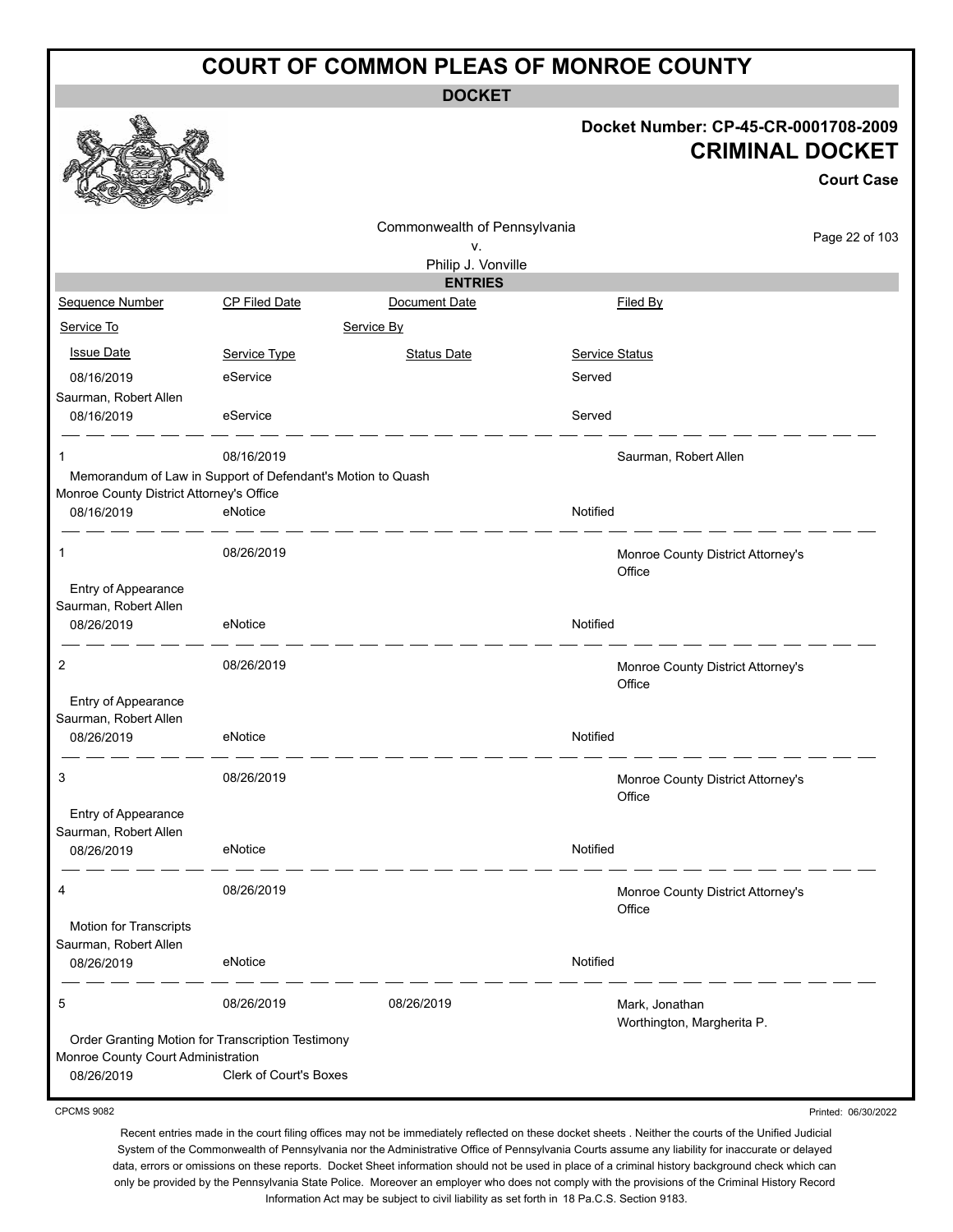**DOCKET**

# **Docket Number: CP-45-CR-0001708-2009**

|                                          |                                                             |                                      | <b>CRIMINAL DOCKET</b>        |                   |  |  |
|------------------------------------------|-------------------------------------------------------------|--------------------------------------|-------------------------------|-------------------|--|--|
|                                          |                                                             |                                      |                               | <b>Court Case</b> |  |  |
|                                          |                                                             | Commonwealth of Pennsylvania         |                               | Page 23 of 103    |  |  |
|                                          |                                                             | ٧.                                   |                               |                   |  |  |
|                                          |                                                             | Philip J. Vonville<br><b>ENTRIES</b> |                               |                   |  |  |
| Sequence Number                          | CP Filed Date                                               | Document Date                        | Filed By                      |                   |  |  |
| Service To                               |                                                             | Service By                           |                               |                   |  |  |
|                                          |                                                             |                                      |                               |                   |  |  |
| <b>Issue Date</b>                        | Service Type                                                | <b>Status Date</b>                   | <b>Service Status</b>         |                   |  |  |
| Monroe County Court Reporters            |                                                             |                                      |                               |                   |  |  |
| 08/26/2019                               | Clerk of Court's Boxes                                      |                                      |                               |                   |  |  |
| Monroe County District Attorney's Office |                                                             |                                      |                               |                   |  |  |
| 08/26/2019                               | Clerk of Court's Boxes                                      |                                      |                               |                   |  |  |
| Saurman, Robert Allen                    |                                                             |                                      |                               |                   |  |  |
| 08/26/2019                               | <b>First Class</b>                                          |                                      |                               |                   |  |  |
| Kroeckel, Andrew Michael                 |                                                             |                                      |                               |                   |  |  |
| 08/27/2019                               | eService                                                    |                                      | Served                        |                   |  |  |
| Martinez, Chad A.<br>08/27/2019          | eService                                                    |                                      | Served                        |                   |  |  |
| Monroe County District Attorney's Office |                                                             |                                      |                               |                   |  |  |
| 08/27/2019                               | eService                                                    |                                      | Served                        |                   |  |  |
| Saurman, Robert Allen                    |                                                             |                                      |                               |                   |  |  |
| 08/27/2019                               | eService                                                    |                                      | Served                        |                   |  |  |
|                                          | 08/28/2019                                                  |                                      | Monroe County Court Reporters |                   |  |  |
| Notice of Completion of Transcript       |                                                             |                                      |                               |                   |  |  |
| Kroeckel, Andrew Michael                 |                                                             |                                      |                               |                   |  |  |
| 08/28/2019                               | eService                                                    |                                      | Served                        |                   |  |  |
| Martinez, Chad A.                        |                                                             |                                      |                               |                   |  |  |
| 08/28/2019                               | eService                                                    |                                      | Served                        |                   |  |  |
| Monroe County District Attorney's Office |                                                             |                                      |                               |                   |  |  |
| 08/28/2019                               | eService                                                    |                                      | Served                        |                   |  |  |
| Saurman, Robert Allen                    | eService                                                    |                                      | Served                        |                   |  |  |
| 08/28/2019                               |                                                             |                                      |                               |                   |  |  |
| 1                                        | 08/30/2019                                                  | 08/30/2019                           | Worthington, Margherita P.    |                   |  |  |
|                                          | Order Scheduling Bail Hearing - 09/30/2019 at 9:00AM in CR1 |                                      |                               |                   |  |  |
| Monroe County Court Administration       |                                                             |                                      |                               |                   |  |  |
| 08/30/2019                               | <b>Clerk of Court's Boxes</b>                               |                                      |                               |                   |  |  |
| Monroe County District Attorney's Office |                                                             |                                      |                               |                   |  |  |
| 08/30/2019                               | Clerk of Court's Boxes                                      |                                      |                               |                   |  |  |
| Monroe County Sheriff's Department       | Clerk of Court's Boxes                                      |                                      |                               |                   |  |  |
| 08/30/2019<br>Saurman, Robert Allen      |                                                             |                                      |                               |                   |  |  |
| 08/30/2019                               | <b>Attorney Box</b>                                         |                                      |                               |                   |  |  |
|                                          |                                                             |                                      |                               |                   |  |  |

Kroeckel, Andrew Michael

**B** 

CPCMS 9082

Printed: 06/30/2022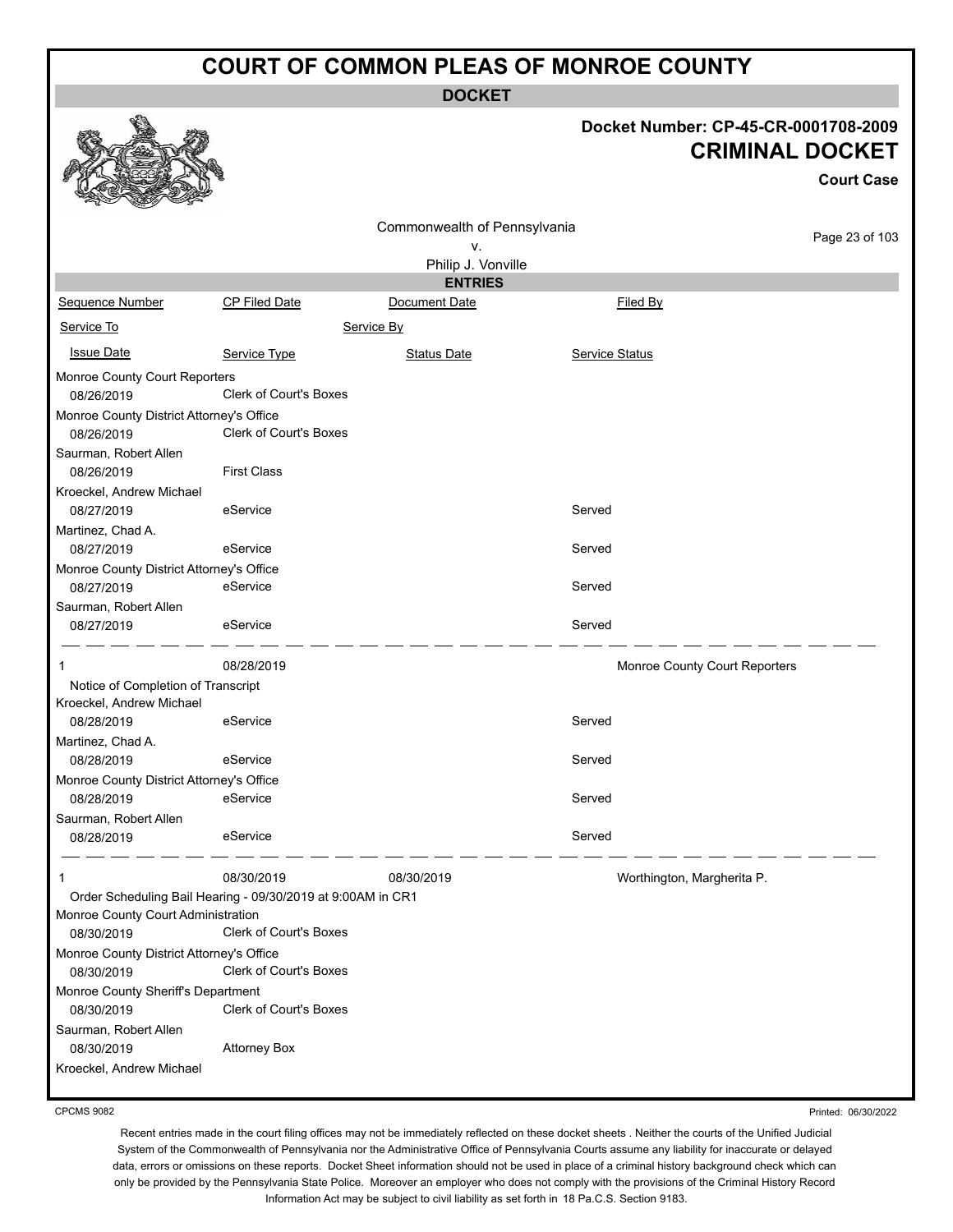**DOCKET**

#### **Docket Number: CP-45-CR-0001708-2009 CRIMINAL DOCKET**

**Court Case**

|                                                        |                               | Commonwealth of Pennsylvania |                            |                |
|--------------------------------------------------------|-------------------------------|------------------------------|----------------------------|----------------|
|                                                        |                               | v.                           |                            | Page 24 of 103 |
|                                                        |                               | Philip J. Vonville           |                            |                |
|                                                        |                               | <b>ENTRIES</b>               |                            |                |
| Sequence Number                                        | CP Filed Date                 | Document Date                | Filed By                   |                |
| Service To                                             |                               | Service By                   |                            |                |
| <b>Issue Date</b>                                      | Service Type                  | <b>Status Date</b>           | <b>Service Status</b>      |                |
| 09/03/2019                                             | eService                      |                              | Served                     |                |
| Martinez, Chad A.                                      |                               |                              |                            |                |
| 09/03/2019                                             | eService                      |                              | Served                     |                |
| Monroe County District Attorney's Office               |                               |                              |                            |                |
| 09/03/2019                                             | eService                      |                              | Served                     |                |
| Saurman, Robert Allen                                  |                               |                              |                            |                |
| 09/03/2019                                             | eService                      |                              | Served                     |                |
| 1                                                      | 09/06/2019                    |                              | Saurman, Robert Allen      |                |
| Motion for Transcripts                                 |                               |                              |                            |                |
| Kroeckel, Andrew Michael                               |                               |                              |                            |                |
| 09/06/2019                                             | eNotice                       |                              | Notified                   |                |
| Martinez, Chad A.                                      |                               |                              |                            |                |
| 09/06/2019                                             | eNotice                       |                              | Notified                   |                |
| Monroe County District Attorney's Office               |                               |                              |                            |                |
| 09/06/2019                                             | eNotice                       |                              | Notified                   |                |
| 1                                                      | 09/09/2019                    | 09/09/2019                   | Worthington, Margherita P. |                |
| Order to Transcribe Notes of Testimony                 |                               |                              |                            |                |
| Kroeckel, Andrew Michael                               |                               |                              |                            |                |
| 09/09/2019                                             | eService                      |                              | Served                     |                |
| Martinez, Chad A.                                      |                               |                              |                            |                |
| 09/09/2019                                             | eService                      |                              | Served                     |                |
| Monroe County Court Administration                     |                               |                              |                            |                |
| 09/09/2019                                             | <b>Clerk of Court's Boxes</b> |                              |                            |                |
| Monroe County Court Reporters                          |                               |                              |                            |                |
| 09/09/2019                                             | <b>Clerk of Court's Boxes</b> |                              |                            |                |
| Monroe County District Attorney's Office<br>09/09/2019 | <b>Clerk of Court's Boxes</b> |                              |                            |                |
|                                                        |                               |                              |                            |                |
| Monroe County District Attorney's Office<br>09/09/2019 | eService                      |                              | Served                     |                |
| Saurman, Robert Allen                                  |                               |                              |                            |                |
| 09/09/2019                                             | <b>First Class</b>            |                              |                            |                |
| Saurman, Robert Allen                                  |                               |                              |                            |                |
| 09/09/2019                                             | eService                      |                              | Served                     |                |

CPCMS 9082

Printed: 06/30/2022

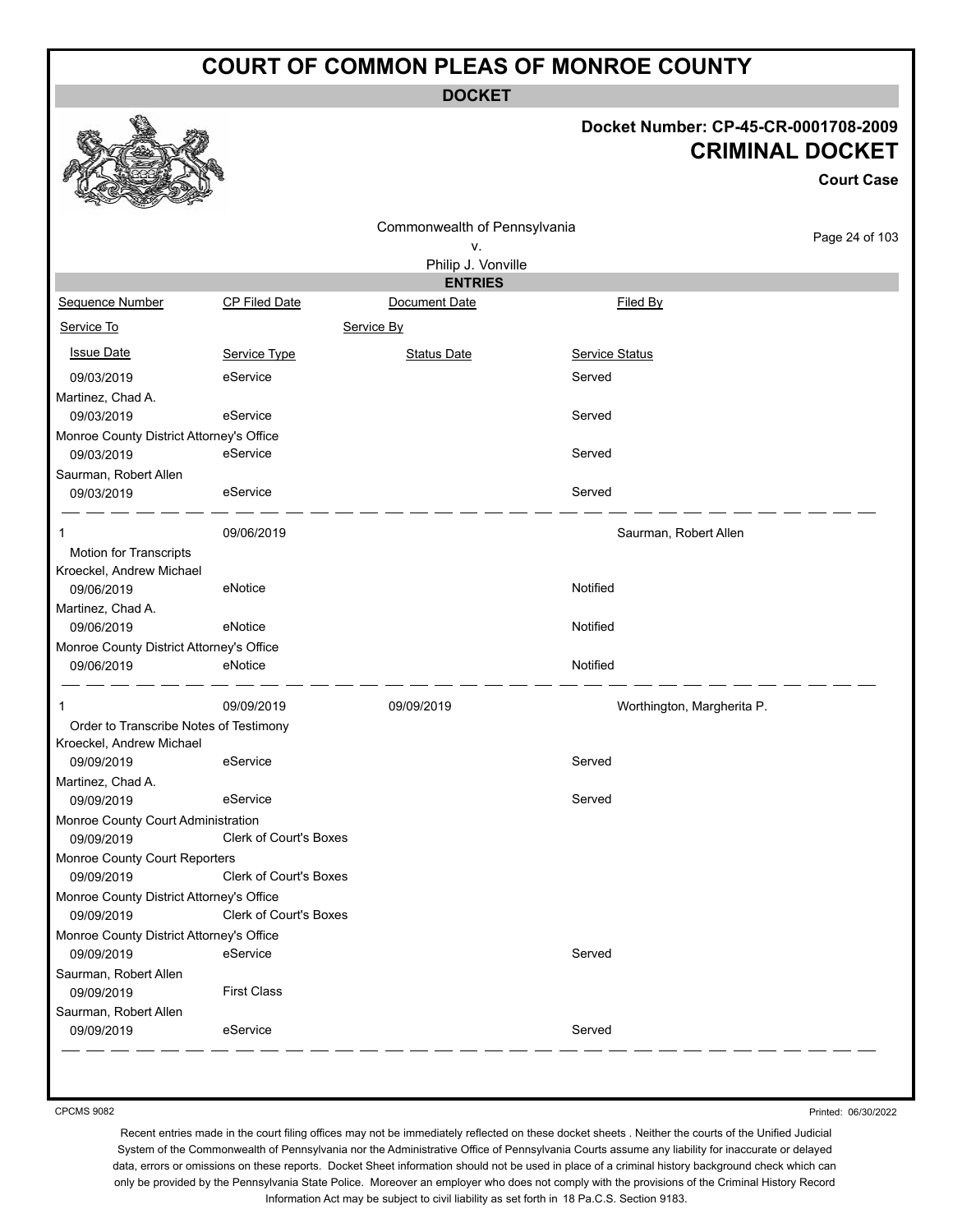**DOCKET**

#### **Docket Number: CP-45-CR-0001708-2009 CRIMINAL DOCKET**

**Court Case**

|                                          |                               | Commonwealth of Pennsylvania                                                         |                               | Page 25 of 103 |
|------------------------------------------|-------------------------------|--------------------------------------------------------------------------------------|-------------------------------|----------------|
|                                          |                               | ۷.<br>Philip J. Vonville                                                             |                               |                |
|                                          |                               | <b>ENTRIES</b>                                                                       |                               |                |
| Sequence Number                          | <b>CP Filed Date</b>          | Document Date                                                                        | Filed By                      |                |
| Service To                               |                               | Service By                                                                           |                               |                |
| <b>Issue Date</b>                        | Service Type                  | <b>Status Date</b>                                                                   | Service Status                |                |
| 1                                        | 09/10/2019                    |                                                                                      | Saurman, Robert Allen         |                |
| Motion to Appoint Investigator           |                               |                                                                                      |                               |                |
| Kroeckel, Andrew Michael                 |                               |                                                                                      |                               |                |
| 09/10/2019                               | eNotice                       |                                                                                      | Notified                      |                |
| Martinez, Chad A.                        |                               |                                                                                      |                               |                |
| 09/10/2019                               | eNotice                       |                                                                                      | Notified                      |                |
| Monroe County District Attorney's Office |                               |                                                                                      |                               |                |
| 09/10/2019                               | eNotice                       |                                                                                      | Notified                      |                |
| 2                                        | 09/10/2019                    |                                                                                      | Monroe County Court Reporters |                |
| Notice of Completion of Transcript       |                               |                                                                                      |                               |                |
| Kroeckel, Andrew Michael                 |                               |                                                                                      |                               |                |
| 09/12/2019                               | eService                      |                                                                                      | Served                        |                |
| Martinez, Chad A.                        |                               |                                                                                      |                               |                |
| 09/12/2019                               | eService                      |                                                                                      | Served                        |                |
| Monroe County District Attorney's Office |                               |                                                                                      |                               |                |
| 09/12/2019                               | eService                      |                                                                                      | Served                        |                |
| Saurman, Robert Allen                    |                               |                                                                                      |                               |                |
| 09/12/2019                               | eService                      |                                                                                      | Served                        |                |
|                                          | 09/11/2019                    | 09/11/2019                                                                           | Worthington, Margherita P.    |                |
|                                          |                               | Order Granting Motion to Appoint Private Investigator/Approving Budget of \$1,500.00 |                               |                |
| Monroe County Court Administration       |                               |                                                                                      |                               |                |
| 09/11/2019                               | <b>Clerk of Court's Boxes</b> |                                                                                      |                               |                |
| Monroe County District Attorney's Office |                               |                                                                                      |                               |                |
| 09/11/2019                               | <b>Clerk of Court's Boxes</b> |                                                                                      |                               |                |
| Saurman, Robert Allen                    |                               |                                                                                      |                               |                |
| 09/11/2019                               | <b>Attorney Box</b>           |                                                                                      |                               |                |
| Kroeckel, Andrew Michael                 |                               |                                                                                      |                               |                |
| 09/16/2019                               | eService                      |                                                                                      | Served                        |                |
| Martinez, Chad A.                        |                               |                                                                                      |                               |                |
| 09/16/2019                               | eService                      |                                                                                      | Served                        |                |
| Monroe County District Attorney's Office |                               |                                                                                      |                               |                |
| 09/16/2019                               | eService                      |                                                                                      | Served                        |                |
| Saurman, Robert Allen                    |                               |                                                                                      |                               |                |
| 09/16/2019                               | eService                      |                                                                                      | Served                        |                |

CPCMS 9082

Printed: 06/30/2022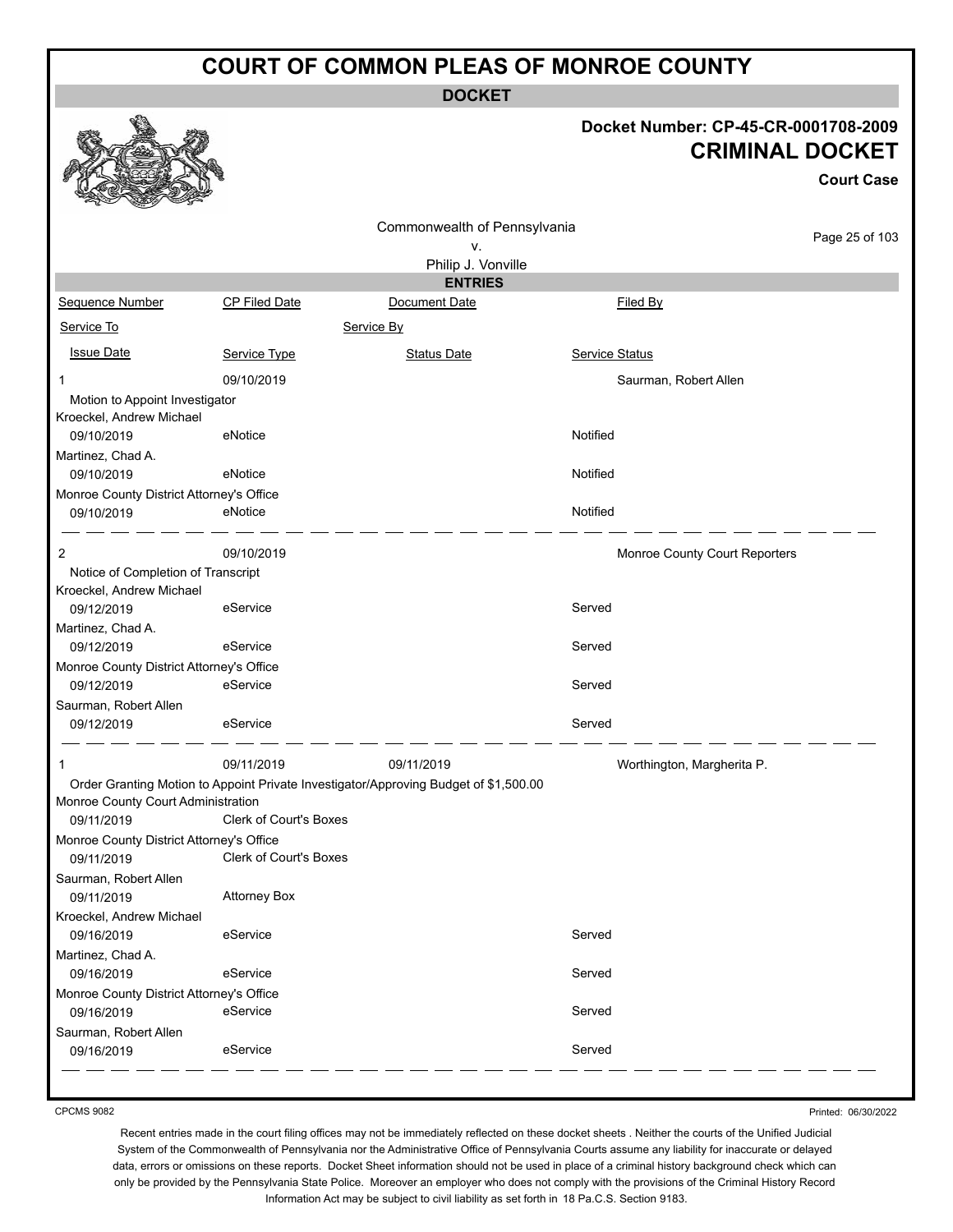**DOCKET**

#### **Docket Number: CP-45-CR-0001708-2009 CRIMINAL DOCKET**

**Court Case**

|                                                    |                               | Commonwealth of Pennsylvania                                                                      |                                    |                |
|----------------------------------------------------|-------------------------------|---------------------------------------------------------------------------------------------------|------------------------------------|----------------|
|                                                    |                               | ۷.                                                                                                |                                    | Page 26 of 103 |
|                                                    |                               | Philip J. Vonville                                                                                |                                    |                |
|                                                    |                               | <b>ENTRIES</b>                                                                                    |                                    |                |
| Sequence Number                                    | CP Filed Date                 | Document Date                                                                                     | Filed By                           |                |
| Service To                                         |                               | Service By                                                                                        |                                    |                |
| <b>Issue Date</b>                                  | Service Type                  | <b>Status Date</b>                                                                                | Service Status                     |                |
| 1                                                  | 09/12/2019                    |                                                                                                   | Monroe County Court Administration |                |
| Praecipe to Disburse Funds                         |                               |                                                                                                   |                                    |                |
| Kroeckel, Andrew Michael                           |                               |                                                                                                   |                                    |                |
| 09/16/2019                                         | eService                      |                                                                                                   | Served                             |                |
| Martinez, Chad A.                                  |                               |                                                                                                   |                                    |                |
| 09/16/2019                                         | eService                      |                                                                                                   | Served                             |                |
| Monroe County District Attorney's Office           |                               |                                                                                                   |                                    |                |
| 09/16/2019                                         | eService                      |                                                                                                   | Served                             |                |
| Saurman, Robert Allen                              |                               |                                                                                                   |                                    |                |
| 09/16/2019                                         | eService                      |                                                                                                   | Served                             |                |
|                                                    | 10/02/2019                    | 09/30/2019                                                                                        | Worthington, Margherita P.         |                |
|                                                    |                               | Order- Denying Deft's Motion to Set Nominal Bail/Pretiral Conference: Nov 4, 2019, 1:30pm/Court 3 |                                    |                |
| Mark, Jonathan                                     |                               |                                                                                                   |                                    |                |
| 10/03/2019                                         | <b>Clerk of Court's Boxes</b> |                                                                                                   |                                    |                |
| Monroe County Court Administration                 |                               |                                                                                                   |                                    |                |
| 10/03/2019                                         | <b>Clerk of Court's Boxes</b> |                                                                                                   |                                    |                |
| Monroe County District Attorney's Office           |                               |                                                                                                   |                                    |                |
| 10/03/2019                                         | <b>Clerk of Court's Boxes</b> |                                                                                                   |                                    |                |
| Monroe County Probation Department                 |                               |                                                                                                   |                                    |                |
| 10/03/2019                                         | <b>Clerk of Court's Boxes</b> |                                                                                                   |                                    |                |
| Monroe County Sheriff                              |                               |                                                                                                   |                                    |                |
| 10/03/2019                                         | <b>Clerk of Court's Boxes</b> |                                                                                                   |                                    |                |
| Saurman, Robert Allen                              |                               |                                                                                                   |                                    |                |
| 10/03/2019                                         | <b>Attorney Box</b>           |                                                                                                   |                                    |                |
| Kroeckel, Andrew Michael                           |                               |                                                                                                   |                                    |                |
| 10/07/2019                                         | eService                      |                                                                                                   | Served                             |                |
| Martinez, Chad A.                                  |                               |                                                                                                   |                                    |                |
| 10/07/2019                                         | eService                      |                                                                                                   | Served                             |                |
| Monroe County District Attorney's Office           |                               |                                                                                                   |                                    |                |
| 10/07/2019                                         | eService                      |                                                                                                   | Served                             |                |
| Saurman, Robert Allen                              |                               |                                                                                                   |                                    |                |
| 10/07/2019                                         | eService                      |                                                                                                   | Served                             |                |
|                                                    | 10/29/2019                    |                                                                                                   | Saurman, Robert Allen              |                |
|                                                    |                               |                                                                                                   |                                    |                |
| Motion for Continuance<br>Kroeckel, Andrew Michael |                               |                                                                                                   |                                    |                |
|                                                    |                               |                                                                                                   |                                    |                |

CPCMS 9082

Printed: 06/30/2022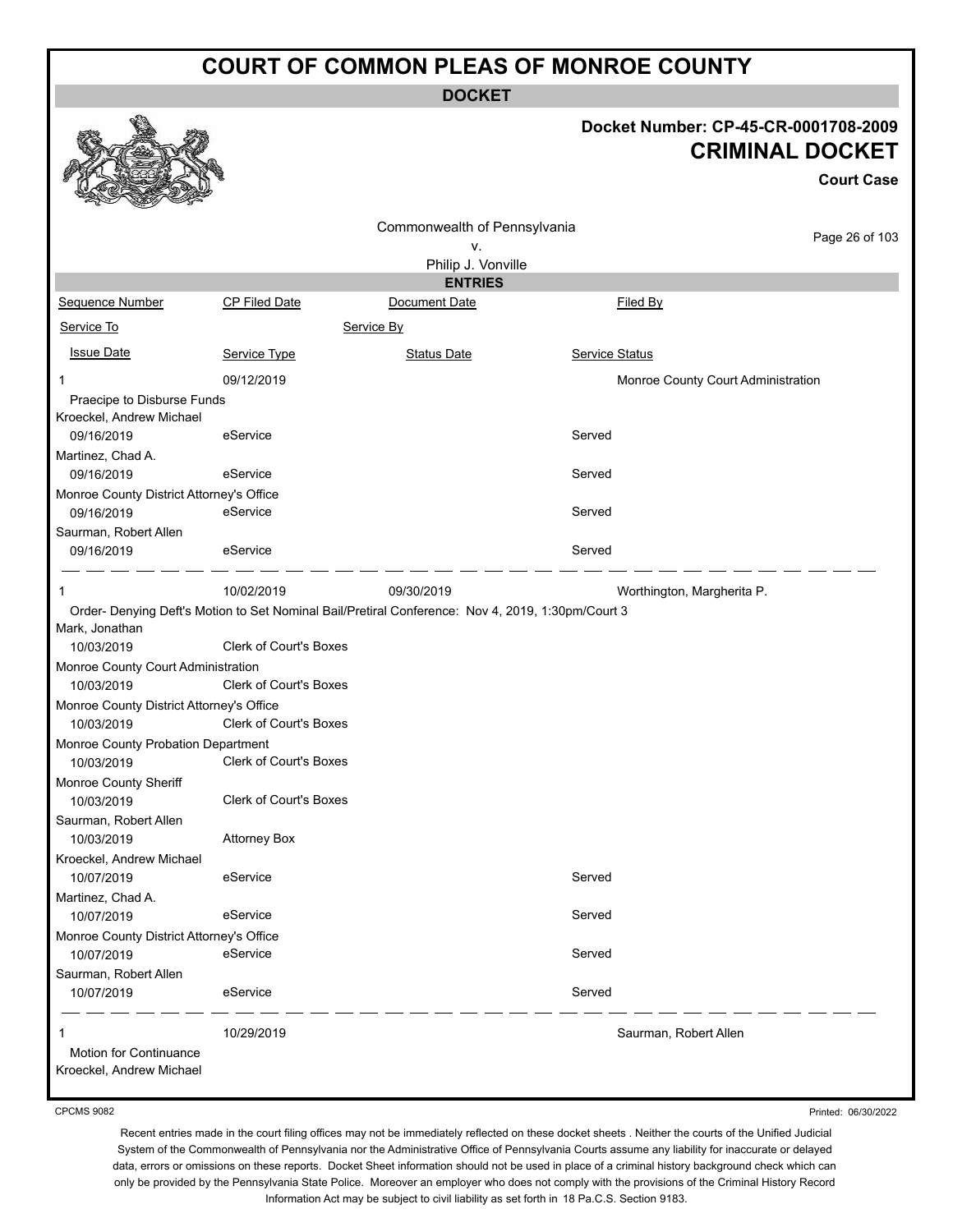**DOCKET**

#### **Docket Number: CP-45-CR-0001708-2009** ET)

|                                                                   |                               |                              |                               | <b>CRIMINAL DOCKET</b><br><b>Court Case</b> |
|-------------------------------------------------------------------|-------------------------------|------------------------------|-------------------------------|---------------------------------------------|
|                                                                   |                               | Commonwealth of Pennsylvania |                               |                                             |
|                                                                   |                               | ۷.                           |                               | Page 27 of 103                              |
|                                                                   |                               | Philip J. Vonville           |                               |                                             |
|                                                                   |                               | <b>ENTRIES</b>               |                               |                                             |
| Sequence Number                                                   | <b>CP Filed Date</b>          | Document Date                | Filed By                      |                                             |
| Service To                                                        |                               | Service By                   |                               |                                             |
| <b>Issue Date</b>                                                 | Service Type                  | <b>Status Date</b>           | <b>Service Status</b>         |                                             |
| 10/29/2019                                                        | eNotice                       |                              | Notified                      |                                             |
| Martinez, Chad A.                                                 |                               |                              |                               |                                             |
| 10/29/2019                                                        | eNotice                       |                              | Notified                      |                                             |
| Monroe County District Attorney's Office                          |                               |                              |                               |                                             |
| 10/29/2019                                                        | eNotice                       |                              | Notified                      |                                             |
| 1                                                                 | 11/13/2019                    |                              | Worthington, Margherita P.    |                                             |
| Order Granting Motion for Transcripts<br>Kroeckel, Andrew Michael |                               |                              |                               |                                             |
| 11/14/2019                                                        | eService                      |                              | Served                        |                                             |
| Martinez, Chad A.<br>11/14/2019                                   | eService                      |                              | Served                        |                                             |
| Monroe County Court Administration                                |                               |                              |                               |                                             |
| 11/14/2019                                                        | Clerk of Court's Boxes        |                              |                               |                                             |
| Monroe County Court Reporters                                     |                               |                              |                               |                                             |
| 11/14/2019                                                        | <b>Clerk of Court's Boxes</b> |                              |                               |                                             |
| Monroe County District Attorney's Office                          |                               |                              |                               |                                             |
| 11/14/2019                                                        | Clerk of Court's Boxes        |                              |                               |                                             |
| Monroe County District Attorney's Office<br>11/14/2019            | eService                      |                              | Served                        |                                             |
| Saurman, Robert Allen                                             |                               |                              |                               |                                             |
| 11/14/2019                                                        | <b>Attorney Box</b>           |                              |                               |                                             |
| Saurman, Robert Allen                                             |                               |                              |                               |                                             |
| 11/14/2019                                                        | eService                      |                              | Served                        |                                             |
| 1                                                                 | 11/15/2019                    |                              | Saurman, Robert Allen         |                                             |
| Motion for Appointment of Expert<br>Kroeckel, Andrew Michael      |                               |                              |                               |                                             |
| 11/15/2019<br>Martinez, Chad A.                                   | eNotice                       |                              | Notified                      |                                             |
| 11/15/2019                                                        | eNotice                       |                              | Notified                      |                                             |
| Monroe County District Attorney's Office                          |                               |                              |                               |                                             |
| 11/15/2019                                                        | eNotice                       |                              | Notified                      |                                             |
| 2                                                                 | 11/15/2019                    | 11/30/2019                   | Monroe County Court Reporters |                                             |
| Transcript of Proceedings Filed<br>Kroeckel, Andrew Michael       |                               |                              |                               |                                             |

CPCMS 9082

€

52

线点

Printed: 06/30/2022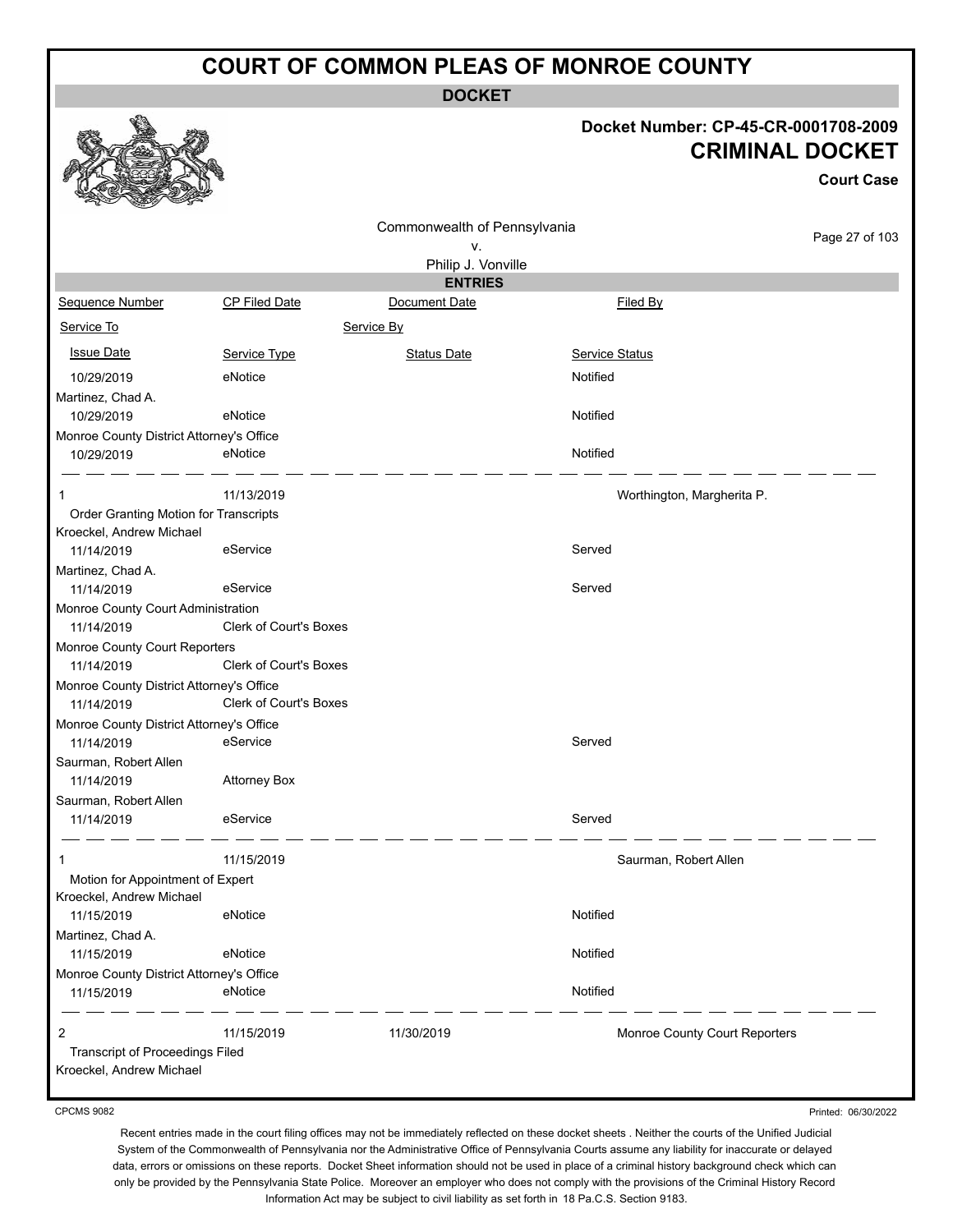**DOCKET**

#### **Docket Number: CP-45-CR-0001708-2009 CRIMINAL DOCKET**

**Court Case**

|                                                        |                                                                                             | Commonwealth of Pennsylvania |                            |                |
|--------------------------------------------------------|---------------------------------------------------------------------------------------------|------------------------------|----------------------------|----------------|
|                                                        |                                                                                             | ٧.                           |                            | Page 28 of 103 |
|                                                        |                                                                                             | Philip J. Vonville           |                            |                |
|                                                        |                                                                                             | <b>ENTRIES</b>               |                            |                |
| Sequence Number                                        | <b>CP Filed Date</b>                                                                        | Document Date                | Filed By                   |                |
| Service To                                             |                                                                                             | Service By                   |                            |                |
| <b>Issue Date</b>                                      | Service Type                                                                                | <b>Status Date</b>           | <b>Service Status</b>      |                |
| 11/18/2019                                             | eService                                                                                    |                              | Served                     |                |
| Martinez, Chad A.                                      |                                                                                             |                              |                            |                |
| 11/18/2019                                             | eService                                                                                    |                              | Served                     |                |
| Monroe County District Attorney's Office               |                                                                                             |                              |                            |                |
| 11/18/2019                                             | eService                                                                                    |                              | Served                     |                |
| Saurman, Robert Allen                                  |                                                                                             |                              |                            |                |
| 11/18/2019                                             | eService                                                                                    |                              | Served                     |                |
| 3                                                      | 11/15/2019                                                                                  |                              | Higgins, Stephen M.        |                |
| Form A: Notice of Completion of Transcript             |                                                                                             |                              |                            |                |
| Kroeckel, Andrew Michael                               |                                                                                             |                              |                            |                |
| 11/18/2019                                             | eService                                                                                    |                              | Served                     |                |
| Martinez, Chad A.                                      |                                                                                             |                              |                            |                |
| 11/18/2019                                             | eService                                                                                    |                              | Served                     |                |
| Monroe County District Attorney's Office               |                                                                                             |                              |                            |                |
| 11/18/2019                                             | eService                                                                                    |                              | Served                     |                |
| Saurman, Robert Allen                                  |                                                                                             |                              |                            |                |
| 11/18/2019                                             | eService                                                                                    |                              | Served                     |                |
| 1                                                      | 11/18/2019                                                                                  | 11/15/2019                   | Worthington, Margherita P. |                |
|                                                        | Order Statement Submitted/PA Rule of APpelate Procedure 1762(g)/Petition for Review of Bail |                              |                            |                |
| Kroeckel, Andrew Michael                               |                                                                                             |                              | Served                     |                |
| 11/18/2019                                             | eService                                                                                    |                              |                            |                |
| Martinez, Chad A.                                      | eService                                                                                    |                              | Served                     |                |
| 11/18/2019                                             |                                                                                             |                              |                            |                |
| Monroe County Court Administration                     | Clerk of Court's Boxes                                                                      |                              |                            |                |
| 11/18/2019<br>Monroe County District Attorney's Office |                                                                                             |                              |                            |                |
| 11/18/2019                                             | Clerk of Court's Boxes                                                                      |                              |                            |                |
| Monroe County District Attorney's Office               |                                                                                             |                              |                            |                |
| 11/18/2019                                             | eService                                                                                    |                              | Served                     |                |
| Saurman, Robert Allen                                  |                                                                                             |                              |                            |                |
| 11/18/2019                                             | <b>Attorney Box</b>                                                                         |                              |                            |                |
| Saurman, Robert Allen                                  |                                                                                             |                              |                            |                |
| 11/18/2019                                             | eService                                                                                    |                              | Served                     |                |
| Superior Court of Pennsylvania -                       |                                                                                             |                              |                            |                |
| Eastern District                                       |                                                                                             |                              |                            |                |
|                                                        |                                                                                             |                              |                            |                |

CPCMS 9082

Printed: 06/30/2022

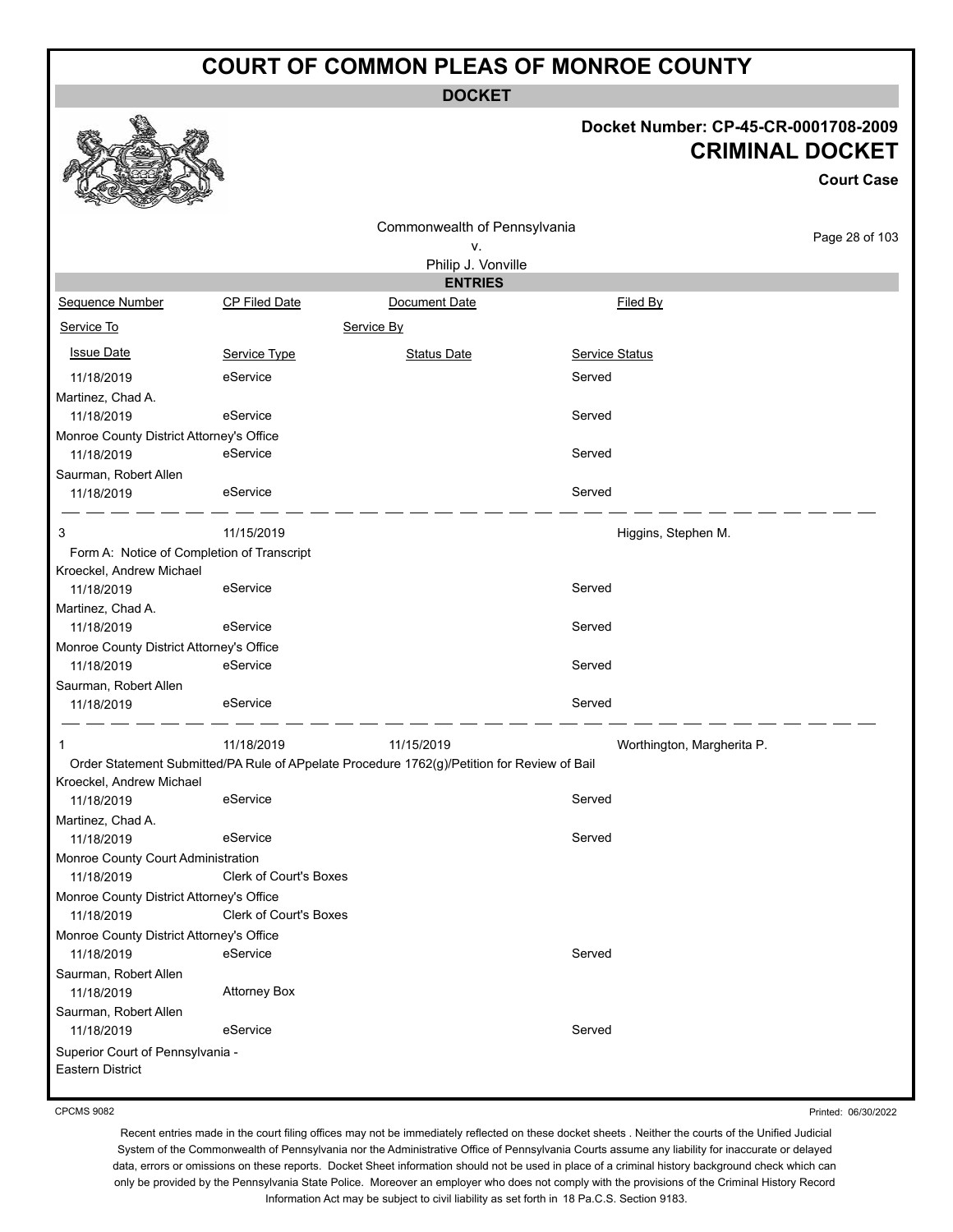**DOCKET**

| Docket Number: CP-45-CR-0001708-2009 |
|--------------------------------------|
| <b>CRIMINAL DOCKET</b>               |

**Court Case**

Printed: 06/30/2022

|                                                  |                                                 | Commonwealth of Pennsylvania |                |                                  |                |
|--------------------------------------------------|-------------------------------------------------|------------------------------|----------------|----------------------------------|----------------|
|                                                  |                                                 | ٧.                           |                |                                  | Page 29 of 103 |
|                                                  |                                                 | Philip J. Vonville           |                |                                  |                |
|                                                  |                                                 | <b>ENTRIES</b>               |                |                                  |                |
| Sequence Number                                  | CP Filed Date                                   | Document Date                |                | Filed By                         |                |
| Service To                                       |                                                 | Service By                   |                |                                  |                |
| <b>Issue Date</b>                                | Service Type                                    | <b>Status Date</b>           | Service Status |                                  |                |
| 11/18/2019                                       | <b>First Class</b>                              |                              |                |                                  |                |
| 1                                                | 11/20/2019                                      |                              |                | Mark, Jonathan                   |                |
| Order Scheduling Hearing                         |                                                 |                              |                |                                  |                |
| Commonwealth of Pennsylvania                     |                                                 |                              |                |                                  |                |
| 11/20/2019                                       | <b>Clerk of Court's Boxes</b>                   |                              |                |                                  |                |
| Kroeckel, Andrew Michael                         |                                                 |                              | Served         |                                  |                |
| 11/20/2019                                       | eService                                        |                              |                |                                  |                |
| Martinez, Chad A.<br>11/20/2019                  | eService                                        |                              | Served         |                                  |                |
| Monroe County Court Administration               |                                                 |                              |                |                                  |                |
| 11/20/2019                                       | Clerk of Court's Boxes                          |                              |                |                                  |                |
| Monroe County District Attorney's Office         |                                                 |                              |                |                                  |                |
| 11/20/2019                                       | eService                                        |                              | Served         |                                  |                |
| Saurman, Robert Allen                            |                                                 |                              |                |                                  |                |
| 11/20/2019                                       | <b>First Class</b>                              |                              |                |                                  |                |
| Saurman, Robert Allen                            |                                                 |                              |                |                                  |                |
| 11/20/2019                                       | eService                                        |                              | Served         |                                  |                |
| 1                                                | 12/05/2019                                      |                              |                | Superior Court of Pennsylvania - |                |
|                                                  |                                                 |                              |                | <b>Eastern District</b>          |                |
| Superior Court Order<br>Kroeckel, Andrew Michael |                                                 |                              |                |                                  |                |
| 12/06/2019                                       | eService                                        |                              | Served         |                                  |                |
| Martinez, Chad A.                                |                                                 |                              |                |                                  |                |
| 12/06/2019                                       | eService                                        |                              | Served         |                                  |                |
| Monroe County District Attorney's Office         |                                                 |                              |                |                                  |                |
| 12/06/2019                                       | eService                                        |                              | Served         |                                  |                |
| Saurman, Robert Allen                            |                                                 |                              |                |                                  |                |
| 12/06/2019                                       | eService                                        |                              | Served         |                                  |                |
| $\overline{c}$                                   | 12/05/2019                                      |                              |                | Mark, Jonathan                   |                |
|                                                  | Order Granting Motion for Appointment of Expert |                              |                |                                  |                |
| Kroeckel, Andrew Michael                         |                                                 |                              |                |                                  |                |
| 12/06/2019                                       | eService                                        |                              | Served         |                                  |                |
| Martinez, Chad A.<br>12/06/2019                  | eService                                        |                              | Served         |                                  |                |
| Monroe County District Attorney's Office         |                                                 |                              |                |                                  |                |
|                                                  |                                                 |                              |                |                                  |                |

CPCMS 9082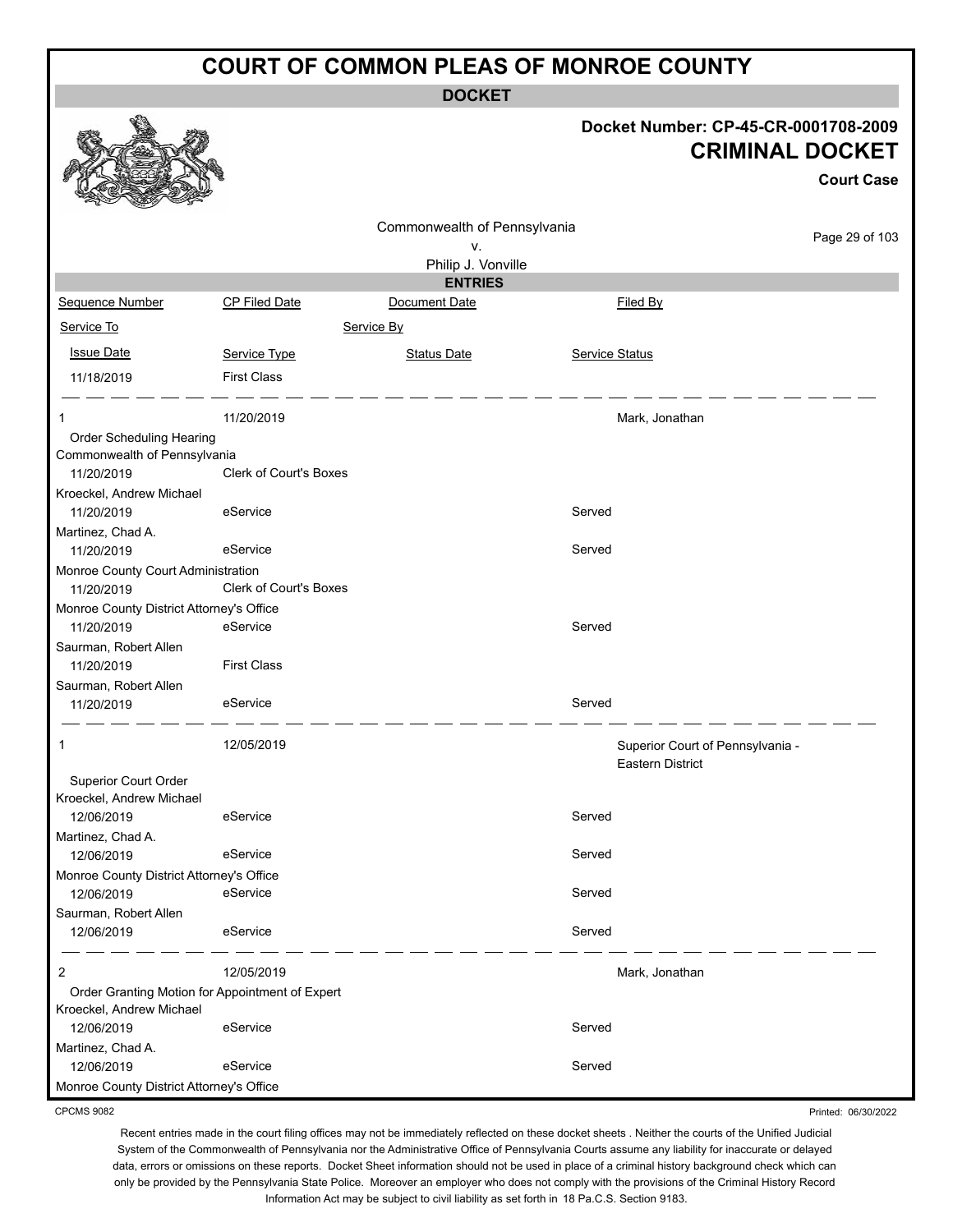**DOCKET**

#### **Docket Number: CP-45-CR-0001708-2009 CRIMINAL DOCKET**

**Court Case**

|                                                      |                               | Commonwealth of Pennsylvania |                       |                |
|------------------------------------------------------|-------------------------------|------------------------------|-----------------------|----------------|
|                                                      |                               | ۷.                           |                       | Page 30 of 103 |
|                                                      |                               | Philip J. Vonville           |                       |                |
|                                                      |                               | <b>ENTRIES</b>               |                       |                |
| Sequence Number                                      | <b>CP Filed Date</b>          | Document Date                | Filed By              |                |
| Service To                                           |                               | Service By                   |                       |                |
| <b>Issue Date</b>                                    | Service Type                  | <b>Status Date</b>           | <b>Service Status</b> |                |
| 12/06/2019                                           | eService                      |                              | Served                |                |
| Saurman, Robert Allen                                |                               |                              |                       |                |
| 12/06/2019                                           | eService                      |                              | Served                |                |
|                                                      |                               |                              |                       |                |
| 1                                                    | 12/19/2019                    | 12/16/2019                   | Mark, Jonathan        |                |
| Pre-Trial Order of Court                             |                               |                              |                       |                |
| Kroeckel, Andrew Michael<br>12/20/2019               | eService                      |                              | Served                |                |
|                                                      |                               |                              |                       |                |
| Martinez, Chad A.<br>12/20/2019                      | eService                      |                              | Served                |                |
| Monroe County Correctional Facility                  |                               |                              |                       |                |
| 12/20/2019                                           | Clerk of Court's Boxes        |                              |                       |                |
| Monroe County Court Administration                   |                               |                              |                       |                |
| 12/20/2019                                           | <b>Clerk of Court's Boxes</b> |                              |                       |                |
| Monroe County District Attorney's Office             |                               |                              |                       |                |
| 12/20/2019                                           | eService                      |                              | Served                |                |
| Monroe County Probation                              |                               |                              |                       |                |
| 12/20/2019                                           | <b>Clerk of Court's Boxes</b> |                              |                       |                |
| Monroe County Sheriff                                |                               |                              |                       |                |
| 12/20/2019                                           | <b>Clerk of Court's Boxes</b> |                              |                       |                |
| Saurman, Robert Allen                                |                               |                              |                       |                |
| 12/20/2019                                           | eService                      |                              | Served                |                |
|                                                      |                               |                              |                       |                |
| 2                                                    | 01/13/2020                    |                              | Mark, Jonathan        |                |
| Order Scheduling Hearing<br>Kroeckel, Andrew Michael |                               |                              |                       |                |
| 01/14/2020                                           | eService                      |                              | Served                |                |
| Mancuso, Michael                                     |                               |                              |                       |                |
| 01/14/2020                                           | eService                      |                              | Served                |                |
| Martinez, Chad A.                                    |                               |                              |                       |                |
| 01/14/2020                                           | eService                      |                              | Served                |                |
| Monroe County Correctional Facility                  |                               |                              |                       |                |
| 01/14/2020                                           | Clerk of Court's Boxes        |                              |                       |                |
| Monroe County Court Administration                   |                               |                              |                       |                |
| 01/14/2020                                           | Clerk of Court's Boxes        |                              |                       |                |
| Monroe County District Attorney's Office             |                               |                              |                       |                |
| 01/14/2020                                           | eService                      |                              | Served                |                |
|                                                      |                               |                              |                       |                |

Printed: 06/30/2022

Recent entries made in the court filing offices may not be immediately reflected on these docket sheets . Neither the courts of the Unified Judicial System of the Commonwealth of Pennsylvania nor the Administrative Office of Pennsylvania Courts assume any liability for inaccurate or delayed data, errors or omissions on these reports. Docket Sheet information should not be used in place of a criminal history background check which can only be provided by the Pennsylvania State Police. Moreover an employer who does not comply with the provisions of the Criminal History Record Information Act may be subject to civil liability as set forth in 18 Pa.C.S. Section 9183.



CPCMS 9082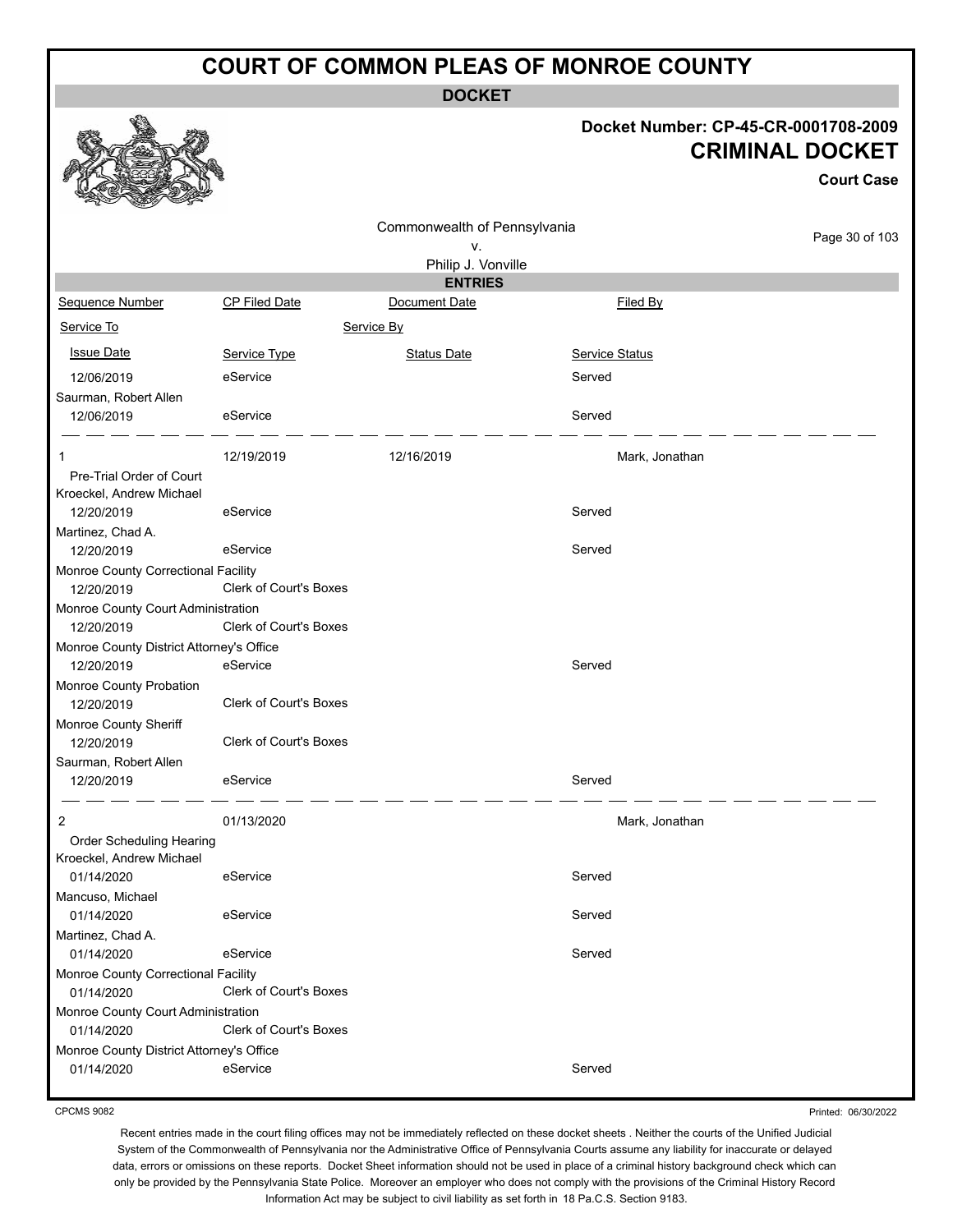**DOCKET**

|                                          |                               | <b>UUUNEI</b>                      |                       |                                                                                     |
|------------------------------------------|-------------------------------|------------------------------------|-----------------------|-------------------------------------------------------------------------------------|
|                                          |                               |                                    |                       | Docket Number: CP-45-CR-0001708-2009<br><b>CRIMINAL DOCKET</b><br><b>Court Case</b> |
|                                          |                               |                                    |                       |                                                                                     |
|                                          |                               |                                    |                       |                                                                                     |
|                                          |                               | Commonwealth of Pennsylvania<br>v. |                       | Page 31 of 103                                                                      |
|                                          |                               | Philip J. Vonville                 |                       |                                                                                     |
|                                          |                               | <b>ENTRIES</b>                     |                       |                                                                                     |
| Sequence Number                          | CP Filed Date                 | Document Date                      | Filed By              |                                                                                     |
| Service To                               |                               | Service By                         |                       |                                                                                     |
| <b>Issue Date</b>                        | Service Type                  | <b>Status Date</b>                 | Service Status        |                                                                                     |
| Monroe County Probation Department       |                               |                                    |                       |                                                                                     |
| 01/14/2020                               | <b>Clerk of Court's Boxes</b> |                                    |                       |                                                                                     |
| Monroe County Sheriff                    |                               |                                    |                       |                                                                                     |
| 01/14/2020                               | <b>Clerk of Court's Boxes</b> |                                    |                       |                                                                                     |
| Saurman, Robert Allen                    |                               |                                    |                       |                                                                                     |
| 01/14/2020                               | eService                      |                                    | Served                |                                                                                     |
|                                          | 01/15/2020                    |                                    | Saurman, Robert Allen |                                                                                     |
| Motion to Compel Discovery               |                               |                                    |                       |                                                                                     |
| Kroeckel, Andrew Michael                 |                               |                                    |                       |                                                                                     |
| 01/15/2020                               | eNotice                       |                                    | Notified              |                                                                                     |
| Mancuso, Michael                         |                               |                                    |                       |                                                                                     |
| 01/15/2020                               | eNotice                       |                                    | Notified              |                                                                                     |
| Martinez, Chad A.                        |                               |                                    |                       |                                                                                     |
| 01/15/2020                               | eNotice                       |                                    | Notified              |                                                                                     |
| Monroe County District Attorney's Office |                               |                                    |                       |                                                                                     |
| 01/15/2020                               | eNotice                       |                                    | Notified              |                                                                                     |
| 2                                        | 01/15/2020                    |                                    | Office                | Monroe County District Attorney's                                                   |
| Motion to Release Trial Exhibits         |                               |                                    |                       |                                                                                     |
| Kroeckel, Andrew Michael                 |                               |                                    |                       |                                                                                     |
| 01/15/2020                               | eService                      |                                    | Served                |                                                                                     |
| Mancuso, Michael                         |                               |                                    |                       |                                                                                     |
| 01/15/2020                               | eService                      |                                    | Served                |                                                                                     |
| Martinez, Chad A.<br>01/15/2020          | eService                      |                                    | Served                |                                                                                     |
| Saurman, Robert Allen                    |                               |                                    |                       |                                                                                     |
| 01/15/2020                               | eNotice                       |                                    | Notified              |                                                                                     |
| 4                                        | 01/15/2020                    | 01/15/2020                         | Mark, Jonathan        |                                                                                     |
| Order Scheduling Hearing                 |                               |                                    |                       |                                                                                     |
| Kroeckel, Andrew Michael                 |                               |                                    |                       |                                                                                     |
| 01/15/2020                               | eService                      |                                    | Served                |                                                                                     |
| Mancuso, Michael                         |                               |                                    |                       |                                                                                     |
| 01/15/2020                               | eService                      |                                    | Served                |                                                                                     |
| Martinez, Chad A.                        |                               |                                    |                       |                                                                                     |
| 01/15/2020                               | eService                      |                                    | Served                |                                                                                     |

CPCMS 9082

Recent entries made in the court filing offices may not be immediately reflected on these docket sheets . Neither the courts of the Unified Judicial System of the Commonwealth of Pennsylvania nor the Administrative Office of Pennsylvania Courts assume any liability for inaccurate or delayed data, errors or omissions on these reports. Docket Sheet information should not be used in place of a criminal history background check which can only be provided by the Pennsylvania State Police. Moreover an employer who does not comply with the provisions of the Criminal History Record Information Act may be subject to civil liability as set forth in 18 Pa.C.S. Section 9183.

Printed: 06/30/2022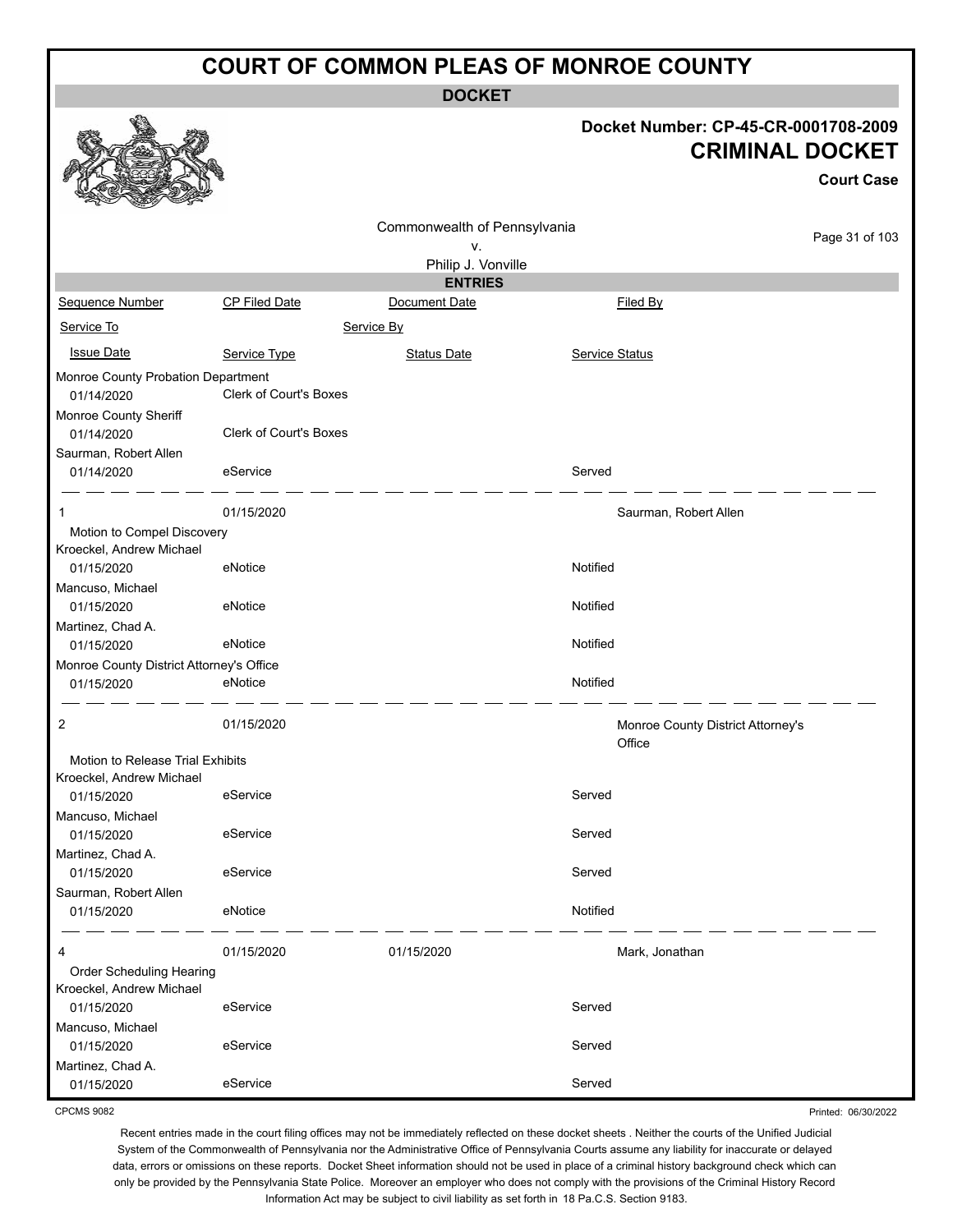**DOCKET**

#### **Docket Number: CP-45-CR-0001708-2009 CRIMINAL DOCKET**

**Court Case**

|                                                        |                                                                     |                              |                | <b>Court Case</b>                 |
|--------------------------------------------------------|---------------------------------------------------------------------|------------------------------|----------------|-----------------------------------|
|                                                        |                                                                     | Commonwealth of Pennsylvania |                |                                   |
|                                                        |                                                                     | ٧.                           |                | Page 32 of 103                    |
|                                                        |                                                                     | Philip J. Vonville           |                |                                   |
|                                                        |                                                                     | <b>ENTRIES</b>               |                |                                   |
| Sequence Number                                        | <b>CP Filed Date</b>                                                | Document Date                | Filed By       |                                   |
| Service To                                             |                                                                     | Service By                   |                |                                   |
| <b>Issue Date</b>                                      | Service Type                                                        | <b>Status Date</b>           | Service Status |                                   |
| Monroe County Court Administration                     |                                                                     |                              |                |                                   |
| 01/15/2020                                             | Clerk of Court's Boxes                                              |                              |                |                                   |
| Monroe County District Attorney's Office               |                                                                     |                              |                |                                   |
| 01/15/2020                                             | eService                                                            |                              | Served         |                                   |
| Saurman, Robert Allen                                  |                                                                     |                              |                |                                   |
| 01/15/2020                                             | eService                                                            |                              | Served         |                                   |
| 1                                                      | 01/16/2020                                                          |                              |                | Monroe County District Attorney's |
|                                                        |                                                                     |                              | Office         |                                   |
| Invoice from DA / Paid                                 |                                                                     |                              |                |                                   |
| Kroeckel, Andrew Michael                               |                                                                     |                              |                |                                   |
| 01/22/2020                                             | eService                                                            |                              | Served         |                                   |
| Mancuso, Michael                                       |                                                                     |                              |                |                                   |
| 01/22/2020                                             | eService                                                            |                              | Served         |                                   |
| Martinez, Chad A.                                      |                                                                     |                              |                |                                   |
| 01/22/2020                                             | eService                                                            |                              | Served         |                                   |
| Saurman, Robert Allen                                  |                                                                     |                              |                |                                   |
| 01/22/2020                                             | eService                                                            |                              | Served         |                                   |
| $\overline{c}$                                         | 01/16/2020                                                          |                              | Mark, Jonathan |                                   |
|                                                        | Order Granting Motion to take possession of original trial Exhibits |                              |                |                                   |
| Kroeckel, Andrew Michael                               |                                                                     |                              |                |                                   |
| 01/16/2020                                             | eService                                                            |                              | Served         |                                   |
| Mancuso, Michael                                       |                                                                     |                              |                |                                   |
| 01/16/2020                                             | eService                                                            |                              | Served         |                                   |
| Martinez, Chad A.                                      |                                                                     |                              |                |                                   |
| 01/16/2020                                             | eService                                                            |                              | Served         |                                   |
| Monroe County District Attorney's Office<br>01/16/2020 | eService                                                            |                              | Served         |                                   |
| Saurman, Robert Allen                                  |                                                                     |                              |                |                                   |
| 01/16/2020                                             | eService                                                            |                              | Served         |                                   |
|                                                        |                                                                     |                              |                |                                   |
| $\mathbf{1}$                                           | 01/23/2020                                                          |                              | Office         | Monroe County District Attorney's |
| Answer to Motion to Compel Discovery                   |                                                                     |                              |                |                                   |
| Kroeckel, Andrew Michael                               |                                                                     |                              |                |                                   |
| 01/23/2020                                             | eService                                                            |                              | Served         |                                   |
| Mancuso, Michael                                       |                                                                     |                              |                |                                   |

CPCMS 9082

Recent entries made in the court filing offices may not be immediately reflected on these docket sheets . Neither the courts of the Unified Judicial System of the Commonwealth of Pennsylvania nor the Administrative Office of Pennsylvania Courts assume any liability for inaccurate or delayed data, errors or omissions on these reports. Docket Sheet information should not be used in place of a criminal history background check which can only be provided by the Pennsylvania State Police. Moreover an employer who does not comply with the provisions of the Criminal History Record Information Act may be subject to civil liability as set forth in 18 Pa.C.S. Section 9183.

Printed: 06/30/2022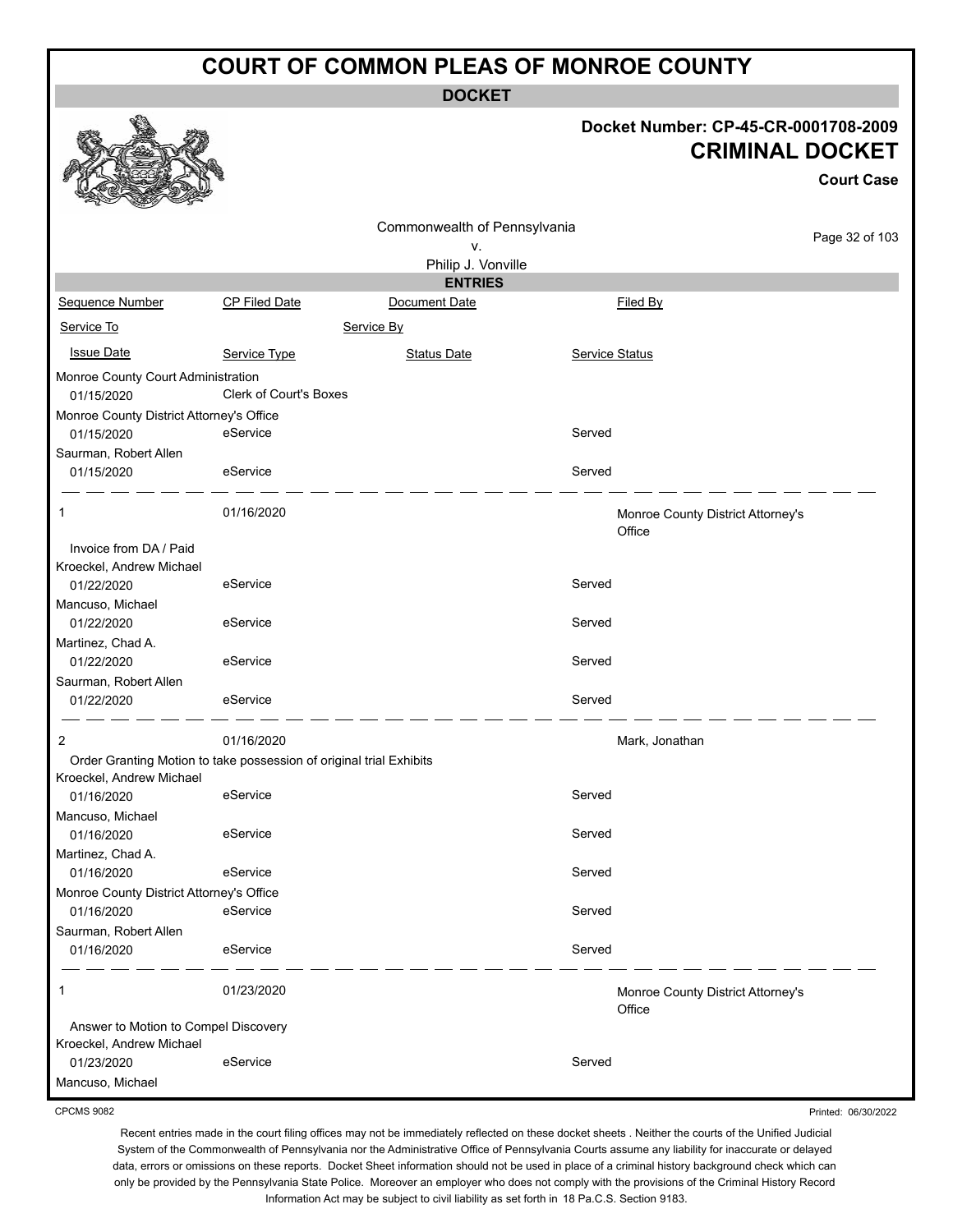**DOCKET**

#### **Docket Number: CP-45-CR-0001708-2009 CRIMINAL DOCKET**

**Court Case**

|                                             |                                                       | Commonwealth of Pennsylvania |                       |                |
|---------------------------------------------|-------------------------------------------------------|------------------------------|-----------------------|----------------|
|                                             |                                                       | ٧.                           |                       | Page 33 of 103 |
|                                             |                                                       | Philip J. Vonville           |                       |                |
|                                             |                                                       | <b>ENTRIES</b>               |                       |                |
| Sequence Number                             | CP Filed Date                                         | Document Date                | Filed By              |                |
| Service To                                  |                                                       | Service By                   |                       |                |
| <b>Issue Date</b>                           | Service Type                                          | <b>Status Date</b>           | Service Status        |                |
| 01/23/2020                                  | eService                                              |                              | Served                |                |
| Martinez, Chad A.                           |                                                       |                              |                       |                |
| 01/23/2020                                  | eNotice                                               |                              | Notified              |                |
| Saurman, Robert Allen                       |                                                       |                              |                       |                |
| 01/23/2020                                  | eNotice                                               |                              | Notified              |                |
|                                             |                                                       |                              |                       |                |
| 1                                           | 01/30/2020                                            | 01/28/2020                   | Mark, Jonathan        |                |
| Order - Case Remains on February Trial List |                                                       |                              |                       |                |
| Kroeckel, Andrew Michael                    |                                                       |                              |                       |                |
| 01/30/2020                                  | eService                                              |                              | Served                |                |
| Mancuso, Michael                            |                                                       |                              |                       |                |
| 01/30/2020                                  | eService                                              |                              | Served                |                |
| Martinez, Chad A.                           |                                                       |                              |                       |                |
| 01/30/2020                                  | eService                                              |                              | Served                |                |
| Monroe County Correctional Facility         |                                                       |                              |                       |                |
| 01/30/2020                                  | Clerk of Court's Boxes                                |                              |                       |                |
| Monroe County Court Administration          |                                                       |                              |                       |                |
| 01/30/2020                                  | Clerk of Court's Boxes                                |                              |                       |                |
| Monroe County District Attorney's Office    |                                                       |                              |                       |                |
| 01/30/2020                                  | eService                                              |                              | Served                |                |
| Monroe County Probation Department          |                                                       |                              |                       |                |
| 01/30/2020                                  | Clerk of Court's Boxes                                |                              |                       |                |
| Monroe County Sheriff's Department          |                                                       |                              |                       |                |
| 01/30/2020                                  | Clerk of Court's Boxes                                |                              |                       |                |
| Saurman, Robert Allen                       |                                                       |                              |                       |                |
| 01/30/2020                                  | eService                                              |                              | Served                |                |
| 1                                           | 01/31/2020                                            |                              | Saurman, Robert Allen |                |
|                                             | Motion to Appoint Computer/Cellphone Forensics Expert |                              |                       |                |
| Kroeckel, Andrew Michael                    |                                                       |                              |                       |                |
| 01/31/2020                                  | eNotice                                               |                              | Notified              |                |
| Mancuso, Michael                            |                                                       |                              |                       |                |
| 01/31/2020                                  | eNotice                                               |                              | Notified              |                |
| Martinez, Chad A.                           |                                                       |                              |                       |                |
| 01/31/2020                                  | eNotice                                               |                              | Notified              |                |
| Monroe County District Attorney's Office    |                                                       |                              |                       |                |
| 01/31/2020                                  | eNotice                                               |                              | Notified              |                |
|                                             |                                                       |                              |                       |                |

CPCMS 9082

Printed: 06/30/2022

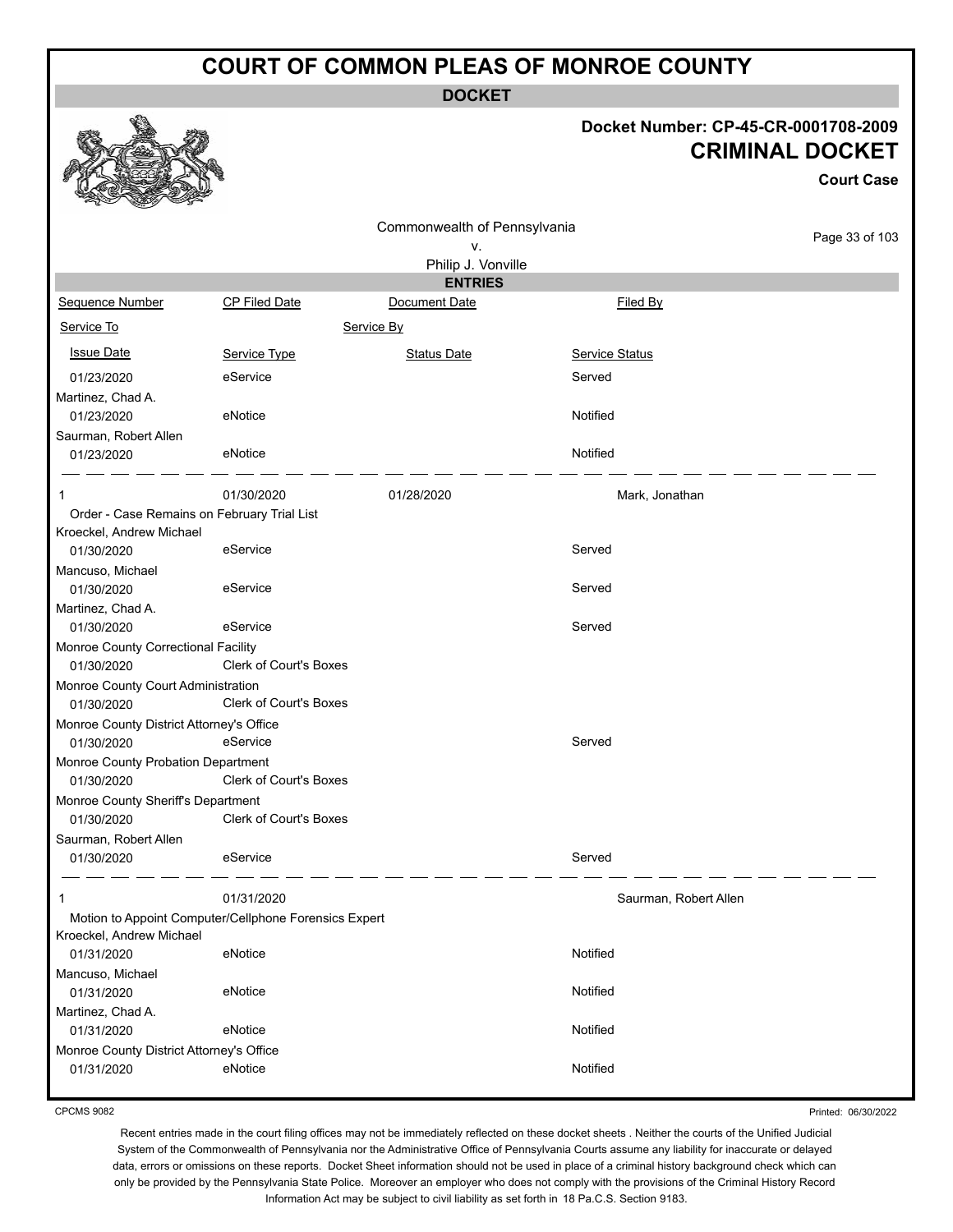**DOCKET**

#### **Docket Number: CP-45-CR-0001708-2009 CRIMINAL DOCKET**

**Court Case**

|                                                        |                                                      | Commonwealth of Pennsylvania |                       |                |
|--------------------------------------------------------|------------------------------------------------------|------------------------------|-----------------------|----------------|
|                                                        |                                                      | ٧.                           |                       | Page 34 of 103 |
|                                                        |                                                      | Philip J. Vonville           |                       |                |
|                                                        |                                                      | <b>ENTRIES</b>               |                       |                |
| Sequence Number                                        | <b>CP Filed Date</b>                                 | Document Date                | <b>Filed By</b>       |                |
| Service To                                             |                                                      | Service By                   |                       |                |
| <b>Issue Date</b>                                      | Service Type                                         | <b>Status Date</b>           | <b>Service Status</b> |                |
| $\mathbf 1$                                            | 02/03/2020                                           |                              | Mark, Jonathan        |                |
|                                                        | Order Appointing Computer/Cellphone Forensics Expert |                              |                       |                |
| Kroeckel, Andrew Michael                               |                                                      |                              |                       |                |
| 02/04/2020                                             | eService                                             |                              | Served                |                |
| Mancuso, Michael                                       |                                                      |                              |                       |                |
| 02/04/2020                                             | eService                                             |                              | Served                |                |
| Martinez, Chad A.                                      |                                                      |                              | Served                |                |
| 02/04/2020                                             | eService                                             |                              |                       |                |
| Monroe County District Attorney's Office<br>02/04/2020 | eService                                             |                              | Served                |                |
| Saurman, Robert Allen                                  |                                                      |                              |                       |                |
| 02/04/2020                                             | eService                                             |                              | Served                |                |
|                                                        | 02/06/2020                                           | 02/04/2020                   | Mark, Jonathan        |                |
| Order Directing Briefs to be filed                     |                                                      |                              |                       |                |
| Kroeckel, Andrew Michael                               |                                                      |                              |                       |                |
| 02/07/2020                                             | eService                                             |                              | Served                |                |
| Mancuso, Michael                                       |                                                      |                              |                       |                |
| 02/07/2020                                             | eService                                             |                              | Served                |                |
| Martinez, Chad A.                                      | eService                                             |                              | Served                |                |
| 02/07/2020                                             |                                                      |                              |                       |                |
| Monroe County District Attorney's Office<br>02/07/2020 | eService                                             |                              | Served                |                |
| Saurman, Robert Allen                                  |                                                      |                              |                       |                |
| 02/07/2020                                             | eService                                             |                              | Served                |                |
| $\mathbf{1}$                                           | 02/10/2020                                           |                              | Saurman, Robert Allen |                |
| Memorandum of Law                                      |                                                      |                              |                       |                |
| Kroeckel, Andrew Michael                               |                                                      |                              |                       |                |
| 02/10/2020                                             | eNotice                                              |                              | Notified              |                |
| Mancuso, Michael                                       |                                                      |                              |                       |                |
| 02/10/2020                                             | eNotice                                              |                              | Notified              |                |
| Martinez, Chad A.                                      |                                                      |                              |                       |                |
| 02/10/2020                                             | eNotice                                              |                              | Notified              |                |
| Monroe County District Attorney's Office               |                                                      |                              |                       |                |
| 02/10/2020                                             | eNotice                                              |                              | Notified              |                |

CPCMS 9082

Printed: 06/30/2022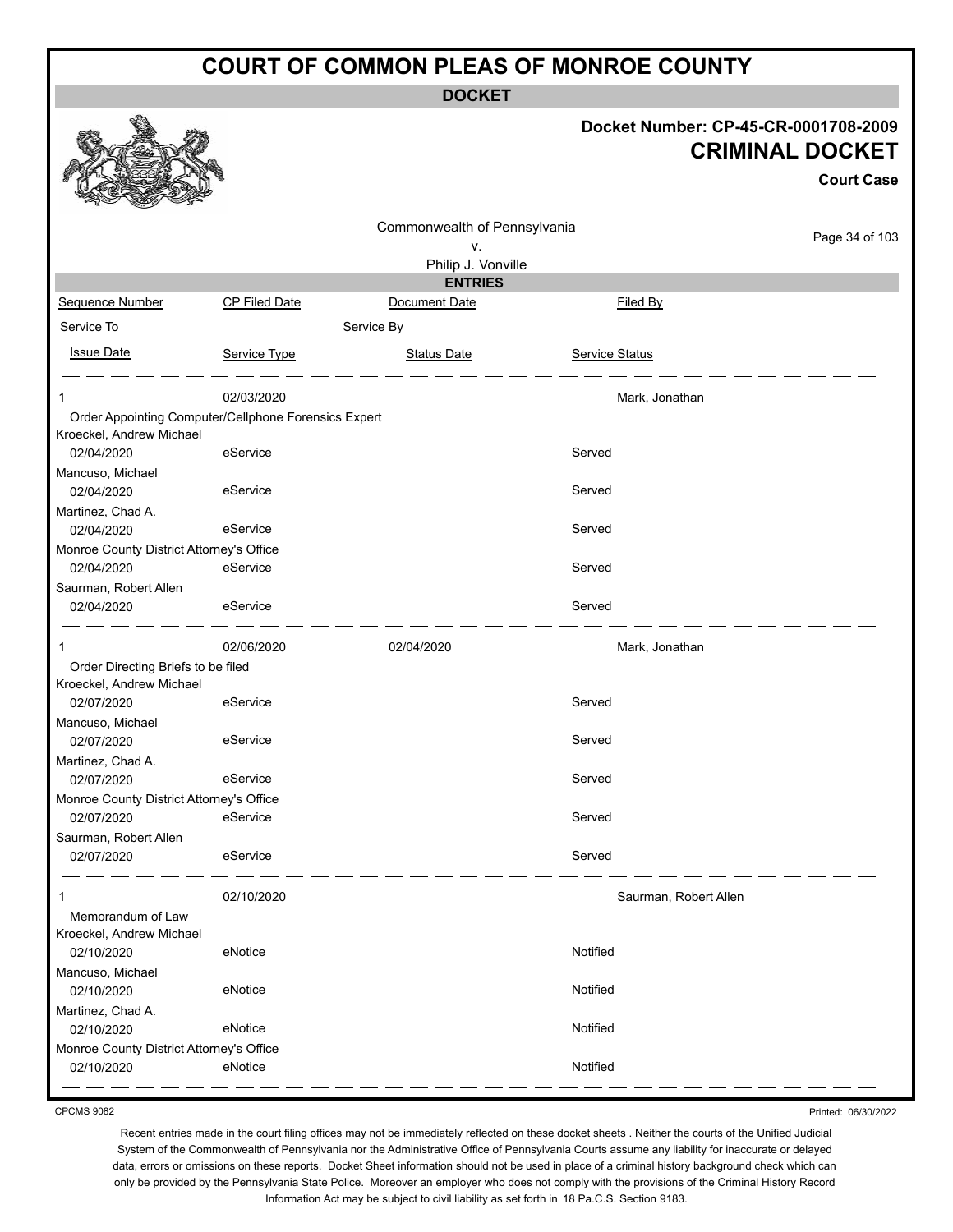**DOCKET**

#### **Docket Number: CP-45-CR-0001708-2009 CRIMINAL DOCKET**

**Court Case**

Printed: 06/30/2022

|                                          |                                                                          | Commonwealth of Pennsylvania                                                              |                | Page 35 of 103                    |  |  |  |  |
|------------------------------------------|--------------------------------------------------------------------------|-------------------------------------------------------------------------------------------|----------------|-----------------------------------|--|--|--|--|
|                                          | ۷.                                                                       |                                                                                           |                |                                   |  |  |  |  |
| Philip J. Vonville                       |                                                                          |                                                                                           |                |                                   |  |  |  |  |
| <b>ENTRIES</b>                           |                                                                          |                                                                                           |                |                                   |  |  |  |  |
| Sequence Number                          | CP Filed Date                                                            | Document Date                                                                             | Filed By       |                                   |  |  |  |  |
| Service To                               |                                                                          | Service By                                                                                |                |                                   |  |  |  |  |
| <b>Issue Date</b>                        | Service Type                                                             | <b>Status Date</b>                                                                        | Service Status |                                   |  |  |  |  |
| 3                                        | 02/10/2020                                                               |                                                                                           | Office         | Monroe County District Attorney's |  |  |  |  |
| Kroeckel, Andrew Michael                 | Memorandum on Voluntary Manslaughter Jury Charge and Diminished Capacity |                                                                                           |                |                                   |  |  |  |  |
| 02/10/2020                               | eService                                                                 |                                                                                           | Served         |                                   |  |  |  |  |
| Mancuso, Michael<br>02/10/2020           | eService                                                                 |                                                                                           | Served         |                                   |  |  |  |  |
| Martinez, Chad A.<br>02/10/2020          | eService                                                                 |                                                                                           | Served         |                                   |  |  |  |  |
| Saurman, Robert Allen<br>02/10/2020      | eNotice                                                                  |                                                                                           | Notified       |                                   |  |  |  |  |
| 4                                        | 02/10/2020                                                               |                                                                                           | Office         | Monroe County District Attorney's |  |  |  |  |
|                                          |                                                                          | Motion in Limine to Preclude Defendant's Psychiatric Report and to Preclude Text Messages |                |                                   |  |  |  |  |
| Kroeckel, Andrew Michael<br>02/10/2020   | eService                                                                 |                                                                                           | Served         |                                   |  |  |  |  |
| Mancuso, Michael                         |                                                                          |                                                                                           |                |                                   |  |  |  |  |
| 02/10/2020                               | eService                                                                 |                                                                                           | Served         |                                   |  |  |  |  |
| Martinez, Chad A.                        |                                                                          |                                                                                           |                |                                   |  |  |  |  |
| 02/10/2020                               | eService                                                                 |                                                                                           | Served         |                                   |  |  |  |  |
| Saurman, Robert Allen<br>02/10/2020      | eNotice                                                                  |                                                                                           | Notified       |                                   |  |  |  |  |
|                                          |                                                                          |                                                                                           |                |                                   |  |  |  |  |
|                                          | 02/12/2020                                                               | 02/11/2020                                                                                |                | Mark, Jonathan                    |  |  |  |  |
| Kroeckel, Andrew Michael                 | Order Granting Motion In Limine in Part and held in Abeyance in part     |                                                                                           |                |                                   |  |  |  |  |
| 02/12/2020                               | eService                                                                 |                                                                                           | Served         |                                   |  |  |  |  |
| Mancuso, Michael<br>02/12/2020           | eService                                                                 |                                                                                           | Served         |                                   |  |  |  |  |
| Martinez, Chad A.<br>02/12/2020          | eService                                                                 |                                                                                           | Served         |                                   |  |  |  |  |
| Monroe County Correctional Facility      |                                                                          |                                                                                           |                |                                   |  |  |  |  |
| 02/12/2020                               | <b>Clerk of Court's Boxes</b>                                            |                                                                                           |                |                                   |  |  |  |  |
| Monroe County Court Administration       |                                                                          |                                                                                           |                |                                   |  |  |  |  |
| 02/12/2020                               | Clerk of Court's Boxes                                                   |                                                                                           |                |                                   |  |  |  |  |
| Monroe County District Attorney's Office |                                                                          |                                                                                           |                |                                   |  |  |  |  |
| 02/12/2020                               | eService                                                                 |                                                                                           | Served         |                                   |  |  |  |  |

CPCMS 9082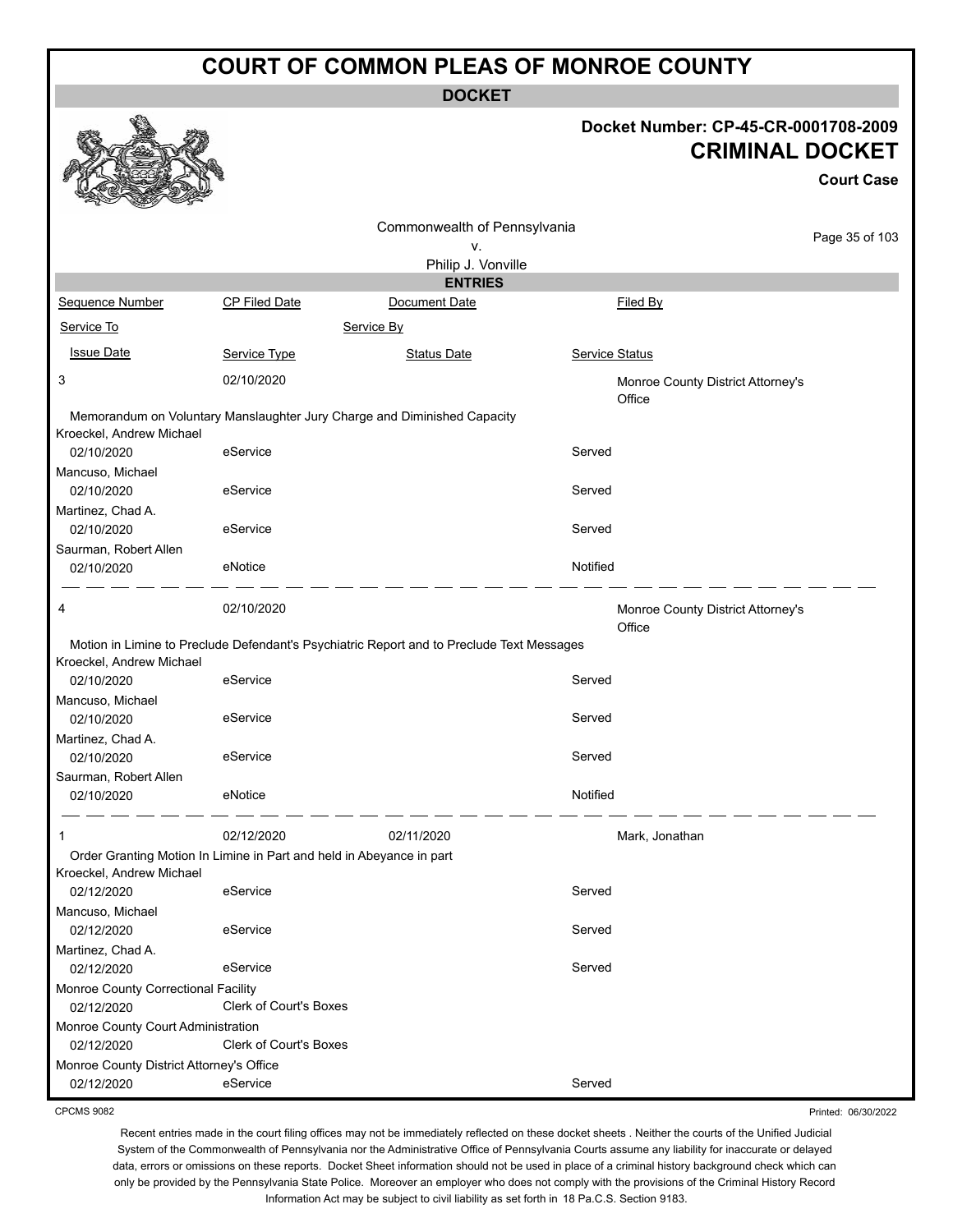**DOCKET**

| Docket Number: CP-45-CR-0001708-2009 |
|--------------------------------------|
| <b>CRIMINAL DOCKET</b>               |

**Court Case**

|                                                                                   |                               | Commonwealth of Pennsylvania |                       |                |  |  |  |  |
|-----------------------------------------------------------------------------------|-------------------------------|------------------------------|-----------------------|----------------|--|--|--|--|
|                                                                                   | ٧.                            |                              |                       | Page 36 of 103 |  |  |  |  |
| Philip J. Vonville                                                                |                               |                              |                       |                |  |  |  |  |
| <b>ENTRIES</b>                                                                    |                               |                              |                       |                |  |  |  |  |
| Sequence Number                                                                   | <b>CP Filed Date</b>          | Document Date                | Filed By              |                |  |  |  |  |
| Service To                                                                        |                               | Service By                   |                       |                |  |  |  |  |
| <b>Issue Date</b>                                                                 | Service Type                  | <b>Status Date</b>           | <b>Service Status</b> |                |  |  |  |  |
| Monroe County Probation Department<br>02/12/2020                                  | Clerk of Court's Boxes        |                              |                       |                |  |  |  |  |
| Monroe County Sheriff's Department                                                |                               |                              |                       |                |  |  |  |  |
| 02/12/2020                                                                        | <b>Clerk of Court's Boxes</b> |                              |                       |                |  |  |  |  |
| Saurman, Robert Allen                                                             |                               |                              |                       |                |  |  |  |  |
| 02/12/2020                                                                        | eService                      |                              | Served                |                |  |  |  |  |
| 1                                                                                 | 02/19/2020                    |                              | Saurman, Robert Allen |                |  |  |  |  |
| Motion for Additional Funds for Expert                                            |                               |                              |                       |                |  |  |  |  |
| Kroeckel, Andrew Michael                                                          |                               |                              |                       |                |  |  |  |  |
| 02/19/2020                                                                        | eNotice                       |                              | Notified              |                |  |  |  |  |
| Mancuso, Michael                                                                  |                               |                              |                       |                |  |  |  |  |
| 02/19/2020                                                                        | eNotice                       |                              | Notified              |                |  |  |  |  |
| Martinez, Chad A.                                                                 |                               |                              |                       |                |  |  |  |  |
| 02/19/2020                                                                        | eNotice                       |                              | Notified              |                |  |  |  |  |
| Monroe County District Attorney's Office                                          |                               |                              |                       |                |  |  |  |  |
| 02/19/2020                                                                        | eNotice                       |                              | Notified              |                |  |  |  |  |
| 3                                                                                 | 02/19/2020                    |                              | Mark, Jonathan        |                |  |  |  |  |
| Order Granting Motion for Additional Funds for Expert<br>Kroeckel, Andrew Michael |                               |                              |                       |                |  |  |  |  |
| 02/19/2020                                                                        | eService                      |                              | Served                |                |  |  |  |  |
| Mancuso, Michael                                                                  |                               |                              |                       |                |  |  |  |  |
| 02/19/2020                                                                        | eService                      |                              | Served                |                |  |  |  |  |
| Martinez, Chad A.                                                                 |                               |                              |                       |                |  |  |  |  |
| 02/19/2020                                                                        | eService                      |                              | Served                |                |  |  |  |  |
| Monroe County District Attorney's Office                                          |                               |                              |                       |                |  |  |  |  |
| 02/19/2020                                                                        | eService                      |                              | Served                |                |  |  |  |  |
| Saurman, Robert Allen                                                             |                               |                              |                       |                |  |  |  |  |
| 02/19/2020                                                                        | eService                      |                              | Served                |                |  |  |  |  |
| 3                                                                                 | 02/24/2020                    |                              | Mark, Jonathan        |                |  |  |  |  |
| Order Scheduling Hearing                                                          |                               |                              |                       |                |  |  |  |  |
| Kroeckel, Andrew Michael                                                          |                               |                              |                       |                |  |  |  |  |
| 02/25/2020                                                                        | eService                      |                              | Served                |                |  |  |  |  |
| Mancuso, Michael                                                                  |                               |                              |                       |                |  |  |  |  |
| 02/25/2020                                                                        | eService                      |                              | Served                |                |  |  |  |  |
|                                                                                   |                               |                              |                       |                |  |  |  |  |

CPCMS 9082

Printed: 06/30/2022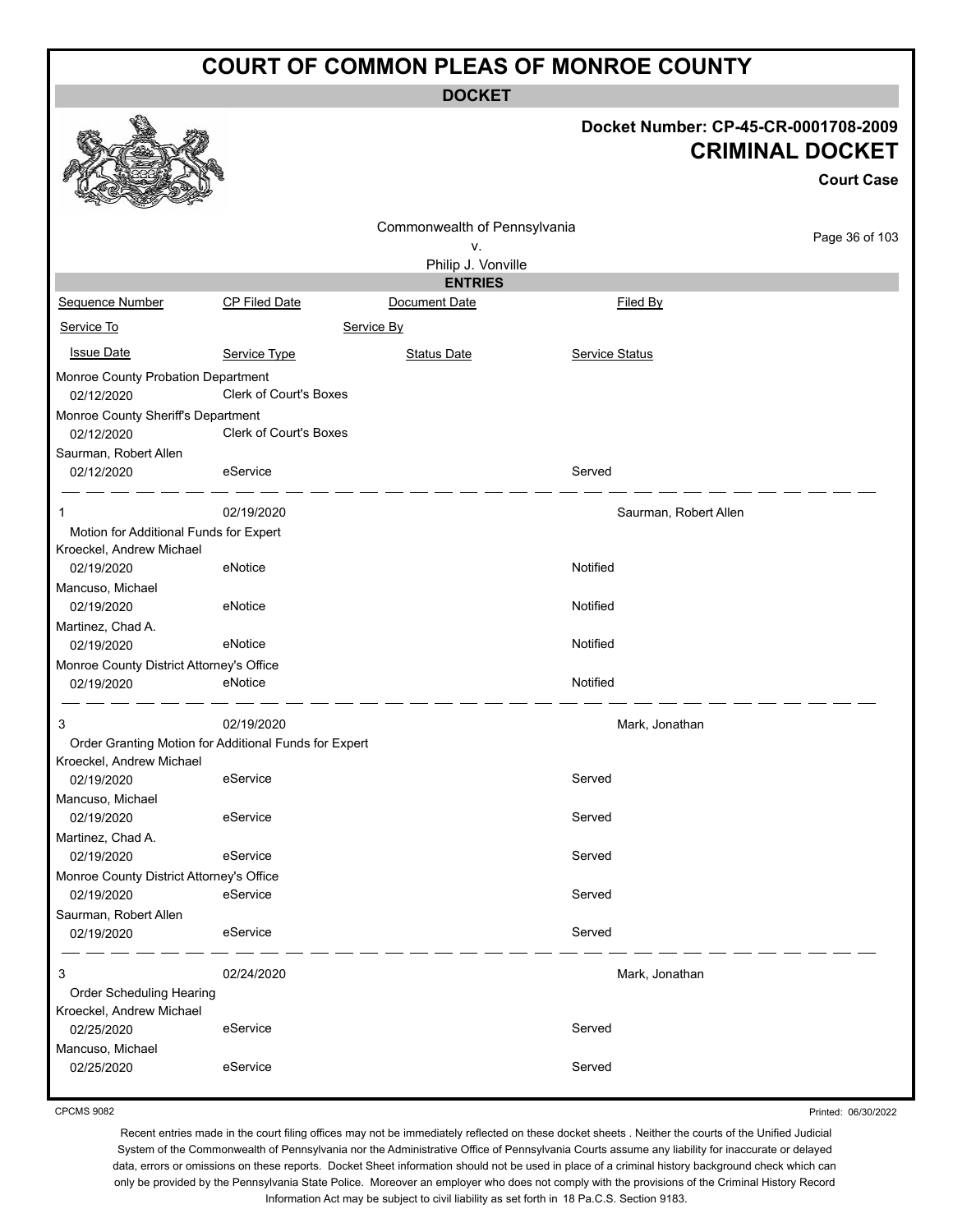**DOCKET**

#### **Docket Number: CP-45-CR-0001708-2009 CRIMINAL DOCKET**

|                                          |                        |                                                          |                | <b>CRIMINAL DOCKET</b><br><b>Court Case</b> |
|------------------------------------------|------------------------|----------------------------------------------------------|----------------|---------------------------------------------|
|                                          |                        | Commonwealth of Pennsylvania<br>٧.<br>Philip J. Vonville |                | Page 37 of 103                              |
|                                          |                        | <b>ENTRIES</b>                                           |                |                                             |
| Sequence Number                          | <b>CP Filed Date</b>   | Document Date                                            | Filed By       |                                             |
| Service To                               |                        | Service By                                               |                |                                             |
| <b>Issue Date</b>                        | Service Type           | <b>Status Date</b>                                       | Service Status |                                             |
| Martinez, Chad A.                        |                        |                                                          |                |                                             |
| 02/25/2020                               | eService               |                                                          | Served         |                                             |
| Monroe County District Attorney's Office |                        |                                                          |                |                                             |
| 02/25/2020                               | eService               |                                                          | Served         |                                             |
| Saurman, Robert Allen                    |                        |                                                          |                |                                             |
| 02/25/2020                               | eService               |                                                          | Served         |                                             |
| 4                                        | 02/24/2020             |                                                          | Mark, Jonathan |                                             |
| Order- Juror Disqualified                |                        |                                                          |                |                                             |
| Kroeckel, Andrew Michael                 |                        |                                                          |                |                                             |
| 02/25/2020                               | eService               |                                                          | Served         |                                             |
| Mancuso, Michael                         |                        |                                                          |                |                                             |
| 02/25/2020                               | eService               |                                                          | Served         |                                             |
| Martinez, Chad A.                        |                        |                                                          |                |                                             |
| 02/25/2020                               | eService               |                                                          | Served         |                                             |
| Monroe County District Attorney's Office |                        |                                                          |                |                                             |
| 02/25/2020                               | eService               |                                                          | Served         |                                             |
| Other                                    |                        |                                                          |                |                                             |
| 02/25/2020                               | <b>First Class</b>     |                                                          |                |                                             |
| Saurman, Robert Allen                    |                        |                                                          |                |                                             |
| 02/25/2020                               | eService               |                                                          | Served         |                                             |
| 5                                        | 02/24/2020             |                                                          | Mark, Jonathan |                                             |
| Order Scheduling Rule to Show Cause      |                        |                                                          |                |                                             |
| Kroeckel, Andrew Michael                 |                        |                                                          |                |                                             |
| 02/25/2020                               | eService               |                                                          | Served         |                                             |
| Mancuso, Michael                         |                        |                                                          |                |                                             |
| 02/25/2020                               | eService               |                                                          | Served         |                                             |
| Martinez, Chad A.                        |                        |                                                          |                |                                             |
| 02/25/2020                               | eService               |                                                          | Served         |                                             |
| Monroe County Court Administration       |                        |                                                          |                |                                             |
| 02/25/2020                               | Clerk of Court's Boxes |                                                          |                |                                             |
| Monroe County District Attorney's Office |                        |                                                          |                |                                             |
| 02/25/2020                               | eService               |                                                          | Served         |                                             |
| Monroe County Probation<br>02/25/2020    | Clerk of Court's Boxes |                                                          |                |                                             |
| Monroe County Sheriff                    |                        |                                                          |                |                                             |

CPCMS 9082

Printed: 06/30/2022

Recent entries made in the court filing offices may not be immediately reflected on these docket sheets . Neither the courts of the Unified Judicial System of the Commonwealth of Pennsylvania nor the Administrative Office of Pennsylvania Courts assume any liability for inaccurate or delayed data, errors or omissions on these reports. Docket Sheet information should not be used in place of a criminal history background check which can only be provided by the Pennsylvania State Police. Moreover an employer who does not comply with the provisions of the Criminal History Record Information Act may be subject to civil liability as set forth in 18 Pa.C.S. Section 9183.

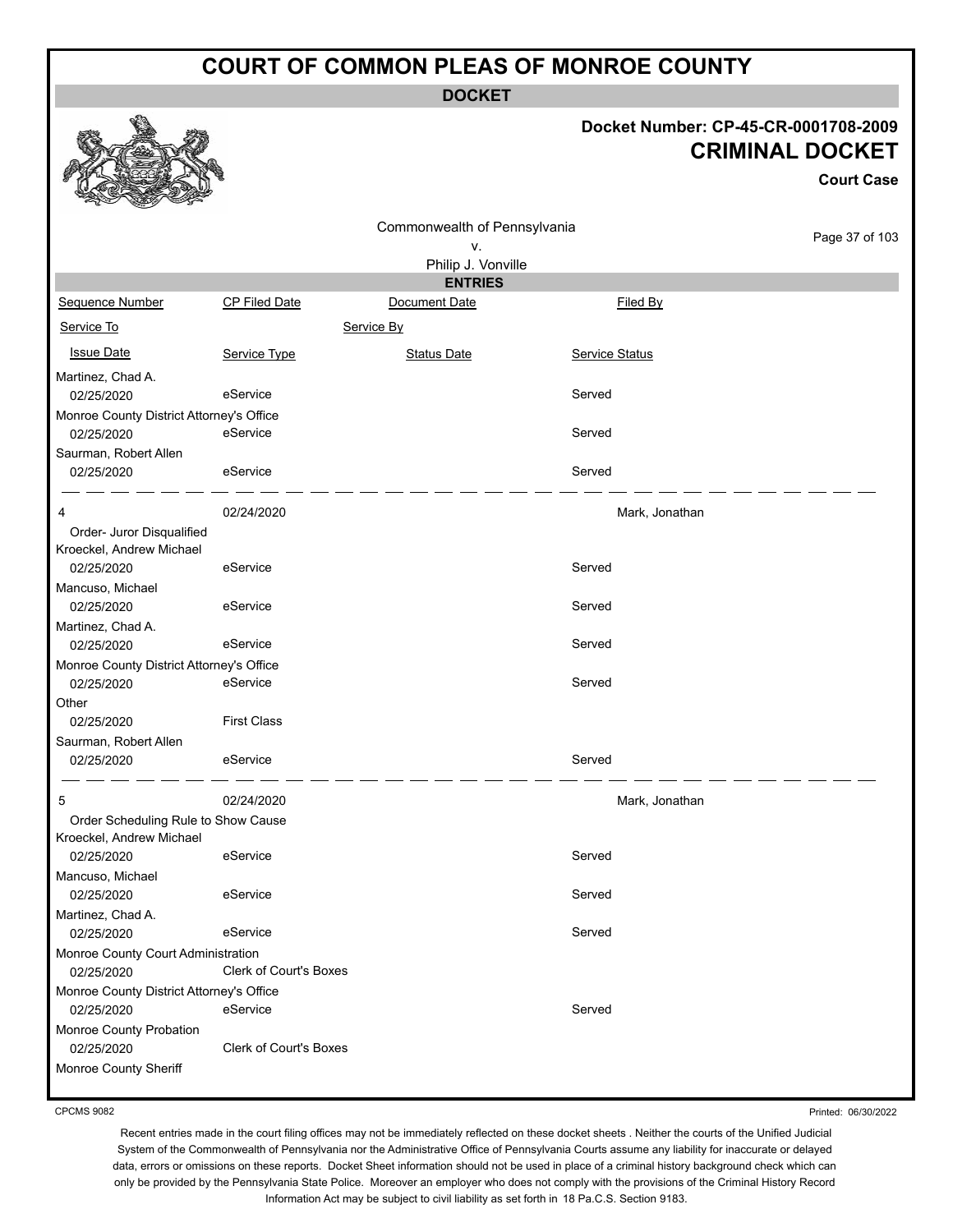**DOCKET**

#### **Docket Number: CP-45-CR-0001708-2009 CRIMINAL DOCKET**

**Court Case**

|                                          |                        |                              |                | <b>Court Case</b>                 |
|------------------------------------------|------------------------|------------------------------|----------------|-----------------------------------|
|                                          |                        | Commonwealth of Pennsylvania |                |                                   |
|                                          |                        | ٧.                           |                | Page 38 of 103                    |
|                                          |                        | Philip J. Vonville           |                |                                   |
|                                          |                        | <b>ENTRIES</b>               |                |                                   |
| Sequence Number                          | CP Filed Date          | Document Date                | Filed By       |                                   |
| Service To                               |                        | Service By                   |                |                                   |
| <b>Issue Date</b>                        | Service Type           | <b>Status Date</b>           | Service Status |                                   |
| 02/25/2020                               | Clerk of Court's Boxes |                              |                |                                   |
| Other                                    |                        |                              |                |                                   |
| 02/25/2020                               | <b>First Class</b>     |                              |                |                                   |
| Saurman, Robert Allen                    |                        |                              |                |                                   |
| 02/25/2020                               | eService               |                              | Served         |                                   |
| 1                                        | 02/26/2020             |                              |                | Monroe County District Attorney's |
|                                          |                        |                              | Office         |                                   |
| Motion for Transcripts                   |                        |                              |                |                                   |
| Kroeckel, Andrew Michael                 |                        |                              |                |                                   |
| 02/26/2020                               | eService               |                              | Served         |                                   |
| Mancuso, Michael                         |                        |                              |                |                                   |
| 02/26/2020                               | eService               |                              | Served         |                                   |
| Martinez, Chad A.                        |                        |                              |                |                                   |
| 02/26/2020                               | eService               |                              | Served         |                                   |
| Saurman, Robert Allen                    |                        |                              |                |                                   |
| 02/26/2020                               | eNotice                |                              | Notified       |                                   |
| 2                                        | 02/26/2020             | 02/26/2020                   |                | Mark, Jonathan                    |
| Order to Transcribe Notes of Testimony   |                        |                              |                |                                   |
| Kroeckel, Andrew Michael                 |                        |                              |                |                                   |
| 02/26/2020                               | eService               |                              | Served         |                                   |
| Mancuso, Michael                         |                        |                              |                |                                   |
| 02/26/2020                               | eService               |                              | Served         |                                   |
| Martinez, Chad A.                        |                        |                              |                |                                   |
| 02/26/2020                               | eService               |                              | Served         |                                   |
| Monroe County Court Administration       |                        |                              |                |                                   |
| 02/26/2020                               | Clerk of Court's Boxes |                              |                |                                   |
| Monroe County District Attorney's Office |                        |                              |                |                                   |
| 02/26/2020                               | eService               |                              | Served         |                                   |
| Saurman, Robert Allen                    |                        |                              |                |                                   |
| 02/26/2020                               | eService               |                              | Served         |                                   |
| 1                                        | 03/06/2020             |                              |                | Saurman, Robert Allen             |
| Petition for Court Authorized Payment    |                        |                              |                |                                   |
| Kroeckel, Andrew Michael                 |                        |                              |                |                                   |
| 03/06/2020                               | eNotice                |                              | Notified       |                                   |
| Mancuso, Michael                         |                        |                              |                |                                   |

CPCMS 9082

Printed: 06/30/2022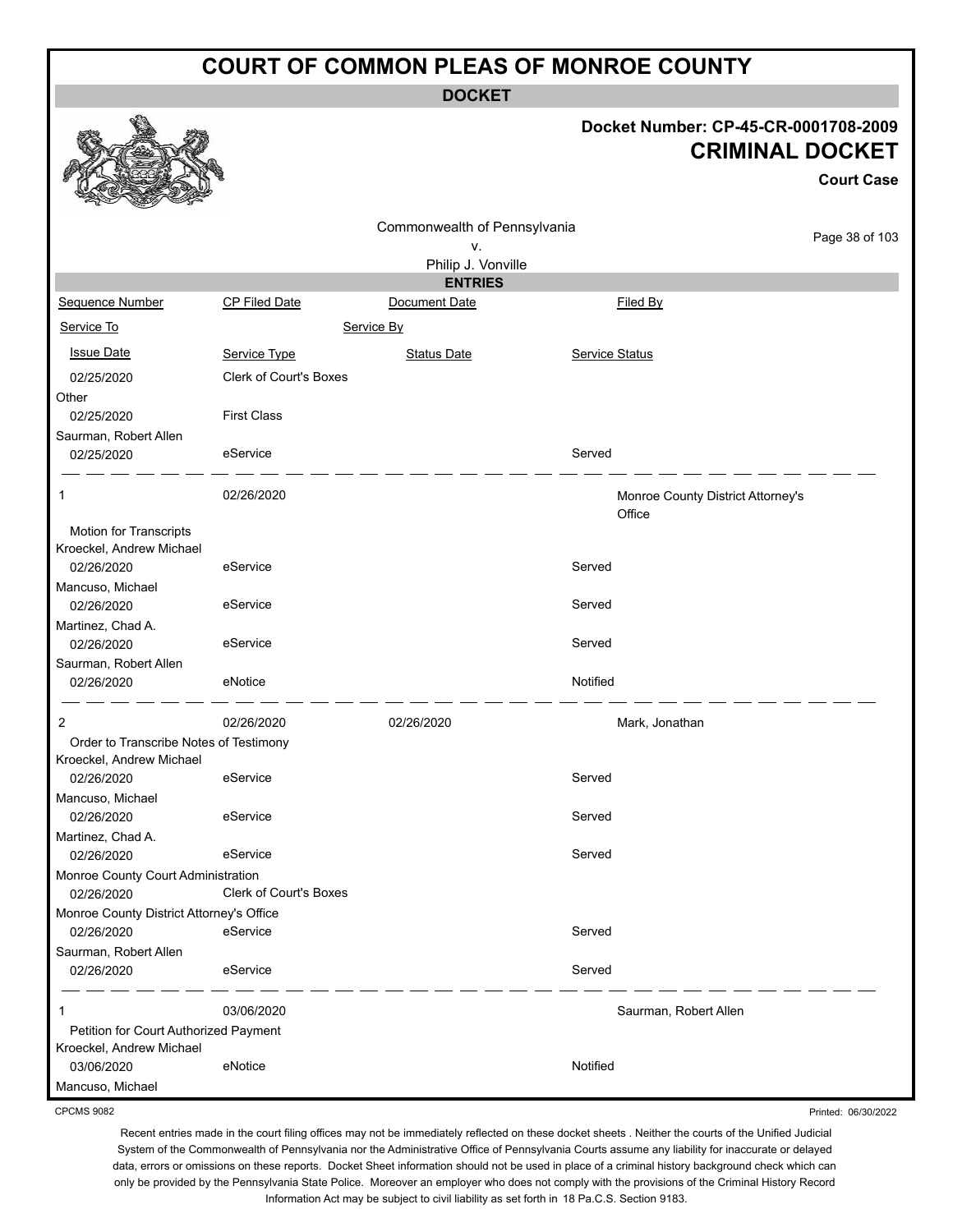**DOCKET**

#### **Docket Number: CP-45-CR-0001708-2009 CRIMINAL DOCKET**

**Court Case**

| Commonwealth of Pennsylvania             |                      |                    |                       |                |
|------------------------------------------|----------------------|--------------------|-----------------------|----------------|
|                                          |                      | ۷.                 |                       | Page 39 of 103 |
|                                          |                      | Philip J. Vonville |                       |                |
|                                          |                      | <b>ENTRIES</b>     |                       |                |
| Sequence Number                          | <b>CP Filed Date</b> | Document Date      | Filed By              |                |
| Service To                               |                      | Service By         |                       |                |
| <b>Issue Date</b>                        | Service Type         | <b>Status Date</b> | <b>Service Status</b> |                |
| 03/06/2020                               | eNotice              |                    | Notified              |                |
| Martinez, Chad A.                        |                      |                    |                       |                |
| 03/06/2020                               | eNotice              |                    | Notified              |                |
| Monroe County District Attorney's Office |                      |                    |                       |                |
| 03/06/2020                               | eNotice              |                    | Notified              |                |
| 2                                        | 03/06/2020           |                    | Saurman, Robert Allen |                |
| Petition for Court Authorized Payment    |                      |                    |                       |                |
| Kroeckel, Andrew Michael                 |                      |                    |                       |                |
| 03/06/2020                               | eNotice              |                    | Notified              |                |
| Mancuso, Michael                         |                      |                    |                       |                |
| 03/06/2020                               | eNotice              |                    | Notified              |                |
| Martinez, Chad A.                        |                      |                    |                       |                |
| 03/06/2020                               | eNotice              |                    | Notified              |                |
| Monroe County District Attorney's Office |                      |                    |                       |                |
| 03/06/2020                               | eNotice              |                    | Notified              |                |
| 3                                        | 03/06/2020           |                    | Saurman, Robert Allen |                |
| <b>Motion for Transcripts</b>            |                      |                    |                       |                |
| Kroeckel, Andrew Michael                 |                      |                    |                       |                |
| 03/06/2020                               | eNotice              |                    | Notified              |                |
| Mancuso, Michael                         |                      |                    |                       |                |
| 03/06/2020                               | eNotice              |                    | Notified              |                |
| Martinez, Chad A.                        |                      |                    |                       |                |
| 03/06/2020                               | eNotice              |                    | Notified              |                |
| Monroe County District Attorney's Office |                      |                    |                       |                |
| 03/06/2020                               | eNotice              |                    | Notified              |                |
|                                          | 03/06/2020           | 03/06/2020         | Mark, Jonathan        |                |
| Order to Transcribe Notes of Testimony   |                      |                    |                       |                |
| Kroeckel, Andrew Michael                 |                      |                    |                       |                |
| 03/06/2020                               | eService             |                    | Served                |                |
| Mancuso, Michael                         |                      |                    |                       |                |
| 03/06/2020                               | eService             |                    | Served                |                |
| Martinez, Chad A.                        |                      |                    |                       |                |
| 03/06/2020                               | eService             |                    | Served                |                |
| Monroe County Court Administration       |                      |                    |                       |                |

CPCMS 9082

Printed: 06/30/2022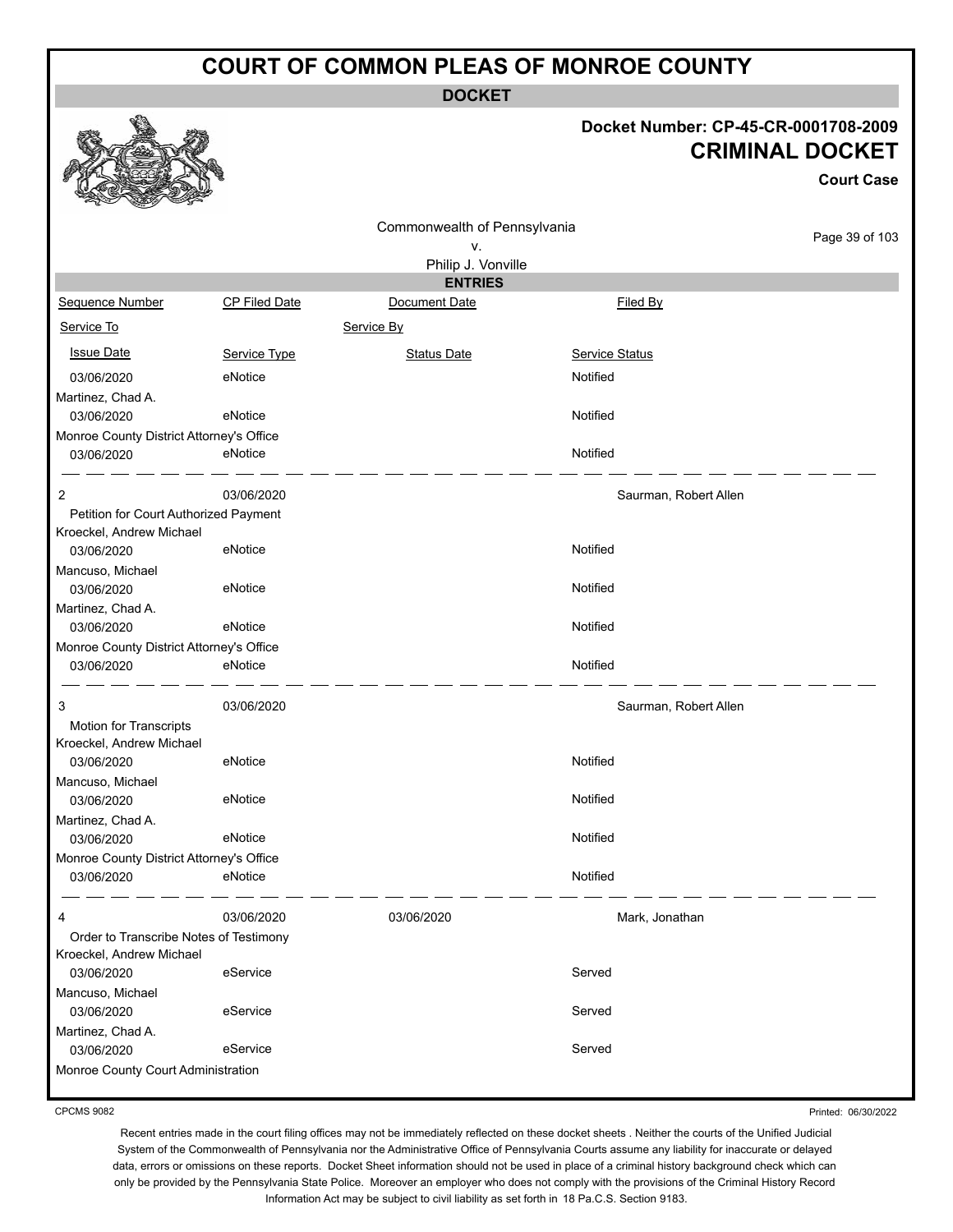**DOCKET**

#### **Docket Number: CP-45-CR-0001708-2009 CRIMINAL DOCKET**

|                                                        |                               |                                      |                       | <b>Court Case</b> |
|--------------------------------------------------------|-------------------------------|--------------------------------------|-----------------------|-------------------|
|                                                        |                               | Commonwealth of Pennsylvania         |                       | Page 40 of 103    |
|                                                        |                               | V.                                   |                       |                   |
|                                                        |                               | Philip J. Vonville<br><b>ENTRIES</b> |                       |                   |
| Sequence Number                                        | CP Filed Date                 | Document Date                        | Filed By              |                   |
| Service To                                             |                               | Service By                           |                       |                   |
|                                                        |                               |                                      |                       |                   |
| <b>Issue Date</b>                                      | Service Type                  | <b>Status Date</b>                   | <b>Service Status</b> |                   |
| 03/06/2020                                             | <b>Clerk of Court's Boxes</b> |                                      |                       |                   |
| Monroe County District Attorney's Office               |                               |                                      |                       |                   |
| 03/06/2020                                             | eService                      |                                      | Served                |                   |
| Saurman, Robert Allen                                  |                               |                                      |                       |                   |
| 03/06/2020                                             | eService                      |                                      | Served                |                   |
| 1                                                      | 03/09/2020                    | 03/06/2020                           | Mark, Jonathan        |                   |
| Order Granting Petition for Payment                    |                               |                                      |                       |                   |
| Kroeckel, Andrew Michael                               |                               |                                      |                       |                   |
| 03/09/2020                                             | eService                      |                                      | Served                |                   |
| Mancuso, Michael                                       |                               |                                      | Served                |                   |
| 03/09/2020                                             | eService                      |                                      |                       |                   |
| Martinez, Chad A.<br>03/09/2020                        | eService                      |                                      | Served                |                   |
|                                                        |                               |                                      |                       |                   |
| Monroe County District Attorney's Office<br>03/09/2020 | eService                      |                                      | Served                |                   |
| Other                                                  |                               |                                      |                       |                   |
| 03/09/2020                                             | <b>First Class</b>            |                                      |                       |                   |
|                                                        |                               |                                      |                       |                   |
| Saurman, Robert Allen<br>03/09/2020                    | eService                      |                                      | Served                |                   |
|                                                        |                               |                                      |                       |                   |
| 2                                                      | 03/09/2020                    |                                      | Mark, Jonathan        |                   |
| Order Granting Petition for Payment                    |                               |                                      |                       |                   |
| Kroeckel, Andrew Michael                               |                               |                                      |                       |                   |
| 03/09/2020                                             | eService                      |                                      | Served                |                   |
| Mancuso, Michael                                       |                               |                                      |                       |                   |
| 03/09/2020                                             | eService                      |                                      | Served                |                   |
| Martinez, Chad A.                                      |                               |                                      |                       |                   |
| 03/09/2020                                             | eService                      |                                      | Served                |                   |
| Monroe County Court Administration                     |                               |                                      |                       |                   |
| 03/09/2020                                             | Clerk of Court's Boxes        |                                      |                       |                   |
| Monroe County District Attorney's Office               |                               |                                      |                       |                   |
| 03/09/2020                                             | eService                      |                                      | Served                |                   |
| Other                                                  |                               |                                      |                       |                   |
| 03/09/2020                                             | <b>First Class</b>            |                                      |                       |                   |
| Saurman, Robert Allen                                  |                               |                                      |                       |                   |
| 03/09/2020                                             | eService                      |                                      | Served                |                   |
|                                                        |                               |                                      |                       |                   |

CPCMS 9082

Printed: 06/30/2022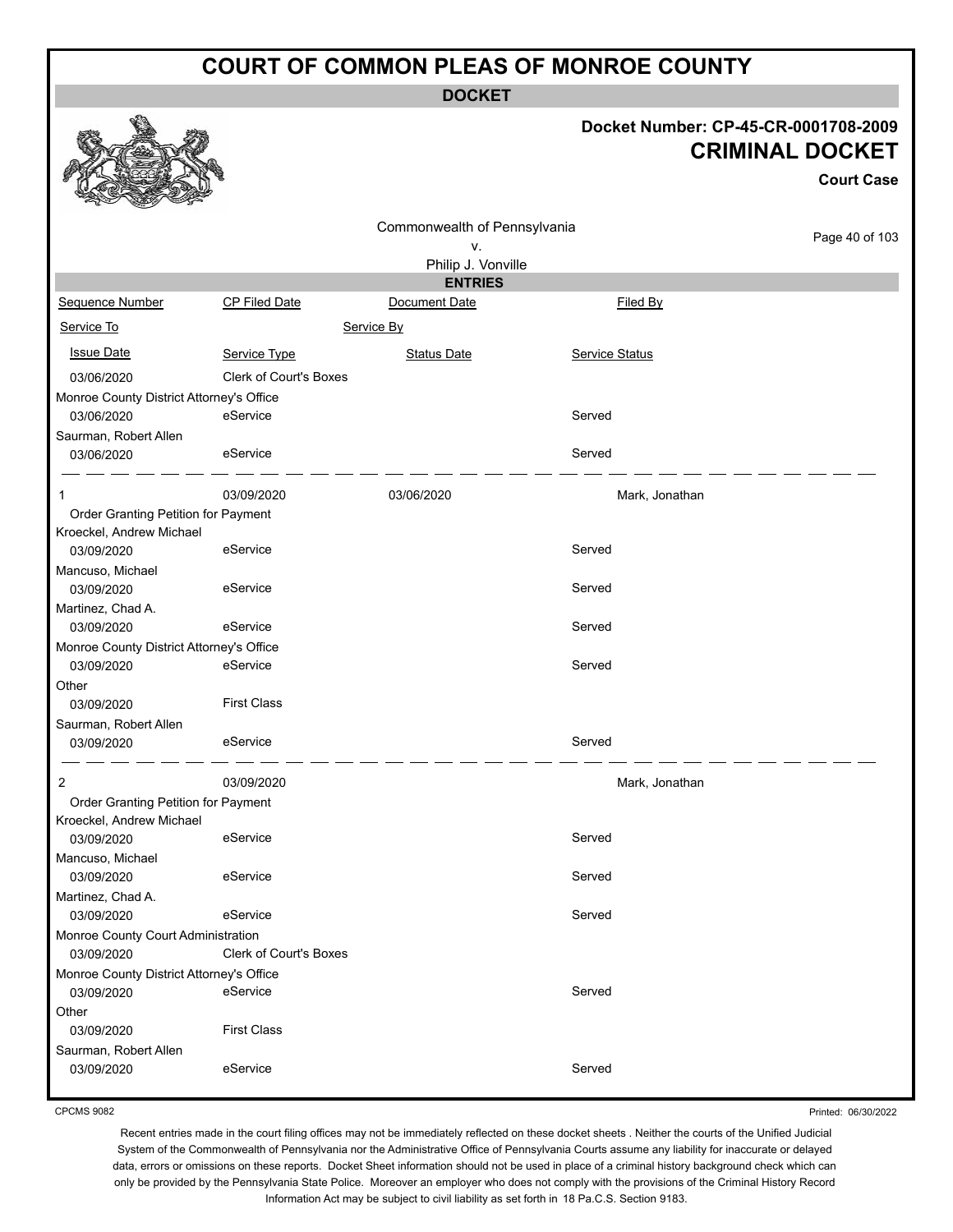**DOCKET**

| Docket Number: CP-45-CR-0001708-2009 |  |
|--------------------------------------|--|
| <b>CRIMINAL DOCKET</b>               |  |

**Court Case**

|                                          |                                                   | Commonwealth of Pennsylvania |                               |                |
|------------------------------------------|---------------------------------------------------|------------------------------|-------------------------------|----------------|
|                                          |                                                   | ۷.                           |                               | Page 41 of 103 |
|                                          |                                                   | Philip J. Vonville           |                               |                |
|                                          |                                                   | <b>ENTRIES</b>               |                               |                |
| Sequence Number                          | CP Filed Date                                     | Document Date                | Filed By                      |                |
| Service To                               |                                                   | Service By                   |                               |                |
| <b>Issue Date</b>                        | Service Type                                      | <b>Status Date</b>           | <b>Service Status</b>         |                |
| 1                                        | 03/12/2020                                        |                              | Mark, Jonathan                |                |
|                                          | Order Directing Clerk of Courts to Issue Subpoena |                              |                               |                |
| Kroeckel, Andrew Michael                 |                                                   |                              |                               |                |
| 03/12/2020                               | eService                                          |                              | Served                        |                |
| Mancuso, Michael                         | eService                                          |                              | Served                        |                |
| 03/12/2020<br>Martinez, Chad A.          |                                                   |                              |                               |                |
| 03/12/2020                               | eService                                          |                              | Served                        |                |
| Monroe County District Attorney's Office |                                                   |                              |                               |                |
| 03/12/2020                               | E-Mail                                            |                              |                               |                |
| Monroe County District Attorney's Office |                                                   |                              |                               |                |
| 03/12/2020                               | eService                                          |                              | Served                        |                |
| Monroe County Sheriff's Department       |                                                   |                              |                               |                |
| 03/12/2020                               | <b>Clerk of Court's Boxes</b>                     |                              |                               |                |
| Saurman, Robert Allen                    |                                                   |                              |                               |                |
| 03/12/2020                               | E-Mail                                            |                              |                               |                |
| Saurman, Robert Allen                    |                                                   |                              |                               |                |
| 03/12/2020                               | eService                                          |                              | Served                        |                |
| Smith, Marjorie                          |                                                   |                              |                               |                |
| 03/12/2020                               | Sheriff                                           |                              |                               |                |
| Smith, Marjorie                          | <b>First Class</b>                                |                              |                               |                |
| 03/12/2020                               |                                                   |                              |                               |                |
| 1                                        | 03/16/2020                                        | 02/18/1820                   | Monroe County Court Reporters |                |
| <b>Transcript of Proceedings Filed</b>   |                                                   |                              |                               |                |
| Kroeckel, Andrew Michael                 |                                                   |                              |                               |                |
| 03/18/2020                               | eService                                          |                              | Served                        |                |
| Mancuso, Michael<br>03/18/2020           | eService                                          |                              | Served                        |                |
| Martinez, Chad A.<br>03/18/2020          | eService                                          |                              | Served                        |                |
| Monroe County District Attorney's Office |                                                   |                              |                               |                |
| 03/18/2020                               | eService                                          |                              | Served                        |                |
| Saurman, Robert Allen                    |                                                   |                              |                               |                |
| 03/18/2020                               | eService                                          |                              | Served                        |                |

CPCMS 9082

Printed: 06/30/2022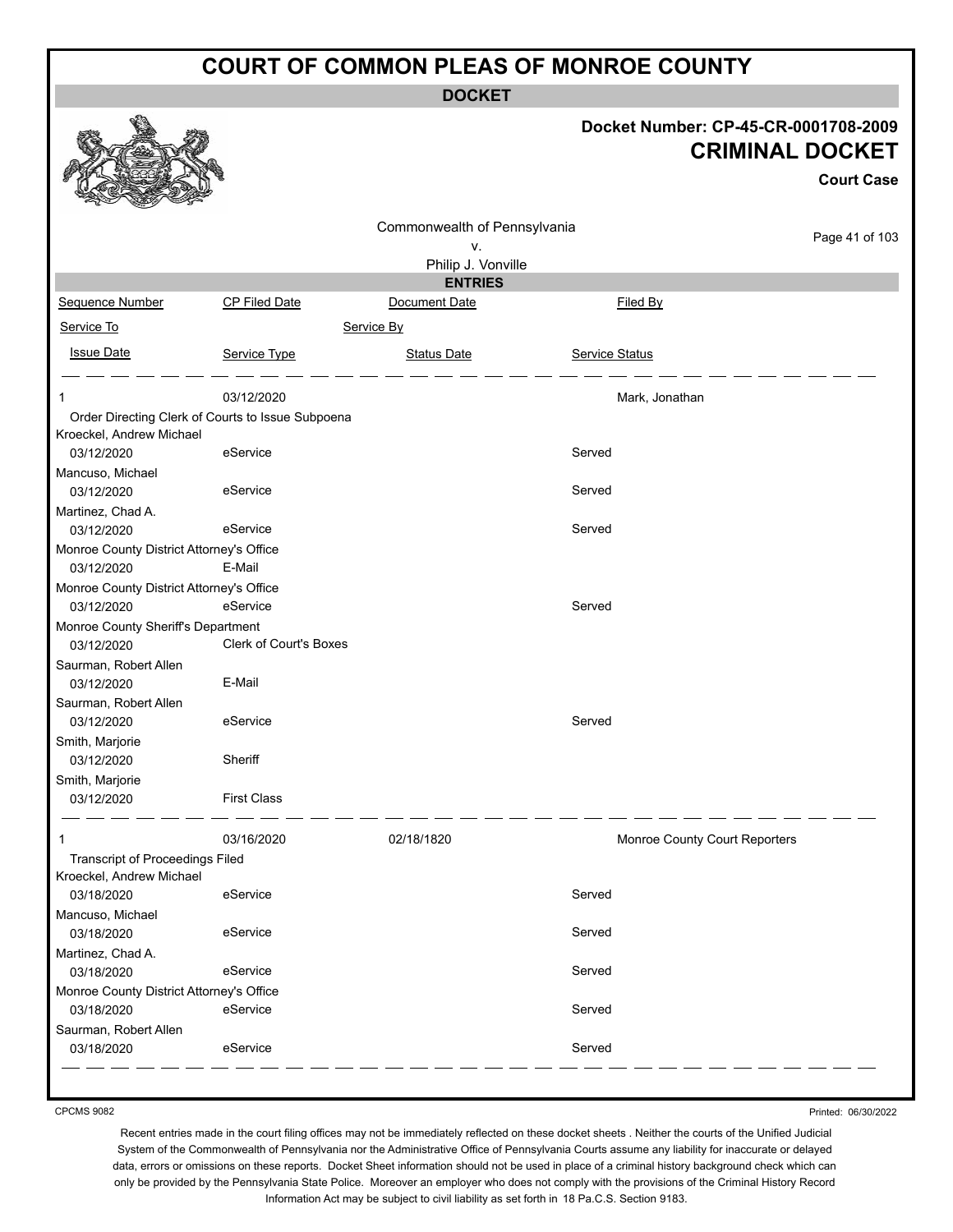**DOCKET**

#### **Docket Number: CP-45-CR-0001708-2009 CRIMINAL DOCKET**

**Court Case**

|                                                                    |                      |                              |                |                                    | <b>Court Case</b> |
|--------------------------------------------------------------------|----------------------|------------------------------|----------------|------------------------------------|-------------------|
|                                                                    |                      | Commonwealth of Pennsylvania |                |                                    | Page 42 of 103    |
|                                                                    |                      | ν.                           |                |                                    |                   |
|                                                                    |                      | Philip J. Vonville           |                |                                    |                   |
|                                                                    |                      | <b>ENTRIES</b>               |                |                                    |                   |
| Sequence Number                                                    | <b>CP Filed Date</b> | Document Date                |                | Filed By                           |                   |
| Service To                                                         |                      | Service By                   |                |                                    |                   |
| <b>Issue Date</b>                                                  | Service Type         | <b>Status Date</b>           | Service Status |                                    |                   |
| $\overline{2}$                                                     | 03/16/2020           | 02/19/2020                   |                | Monroe County Court Reporters      |                   |
| <b>Transcript of Proceedings Filed</b><br>Kroeckel, Andrew Michael |                      |                              |                |                                    |                   |
| 03/18/2020                                                         | eService             |                              | Served         |                                    |                   |
| Mancuso, Michael<br>03/18/2020                                     | eService             |                              | Served         |                                    |                   |
|                                                                    |                      |                              |                |                                    |                   |
| Martinez, Chad A.<br>03/18/2020                                    | eService             |                              | Served         |                                    |                   |
| Monroe County District Attorney's Office                           |                      |                              |                |                                    |                   |
| 03/18/2020                                                         | eService             |                              | Served         |                                    |                   |
| Saurman, Robert Allen<br>03/18/2020                                | eService             |                              | Served         |                                    |                   |
|                                                                    |                      |                              |                |                                    |                   |
| 3                                                                  | 03/16/2020           |                              |                | Monroe County Court Reporters      |                   |
| Notice of Completion of Transcript<br>Kroeckel, Andrew Michael     |                      |                              |                |                                    |                   |
| 03/18/2020                                                         | eService             |                              | Served         |                                    |                   |
| Mancuso, Michael                                                   | eService             |                              | Served         |                                    |                   |
| 03/18/2020<br>Martinez, Chad A.                                    |                      |                              |                |                                    |                   |
| 03/18/2020                                                         | eService             |                              | Served         |                                    |                   |
| Monroe County District Attorney's Office                           |                      |                              |                |                                    |                   |
| 03/18/2020                                                         | eService             |                              | Served         |                                    |                   |
| Saurman, Robert Allen                                              |                      |                              |                |                                    |                   |
| 03/18/2020                                                         | eService             |                              | Served         |                                    |                   |
| 1                                                                  | 03/19/2020           |                              |                | Monroe County Sheriff's Department |                   |
| Sheriff's Return                                                   |                      |                              |                |                                    |                   |
| Kroeckel, Andrew Michael                                           |                      |                              |                |                                    |                   |
| 03/24/2020                                                         | eService             |                              | Served         |                                    |                   |
| Mancuso, Michael                                                   |                      |                              |                |                                    |                   |
| 03/24/2020                                                         | eService             |                              | Served         |                                    |                   |
| Martinez, Chad A.<br>03/24/2020                                    | eService             |                              | Served         |                                    |                   |
| Monroe County District Attorney's Office                           |                      |                              |                |                                    |                   |
| 03/24/2020                                                         | eService             |                              | Served         |                                    |                   |
| Saurman, Robert Allen                                              |                      |                              |                |                                    |                   |

CPCMS 9082

Printed: 06/30/2022

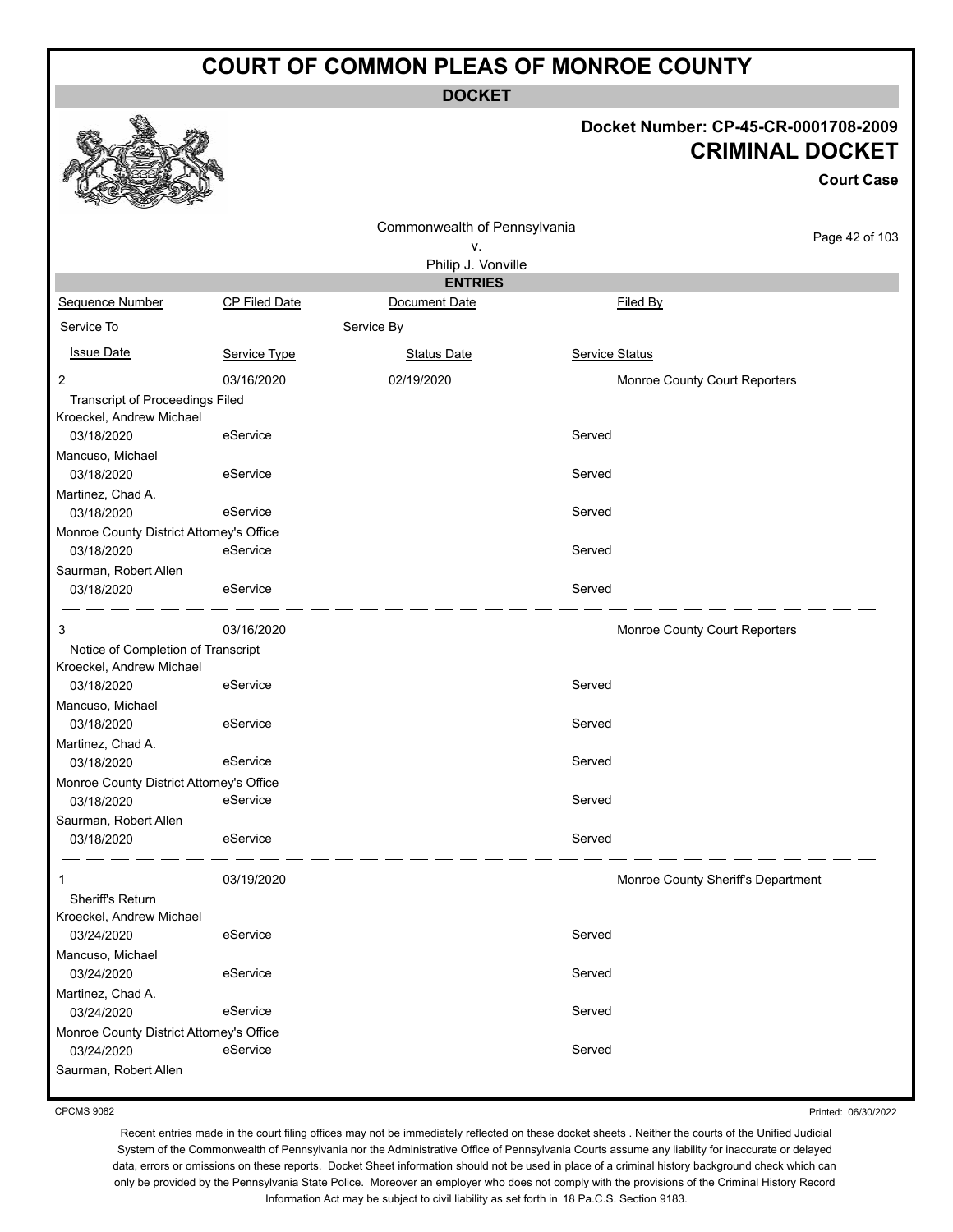**DOCKET**

#### **Docket Number: CP-45-CR-0001708-2009 CRIMINAL DOCKET**

**Court Case**

|                                          |                                                         |                              |                       | <b>Court Case</b> |
|------------------------------------------|---------------------------------------------------------|------------------------------|-----------------------|-------------------|
|                                          |                                                         | Commonwealth of Pennsylvania |                       |                   |
|                                          |                                                         | ۷.                           |                       | Page 43 of 103    |
|                                          |                                                         | Philip J. Vonville           |                       |                   |
|                                          |                                                         | <b>ENTRIES</b>               |                       |                   |
| Sequence Number                          | CP Filed Date                                           | Document Date                | Filed By              |                   |
| Service To                               |                                                         | Service By                   |                       |                   |
| <b>Issue Date</b>                        | Service Type                                            | <b>Status Date</b>           | <b>Service Status</b> |                   |
| 03/24/2020                               | eService                                                |                              | Served                |                   |
| 3                                        | 03/19/2020                                              | 03/18/2020                   | Mark, Jonathan        |                   |
|                                          | Order Continuing Contempt Hearing to 6/17/20 @ 9am CR#3 |                              |                       |                   |
| Kroeckel, Andrew Michael                 |                                                         |                              |                       |                   |
| 03/20/2020                               | eService                                                |                              | Served                |                   |
| Mancuso, Michael                         |                                                         |                              |                       |                   |
| 03/20/2020                               | eService                                                |                              | Served                |                   |
| Martinez, Chad A.                        |                                                         |                              |                       |                   |
| 03/20/2020                               | eService                                                |                              | Served                |                   |
| Monroe County Court Administration       |                                                         |                              |                       |                   |
| 03/20/2020                               | <b>Clerk of Court's Boxes</b>                           |                              |                       |                   |
| Monroe County District Attorney's Office |                                                         |                              |                       |                   |
| 03/20/2020                               | eService                                                |                              | Served                |                   |
| Monroe County Sheriff's Department       | <b>Clerk of Court's Boxes</b>                           |                              |                       |                   |
| 03/20/2020                               |                                                         |                              |                       |                   |
| Saurman, Robert Allen<br>03/20/2020      | eService                                                |                              | Served                |                   |
| Smith, Marjorie                          |                                                         |                              |                       |                   |
| 03/20/2020                               | <b>First Class</b>                                      |                              |                       |                   |
|                                          |                                                         |                              |                       |                   |
| 1                                        | 04/01/2020                                              |                              | Saurman, Robert Allen |                   |
|                                          | Motion to Appoint Computer/Cellphone Forensics Expert   |                              |                       |                   |
| Kroeckel, Andrew Michael<br>04/01/2020   | eNotice                                                 |                              | Notified              |                   |
| Mancuso, Michael                         |                                                         |                              |                       |                   |
| 04/01/2020                               | eNotice                                                 |                              | Notified              |                   |
| Martinez, Chad A.                        |                                                         |                              |                       |                   |
| 04/01/2020                               | eNotice                                                 |                              | Notified              |                   |
| Monroe County District Attorney's Office |                                                         |                              |                       |                   |
| 04/01/2020                               | eNotice                                                 |                              | Notified              |                   |
|                                          |                                                         |                              |                       |                   |
| 1                                        | 04/03/2020                                              |                              | Mark, Jonathan        |                   |
|                                          | Order Granting Motion for Appointment of Expert Witness |                              |                       |                   |
| Kroeckel, Andrew Michael                 |                                                         |                              |                       |                   |
| 04/06/2020                               | eService                                                |                              | Served                |                   |
| Mancuso, Michael                         |                                                         |                              |                       |                   |

CPCMS 9082

Printed: 06/30/2022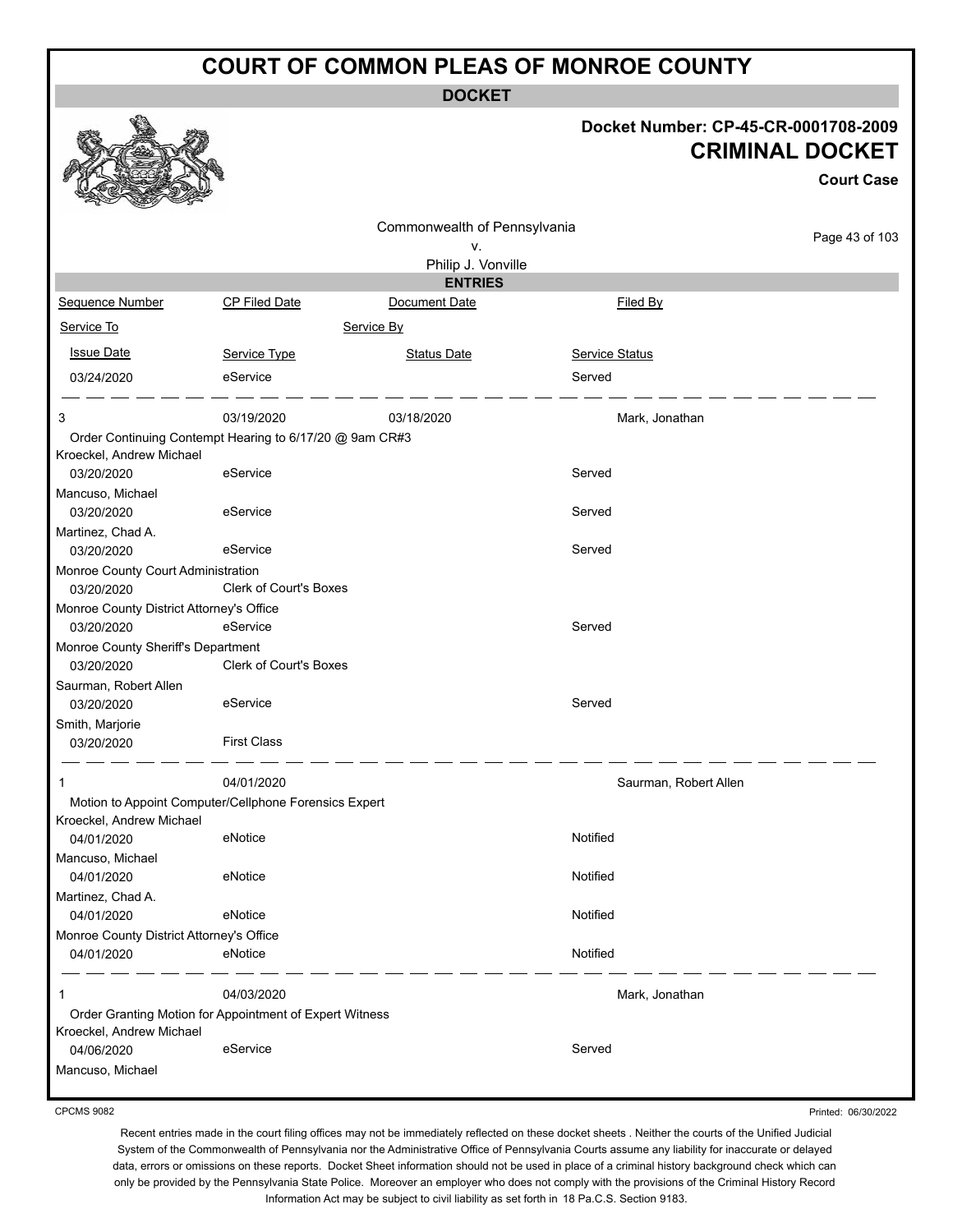**DOCKET**

#### **Docket Number: CP-45-CR-0001708-2009 CRIMINAL DOCKET**

**Court Case**

|                                                        |                                                | Commonwealth of Pennsylvania |                       | Page 44 of 103 |
|--------------------------------------------------------|------------------------------------------------|------------------------------|-----------------------|----------------|
|                                                        |                                                | ٧.                           |                       |                |
|                                                        |                                                | Philip J. Vonville           |                       |                |
| Sequence Number                                        |                                                | <b>ENTRIES</b>               |                       |                |
|                                                        | <b>CP Filed Date</b>                           | Document Date                | Filed By              |                |
| Service To                                             |                                                | Service By                   |                       |                |
| <b>Issue Date</b>                                      | Service Type                                   | <b>Status Date</b>           | <b>Service Status</b> |                |
| 04/06/2020                                             | eService                                       |                              | Served                |                |
| Martinez, Chad A.                                      |                                                |                              |                       |                |
| 04/06/2020                                             | eService                                       |                              | Served                |                |
| Monroe County District Attorney's Office               |                                                |                              |                       |                |
| 04/06/2020                                             | eService                                       |                              | Served                |                |
| Saurman, Robert Allen                                  |                                                |                              |                       |                |
| 04/06/2020                                             | eService                                       |                              | Served                |                |
| 2                                                      | 04/03/2020                                     |                              | Mark, Jonathan        |                |
|                                                        | Order Scheduling Case for Final Call and Trial |                              |                       |                |
| Kroeckel, Andrew Michael                               |                                                |                              |                       |                |
| 04/03/2020                                             | eService                                       |                              | Served                |                |
| Mancuso, Michael                                       |                                                |                              |                       |                |
| 04/03/2020                                             | eService                                       |                              | Served                |                |
| Martinez, Chad A.                                      |                                                |                              |                       |                |
| 04/03/2020                                             | eService                                       |                              | Served                |                |
| Monroe County District Attorney's Office               |                                                |                              |                       |                |
| 04/03/2020                                             | eService                                       |                              | Served                |                |
| Saurman, Robert Allen<br>04/03/2020                    | eService                                       |                              | Served                |                |
|                                                        |                                                |                              |                       |                |
| 1                                                      | 04/07/2020                                     |                              | Vonville, Philip J.   |                |
| Emergency Motion to Remove Counsel                     |                                                |                              |                       |                |
| Kroeckel, Andrew Michael                               |                                                |                              |                       |                |
| 04/07/2020                                             | eService                                       |                              | Served                |                |
| Mancuso, Michael                                       | eService                                       |                              |                       |                |
| 04/07/2020                                             |                                                |                              | Served                |                |
| Martinez, Chad A.                                      | eService                                       |                              | Served                |                |
| 04/07/2020                                             |                                                |                              |                       |                |
| Monroe County District Attorney's Office<br>04/07/2020 | eService                                       |                              | Served                |                |
|                                                        |                                                |                              |                       |                |
| Saurman, Robert Allen<br>04/07/2020                    | eService                                       |                              | Served                |                |
|                                                        |                                                |                              |                       |                |
| 4                                                      | 04/08/2020                                     |                              | Mark, Jonathan        |                |
| Order Scheduling Hearing                               |                                                |                              |                       |                |
| Kroeckel, Andrew Michael                               |                                                |                              |                       |                |

CPCMS 9082

Printed: 06/30/2022

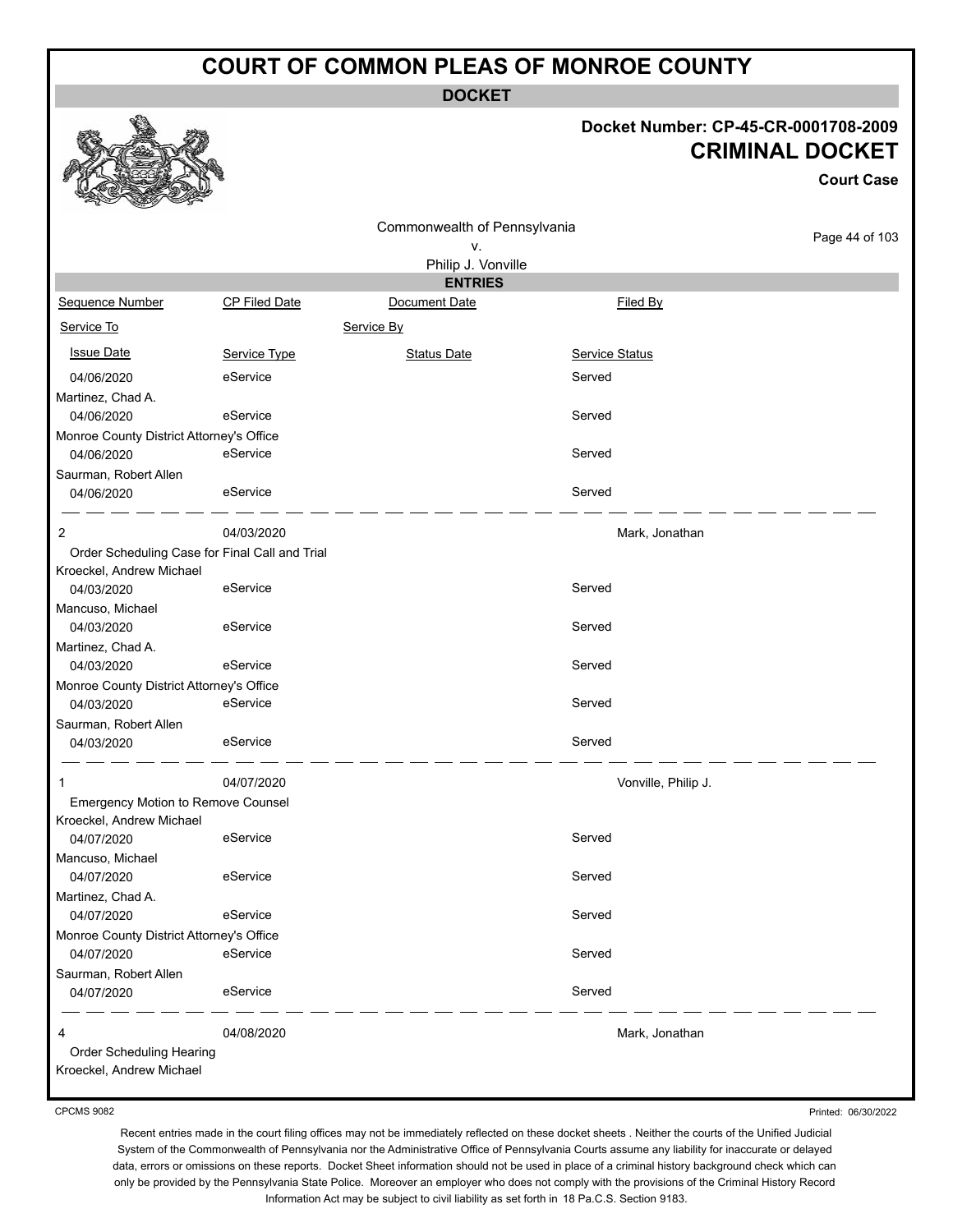**DOCKET**

#### **Docket Number: CP-45-CR-0001708-2009 CRIMINAL DOCKET**

**Court Case**

|                                          |                      | Commonwealth of Pennsylvania                                                      |                       |                                    |
|------------------------------------------|----------------------|-----------------------------------------------------------------------------------|-----------------------|------------------------------------|
|                                          |                      | ٧.                                                                                |                       | Page 45 of 103                     |
|                                          |                      | Philip J. Vonville                                                                |                       |                                    |
|                                          |                      | <b>ENTRIES</b>                                                                    |                       |                                    |
| Sequence Number                          | <b>CP Filed Date</b> | Document Date                                                                     | Filed By              |                                    |
| Service To                               |                      | Service By                                                                        |                       |                                    |
| <b>Issue Date</b>                        | Service Type         | <b>Status Date</b>                                                                | <b>Service Status</b> |                                    |
| 04/08/2020                               | eService             |                                                                                   | Served                |                                    |
| Mancuso, Michael                         |                      |                                                                                   |                       |                                    |
| 04/08/2020                               | eService             |                                                                                   | Served                |                                    |
| Martinez, Chad A.                        |                      |                                                                                   |                       |                                    |
| 04/08/2020                               | eService             |                                                                                   | Served                |                                    |
| Monroe County District Attorney's Office |                      |                                                                                   |                       |                                    |
| 04/08/2020                               | eService             |                                                                                   | Served                |                                    |
| Saurman, Robert Allen                    |                      |                                                                                   |                       |                                    |
| 04/08/2020                               | eService             |                                                                                   | Served                |                                    |
| Vonville, Philip J.                      |                      |                                                                                   |                       |                                    |
| 04/08/2020                               | <b>First Class</b>   |                                                                                   |                       |                                    |
| 1                                        | 04/27/2020           |                                                                                   | Saurman, Robert Allen |                                    |
|                                          |                      | Petition for Nominal Bail Pursuant to Pennsylvania Rule of Criminal Procedure 600 |                       |                                    |
| Kroeckel, Andrew Michael                 |                      |                                                                                   |                       |                                    |
| 04/27/2020                               | eService             |                                                                                   | Served                |                                    |
| Mancuso, Michael                         |                      |                                                                                   |                       |                                    |
| 04/27/2020                               | eService             |                                                                                   | Served                |                                    |
| Martinez, Chad A.                        |                      |                                                                                   |                       |                                    |
| 04/27/2020                               | eService             |                                                                                   | Served                |                                    |
| Monroe County District Attorney's Office |                      |                                                                                   |                       |                                    |
| 04/27/2020                               | eNotice              |                                                                                   | Notified              |                                    |
| 1                                        | 04/28/2020           |                                                                                   |                       | Monroe County Sheriff's Department |
| Sheriff's Return                         |                      |                                                                                   |                       |                                    |
| Kroeckel, Andrew Michael                 |                      |                                                                                   |                       |                                    |
| 04/28/2020                               | eService             |                                                                                   | Served                |                                    |
| Mancuso, Michael                         |                      |                                                                                   |                       |                                    |
| 04/28/2020                               | eService             |                                                                                   | Served                |                                    |
| Martinez, Chad A.                        |                      |                                                                                   |                       |                                    |
| 04/28/2020                               | eService             |                                                                                   | Served                |                                    |
| Monroe County District Attorney's Office |                      |                                                                                   |                       |                                    |
| 04/28/2020                               | eService             |                                                                                   | Served                |                                    |
| Saurman, Robert Allen                    |                      |                                                                                   |                       |                                    |
| 04/28/2020                               | eService             |                                                                                   | Served                |                                    |

CPCMS 9082

Printed: 06/30/2022

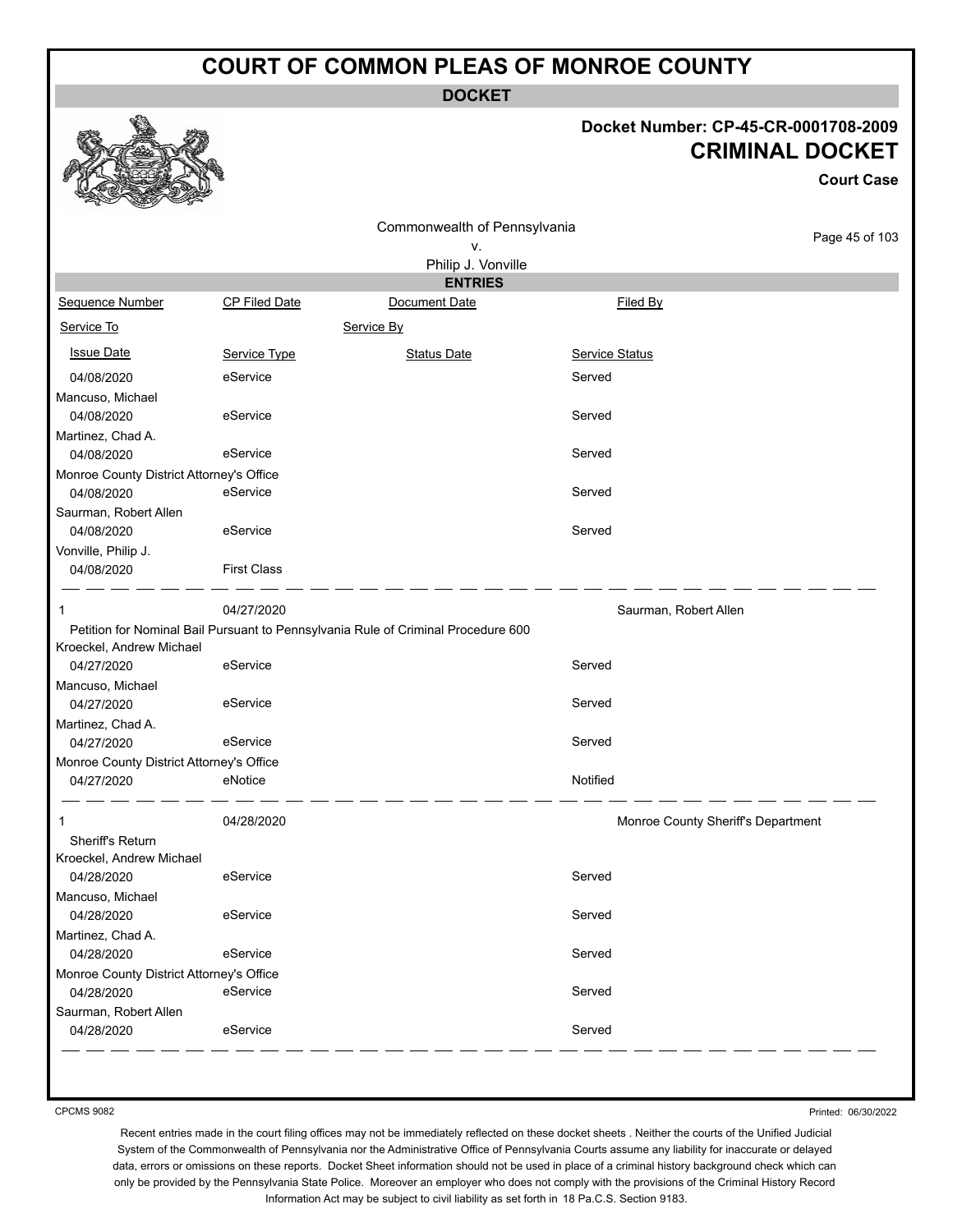**DOCKET**

#### **Docket Number: CP-45-CR-0001708-2009 CRIMINAL DOCKET**

**Court Case**

|                                                                                                      |               | Commonwealth of Pennsylvania |                |                               |
|------------------------------------------------------------------------------------------------------|---------------|------------------------------|----------------|-------------------------------|
|                                                                                                      |               | ٧.                           |                | Page 46 of 103                |
|                                                                                                      |               | Philip J. Vonville           |                |                               |
|                                                                                                      |               | <b>ENTRIES</b>               |                |                               |
| Sequence Number                                                                                      | CP Filed Date | Document Date                | Filed By       |                               |
| Service To                                                                                           |               | Service By                   |                |                               |
| <b>Issue Date</b>                                                                                    | Service Type  | <b>Status Date</b>           | Service Status |                               |
| 1                                                                                                    | 05/04/2020    |                              | Mark, Jonathan |                               |
| Order- Bail Motion to be Heard 5/20/20 / Trial Scheduled<br>Kroeckel, Andrew Michael                 |               |                              |                |                               |
| 05/04/2020                                                                                           | eService      |                              | Served         |                               |
| Mancuso, Michael                                                                                     |               |                              |                |                               |
| 05/04/2020                                                                                           | eService      |                              | Served         |                               |
| Martinez, Chad A.                                                                                    |               |                              |                |                               |
| 05/04/2020                                                                                           | eService      |                              | Served         |                               |
| Monroe County District Attorney's Office                                                             |               |                              |                |                               |
| 05/04/2020                                                                                           | eService      |                              | Served         |                               |
| Saurman, Robert Allen<br>05/04/2020                                                                  | eService      |                              | Served         |                               |
| 3                                                                                                    | 05/04/2020    |                              |                | Monroe County Court Reporters |
| Form A: Notice of Completion of Transcript<br>Kroeckel, Andrew Michael                               |               |                              |                |                               |
| 05/05/2020                                                                                           | eService      |                              | Served         |                               |
| Mancuso, Michael                                                                                     |               |                              |                |                               |
| 05/05/2020                                                                                           | eService      |                              | Served         |                               |
| Martinez, Chad A.                                                                                    |               |                              | Served         |                               |
| 05/05/2020                                                                                           | eService      |                              |                |                               |
| Monroe County District Attorney's Office<br>05/05/2020                                               | eService      |                              | Served         |                               |
| Saurman, Robert Allen                                                                                |               |                              |                |                               |
| 05/05/2020                                                                                           | eService      |                              | Served         |                               |
| 4                                                                                                    | 05/04/2020    | 02/21/2020                   |                | Monroe County Court Reporters |
| Transcript of Proceedings - Jury Trial - February 21, 2020 - Courtroom 3<br>Kroeckel, Andrew Michael |               |                              |                |                               |
| 05/05/2020                                                                                           | eService      |                              | Served         |                               |
| Mancuso, Michael<br>05/05/2020                                                                       | eService      |                              | Served         |                               |
| Martinez, Chad A.                                                                                    |               |                              |                |                               |
| 05/05/2020                                                                                           | eService      |                              | Served         |                               |
| Monroe County District Attorney's Office                                                             |               |                              |                |                               |
| 05/05/2020                                                                                           | eService      |                              | Served         |                               |
| Saurman, Robert Allen                                                                                |               |                              |                |                               |

CPCMS 9082

Printed: 06/30/2022

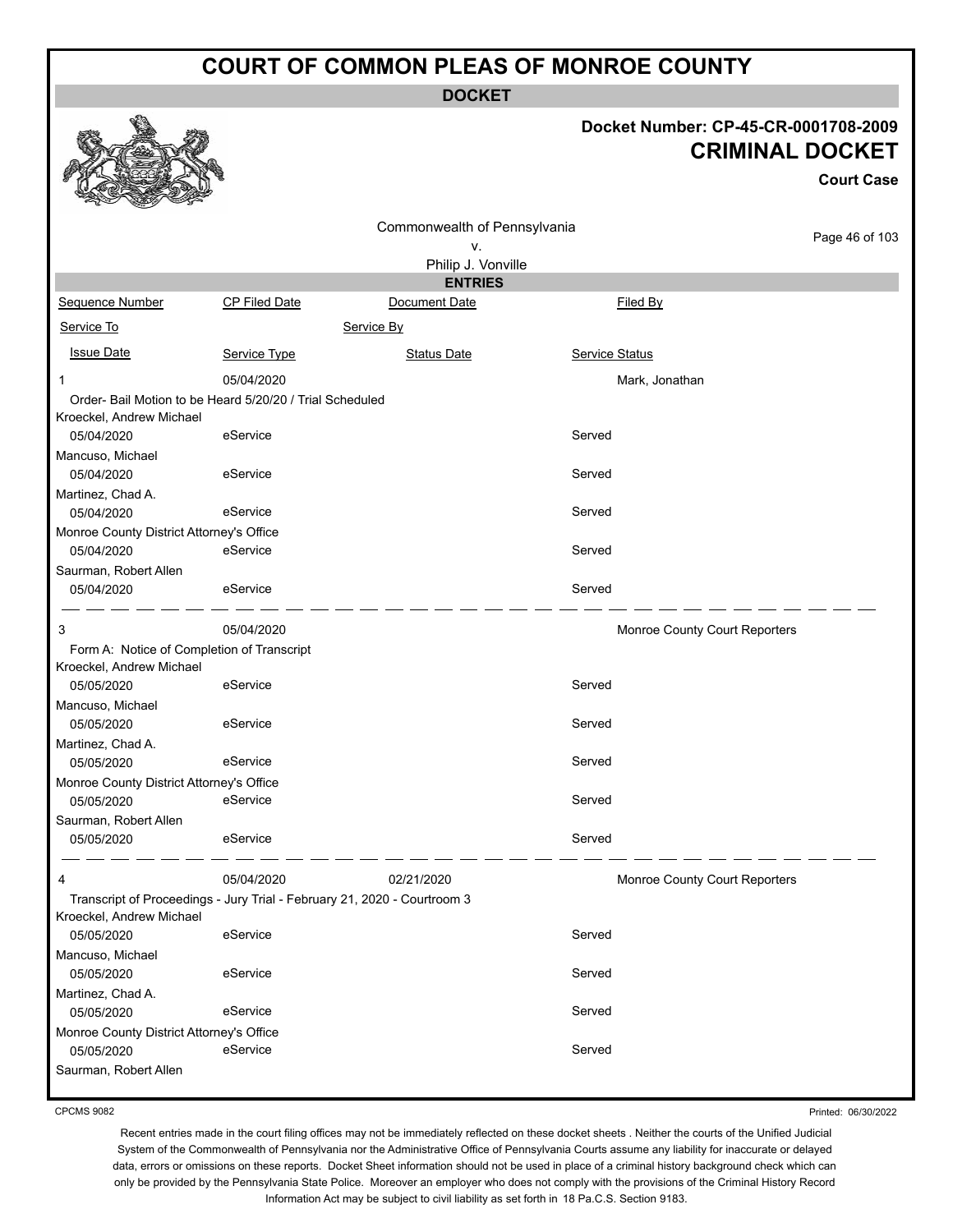**DOCKET**

#### **Docket Number: CP-45-CR-0001708-2009 CRIMINAL DOCKET**

**Court Case**

|                                                        |                                                        | Commonwealth of Pennsylvania                                                 |                                             |                     |
|--------------------------------------------------------|--------------------------------------------------------|------------------------------------------------------------------------------|---------------------------------------------|---------------------|
|                                                        |                                                        | ν.                                                                           |                                             | Page 47 of 103      |
|                                                        |                                                        | Philip J. Vonville                                                           |                                             |                     |
|                                                        |                                                        | <b>ENTRIES</b>                                                               |                                             |                     |
| Sequence Number                                        | CP Filed Date                                          | Document Date                                                                | Filed By                                    |                     |
| Service To                                             |                                                        | Service By                                                                   |                                             |                     |
| <b>Issue Date</b>                                      | Service Type                                           | <b>Status Date</b>                                                           | Service Status                              |                     |
| 05/05/2020                                             | eService                                               |                                                                              | Served                                      |                     |
| 5                                                      | 05/04/2020                                             | 02/20/2020                                                                   | Monroe County Court Reporters               |                     |
|                                                        |                                                        | Transcript of Proceedings Filed - Jury Trial - February 20, 2020/Courtroom 3 |                                             |                     |
| Kroeckel, Andrew Michael<br>05/05/2020                 | eService                                               |                                                                              | Served                                      |                     |
| Mancuso, Michael                                       |                                                        |                                                                              |                                             |                     |
| 05/05/2020                                             | eService                                               |                                                                              | Served                                      |                     |
| Martinez, Chad A.                                      |                                                        |                                                                              |                                             |                     |
| 05/05/2020                                             | eService                                               |                                                                              | Served                                      |                     |
| Monroe County District Attorney's Office<br>05/05/2020 | eService                                               |                                                                              | Served                                      |                     |
| Saurman, Robert Allen                                  |                                                        |                                                                              |                                             |                     |
| 05/05/2020                                             | eService                                               |                                                                              | Served                                      |                     |
| 1                                                      | 05/19/2020                                             |                                                                              | Monroe County District Attorney's<br>Office |                     |
| Petition to Strike Trial From List                     |                                                        |                                                                              |                                             |                     |
| Kroeckel, Andrew Michael<br>05/19/2020                 | eNotice                                                |                                                                              | Notified                                    |                     |
| Mancuso, Michael                                       |                                                        |                                                                              |                                             |                     |
| 05/19/2020                                             | eNotice                                                |                                                                              | Notified                                    |                     |
| Martinez, Chad A.                                      |                                                        |                                                                              |                                             |                     |
| 05/19/2020                                             | eNotice                                                |                                                                              | Notified                                    |                     |
| Saurman, Robert Allen                                  |                                                        |                                                                              |                                             |                     |
| 05/19/2020                                             | eNotice                                                |                                                                              | Notified                                    |                     |
| 1                                                      | 05/21/2020                                             |                                                                              | Mark, Jonathan                              |                     |
|                                                        | Order Denying Motion for New Counsel & Release on Bail |                                                                              |                                             |                     |
| Kroeckel, Andrew Michael                               |                                                        |                                                                              | Served                                      |                     |
| 05/21/2020<br>Mancuso, Michael                         | eService                                               |                                                                              |                                             |                     |
| 05/21/2020                                             | eService                                               |                                                                              | Served                                      |                     |
| Martinez, Chad A.                                      |                                                        |                                                                              |                                             |                     |
| 05/21/2020                                             | eService                                               |                                                                              | Served                                      |                     |
| Monroe County Correctional Facility                    |                                                        |                                                                              |                                             |                     |
| 05/21/2020                                             | Clerk of Court's Boxes                                 |                                                                              |                                             |                     |
| Monroe County Court Administration                     |                                                        |                                                                              |                                             |                     |
| <b>CPCMS 9082</b>                                      |                                                        |                                                                              |                                             | Printed: 06/30/2022 |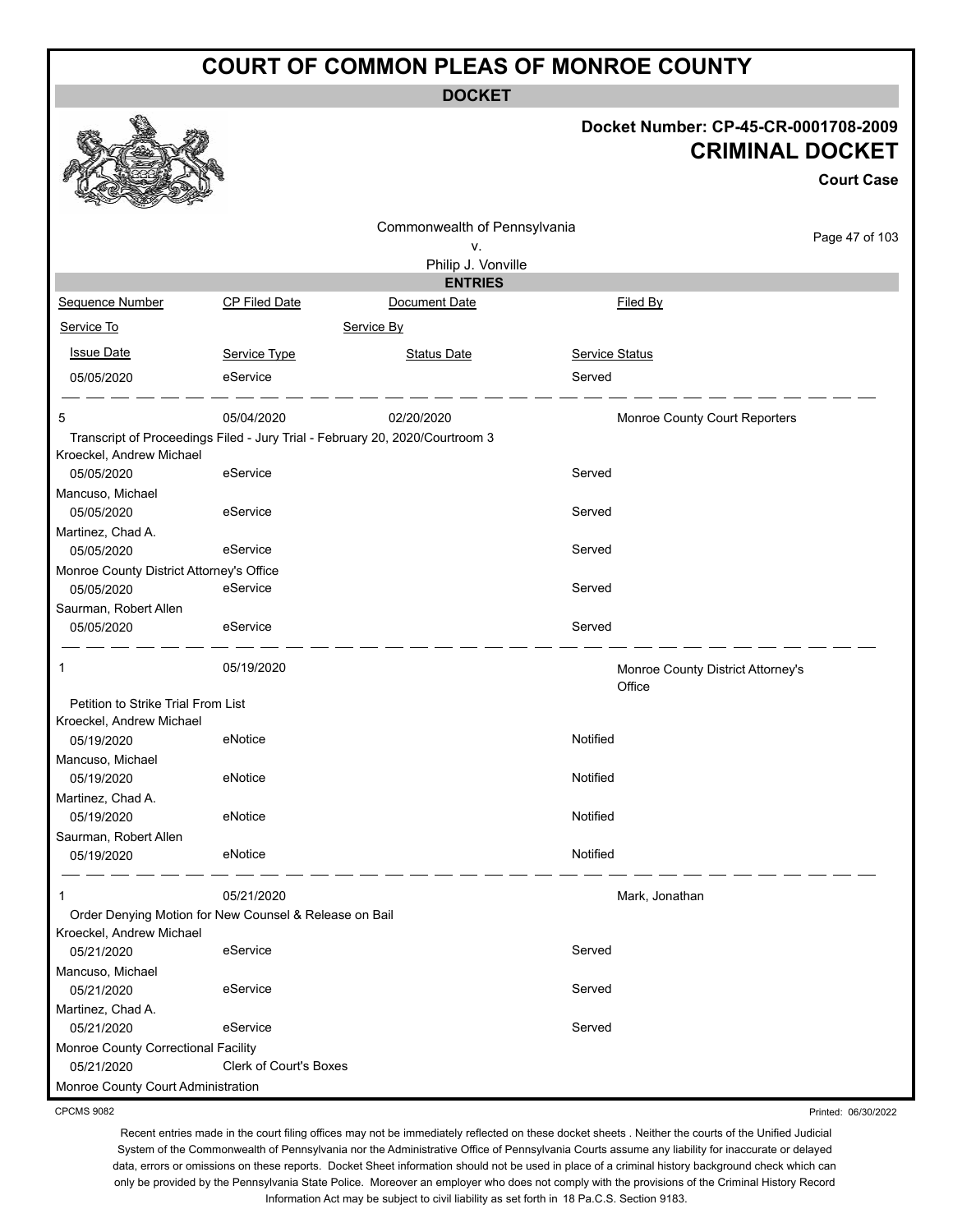**DOCKET**

#### **Docket Number: CP-45-CR-0001708-2009 CRIMINAL DOCKET**

|                                          |                                                      |                                    |                       | <b>Court Case</b> |
|------------------------------------------|------------------------------------------------------|------------------------------------|-----------------------|-------------------|
|                                          |                                                      |                                    |                       |                   |
|                                          |                                                      | Commonwealth of Pennsylvania<br>٧. |                       | Page 48 of 103    |
|                                          |                                                      | Philip J. Vonville                 |                       |                   |
|                                          |                                                      | <b>ENTRIES</b>                     |                       |                   |
| Sequence Number                          | <b>CP Filed Date</b>                                 | Document Date                      | Filed By              |                   |
| Service To                               |                                                      | Service By                         |                       |                   |
| <b>Issue Date</b>                        | Service Type                                         | <b>Status Date</b>                 | Service Status        |                   |
| 05/21/2020                               | <b>Clerk of Court's Boxes</b>                        |                                    |                       |                   |
|                                          |                                                      |                                    |                       |                   |
| Monroe County District Attorney's Office |                                                      |                                    |                       |                   |
| 05/21/2020                               | eService                                             |                                    | Served                |                   |
| Monroe County Probation                  |                                                      |                                    |                       |                   |
| 05/21/2020                               | <b>Clerk of Court's Boxes</b>                        |                                    |                       |                   |
| Monroe County Sheriff                    |                                                      |                                    |                       |                   |
| 05/21/2020                               | <b>Clerk of Court's Boxes</b>                        |                                    |                       |                   |
| Saurman, Robert Allen                    |                                                      |                                    |                       |                   |
| 05/21/2020                               | eService                                             |                                    | Served                |                   |
| 1                                        | 06/16/2020                                           |                                    | Mark, Jonathan        |                   |
|                                          | Order Commonwealth to Provide Itemized List of Costs |                                    |                       |                   |
| Kroeckel, Andrew Michael                 |                                                      |                                    |                       |                   |
| 06/16/2020                               | eService                                             |                                    | Served                |                   |
| Mancuso, Michael                         |                                                      |                                    |                       |                   |
| 06/16/2020                               | eService                                             |                                    | Served                |                   |
| Martinez, Chad A.                        |                                                      |                                    |                       |                   |
| 06/16/2020                               | eService                                             |                                    | Served                |                   |
| Monroe County District Attorney's Office |                                                      |                                    |                       |                   |
| 06/16/2020                               | eService                                             |                                    | Served                |                   |
|                                          |                                                      |                                    |                       |                   |
| Saurman, Robert Allen                    |                                                      |                                    |                       |                   |
| 06/16/2020                               | eService                                             |                                    | Served                |                   |
| Smith, Marjorie                          |                                                      |                                    |                       |                   |
| 06/16/2020                               | <b>First Class</b>                                   |                                    |                       |                   |
| 2                                        | 06/16/2020                                           |                                    | Saurman, Robert Allen |                   |
| Motion for Transcripts                   |                                                      |                                    |                       |                   |
| Kroeckel, Andrew Michael                 |                                                      |                                    |                       |                   |
| 06/16/2020                               | eService                                             |                                    | Served                |                   |
| Mancuso, Michael                         |                                                      |                                    |                       |                   |
| 06/16/2020                               | eService                                             |                                    | Served                |                   |
|                                          |                                                      |                                    |                       |                   |
| Martinez, Chad A.                        |                                                      |                                    |                       |                   |
| 06/16/2020                               | eNotice                                              |                                    | Notified              |                   |
| Monroe County District Attorney's Office |                                                      |                                    |                       |                   |
| 06/16/2020                               | eNotice                                              |                                    | Notified              |                   |
|                                          |                                                      |                                    |                       |                   |

CPCMS 9082

**BA** 

Printed: 06/30/2022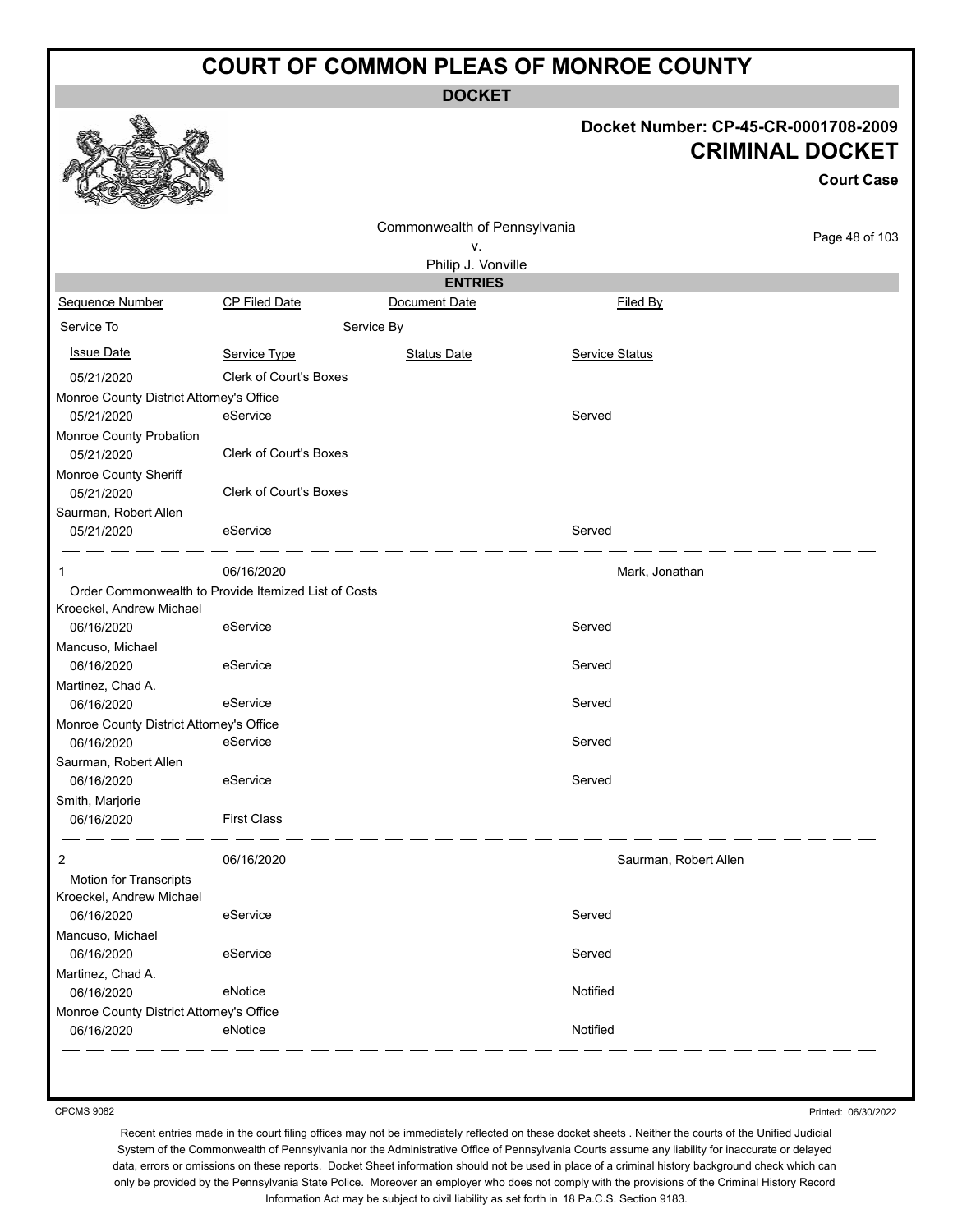**DOCKET**

#### **Docket Number: CP-45-CR-0001708-2009 CRIMINAL DOCKET**

**Court Case**

| over<br><b>COLORADO</b><br><b>Contract</b>                                            |                        |                              |                               |                |
|---------------------------------------------------------------------------------------|------------------------|------------------------------|-------------------------------|----------------|
|                                                                                       |                        | Commonwealth of Pennsylvania |                               |                |
|                                                                                       |                        | ٧.                           |                               | Page 49 of 103 |
|                                                                                       |                        | Philip J. Vonville           |                               |                |
|                                                                                       |                        | <b>ENTRIES</b>               |                               |                |
| Sequence Number                                                                       | <b>CP Filed Date</b>   | Document Date                | Filed By                      |                |
| Service To                                                                            |                        | Service By                   |                               |                |
| <b>Issue Date</b>                                                                     | Service Type           | Status Date                  | Service Status                |                |
| 1                                                                                     | 06/17/2020             |                              | Mark, Jonathan                |                |
| Order Commonwealth Have Ten Days to Provide Info to Court<br>Kroeckel, Andrew Michael |                        |                              |                               |                |
| 06/18/2020                                                                            | eService               |                              | Served                        |                |
| Mancuso, Michael                                                                      |                        |                              |                               |                |
| 06/18/2020                                                                            | eService               |                              | Served                        |                |
| Martinez, Chad A.<br>06/18/2020                                                       | eService               |                              | Served                        |                |
| Monroe County District Attorney's Office                                              |                        |                              |                               |                |
| 06/18/2020                                                                            | eService               |                              | Served                        |                |
| Saurman, Robert Allen<br>06/18/2020                                                   | eService               |                              | Served                        |                |
| Ventrella, Michael A.<br>06/19/2020                                                   | <b>First Class</b>     |                              |                               |                |
| 1                                                                                     | 06/18/2020             | 06/18/2020                   | Mark, Jonathan                |                |
| Order to Transcribe Notes of Testimony                                                |                        |                              |                               |                |
| Kroeckel, Andrew Michael                                                              |                        |                              |                               |                |
| 06/18/2020                                                                            | eService               |                              | Served                        |                |
| Mancuso, Michael                                                                      |                        |                              |                               |                |
| 06/18/2020                                                                            | eService               |                              | Served                        |                |
| Martinez, Chad A.<br>06/18/2020                                                       | eService               |                              | Served                        |                |
| Monroe County Court Administration                                                    |                        |                              |                               |                |
| 06/18/2020                                                                            | Clerk of Court's Boxes |                              |                               |                |
| Monroe County District Attorney's Office                                              |                        |                              |                               |                |
| 06/18/2020                                                                            | eService               |                              | Served                        |                |
| Saurman, Robert Allen                                                                 |                        |                              |                               |                |
| 06/18/2020                                                                            | eService               |                              | Served                        |                |
| 1                                                                                     | 06/24/2020             |                              | Monroe County Court Reporters |                |
| Notice of Completion of Transcript                                                    |                        |                              |                               |                |
| Kroeckel, Andrew Michael                                                              |                        |                              |                               |                |
| 06/24/2020                                                                            | eService               |                              | Served                        |                |
| Mancuso, Michael                                                                      |                        |                              |                               |                |
| 06/24/2020                                                                            | eService               |                              | Served                        |                |
| Martinez, Chad A.                                                                     |                        |                              |                               |                |

CPCMS 9082

Printed: 06/30/2022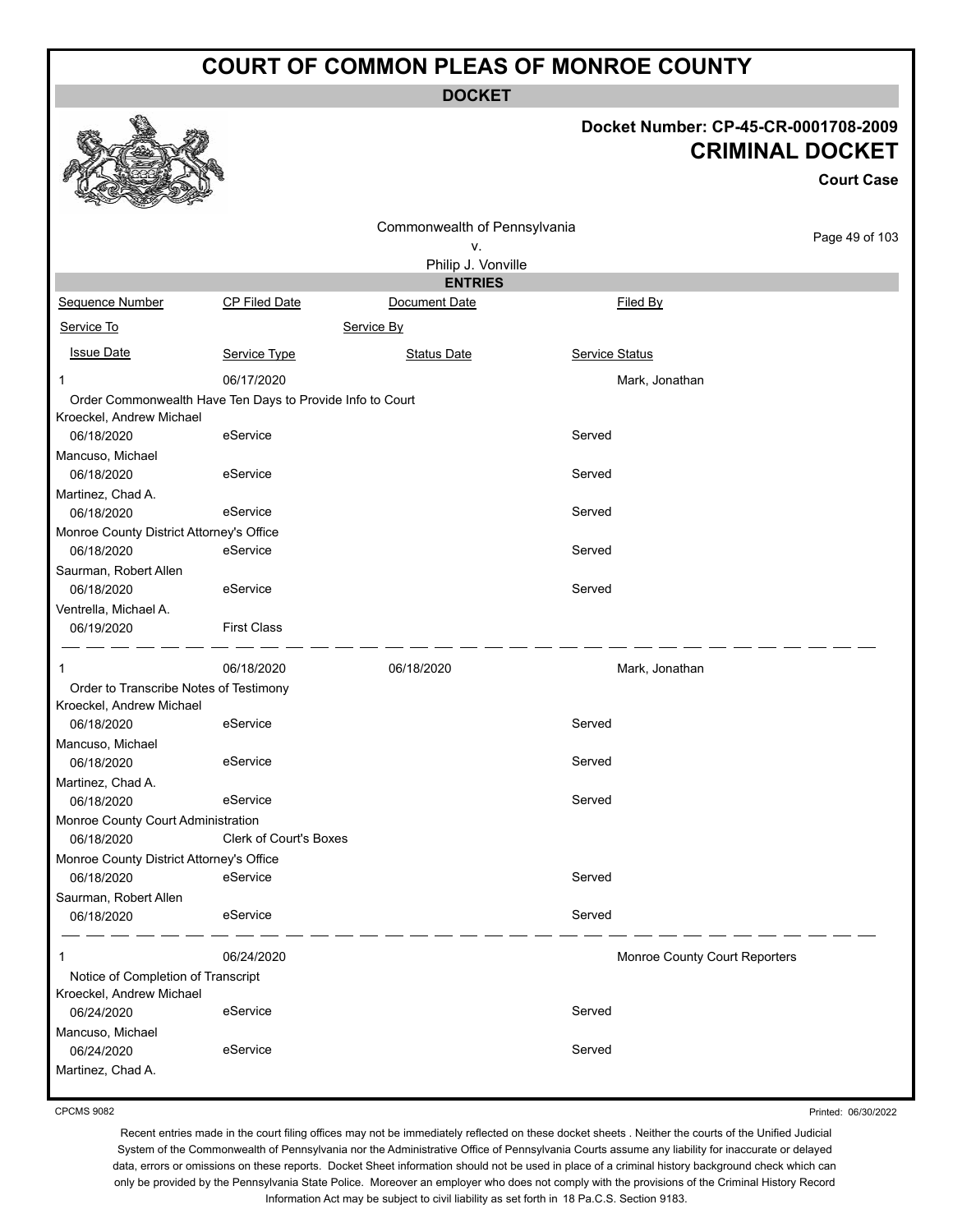**DOCKET**

### **Docket Number: CP-45-CR-0001708-2009 CRIMINAL DOCKET**

**Court Case**

|                                                        |               | Commonwealth of Pennsylvania |                       |                               |
|--------------------------------------------------------|---------------|------------------------------|-----------------------|-------------------------------|
|                                                        |               | ٧.                           |                       | Page 50 of 103                |
|                                                        |               | Philip J. Vonville           |                       |                               |
|                                                        |               | <b>ENTRIES</b>               |                       |                               |
| Sequence Number                                        | CP Filed Date | Document Date                | Filed By              |                               |
| Service To                                             |               | Service By                   |                       |                               |
| <b>Issue Date</b>                                      | Service Type  | <b>Status Date</b>           | <b>Service Status</b> |                               |
| 06/24/2020                                             | eService      |                              | Served                |                               |
| Monroe County District Attorney's Office               |               |                              |                       |                               |
| 06/24/2020                                             | eService      |                              | Served                |                               |
| Saurman, Robert Allen                                  |               |                              |                       |                               |
| 06/24/2020                                             | eService      |                              | Served                |                               |
| 2                                                      | 06/24/2020    | 05/20/2020                   |                       | Monroe County Court Reporters |
| Transcript of 5/20/2020 Proceedings                    |               |                              |                       |                               |
| Kroeckel, Andrew Michael                               |               |                              |                       |                               |
| 06/24/2020                                             | eService      |                              | Served                |                               |
| Mancuso, Michael                                       |               |                              |                       |                               |
| 06/24/2020                                             | eService      |                              | Served                |                               |
| Martinez, Chad A.<br>06/24/2020                        | eService      |                              | Served                |                               |
|                                                        |               |                              |                       |                               |
| Monroe County District Attorney's Office<br>06/24/2020 | eService      |                              | Served                |                               |
|                                                        |               |                              |                       |                               |
| Saurman, Robert Allen<br>06/24/2020                    | eService      |                              | Served                |                               |
|                                                        |               |                              |                       |                               |
| 1                                                      | 06/29/2020    |                              | Saurman, Robert Allen |                               |
| Motion to Compel Discovery                             |               |                              |                       |                               |
| Kroeckel, Andrew Michael                               | eService      |                              | Served                |                               |
| 06/29/2020                                             |               |                              |                       |                               |
| Mancuso, Michael<br>06/29/2020                         | eService      |                              | Served                |                               |
| Martinez, Chad A.                                      |               |                              |                       |                               |
| 06/29/2020                                             | eService      |                              | Served                |                               |
| Monroe County District Attorney's Office               |               |                              |                       |                               |
| 06/29/2020                                             | eNotice       |                              | Notified              |                               |
|                                                        |               |                              |                       |                               |
| 1                                                      | 07/02/2020    |                              | Mark, Jonathan        |                               |
| Order Hearing 7/15/20 @ 10:30am                        |               |                              |                       |                               |
| Kroeckel, Andrew Michael                               |               |                              |                       |                               |
| 07/02/2020                                             | eService      |                              | Served                |                               |
| Mancuso, Michael                                       |               |                              |                       |                               |
| 07/02/2020                                             | eService      |                              | Served                |                               |
| Martinez, Chad A.                                      |               |                              |                       |                               |

CPCMS 9082

Printed: 06/30/2022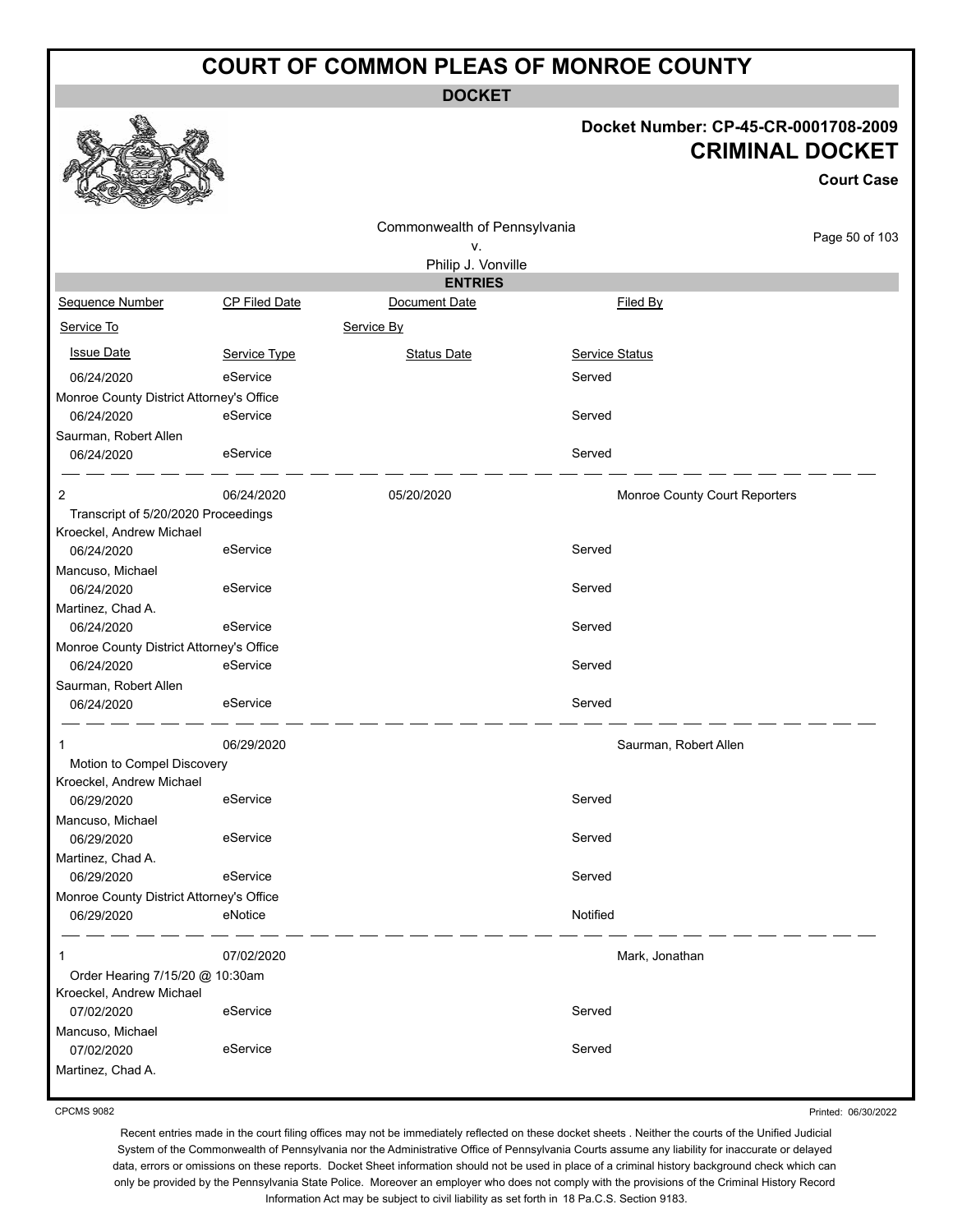**DOCKET**

#### **Docket Number: CP-45-CR-0001708-2009 CRIMINAL DOCKET**

|                                          |                               |                                                                                      |                       | <b>Court Case</b> |
|------------------------------------------|-------------------------------|--------------------------------------------------------------------------------------|-----------------------|-------------------|
|                                          |                               | Commonwealth of Pennsylvania                                                         |                       |                   |
|                                          |                               | ۷.                                                                                   |                       | Page 51 of 103    |
|                                          |                               | Philip J. Vonville                                                                   |                       |                   |
|                                          |                               | <b>ENTRIES</b>                                                                       |                       |                   |
| <b>Sequence Number</b>                   | <b>CP Filed Date</b>          | Document Date                                                                        | Filed By              |                   |
| Service To                               |                               | Service By                                                                           |                       |                   |
| <b>Issue Date</b>                        | Service Type                  | <b>Status Date</b>                                                                   | <b>Service Status</b> |                   |
| 07/02/2020                               | eService                      |                                                                                      | Served                |                   |
| Monroe County Court Administration       |                               |                                                                                      |                       |                   |
| 07/02/2020                               | Clerk of Court's Boxes        |                                                                                      |                       |                   |
| Monroe County District Attorney's Office |                               |                                                                                      |                       |                   |
| 07/02/2020                               | eService                      |                                                                                      | Served                |                   |
| Saurman, Robert Allen                    |                               |                                                                                      |                       |                   |
| 07/02/2020                               | eService                      |                                                                                      | Served                |                   |
| 1                                        | 07/08/2020                    |                                                                                      | Warden, George J.     |                   |
|                                          |                               | Case Correspondence - Letter forwarded to attorney re: requesting release of counsel |                       |                   |
| Kroeckel, Andrew Michael                 |                               |                                                                                      |                       |                   |
| 07/08/2020                               | eService                      |                                                                                      | Served                |                   |
| Mancuso, Michael                         |                               |                                                                                      |                       |                   |
| 07/08/2020                               | eService                      |                                                                                      | Served                |                   |
| Martinez, Chad A.                        |                               |                                                                                      |                       |                   |
| 07/08/2020                               | eService                      |                                                                                      | Served                |                   |
| Monroe County District Attorney's Office |                               |                                                                                      |                       |                   |
| 07/08/2020                               | <b>Clerk of Court's Boxes</b> |                                                                                      |                       |                   |
| Monroe County District Attorney's Office |                               |                                                                                      |                       |                   |
| 07/08/2020                               | eService                      |                                                                                      | Served                |                   |
| Saurman, Robert Allen                    |                               |                                                                                      |                       |                   |
| 07/08/2020                               | <b>Attorney Box</b>           |                                                                                      |                       |                   |
| Saurman, Robert Allen                    |                               |                                                                                      |                       |                   |
| 07/08/2020                               | eService                      |                                                                                      | Served                |                   |
| Vonville, Philip J.                      |                               |                                                                                      |                       |                   |
| 07/08/2020                               | <b>First Class</b>            |                                                                                      |                       |                   |
| 2                                        | 07/09/2020                    |                                                                                      | Mark, Jonathan        |                   |
| Order to Place Case on Trial List        |                               |                                                                                      |                       |                   |
| Kroeckel, Andrew Michael                 |                               |                                                                                      |                       |                   |
| 07/09/2020                               | eService                      |                                                                                      | Served                |                   |
| Mancuso, Michael                         |                               |                                                                                      |                       |                   |
| 07/09/2020                               | eService                      |                                                                                      | Served                |                   |
| Martinez, Chad A.                        |                               |                                                                                      |                       |                   |
| 07/09/2020                               | eService                      |                                                                                      | Served                |                   |
| Monroe County District Attorney's Office |                               |                                                                                      |                       |                   |
| 07/09/2020                               | eService                      |                                                                                      | Served                |                   |

CPCMS 9082

 $\mathbb{R}^2$ 

Printed: 06/30/2022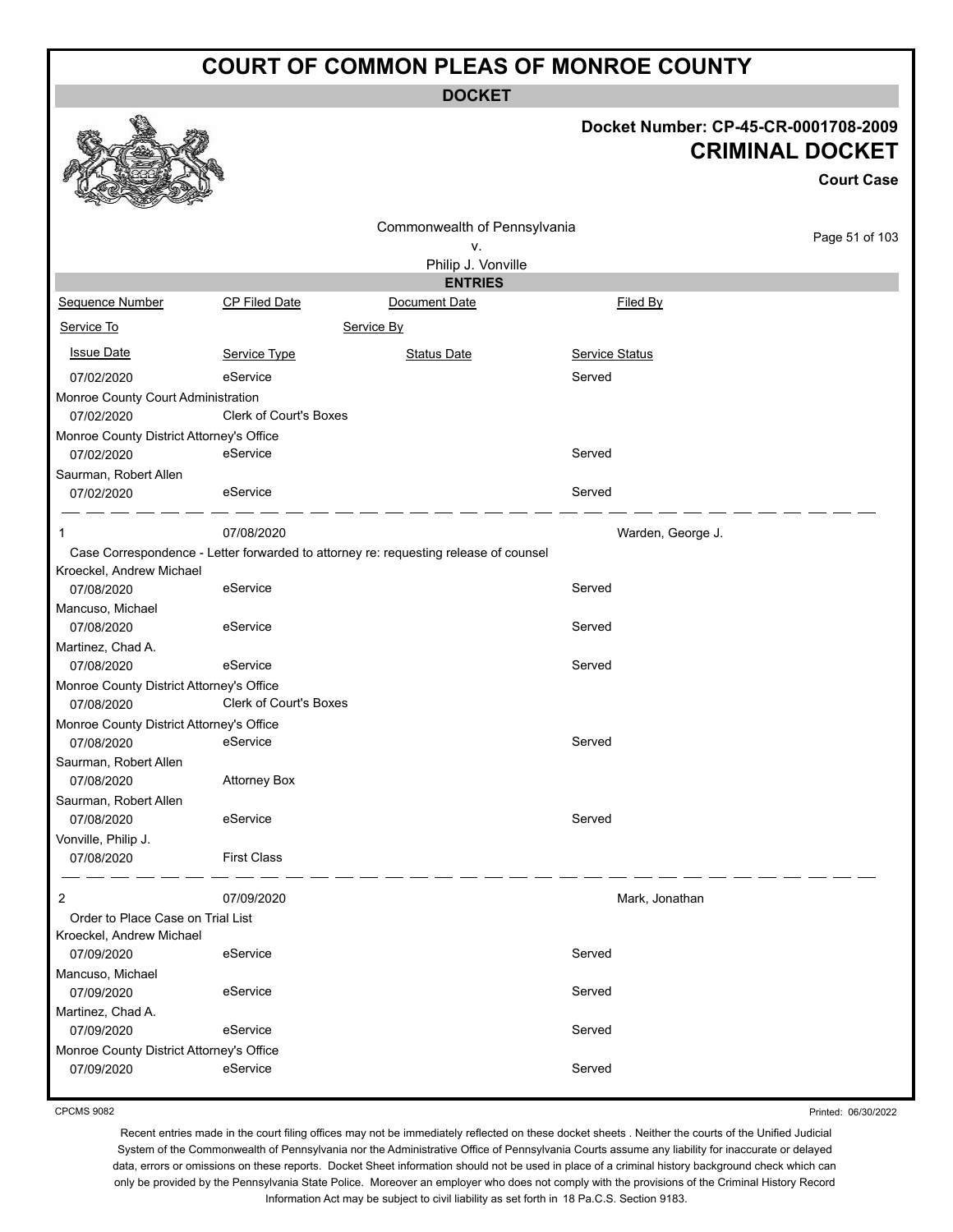**DOCKET**

#### **Docket Number: CP-45-CR-0001708-2009 CRIMINAL DOCKET**

**Court Case**

|                                                        |                               |                              |          |                       | <b>Court Case</b> |
|--------------------------------------------------------|-------------------------------|------------------------------|----------|-----------------------|-------------------|
|                                                        |                               | Commonwealth of Pennsylvania |          |                       |                   |
|                                                        |                               | ۷.                           |          |                       | Page 52 of 103    |
|                                                        |                               | Philip J. Vonville           |          |                       |                   |
|                                                        |                               | <b>ENTRIES</b>               |          |                       |                   |
| Sequence Number                                        | <b>CP Filed Date</b>          | Document Date                |          | Filed By              |                   |
| Service To                                             |                               | Service By                   |          |                       |                   |
| <b>Issue Date</b>                                      | Service Type                  | <b>Status Date</b>           |          | <b>Service Status</b> |                   |
| Saurman, Robert Allen<br>07/09/2020                    | eService                      |                              | Served   |                       |                   |
| 3                                                      | 07/09/2020                    |                              |          | Mark, Jonathan        |                   |
| Order Scheduling Hearing                               |                               |                              |          |                       |                   |
| Kroeckel, Andrew Michael                               |                               |                              |          |                       |                   |
| 07/10/2020                                             | eService                      |                              | Served   |                       |                   |
| Mancuso, Michael                                       |                               |                              | Served   |                       |                   |
| 07/10/2020                                             | eService                      |                              |          |                       |                   |
| Martinez, Chad A.<br>07/10/2020                        | eService                      |                              | Served   |                       |                   |
| Monroe County Court Administration                     |                               |                              |          |                       |                   |
| 07/10/2020                                             | <b>Clerk of Court's Boxes</b> |                              |          |                       |                   |
| Monroe County District Attorney's Office               |                               |                              |          |                       |                   |
| 07/10/2020                                             | eService                      |                              | Served   |                       |                   |
| Saurman, Robert Allen                                  |                               |                              |          |                       |                   |
| 07/10/2020                                             | eService                      |                              | Served   |                       |                   |
| Smith, Marjorie                                        |                               |                              |          |                       |                   |
| 07/10/2020                                             | <b>First Class</b>            |                              |          |                       |                   |
| Ventrella, Michael A.                                  |                               |                              |          |                       |                   |
| 07/10/2020                                             | <b>First Class</b>            |                              |          |                       |                   |
| 4                                                      | 07/09/2020                    |                              |          | Saurman, Robert Allen |                   |
| Motion for Recusal of Judge                            |                               |                              |          |                       |                   |
| Kroeckel, Andrew Michael                               |                               |                              |          |                       |                   |
| 07/09/2020                                             | eService                      |                              | Served   |                       |                   |
| Mancuso, Michael                                       |                               |                              |          |                       |                   |
| 07/09/2020                                             | eService                      |                              | Served   |                       |                   |
| Martinez, Chad A.                                      |                               |                              |          |                       |                   |
| 07/09/2020                                             | eService                      |                              | Served   |                       |                   |
| Monroe County District Attorney's Office<br>07/09/2020 | eNotice                       |                              | Notified |                       |                   |
| 2                                                      | 07/10/2020                    | 07/10/2020                   |          | Mark, Jonathan        |                   |
| Order Scheduling Hearing                               |                               |                              |          |                       |                   |
| Kroeckel, Andrew Michael                               |                               |                              |          |                       |                   |
| 07/10/2020                                             | eService                      |                              | Served   |                       |                   |
|                                                        |                               |                              |          |                       |                   |

CPCMS 9082

Printed: 06/30/2022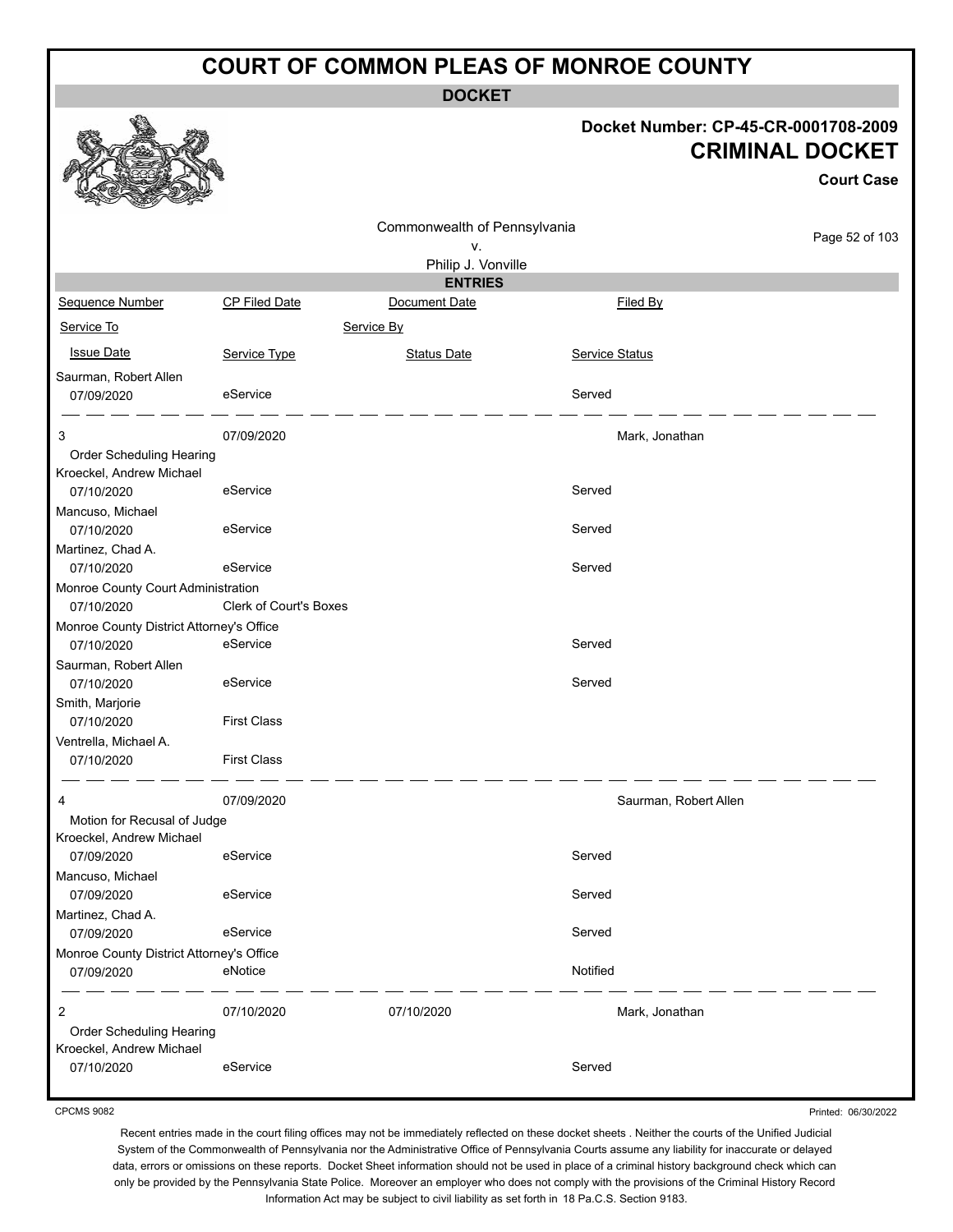**DOCKET**

#### **Docket Number: CP-45-CR-0001708-2009 CRIMINAL DOCKET**

**Court Case**

Page 53 of 103

|                                                             |                               | Commonwealth of Pennsylvania |                       |
|-------------------------------------------------------------|-------------------------------|------------------------------|-----------------------|
|                                                             |                               | ۷.                           |                       |
|                                                             |                               | Philip J. Vonville           |                       |
|                                                             |                               | <b>ENTRIES</b>               |                       |
| Sequence Number                                             | <b>CP Filed Date</b>          | Document Date                | Filed By              |
| Service To                                                  |                               | Service By                   |                       |
| <b>Issue Date</b>                                           | Service Type                  | <b>Status Date</b>           | Service Status        |
| Mancuso, Michael                                            |                               |                              |                       |
| 07/10/2020                                                  | eService                      |                              | Served                |
| Martinez, Chad A.                                           |                               |                              |                       |
| 07/10/2020                                                  | eService                      |                              | Served                |
| Monroe County Court Administration                          |                               |                              |                       |
| 07/10/2020                                                  | <b>Clerk of Court's Boxes</b> |                              |                       |
| Monroe County District Attorney's Office                    |                               |                              |                       |
| 07/10/2020                                                  | eService                      |                              | Served                |
| Saurman, Robert Allen                                       |                               |                              |                       |
| 07/10/2020                                                  | eService                      |                              | Served                |
| $\mathbf{1}$                                                | 07/15/2020                    |                              | Saurman, Robert Allen |
| Motion for Additional Funds for Cellphone Forensics         |                               |                              |                       |
| Kroeckel, Andrew Michael                                    |                               |                              |                       |
| 07/15/2020                                                  | eService                      |                              | Served                |
| Mancuso, Michael                                            |                               |                              |                       |
| 07/15/2020                                                  | eService                      |                              | Served                |
| Martinez, Chad A.                                           |                               |                              |                       |
| 07/15/2020                                                  | eNotice                       |                              | Notified              |
| Monroe County District Attorney's Office                    |                               |                              | Notified              |
| 07/15/2020                                                  | eNotice                       |                              |                       |
| 1                                                           | 07/16/2020                    | 07/15/2020                   | Mark, Jonathan        |
| Order Denying Recusal; Granting Motion for Additional Funds |                               |                              |                       |
| Kroeckel, Andrew Michael                                    |                               |                              |                       |
| 07/16/2020                                                  | eService                      |                              | Served                |
| Mancuso, Michael                                            |                               |                              |                       |
| 07/16/2020                                                  | eService                      |                              | Served                |
| Martinez, Chad A.                                           | eService                      |                              | Served                |
| 07/16/2020                                                  |                               |                              |                       |
| Monroe County Court Administration<br>07/16/2020            | <b>Clerk of Court's Boxes</b> |                              |                       |
|                                                             |                               |                              |                       |
| Monroe County District Attorney's Office<br>07/16/2020      | eService                      |                              | Served                |
| Monroe County Sheriff's Department                          |                               |                              |                       |
| 07/16/2020                                                  | Clerk of Court's Boxes        |                              |                       |
| Saurman, Robert Allen                                       |                               |                              |                       |
|                                                             |                               |                              |                       |

CPCMS 9082

Printed: 06/30/2022

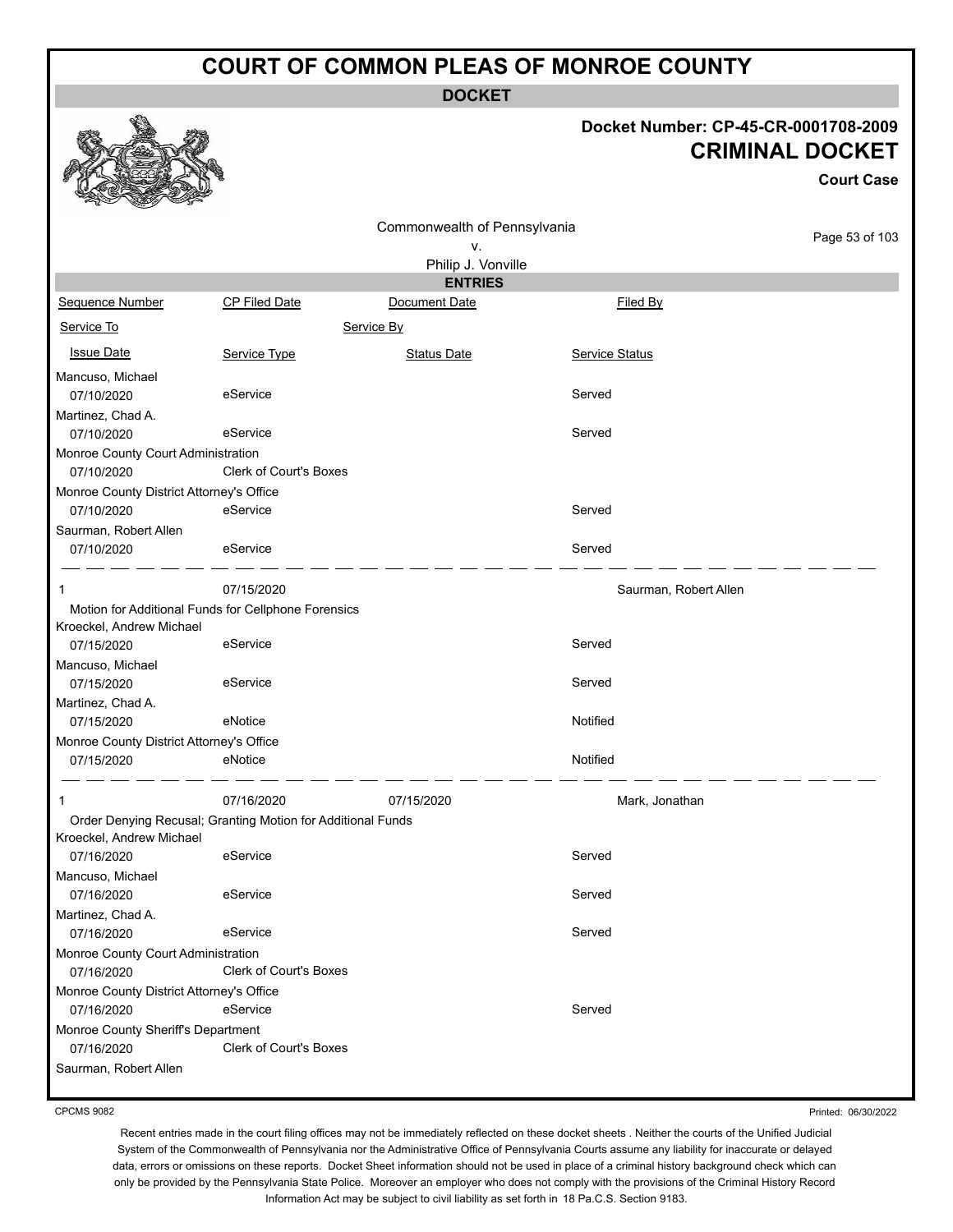**DOCKET**

#### **Docket Number: CP-45-CR-0001708-2009 CRIMINAL DOCKET**

**Court Case**

Printed: 06/30/2022

|                                                                 |                               |                                                          |                                             | <b>Court Case</b> |
|-----------------------------------------------------------------|-------------------------------|----------------------------------------------------------|---------------------------------------------|-------------------|
|                                                                 |                               | Commonwealth of Pennsylvania<br>۷.<br>Philip J. Vonville |                                             | Page 54 of 103    |
|                                                                 |                               | <b>ENTRIES</b>                                           |                                             |                   |
| Sequence Number                                                 | <b>CP Filed Date</b>          | Document Date                                            | Filed By                                    |                   |
| Service To                                                      |                               | Service By                                               |                                             |                   |
| <b>Issue Date</b>                                               | Service Type                  | <b>Status Date</b>                                       | <b>Service Status</b>                       |                   |
| 07/16/2020                                                      | eService                      |                                                          | Served                                      |                   |
| 2                                                               | 08/14/2020                    | 08/13/2020                                               | Mark, Jonathan                              |                   |
| Order Hearing Recessed to September<br>Kroeckel, Andrew Michael |                               |                                                          |                                             |                   |
| 08/14/2020                                                      | eService                      |                                                          | Served                                      |                   |
| Mancuso, Michael                                                |                               |                                                          |                                             |                   |
| 08/14/2020                                                      | eService                      |                                                          | Served                                      |                   |
| Martinez, Chad A.                                               |                               |                                                          |                                             |                   |
| 08/14/2020                                                      | eService                      |                                                          | Served                                      |                   |
| Monroe County Court Administration                              |                               |                                                          |                                             |                   |
| 08/14/2020                                                      | <b>Clerk of Court's Boxes</b> |                                                          |                                             |                   |
| Monroe County District Attorney's Office                        |                               |                                                          |                                             |                   |
| 08/14/2020                                                      | eService                      |                                                          | Served                                      |                   |
| Saurman, Robert Allen                                           |                               |                                                          |                                             |                   |
| 08/14/2020                                                      | eService                      |                                                          | Served                                      |                   |
| Smith, Marjorie                                                 |                               |                                                          |                                             |                   |
| 08/14/2020                                                      | <b>First Class</b>            |                                                          |                                             |                   |
| Ventrella, Michael A.                                           |                               |                                                          |                                             |                   |
| 08/14/2020                                                      | <b>First Class</b>            |                                                          |                                             |                   |
| 1                                                               | 08/19/2020                    |                                                          | Saurman, Robert Allen                       |                   |
| Motion for Transcripts                                          |                               |                                                          |                                             |                   |
| Kroeckel, Andrew Michael                                        |                               |                                                          |                                             |                   |
| 08/19/2020                                                      | eService                      |                                                          | Served                                      |                   |
| Mancuso, Michael                                                |                               |                                                          |                                             |                   |
| 08/19/2020                                                      | eService                      |                                                          | Served                                      |                   |
| Martinez, Chad A.                                               |                               |                                                          |                                             |                   |
| 08/19/2020                                                      | eNotice                       |                                                          | Notified                                    |                   |
| Monroe County District Attorney's Office                        |                               |                                                          |                                             |                   |
| 08/19/2020                                                      | eNotice                       |                                                          | Notified                                    |                   |
| 1                                                               | 08/24/2020                    |                                                          | Monroe County District Attorney's<br>Office |                   |
| Motion for Transcripts                                          |                               |                                                          |                                             |                   |
| Kroeckel, Andrew Michael                                        |                               |                                                          |                                             |                   |
| 08/24/2020                                                      | eService                      |                                                          | Served                                      |                   |
| Mancuso, Michael                                                |                               |                                                          |                                             |                   |

CPCMS 9082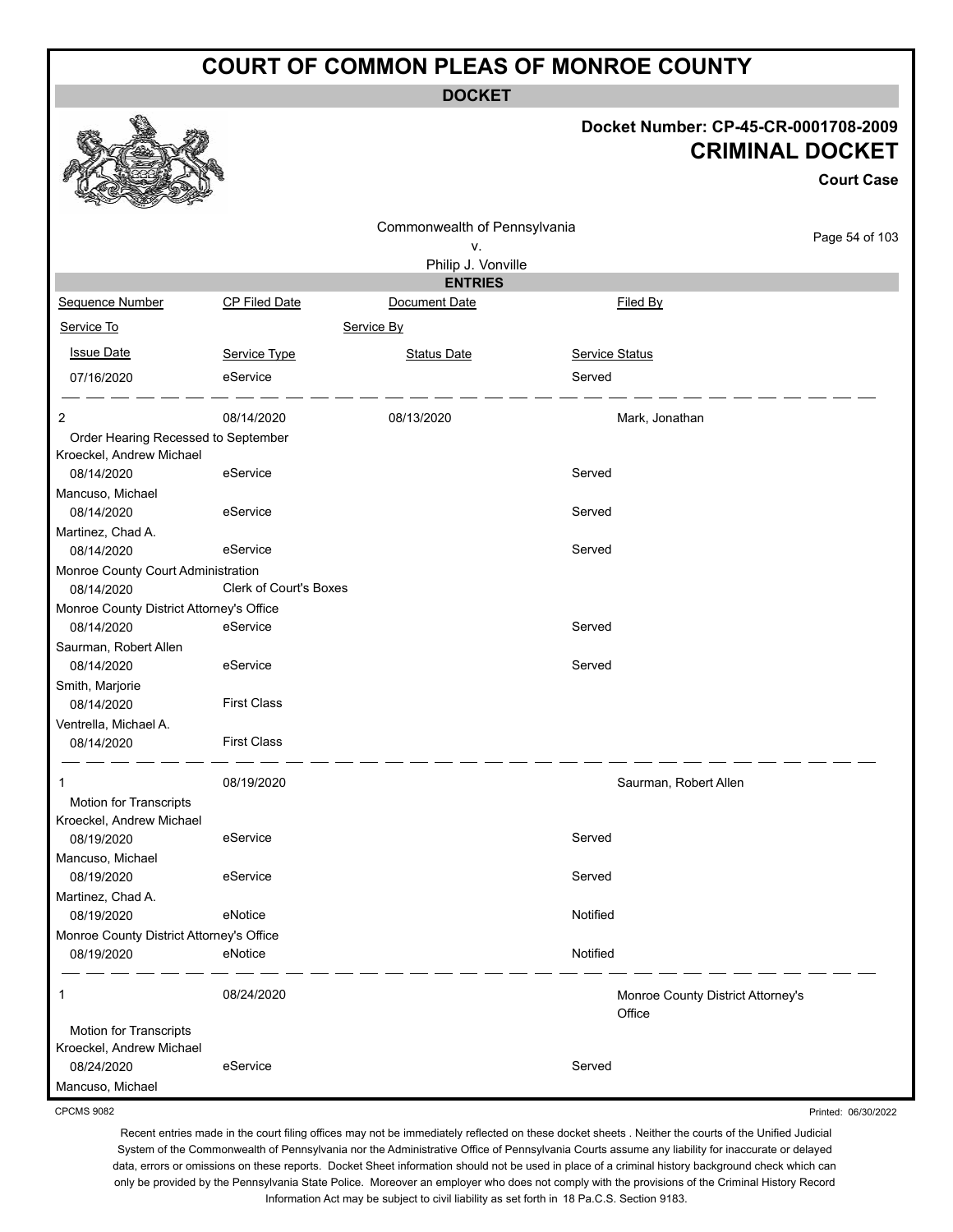**DOCKET**

#### **Docket Number: CP-45-CR-0001708-2009 CRIMINAL DOCKET**

**Court Case**

|                                          |                        | Commonwealth of Pennsylvania |                |                |
|------------------------------------------|------------------------|------------------------------|----------------|----------------|
|                                          |                        | ۷.                           |                | Page 55 of 103 |
|                                          |                        | Philip J. Vonville           |                |                |
|                                          |                        | <b>ENTRIES</b>               |                |                |
| Sequence Number                          | <b>CP Filed Date</b>   | Document Date                | Filed By       |                |
| Service To                               |                        | Service By                   |                |                |
| <b>Issue Date</b>                        | Service Type           | <b>Status Date</b>           | Service Status |                |
| 08/24/2020                               | eService               |                              | Served         |                |
| Martinez, Chad A.                        |                        |                              |                |                |
| 08/24/2020                               | eService               |                              | Served         |                |
| Saurman, Robert Allen                    |                        |                              |                |                |
| 08/24/2020                               | eNotice                |                              | Notified       |                |
| 2                                        | 08/24/2020             | 08/24/2020                   | Mark, Jonathan |                |
| Order to Transcribe Notes of Testimony   |                        |                              |                |                |
| Kroeckel, Andrew Michael                 |                        |                              |                |                |
| 08/24/2020                               | eService               |                              | Served         |                |
| Mancuso, Michael                         |                        |                              |                |                |
| 08/24/2020                               | eService               |                              | Served         |                |
| Martinez, Chad A.                        |                        |                              |                |                |
| 08/24/2020                               | eService               |                              | Served         |                |
| Monroe County Court Administration       |                        |                              |                |                |
| 08/24/2020                               | Clerk of Court's Boxes |                              |                |                |
| Monroe County District Attorney's Office |                        |                              |                |                |
| 08/24/2020                               | eService               |                              | Served         |                |
| Saurman, Robert Allen                    |                        |                              |                |                |
| 08/24/2020                               | eService               |                              | Served         |                |
| 3                                        | 08/24/2020             | 08/24/2020                   | Mark, Jonathan |                |
| Order to Transcribe Notes of Testimony   |                        |                              |                |                |
| Kroeckel, Andrew Michael                 |                        |                              |                |                |
| 08/24/2020                               | eService               |                              | Served         |                |
| Mancuso, Michael                         |                        |                              |                |                |
| 08/24/2020                               | eService               |                              | Served         |                |
| Martinez, Chad A.                        |                        |                              |                |                |
| 08/24/2020                               | eService               |                              | Served         |                |
| Monroe County Court Administration       |                        |                              |                |                |
| 08/24/2020                               | Clerk of Court's Boxes |                              |                |                |
| Monroe County District Attorney's Office |                        |                              |                |                |
| 08/24/2020                               | eService               |                              | Served         |                |
| Saurman, Robert Allen                    |                        |                              |                |                |
| 08/24/2020                               | eService               |                              | Served         |                |
|                                          |                        |                              |                |                |

CPCMS 9082

Printed: 06/30/2022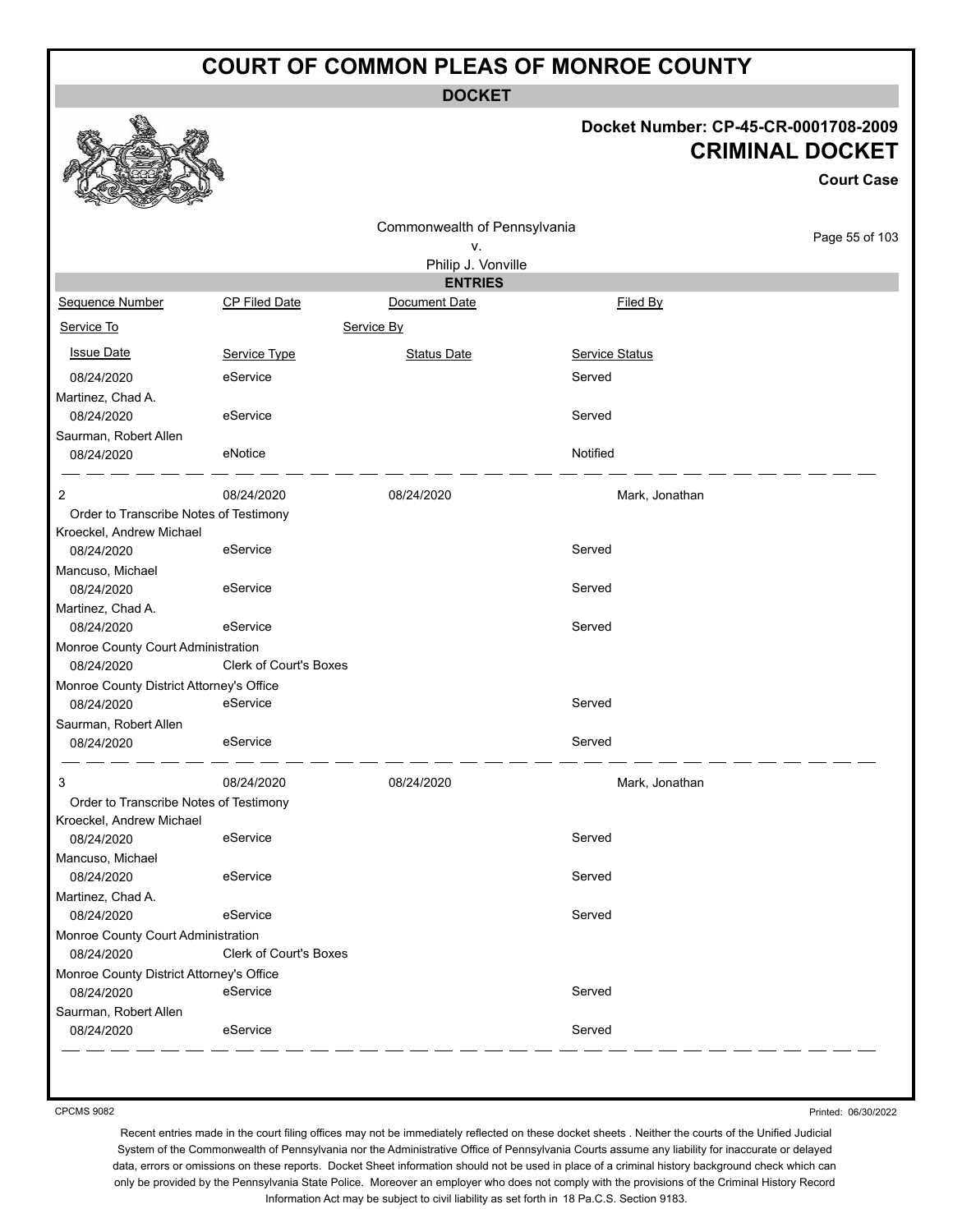**DOCKET**

#### **Docket Number: CP-45-CR-0001708-2009 CRIMINAL DOCKET**

**Court Case**

|                                          |                                            | Commonwealth of Pennsylvania |                               |                |
|------------------------------------------|--------------------------------------------|------------------------------|-------------------------------|----------------|
|                                          |                                            | ٧.                           |                               | Page 56 of 103 |
|                                          |                                            | Philip J. Vonville           |                               |                |
|                                          |                                            | <b>ENTRIES</b>               |                               |                |
| Sequence Number                          | CP Filed Date                              | Document Date                | Filed By                      |                |
| Service To                               |                                            | Service By                   |                               |                |
| <b>Issue Date</b>                        | Service Type                               | <b>Status Date</b>           | Service Status                |                |
| 1                                        | 08/31/2020                                 |                              | Monroe County Court Reporters |                |
| Kroeckel, Andrew Michael                 | Form A: Notice of Completion of Transcript |                              |                               |                |
| 09/01/2020                               | eService                                   |                              | Served                        |                |
| Mancuso, Michael<br>09/01/2020           | eService                                   |                              | Served                        |                |
| Martinez, Chad A.                        |                                            |                              |                               |                |
| 09/01/2020                               | eService                                   |                              | Served                        |                |
| Monroe County District Attorney's Office |                                            |                              |                               |                |
| 09/01/2020                               | eService                                   |                              | Served                        |                |
| Saurman, Robert Allen<br>09/01/2020      | eService                                   |                              | Served                        |                |
| $\overline{2}$                           | 08/31/2020                                 | 07/15/2020                   | Monroe County Court Reporters |                |
| <b>Transcript of Proceedings Filed</b>   |                                            |                              |                               |                |
| Kroeckel, Andrew Michael                 |                                            |                              | Served                        |                |
| 09/01/2020<br>Mancuso, Michael           | eService                                   |                              |                               |                |
| 09/01/2020                               | eService                                   |                              | Served                        |                |
| Martinez, Chad A.                        |                                            |                              |                               |                |
| 09/01/2020                               | eService                                   |                              | Served                        |                |
| Monroe County District Attorney's Office |                                            |                              |                               |                |
| 09/01/2020                               | eService                                   |                              | Served                        |                |
| Saurman, Robert Allen                    |                                            |                              |                               |                |
| 09/01/2020                               | eService                                   |                              | Served                        |                |
| 3                                        | 08/31/2020                                 |                              | Monroe County Court Reporters |                |
|                                          | Form A: Notice of Completion of Transcript |                              |                               |                |
| Kroeckel, Andrew Michael<br>09/01/2020   | eService                                   |                              | Served                        |                |
| Mancuso, Michael                         |                                            |                              |                               |                |
| 09/01/2020                               | eService                                   |                              | Served                        |                |
| Martinez, Chad A.<br>09/01/2020          | eService                                   |                              | Served                        |                |
| Monroe County District Attorney's Office |                                            |                              |                               |                |
| 09/01/2020                               | eService                                   |                              | Served                        |                |
| Saurman, Robert Allen                    |                                            |                              |                               |                |
|                                          |                                            |                              |                               |                |

CPCMS 9082

Printed: 06/30/2022

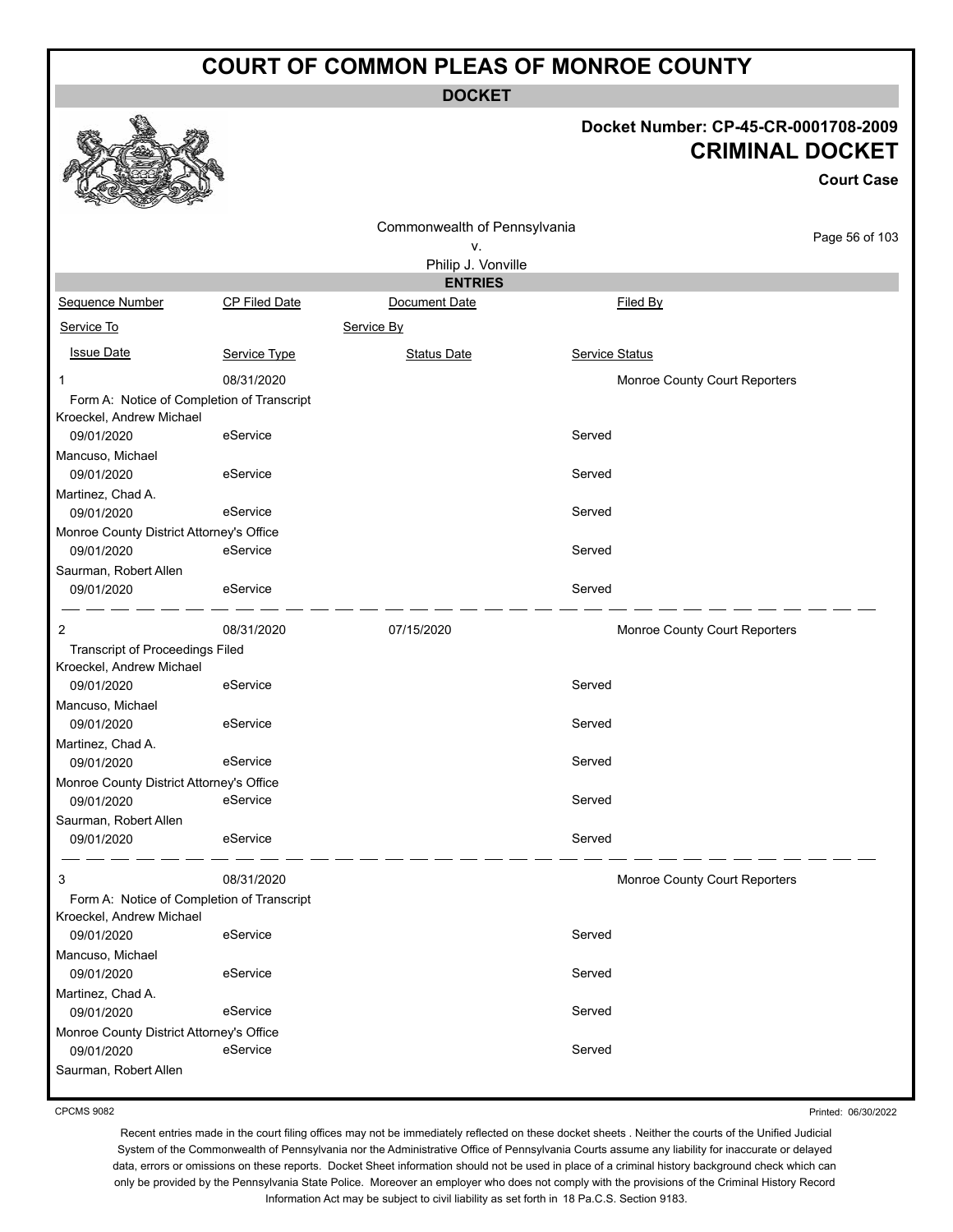**DOCKET**

#### **Docket Number: CP-45-CR-0001708-2009 CRIMINAL DOCKET**

**Court Case**

|                                                      |                               | Commonwealth of Pennsylvania |                       |                |
|------------------------------------------------------|-------------------------------|------------------------------|-----------------------|----------------|
|                                                      |                               | ۷.                           |                       | Page 57 of 103 |
|                                                      |                               | Philip J. Vonville           |                       |                |
|                                                      |                               | <b>ENTRIES</b>               |                       |                |
| Sequence Number                                      | CP Filed Date                 | Document Date                | Filed By              |                |
| Service To                                           |                               | Service By                   |                       |                |
| <b>Issue Date</b>                                    | Service Type                  | <b>Status Date</b>           | <b>Service Status</b> |                |
| 09/01/2020                                           | eService                      |                              | Served                |                |
| 2                                                    | 09/09/2020                    | 09/09/2020                   | Mark, Jonathan        |                |
| Order Scheduling Hearing<br>Kroeckel, Andrew Michael |                               |                              |                       |                |
| 09/09/2020                                           | eService                      |                              | Served                |                |
| Mancuso, Michael                                     |                               |                              |                       |                |
| 09/09/2020                                           | eService                      |                              | Served                |                |
| Martinez, Chad A.<br>09/09/2020                      | eService                      |                              | Served                |                |
| Monroe County Court Administration                   |                               |                              |                       |                |
| 09/09/2020                                           | <b>Clerk of Court's Boxes</b> |                              |                       |                |
| Monroe County District Attorney's Office             |                               |                              |                       |                |
| 09/09/2020                                           | eService                      |                              | Served                |                |
| Saurman, Robert Allen                                |                               |                              |                       |                |
| 09/09/2020                                           | eService                      |                              | Served                |                |
| 1                                                    | 09/15/2020                    | 09/10/2020                   | Mark, Jonathan        |                |
| Order Court Imposes Sanctions                        |                               |                              |                       |                |
| Kroeckel, Andrew Michael                             |                               |                              |                       |                |
| 09/15/2020                                           | eService                      |                              | Served                |                |
| Mancuso, Michael<br>09/15/2020                       | eService                      |                              | Served                |                |
| Martinez, Chad A.                                    |                               |                              |                       |                |
| 09/15/2020                                           | eService                      |                              | Served                |                |
| Monroe County Court Administration                   |                               |                              |                       |                |
| 09/15/2020                                           | <b>Clerk of Court's Boxes</b> |                              |                       |                |
| Monroe County District Attorney's Office             |                               |                              |                       |                |
| 09/15/2020                                           | eService                      |                              | Served                |                |
| Monroe County Probation Department                   |                               |                              |                       |                |
| 09/15/2020                                           | Clerk of Court's Boxes        |                              |                       |                |
| Saurman, Robert Allen                                |                               |                              |                       |                |
| 09/15/2020                                           | eService                      |                              | Served                |                |
| Smith, Marjorie                                      |                               |                              |                       |                |
| 09/15/2020                                           | <b>First Class</b>            |                              |                       |                |

CPCMS 9082

Printed: 06/30/2022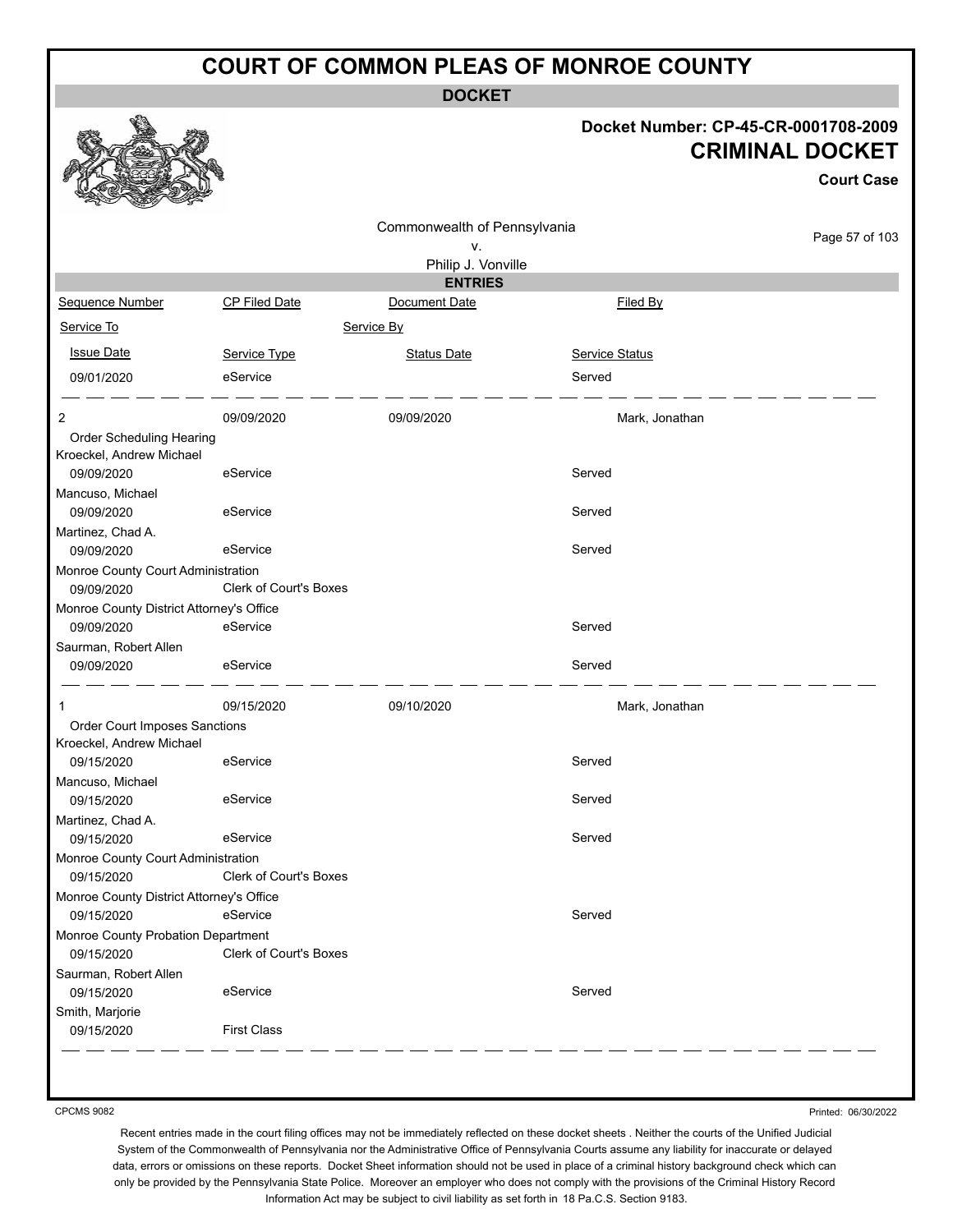**DOCKET**

#### **Docket Number: CP-45-CR-0001708-2009 CRIMINAL DOCKET**

**Court Case**

|                                                   |                               | Commonwealth of Pennsylvania |                       |                |
|---------------------------------------------------|-------------------------------|------------------------------|-----------------------|----------------|
|                                                   |                               | ν.                           |                       | Page 58 of 103 |
|                                                   |                               | Philip J. Vonville           |                       |                |
|                                                   |                               | <b>ENTRIES</b>               |                       |                |
| <b>Sequence Number</b>                            | <b>CP Filed Date</b>          | Document Date                | Filed By              |                |
| Service To                                        |                               | Service By                   |                       |                |
| <b>Issue Date</b>                                 | Service Type                  | <b>Status Date</b>           | Service Status        |                |
| $\overline{2}$                                    | 09/15/2020                    | 09/10/2020                   | Mark, Jonathan        |                |
| Order Trial Continued to February 2021 Trial Term |                               |                              |                       |                |
| Kroeckel, Andrew Michael                          |                               |                              |                       |                |
| 09/15/2020                                        | eService                      |                              | Served                |                |
| Mancuso, Michael                                  |                               |                              |                       |                |
| 09/15/2020                                        | eService                      |                              | Served                |                |
| Martinez, Chad A.                                 |                               |                              |                       |                |
| 09/15/2020                                        | eService                      |                              | Served                |                |
| Monroe County Correctional Facility               |                               |                              |                       |                |
| 09/15/2020                                        | <b>Clerk of Court's Boxes</b> |                              |                       |                |
| Monroe County Court Administration                |                               |                              |                       |                |
| 09/15/2020                                        | <b>Clerk of Court's Boxes</b> |                              |                       |                |
| Monroe County District Attorney's Office          |                               |                              |                       |                |
| 09/15/2020                                        | eService                      |                              | Served                |                |
| Monroe County Probation Department                |                               |                              |                       |                |
| 09/15/2020                                        | <b>Clerk of Court's Boxes</b> |                              |                       |                |
| Monroe County Sheriff's Department                |                               |                              |                       |                |
| 09/15/2020                                        | <b>Clerk of Court's Boxes</b> |                              |                       |                |
| Saurman, Robert Allen                             |                               |                              |                       |                |
| 09/15/2020                                        | eService                      |                              | Served                |                |
| 1                                                 | 10/05/2020                    |                              | Saurman, Robert Allen |                |
| Petition for Court Authorized Payment             |                               |                              |                       |                |
| Kroeckel, Andrew Michael                          |                               |                              |                       |                |
| 10/05/2020                                        | eService                      |                              | Served                |                |
| Mancuso, Michael                                  |                               |                              |                       |                |
| 10/05/2020                                        | eService                      |                              | Served                |                |
| Martinez, Chad A.                                 |                               |                              |                       |                |
| 10/05/2020                                        | eService                      |                              | Served                |                |
| Monroe County District Attorney's Office          |                               |                              |                       |                |
| 10/05/2020                                        | eNotice                       |                              | Notified              |                |
| 1                                                 | 10/06/2020                    |                              | Mark, Jonathan        |                |
| Order Granting Motion for Payment                 |                               |                              |                       |                |
| Kroeckel, Andrew Michael                          |                               |                              |                       |                |
| 10/07/2020                                        | eService                      |                              | Served                |                |
| Mancuso, Michael                                  |                               |                              |                       |                |

CPCMS 9082

Printed: 06/30/2022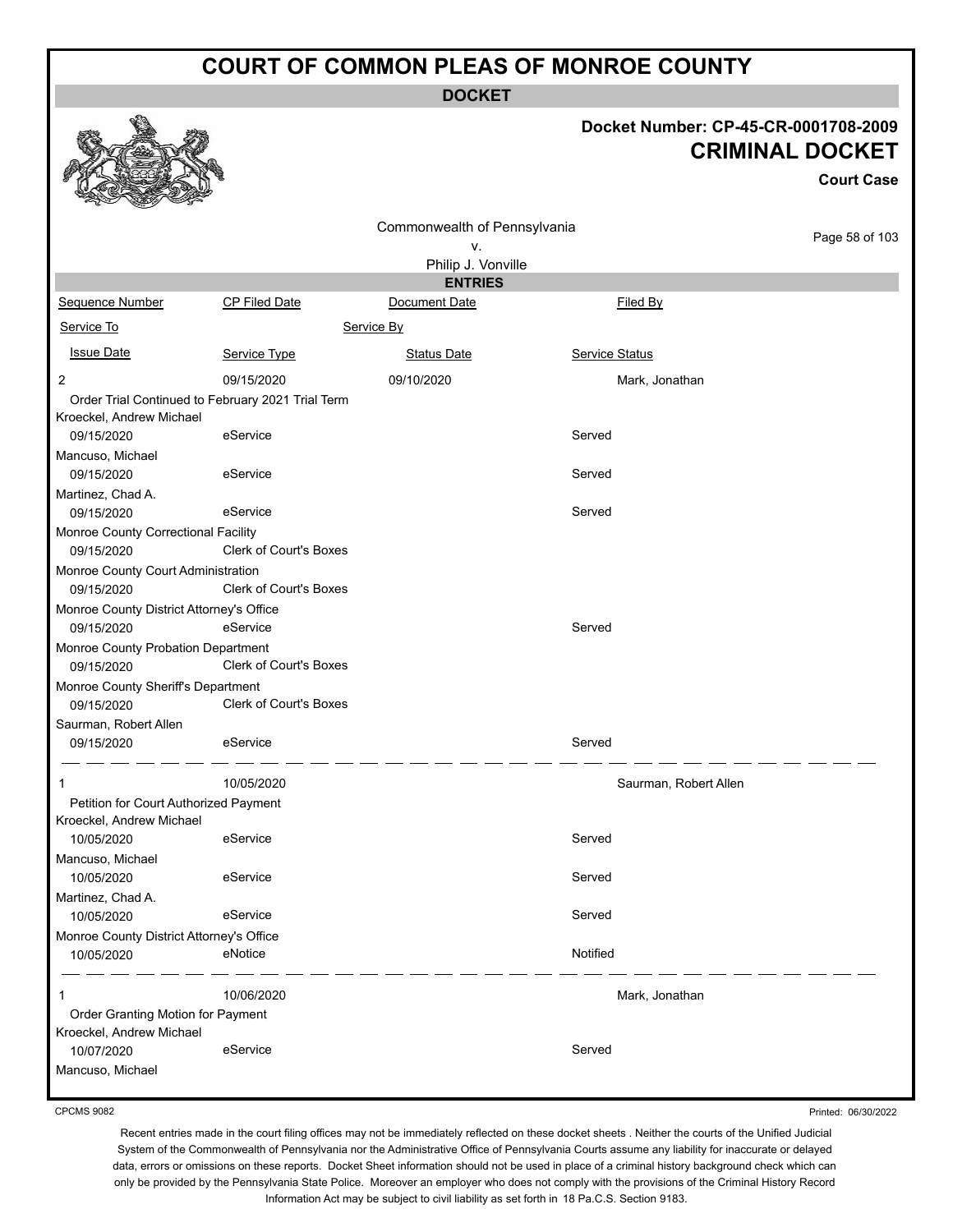**DOCKET**

#### **Docket Number: CP-45-CR-0001708-2009 CRIMINAL DOCKET**

**Court Case**

| Commonwealth of Pennsylvania                     |                                                                   |                    |                     |                |
|--------------------------------------------------|-------------------------------------------------------------------|--------------------|---------------------|----------------|
|                                                  |                                                                   | ٧.                 |                     | Page 59 of 103 |
|                                                  |                                                                   | Philip J. Vonville |                     |                |
|                                                  |                                                                   | <b>ENTRIES</b>     |                     |                |
| Sequence Number                                  | <b>CP Filed Date</b>                                              | Document Date      | Filed By            |                |
| Service To                                       |                                                                   | Service By         |                     |                |
| <b>Issue Date</b>                                | Service Type                                                      | <b>Status Date</b> | Service Status      |                |
| 10/07/2020                                       | eService                                                          |                    | Served              |                |
| Martinez, Chad A.                                |                                                                   |                    |                     |                |
| 10/07/2020                                       | eService                                                          |                    | Served              |                |
| Monroe County Court Administration<br>10/07/2020 | <b>Clerk of Court's Boxes</b>                                     |                    |                     |                |
| Monroe County District Attorney's Office         |                                                                   |                    |                     |                |
| 10/07/2020                                       | eService                                                          |                    | Served              |                |
| Other                                            |                                                                   |                    |                     |                |
| 10/07/2020                                       | <b>First Class</b>                                                |                    |                     |                |
| Saurman, Robert Allen                            |                                                                   |                    |                     |                |
| 10/07/2020                                       | eService                                                          |                    | Served              |                |
| 2                                                | 10/06/2020                                                        |                    | Vonville, Philip J. |                |
|                                                  | Motion to Represent Myself Pro Se With or Without Standby Counsel |                    |                     |                |
| Kroeckel, Andrew Michael                         |                                                                   |                    |                     |                |
| 10/06/2020                                       | eService                                                          |                    | Served              |                |
| Mancuso, Michael                                 |                                                                   |                    |                     |                |
| 10/06/2020                                       | eService                                                          |                    | Served              |                |
| Martinez, Chad A.<br>10/06/2020                  | eService                                                          |                    | Served              |                |
| Monroe County District Attorney's Office         |                                                                   |                    |                     |                |
| 10/06/2020                                       | eService                                                          |                    | Served              |                |
| Saurman, Robert Allen                            |                                                                   |                    |                     |                |
| 10/06/2020                                       | eService                                                          |                    | Served              |                |
| 2                                                | 10/13/2020                                                        | 10/13/2020         | Mark, Jonathan      |                |
| Order Scheduling Hearing                         |                                                                   |                    |                     |                |
| Kroeckel, Andrew Michael                         |                                                                   |                    |                     |                |
| 10/13/2020                                       | eService                                                          |                    | Served              |                |
| Mancuso, Michael                                 |                                                                   |                    |                     |                |
| 10/13/2020                                       | eService                                                          |                    | Served              |                |
| Martinez, Chad A.                                |                                                                   |                    |                     |                |
| 10/13/2020                                       | eService                                                          |                    | Served              |                |
| Monroe County District Attorney's Office         |                                                                   |                    |                     |                |
| 10/13/2020                                       | eService                                                          |                    | Served              |                |
| Saurman, Robert Allen                            | eService                                                          |                    | Served              |                |
| 10/13/2020                                       |                                                                   |                    |                     |                |

CPCMS 9082

Printed: 06/30/2022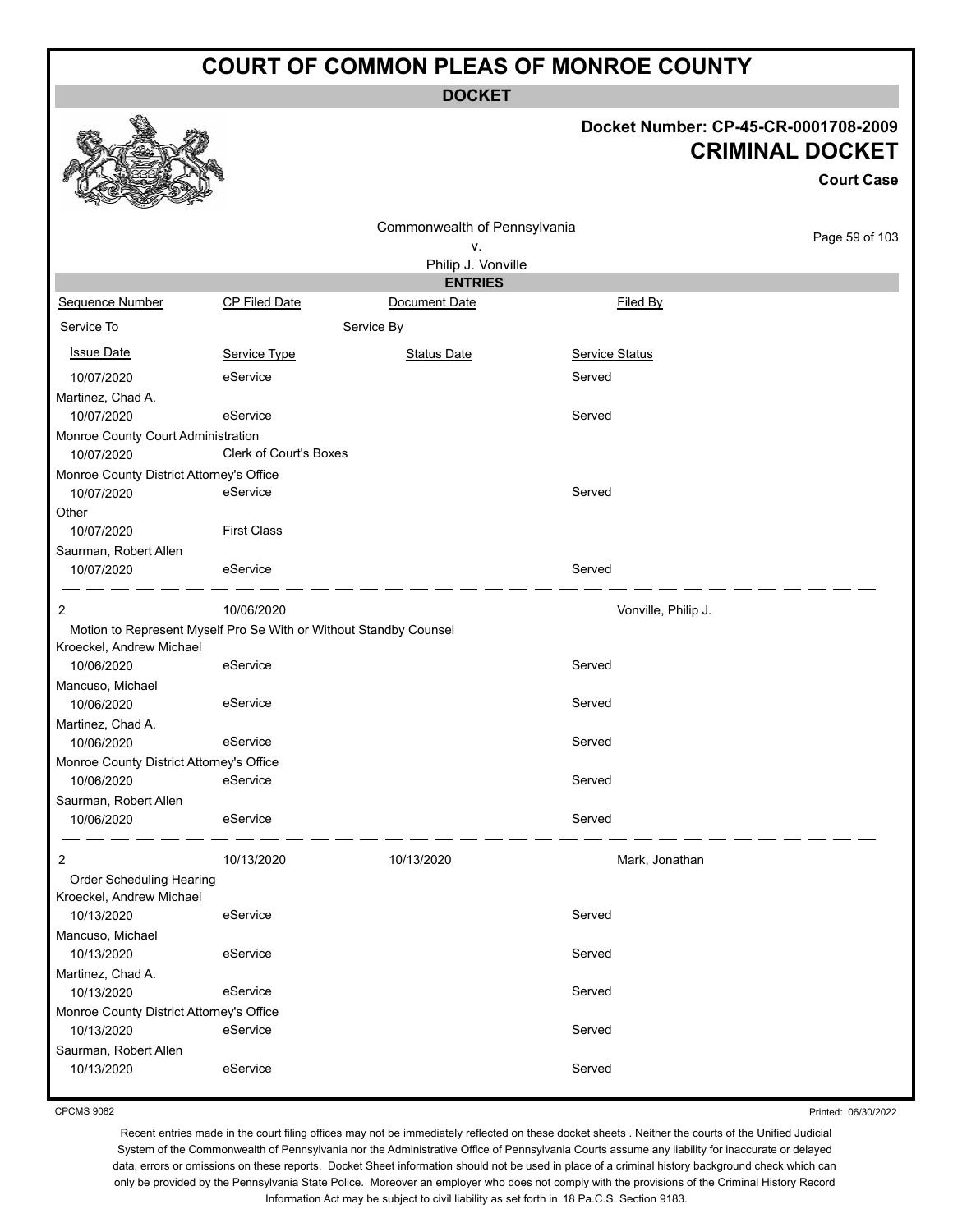**DOCKET**

| Docket Number: CP-45-CR-0001708-2009 |
|--------------------------------------|
| <b>CRIMINAL DOCKET</b>               |

**Court Case**

|                                          |                                                                  |                                                                                            |                   | <b>Court Case</b> |
|------------------------------------------|------------------------------------------------------------------|--------------------------------------------------------------------------------------------|-------------------|-------------------|
|                                          |                                                                  | Commonwealth of Pennsylvania                                                               |                   |                   |
|                                          |                                                                  | ٧.                                                                                         |                   | Page 60 of 103    |
|                                          |                                                                  | Philip J. Vonville                                                                         |                   |                   |
|                                          |                                                                  | <b>ENTRIES</b>                                                                             |                   |                   |
| Sequence Number                          | <b>CP Filed Date</b>                                             | Document Date                                                                              | Filed By          |                   |
| Service To                               |                                                                  | Service By                                                                                 |                   |                   |
| <b>Issue Date</b>                        | Service Type                                                     | <b>Status Date</b>                                                                         | Service Status    |                   |
| Vonville, Philip J.<br>10/13/2020        | <b>First Class</b>                                               |                                                                                            |                   |                   |
| 1                                        | 10/19/2020                                                       |                                                                                            | Warden, George J. |                   |
| Kroeckel, Andrew Michael                 | Case Correspondence - forwarded to attorney re: motion to compel |                                                                                            |                   |                   |
| 10/19/2020                               | eService                                                         |                                                                                            | Served            |                   |
| Mancuso, Michael                         |                                                                  |                                                                                            |                   |                   |
| 10/19/2020                               | eService                                                         |                                                                                            | Served            |                   |
| Martinez, Chad A.                        |                                                                  |                                                                                            |                   |                   |
| 10/19/2020                               | eService                                                         |                                                                                            | Served            |                   |
| Monroe County District Attorney's Office |                                                                  |                                                                                            |                   |                   |
| 10/19/2020                               | eService                                                         |                                                                                            | Served            |                   |
| Saurman, Robert Allen                    |                                                                  |                                                                                            |                   |                   |
| 10/19/2020                               | eService                                                         |                                                                                            | Served            |                   |
| -1                                       | 11/09/2020                                                       |                                                                                            | Warden, George J. |                   |
|                                          |                                                                  | Case Correspondence - forwarded to attorney re: req pages from transcripts and transcripta |                   |                   |
| Kroeckel, Andrew Michael                 |                                                                  |                                                                                            |                   |                   |
| 11/09/2020                               | eService                                                         |                                                                                            | Served            |                   |
| Mancuso, Michael<br>11/09/2020           | eService                                                         |                                                                                            | Served            |                   |
| Martinez, Chad A.                        |                                                                  |                                                                                            |                   |                   |
| 11/09/2020                               | eService                                                         |                                                                                            | Served            |                   |
| Monroe County District Attorney's Office |                                                                  |                                                                                            |                   |                   |
| 11/09/2020                               | eService                                                         |                                                                                            | Served            |                   |
| Saurman, Robert Allen                    |                                                                  |                                                                                            |                   |                   |
| 11/09/2020                               | eService                                                         |                                                                                            | Served            |                   |
| Mancuso, Michael                         |                                                                  |                                                                                            |                   |                   |
| 11/10/2020                               | <b>Clerk of Court's Boxes</b>                                    |                                                                                            |                   |                   |
| Monroe County District Attorney's Office |                                                                  |                                                                                            |                   |                   |
| 11/10/2020                               | Clerk of Court's Boxes                                           |                                                                                            |                   |                   |
| Saurman, Robert Allen                    |                                                                  |                                                                                            |                   |                   |
| 11/10/2020                               | <b>Attorney Box</b>                                              |                                                                                            |                   |                   |
| Vonville, Philip J.                      |                                                                  |                                                                                            |                   |                   |
| 11/10/2020                               | <b>First Class</b>                                               |                                                                                            |                   |                   |
|                                          |                                                                  |                                                                                            |                   |                   |

CPCMS 9082

Recent entries made in the court filing offices may not be immediately reflected on these docket sheets . Neither the courts of the Unified Judicial System of the Commonwealth of Pennsylvania nor the Administrative Office of Pennsylvania Courts assume any liability for inaccurate or delayed data, errors or omissions on these reports. Docket Sheet information should not be used in place of a criminal history background check which can only be provided by the Pennsylvania State Police. Moreover an employer who does not comply with the provisions of the Criminal History Record Information Act may be subject to civil liability as set forth in 18 Pa.C.S. Section 9183.

Printed: 06/30/2022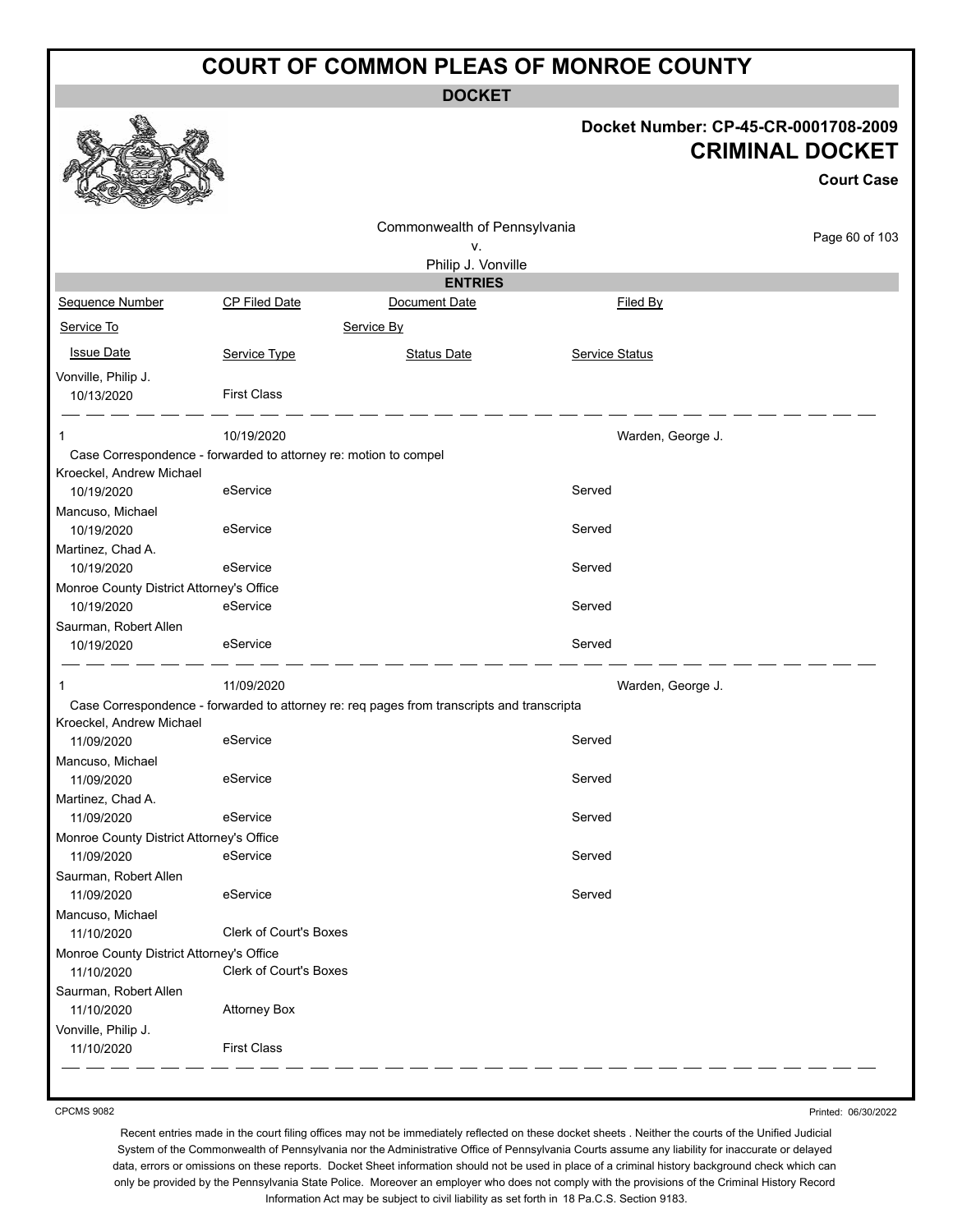**DOCKET**

#### **Docket Number: CP-45-CR-0001708-2009 CRIMINAL DOCKET**

**Court Case**

|                                          |                               | Commonwealth of Pennsylvania                                                              |                     |                |
|------------------------------------------|-------------------------------|-------------------------------------------------------------------------------------------|---------------------|----------------|
|                                          |                               | ٧.                                                                                        |                     | Page 61 of 103 |
|                                          |                               | Philip J. Vonville                                                                        |                     |                |
|                                          |                               | <b>ENTRIES</b>                                                                            |                     |                |
| Sequence Number                          | <b>CP Filed Date</b>          | Document Date                                                                             | Filed By            |                |
| Service To                               |                               | Service By                                                                                |                     |                |
| <b>Issue Date</b>                        | Service Type                  | <b>Status Date</b>                                                                        | Service Status      |                |
| 1                                        | 11/18/2020                    |                                                                                           | Warden, George J.   |                |
|                                          |                               | Case Correspondence - forwarded to attorney re: requesting motion for acquittal & release |                     |                |
| Kroeckel, Andrew Michael                 |                               |                                                                                           |                     |                |
| 11/18/2020                               | eService                      |                                                                                           | Served              |                |
| Mancuso, Michael                         |                               |                                                                                           |                     |                |
| 11/18/2020                               | eService                      |                                                                                           | Served              |                |
| Martinez, Chad A.                        |                               |                                                                                           |                     |                |
| 11/18/2020                               | eService                      |                                                                                           | Served              |                |
| Monroe County District Attorney's Office |                               |                                                                                           |                     |                |
| 11/18/2020                               | <b>Clerk of Court's Boxes</b> |                                                                                           |                     |                |
| Monroe County District Attorney's Office |                               |                                                                                           |                     |                |
| 11/18/2020                               | eService                      |                                                                                           | Served              |                |
| Saurman, Robert Allen                    |                               |                                                                                           |                     |                |
| 11/18/2020                               | <b>Attorney Box</b>           |                                                                                           |                     |                |
| Saurman, Robert Allen                    |                               |                                                                                           |                     |                |
| 11/18/2020                               | eService                      |                                                                                           | Served              |                |
| Vonville, Philip J.                      |                               |                                                                                           |                     |                |
| 11/18/2020                               | <b>First Class</b>            |                                                                                           |                     |                |
|                                          |                               |                                                                                           |                     |                |
| 1                                        | 12/09/2020                    |                                                                                           | Vonville, Philip J. |                |
|                                          |                               | Ominbus Pre-Trial Motions Emergency Hearing on Exercise of Right to Proceed Pro Se        |                     |                |
| Kroeckel, Andrew Michael                 |                               |                                                                                           |                     |                |
| 12/09/2020                               | eService                      |                                                                                           | Served              |                |
| Mancuso, Michael                         |                               |                                                                                           |                     |                |
| 12/09/2020                               | eService                      |                                                                                           | Served              |                |
| Martinez, Chad A.                        |                               |                                                                                           |                     |                |
| 12/09/2020                               | eService                      |                                                                                           | Served              |                |
| Monroe County District Attorney's Office |                               |                                                                                           |                     |                |
| 12/09/2020                               | eService                      |                                                                                           | Served              |                |
| Saurman, Robert Allen                    |                               |                                                                                           |                     |                |
| 12/09/2020                               | eService                      |                                                                                           | Served              |                |
| 2                                        | 12/15/2020                    | 12/15/2020                                                                                | Mark, Jonathan      |                |
| Order Granting Motion for Continuance    |                               |                                                                                           |                     |                |
| Kroeckel, Andrew Michael                 |                               |                                                                                           |                     |                |
| 12/15/2020                               | eService                      |                                                                                           | Served              |                |
| Mancuso, Michael                         |                               |                                                                                           |                     |                |
|                                          |                               |                                                                                           |                     |                |

CPCMS 9082

Printed: 06/30/2022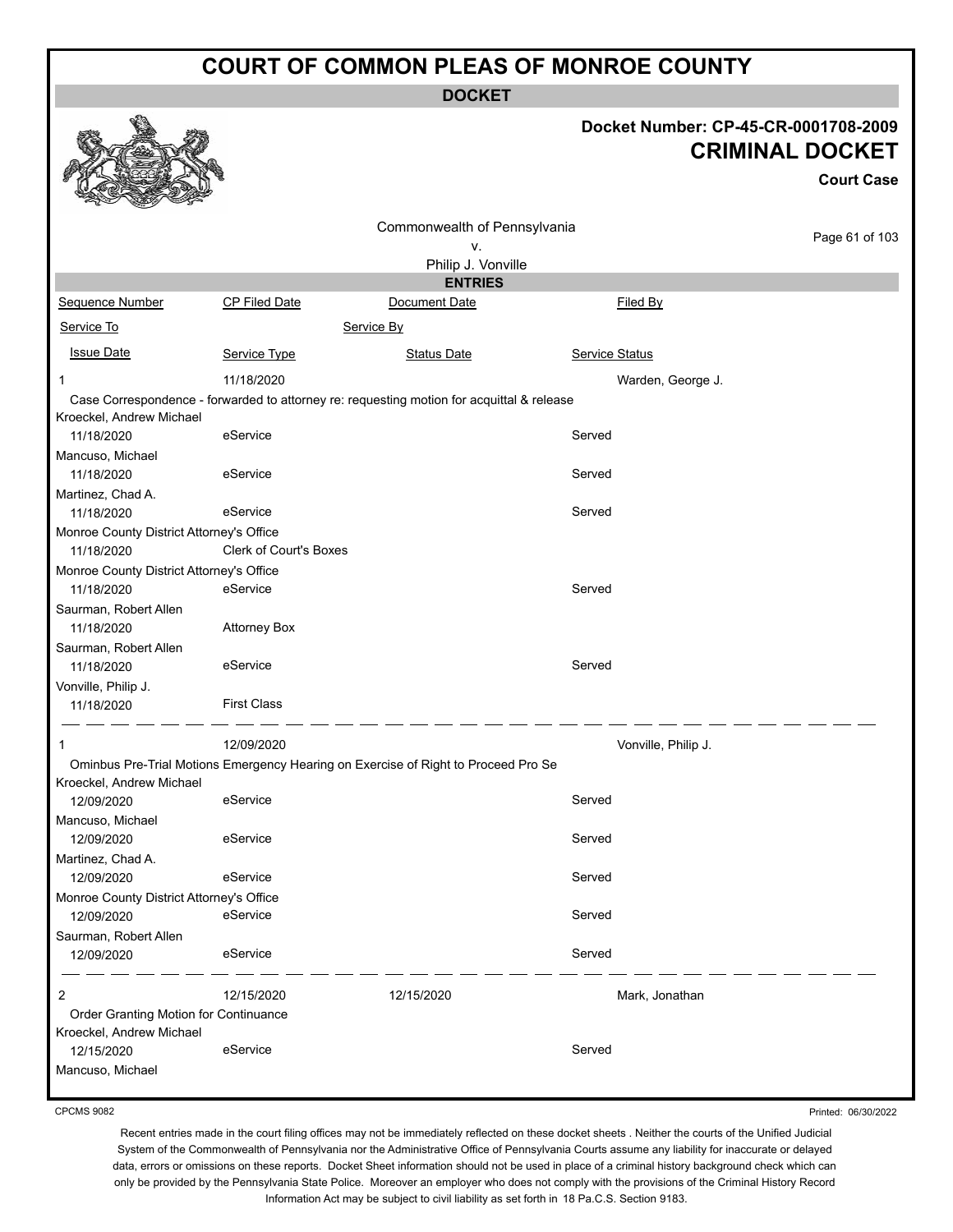**DOCKET**

#### **Docket Number: CP-45-CR-0001708-2009 CRIMINAL DOCKET**

**Court Case**

|                                                  |                                                 | Commonwealth of Pennsylvania                                                                         |                       |                |
|--------------------------------------------------|-------------------------------------------------|------------------------------------------------------------------------------------------------------|-----------------------|----------------|
|                                                  |                                                 | ٧.                                                                                                   |                       | Page 62 of 103 |
|                                                  |                                                 | Philip J. Vonville                                                                                   |                       |                |
|                                                  |                                                 | <b>ENTRIES</b>                                                                                       |                       |                |
| Sequence Number                                  | <b>CP Filed Date</b>                            | Document Date                                                                                        | Filed By              |                |
| Service To                                       |                                                 | Service By                                                                                           |                       |                |
| <b>Issue Date</b>                                | Service Type                                    | <b>Status Date</b>                                                                                   | <b>Service Status</b> |                |
| 12/15/2020                                       | eService                                        |                                                                                                      | Served                |                |
| Martinez, Chad A.                                |                                                 |                                                                                                      |                       |                |
| 12/15/2020                                       | eService                                        |                                                                                                      | Served                |                |
| Monroe County Court Administration<br>12/15/2020 | Clerk of Court's Boxes                          |                                                                                                      |                       |                |
| Monroe County District Attorney's Office         |                                                 |                                                                                                      |                       |                |
| 12/15/2020                                       | eService                                        |                                                                                                      | Served                |                |
| Saurman, Robert Allen                            |                                                 |                                                                                                      |                       |                |
| 12/15/2020                                       | eService                                        |                                                                                                      | Served                |                |
| 2                                                | 12/21/2020                                      |                                                                                                      | Mark, Jonathan        |                |
|                                                  | Order - Trial Continued to June 2021 Trial Term |                                                                                                      |                       |                |
| Kroeckel, Andrew Michael                         |                                                 |                                                                                                      |                       |                |
| 12/21/2020                                       | eService                                        |                                                                                                      | Served                |                |
| Mancuso, Michael                                 |                                                 |                                                                                                      |                       |                |
| 12/21/2020                                       | eService                                        |                                                                                                      | Served                |                |
| Martinez, Chad A.                                |                                                 |                                                                                                      |                       |                |
| 12/21/2020                                       | eService                                        |                                                                                                      | Served                |                |
| Monroe County Correctional Facility              | Clerk of Court's Boxes                          |                                                                                                      |                       |                |
| 12/21/2020                                       |                                                 |                                                                                                      |                       |                |
| Monroe County Court Administration<br>12/21/2020 | <b>Clerk of Court's Boxes</b>                   |                                                                                                      |                       |                |
| Monroe County District Attorney's Office         |                                                 |                                                                                                      |                       |                |
| 12/21/2020                                       | eService                                        |                                                                                                      | Served                |                |
| Monroe County Probation Department               |                                                 |                                                                                                      |                       |                |
| 12/21/2020                                       | Clerk of Court's Boxes                          |                                                                                                      |                       |                |
| Monroe County Sheriff's Department               |                                                 |                                                                                                      |                       |                |
| 12/21/2020                                       | <b>Clerk of Court's Boxes</b>                   |                                                                                                      |                       |                |
| Saurman, Robert Allen                            |                                                 |                                                                                                      |                       |                |
| 12/21/2020                                       | eService                                        |                                                                                                      | Served                |                |
| 1                                                | 01/26/2021                                      |                                                                                                      | Warden, George J.     |                |
|                                                  |                                                 | Case Correspondence - forwarded to attorney re: requesting right to pretrial hearing, heard & pro se |                       |                |
| Kroeckel, Andrew Michael                         |                                                 |                                                                                                      |                       |                |
| 01/26/2021                                       | eService                                        |                                                                                                      | Served                |                |
| Mancuso, Michael                                 |                                                 |                                                                                                      |                       |                |
| 01/26/2021                                       | eService                                        |                                                                                                      | Served                |                |

CPCMS 9082

Printed: 06/30/2022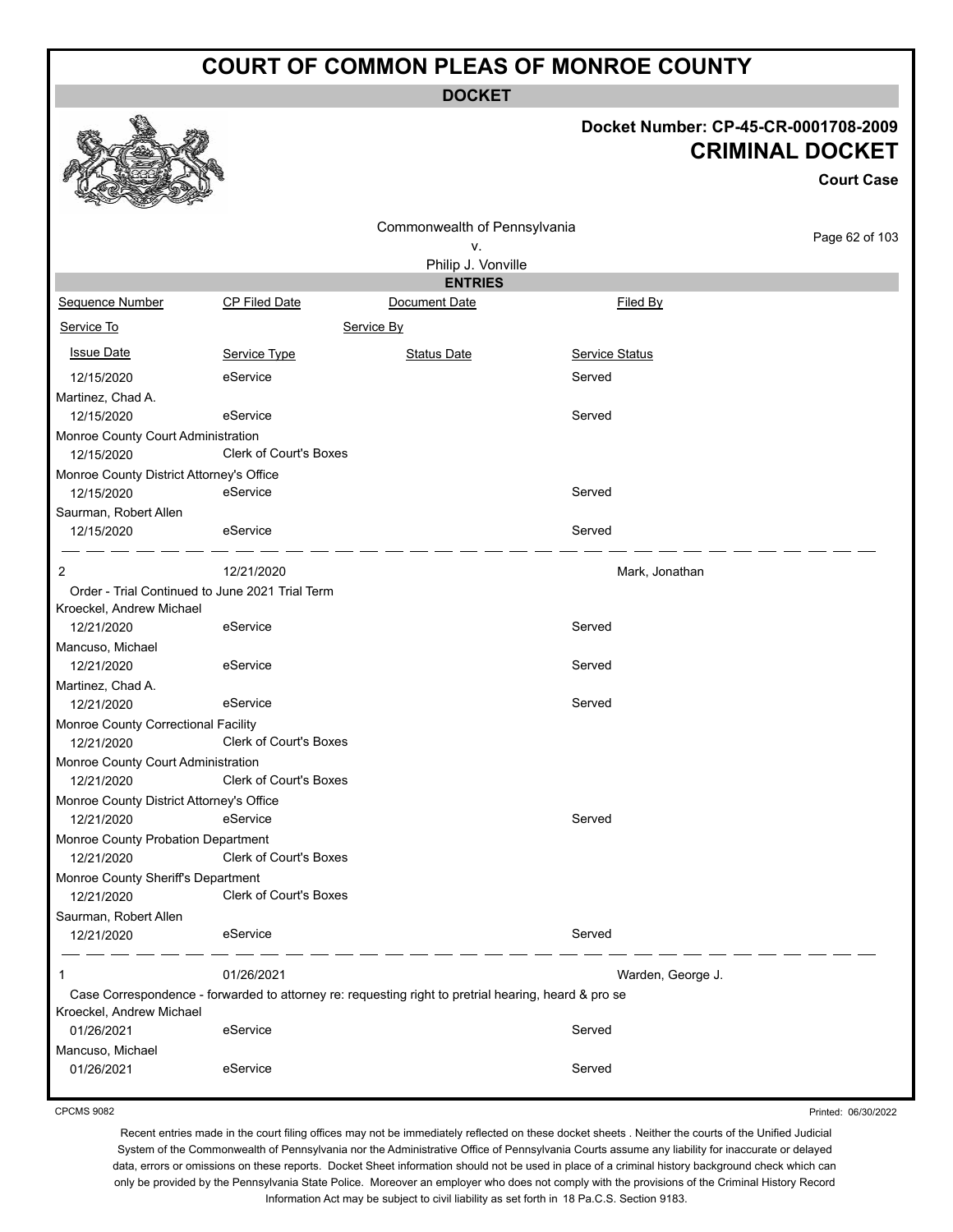**DOCKET**

#### **Docket Number: CP-45-CR-0001708-2009 CRIMINAL DOCKET**

**Court Case**

|                                          |                        |                                                                              |                                  | UUUI LUQSU     |
|------------------------------------------|------------------------|------------------------------------------------------------------------------|----------------------------------|----------------|
|                                          |                        | Commonwealth of Pennsylvania                                                 |                                  |                |
|                                          |                        | ۷.                                                                           |                                  | Page 63 of 103 |
|                                          |                        | Philip J. Vonville                                                           |                                  |                |
|                                          |                        | <b>ENTRIES</b>                                                               |                                  |                |
| Sequence Number                          | <b>CP Filed Date</b>   | Document Date                                                                | Filed By                         |                |
| Service To                               |                        | Service By                                                                   |                                  |                |
| <b>Issue Date</b>                        | Service Type           | <b>Status Date</b>                                                           | <b>Service Status</b>            |                |
| Martinez, Chad A.                        |                        |                                                                              |                                  |                |
| 01/26/2021                               | eService               |                                                                              | Served                           |                |
| Monroe County District Attorney's Office |                        |                                                                              |                                  |                |
| 01/26/2021                               | eService               |                                                                              | Served                           |                |
| Saurman, Robert Allen                    |                        |                                                                              |                                  |                |
| 01/26/2021                               | eService               |                                                                              | Served                           |                |
|                                          | 02/09/2021             | 02/08/2021                                                                   | Mark, Jonathan                   |                |
|                                          |                        | Order Scheduling Pre-Trial Conference; Grant Deft's Motion to Proceed Pro Se |                                  |                |
| Kroeckel, Andrew Michael                 |                        |                                                                              |                                  |                |
| 02/09/2021                               | eService               |                                                                              | Served                           |                |
| Mancuso, Michael                         |                        |                                                                              |                                  |                |
| 02/09/2021                               | eService               |                                                                              | Served                           |                |
| Martinez, Chad A.                        |                        |                                                                              |                                  |                |
| 02/09/2021                               | eService               |                                                                              | Served                           |                |
| Monroe County District Attorney's Office |                        |                                                                              |                                  |                |
| 02/09/2021                               | eService               |                                                                              | Served                           |                |
| Saurman, Robert Allen                    |                        |                                                                              |                                  |                |
| 02/09/2021                               | eService               |                                                                              | Served                           |                |
| 2                                        | 02/16/2021             | 02/16/2021                                                                   | Mark, Jonathan                   |                |
| Order Scheduling Hearing                 |                        |                                                                              |                                  |                |
| Kroeckel, Andrew Michael                 |                        |                                                                              |                                  |                |
| 02/16/2021                               | eService               |                                                                              | Served                           |                |
| Mancuso, Michael                         |                        |                                                                              |                                  |                |
| 02/16/2021                               | eService               |                                                                              | Served                           |                |
| Martinez, Chad A.                        |                        |                                                                              |                                  |                |
| 02/16/2021                               | eService               |                                                                              | Served                           |                |
| Monroe County Court Administration       |                        |                                                                              |                                  |                |
| 02/16/2021                               | Clerk of Court's Boxes |                                                                              |                                  |                |
| Monroe County District Attorney's Office |                        |                                                                              |                                  |                |
| 02/16/2021                               | eService               |                                                                              | Served                           |                |
| Saurman, Robert Allen                    |                        |                                                                              |                                  |                |
| 02/16/2021                               | eService               |                                                                              | Served                           |                |
| 3                                        | 02/16/2021             |                                                                              | Superior Court of Pennsylvania - |                |
| Docketing Statement from Supreme Court   |                        |                                                                              | Eastern District                 |                |

CPCMS 9082

Printed: 06/30/2022

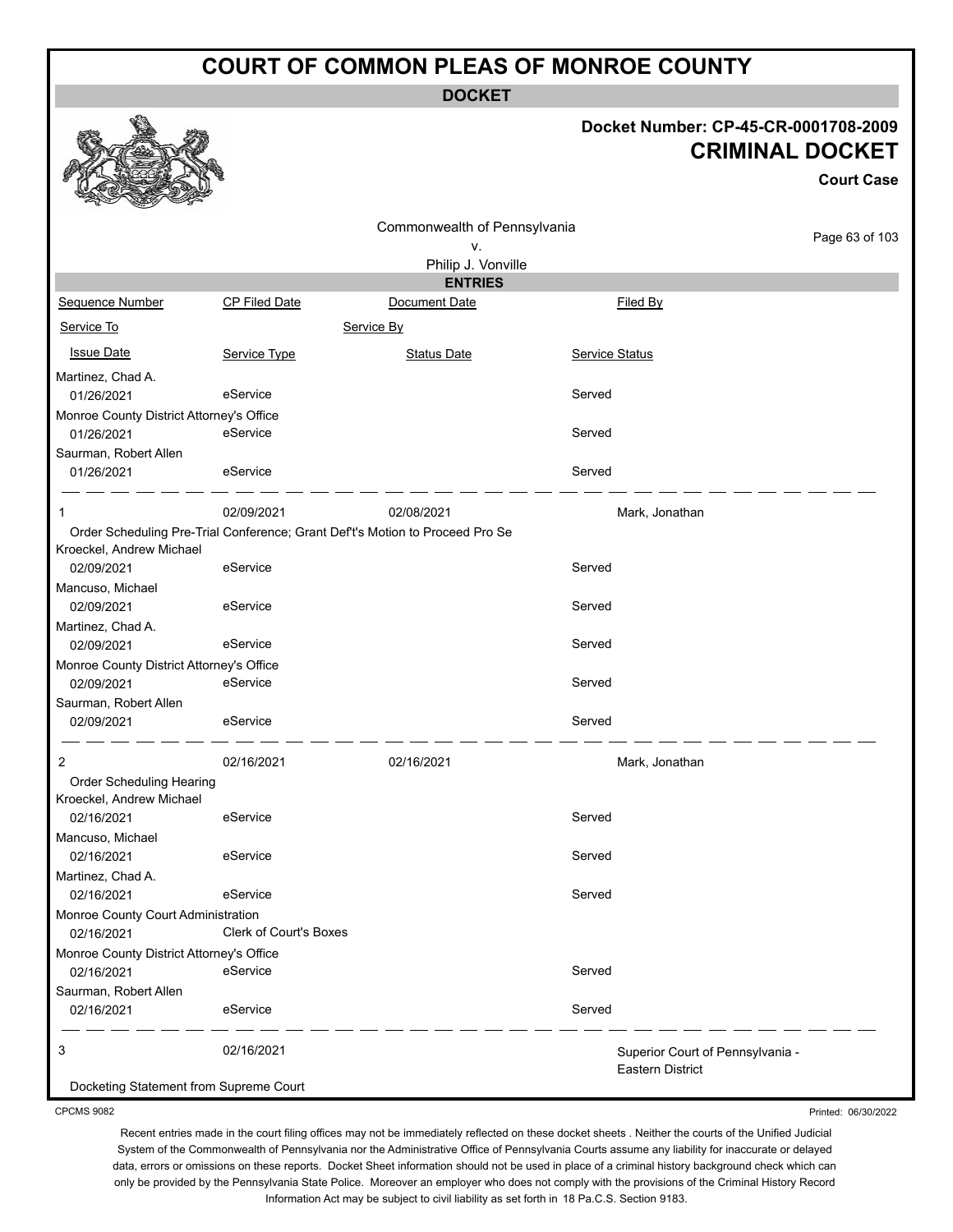**DOCKET**

### **Docket Number: CP-45-CR-0001708-2009 CRIMINAL DOCKET**

**Court Case**

|                                          |                        |                                                                                                      |                     | UUUI LUQSU     |
|------------------------------------------|------------------------|------------------------------------------------------------------------------------------------------|---------------------|----------------|
|                                          |                        | Commonwealth of Pennsylvania                                                                         |                     |                |
|                                          |                        | ٧.                                                                                                   |                     | Page 64 of 103 |
|                                          |                        | Philip J. Vonville                                                                                   |                     |                |
|                                          |                        | <b>ENTRIES</b>                                                                                       |                     |                |
| Sequence Number                          | <b>CP Filed Date</b>   | Document Date                                                                                        | Filed By            |                |
| Service To                               |                        | Service By                                                                                           |                     |                |
| <b>Issue Date</b>                        | Service Type           | <b>Status Date</b>                                                                                   | Service Status      |                |
| Kroeckel, Andrew Michael                 |                        |                                                                                                      |                     |                |
| 02/17/2021                               | eService               |                                                                                                      | Served              |                |
| Mancuso, Michael                         |                        |                                                                                                      |                     |                |
| 02/17/2021                               | eService               |                                                                                                      | Served              |                |
| Martinez, Chad A.                        |                        |                                                                                                      |                     |                |
| 02/17/2021                               | eService               |                                                                                                      | Served              |                |
| Monroe County District Attorney's Office |                        |                                                                                                      |                     |                |
| 02/17/2021                               | eService               |                                                                                                      | Served              |                |
| Saurman, Robert Allen                    |                        |                                                                                                      |                     |                |
| 02/17/2021                               | eService               |                                                                                                      | Served              |                |
|                                          | 03/01/2021             |                                                                                                      |                     |                |
|                                          |                        |                                                                                                      | Vonville, Philip J. |                |
| Kroeckel, Andrew Michael                 |                        | Motion for Dismissal pe Rule (578)(B) Request Hearing per Rule(577) and Motion for Return of Propert |                     |                |
| 03/01/2021                               | eService               |                                                                                                      | Served              |                |
|                                          |                        |                                                                                                      |                     |                |
| Mancuso, Michael                         |                        |                                                                                                      | Served              |                |
| 03/01/2021                               | eService               |                                                                                                      |                     |                |
| Martinez, Chad A.                        |                        |                                                                                                      |                     |                |
| 03/01/2021                               | eService               |                                                                                                      | Served              |                |
| Monroe County District Attorney's Office |                        |                                                                                                      |                     |                |
| 03/01/2021                               | eService               |                                                                                                      | Served              |                |
| Saurman, Robert Allen                    |                        |                                                                                                      |                     |                |
| 03/01/2021                               | eService               |                                                                                                      | Served              |                |
| 3                                        | 03/02/2021             |                                                                                                      | Mark, Jonathan      |                |
| Order Scheduling Hearing                 |                        |                                                                                                      |                     |                |
| Kroeckel, Andrew Michael                 |                        |                                                                                                      |                     |                |
| 03/02/2021                               | eService               |                                                                                                      | Served              |                |
| Mancuso, Michael                         |                        |                                                                                                      |                     |                |
| 03/02/2021                               | eService               |                                                                                                      | Served              |                |
| Martinez, Chad A.                        |                        |                                                                                                      |                     |                |
| 03/02/2021                               | eService               |                                                                                                      | Served              |                |
| Monroe County Court Administration       |                        |                                                                                                      |                     |                |
| 03/02/2021                               | Clerk of Court's Boxes |                                                                                                      |                     |                |
| Monroe County District Attorney's Office |                        |                                                                                                      |                     |                |
| 03/02/2021                               | eService               |                                                                                                      | Served              |                |
| Saurman, Robert Allen                    |                        |                                                                                                      |                     |                |
|                                          |                        |                                                                                                      |                     |                |

CPCMS 9082

Printed: 06/30/2022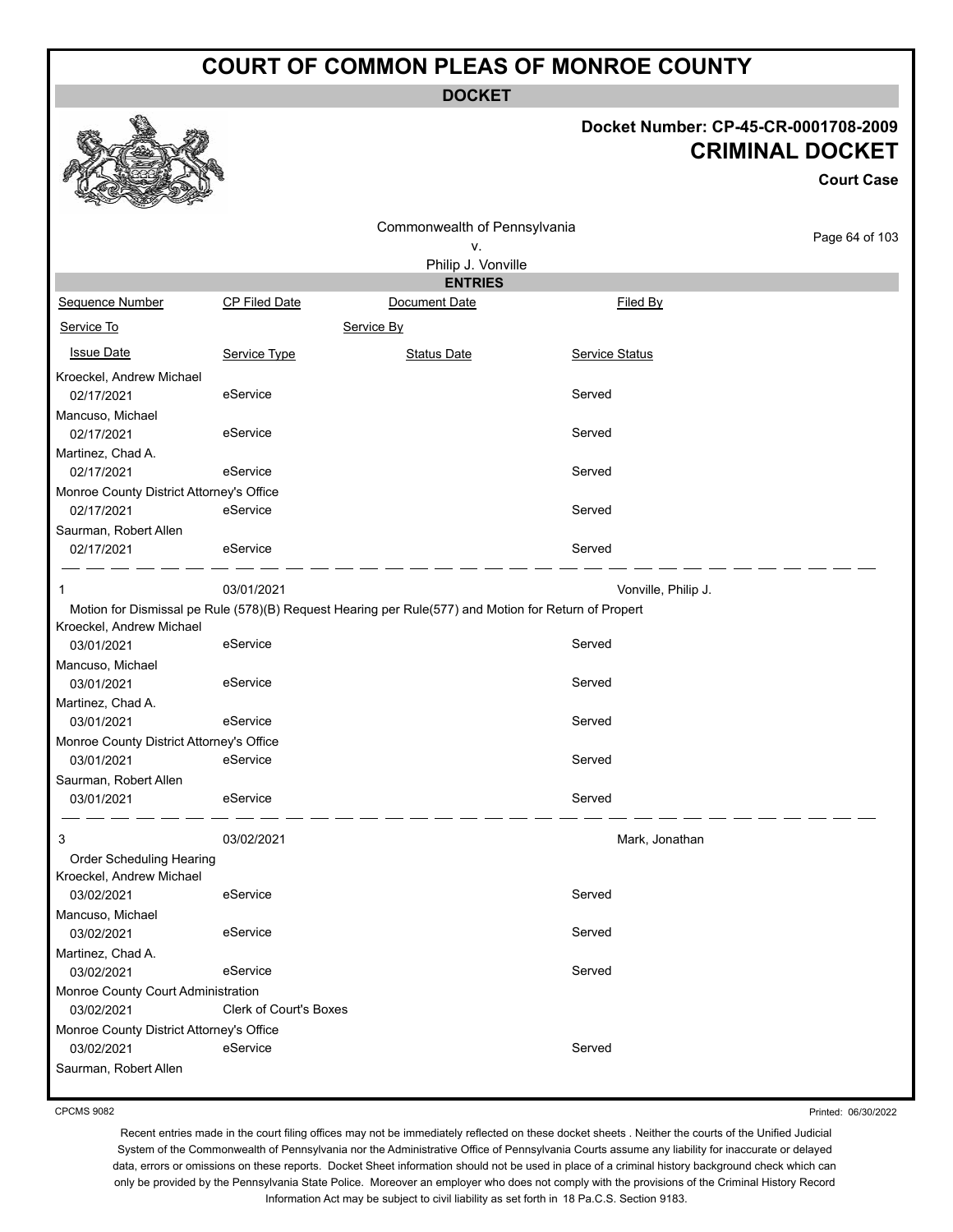**DOCKET**

#### **Docket Number: CP-45-CR-0001708-2009 CRIMINAL DOCKET**

**Court Case**

|                                                      |                      | Commonwealth of Pennsylvania |                       |                                             |                |
|------------------------------------------------------|----------------------|------------------------------|-----------------------|---------------------------------------------|----------------|
|                                                      |                      | v.                           |                       |                                             | Page 65 of 103 |
|                                                      |                      | Philip J. Vonville           |                       |                                             |                |
|                                                      |                      | <b>ENTRIES</b>               |                       |                                             |                |
| Sequence Number                                      | <b>CP Filed Date</b> | Document Date                |                       | Filed By                                    |                |
| Service To                                           |                      | Service By                   |                       |                                             |                |
| <b>Issue Date</b>                                    | Service Type         | <b>Status Date</b>           | <b>Service Status</b> |                                             |                |
| 03/02/2021                                           | eService             |                              | Served                |                                             |                |
| Vonville, Philip J.                                  |                      |                              |                       |                                             |                |
| 03/02/2021                                           | <b>First Class</b>   |                              |                       |                                             |                |
| 4                                                    | 03/02/2021           |                              |                       | Mark, Jonathan                              |                |
| Order Rescheduling Pretrial hearing                  |                      |                              |                       |                                             |                |
| Kroeckel, Andrew Michael                             |                      |                              |                       |                                             |                |
| 03/02/2021                                           | eService             |                              | Served                |                                             |                |
| Mancuso, Michael                                     |                      |                              |                       |                                             |                |
| 03/02/2021                                           | eService             |                              | Served                |                                             |                |
| Martinez, Chad A.                                    |                      |                              |                       |                                             |                |
| 03/02/2021                                           | eService             |                              | Served                |                                             |                |
| Monroe County District Attorney's Office             |                      |                              |                       |                                             |                |
| 03/02/2021                                           | eService             |                              | Served                |                                             |                |
| Saurman, Robert Allen                                |                      |                              |                       |                                             |                |
| 03/02/2021                                           | eService             |                              | Served                |                                             |                |
| 1                                                    | 03/04/2021           |                              |                       | Saurman, Robert Allen                       |                |
| Petition For Court Authorized Payment                |                      |                              |                       |                                             |                |
| Kroeckel, Andrew Michael                             |                      |                              |                       |                                             |                |
| 03/04/2021                                           | eService             |                              | Served                |                                             |                |
| Mancuso, Michael                                     |                      |                              |                       |                                             |                |
| 03/04/2021                                           | eService             |                              | Served                |                                             |                |
| Martinez, Chad A.                                    |                      |                              |                       |                                             |                |
| 03/04/2021                                           | eService             |                              | Served                |                                             |                |
| Monroe County District Attorney's Office             |                      |                              |                       |                                             |                |
| 03/04/2021                                           | eNotice              |                              | Notified              |                                             |                |
| 1                                                    | 03/05/2021           |                              |                       | Monroe County District Attorney's<br>Office |                |
| Motion To Schedule Trial<br>Kroeckel, Andrew Michael |                      |                              |                       |                                             |                |
| 03/05/2021                                           | eService             |                              | Served                |                                             |                |
| Mancuso, Michael                                     |                      |                              |                       |                                             |                |
| 03/05/2021                                           | eService             |                              | Served                |                                             |                |
| Martinez, Chad A.<br>03/05/2021                      | eService             |                              | Served                |                                             |                |
| Saurman, Robert Allen                                |                      |                              |                       |                                             |                |
|                                                      |                      |                              |                       |                                             |                |

CPCMS 9082

Recent entries made in the court filing offices may not be immediately reflected on these docket sheets . Neither the courts of the Unified Judicial System of the Commonwealth of Pennsylvania nor the Administrative Office of Pennsylvania Courts assume any liability for inaccurate or delayed data, errors or omissions on these reports. Docket Sheet information should not be used in place of a criminal history background check which can only be provided by the Pennsylvania State Police. Moreover an employer who does not comply with the provisions of the Criminal History Record Information Act may be subject to civil liability as set forth in 18 Pa.C.S. Section 9183.

Printed: 06/30/2022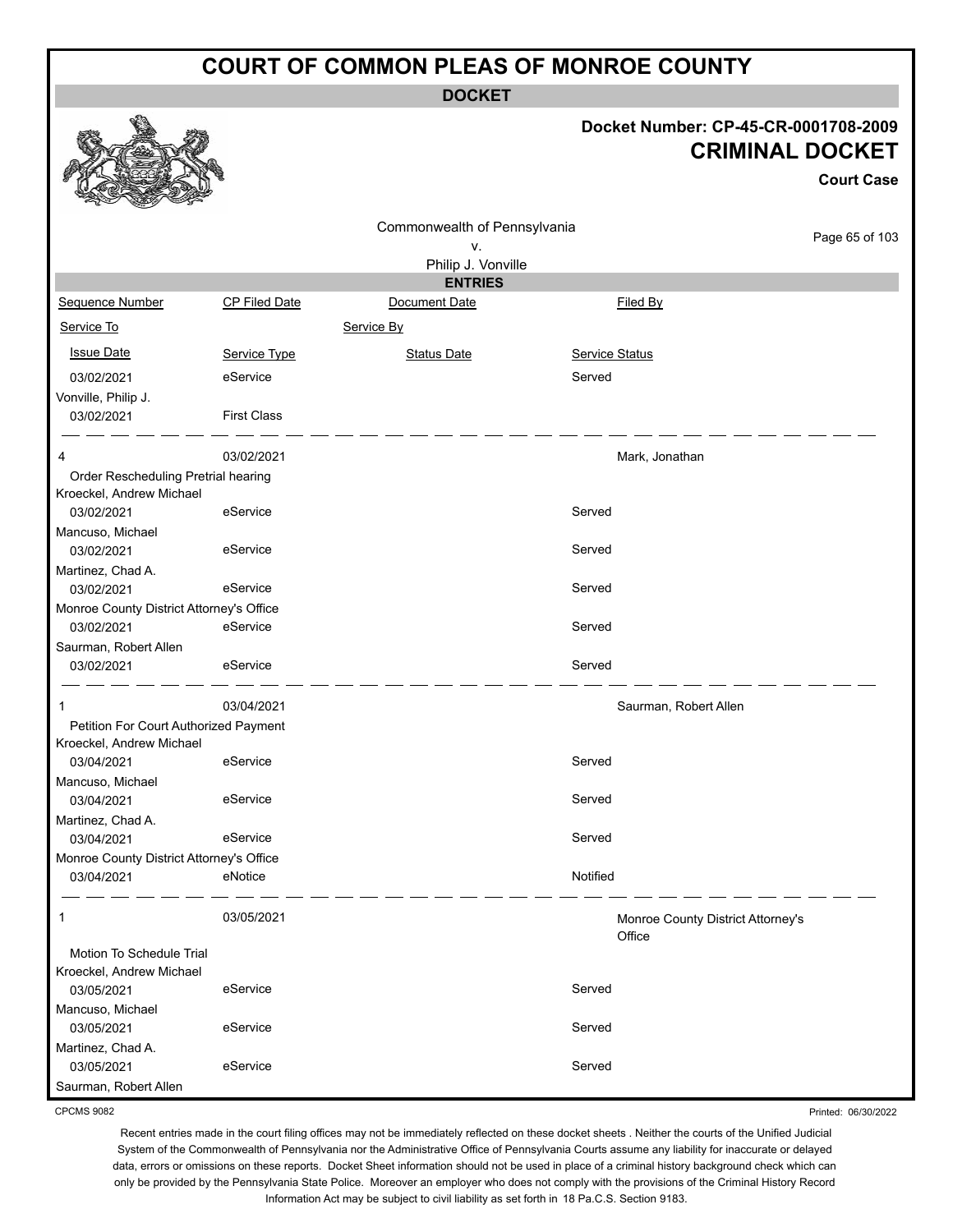**DOCKET**

#### **Docket Number: CP-45-CR-0001708-2009 CRIMINAL DOCKET**

**Court Case**

Printed: 06/30/2022

|                                                         |                                             | Commonwealth of Pennsylvania |                       |                |
|---------------------------------------------------------|---------------------------------------------|------------------------------|-----------------------|----------------|
|                                                         |                                             | ٧.                           |                       | Page 66 of 103 |
|                                                         |                                             | Philip J. Vonville           |                       |                |
|                                                         |                                             | <b>ENTRIES</b>               |                       |                |
| Sequence Number                                         | CP Filed Date                               | Document Date                | Filed By              |                |
| Service To                                              |                                             | Service By                   |                       |                |
| <b>Issue Date</b>                                       | Service Type                                | <b>Status Date</b>           | <b>Service Status</b> |                |
| 03/05/2021                                              | eNotice                                     |                              | Notified              |                |
| 1                                                       | 03/11/2021                                  |                              | Vonville, Philip J.   |                |
| Nominal Bail per Rule (600)<br>Kroeckel, Andrew Michael |                                             |                              |                       |                |
| 03/11/2021                                              | eService                                    |                              | Served                |                |
| Mancuso, Michael                                        |                                             |                              |                       |                |
| 03/11/2021                                              | eService                                    |                              | Served                |                |
| Martinez, Chad A.                                       |                                             |                              |                       |                |
| 03/11/2021                                              | eService                                    |                              | Served                |                |
| Monroe County District Attorney's Office                |                                             |                              |                       |                |
| 03/11/2021                                              | eService                                    |                              | Served                |                |
| Saurman, Robert Allen                                   |                                             |                              |                       |                |
| 03/11/2021                                              | eService                                    |                              | Served                |                |
| 2                                                       | 03/11/2021                                  |                              | Vonville, Philip J.   |                |
|                                                         | Motions/Notice of Defense/Immediate Release |                              |                       |                |
| Kroeckel, Andrew Michael                                |                                             |                              |                       |                |
| 03/11/2021                                              | eService                                    |                              | Served                |                |
| Mancuso, Michael                                        |                                             |                              |                       |                |
| 03/11/2021                                              | eService                                    |                              | Served                |                |
| Martinez, Chad A.<br>03/11/2021                         | eService                                    |                              | Served                |                |
| Monroe County District Attorney's Office                |                                             |                              |                       |                |
| 03/11/2021                                              | eService                                    |                              | Served                |                |
| Saurman, Robert Allen                                   |                                             |                              |                       |                |
| 03/11/2021                                              | eService                                    |                              | Served                |                |
| 1                                                       | 03/15/2021                                  | 03/15/2021                   | Mark, Jonathan        |                |
| Order Scheduling Hearing                                |                                             |                              |                       |                |
| Kroeckel, Andrew Michael                                |                                             |                              |                       |                |
| 03/15/2021                                              | eService                                    |                              | Served                |                |
| Mancuso, Michael                                        |                                             |                              |                       |                |
| 03/15/2021                                              | eService                                    |                              | Served                |                |
| Martinez, Chad A.<br>03/15/2021                         | eService                                    |                              | Served                |                |
| Monroe County Correctional Facility                     |                                             |                              |                       |                |
|                                                         |                                             |                              |                       |                |

CPCMS 9082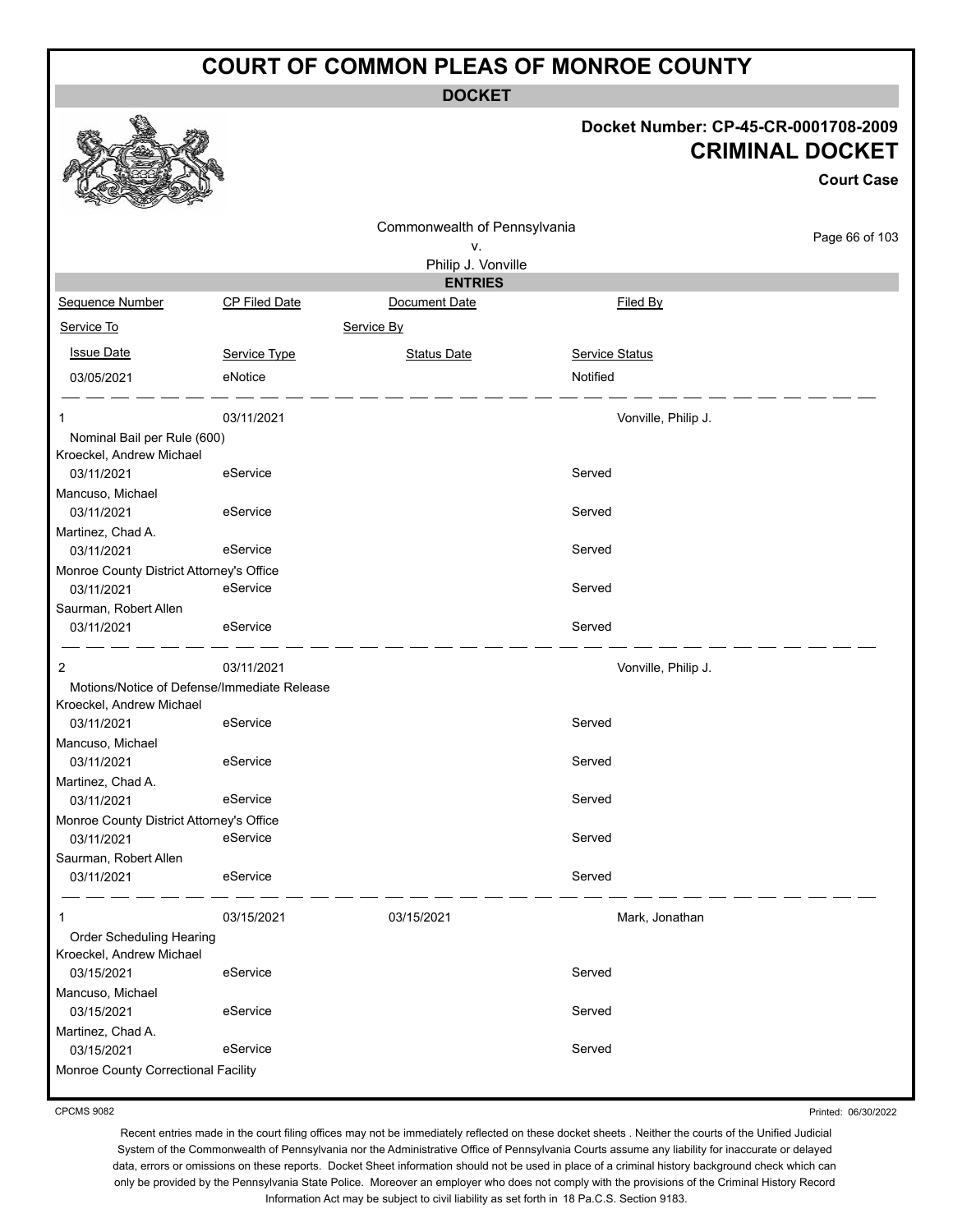**DOCKET**

#### **Docket Number: CP-45-CR-0001708-2009 CRIMINAL DOCKET**

|                                                   |                               |                              |                       | <b>Court Case</b> |
|---------------------------------------------------|-------------------------------|------------------------------|-----------------------|-------------------|
|                                                   |                               | Commonwealth of Pennsylvania |                       |                   |
|                                                   |                               | ۷.                           |                       | Page 67 of 103    |
|                                                   |                               | Philip J. Vonville           |                       |                   |
|                                                   |                               | <b>ENTRIES</b>               |                       |                   |
| Sequence Number                                   | <b>CP Filed Date</b>          | Document Date                | Filed By              |                   |
| Service To                                        |                               | Service By                   |                       |                   |
| <b>Issue Date</b>                                 | Service Type                  | <b>Status Date</b>           | <b>Service Status</b> |                   |
| 03/15/2021                                        | <b>Clerk of Court's Boxes</b> |                              |                       |                   |
| Monroe County Court Administration                |                               |                              |                       |                   |
| 03/15/2021                                        | <b>Clerk of Court's Boxes</b> |                              |                       |                   |
| Monroe County District Attorney's Office          |                               |                              |                       |                   |
| 03/15/2021                                        | eService                      |                              | Served                |                   |
| Saurman, Robert Allen                             |                               |                              |                       |                   |
| 03/15/2021                                        | eService                      |                              | Served                |                   |
| Vonville, Philip J.                               |                               |                              |                       |                   |
| 03/15/2021                                        | <b>First Class</b>            |                              |                       |                   |
| 2                                                 | 03/15/2021                    | 03/15/2021                   | Mark, Jonathan        |                   |
| Order Scheduling Hearing                          |                               |                              |                       |                   |
| Kroeckel, Andrew Michael                          |                               |                              |                       |                   |
| 03/15/2021                                        | eService                      |                              | Served                |                   |
| Mancuso, Michael                                  |                               |                              |                       |                   |
| 03/15/2021                                        | eService                      |                              | Served                |                   |
| Martinez, Chad A.                                 |                               |                              |                       |                   |
| 03/15/2021                                        | eService                      |                              | Served                |                   |
| Monroe County Correctional Facility<br>03/15/2021 | Clerk of Court's Boxes        |                              |                       |                   |
| Monroe County Court Administration                |                               |                              |                       |                   |
| 03/15/2021                                        | <b>Clerk of Court's Boxes</b> |                              |                       |                   |
| Monroe County District Attorney's Office          |                               |                              |                       |                   |
| 03/15/2021                                        | eService                      |                              | Served                |                   |
| Saurman, Robert Allen                             |                               |                              |                       |                   |
| 03/15/2021                                        | eService                      |                              | Served                |                   |
| Vonville, Philip J.                               |                               |                              |                       |                   |
| 03/15/2021                                        | <b>First Class</b>            |                              |                       |                   |
| 3                                                 | 03/15/2021                    | 03/15/2021                   | Mark, Jonathan        |                   |
| Order Scheduling Hearing                          |                               |                              |                       |                   |
| Kroeckel, Andrew Michael                          |                               |                              |                       |                   |
| 03/15/2021                                        | eService                      |                              | Served                |                   |
| Mancuso, Michael                                  |                               |                              |                       |                   |
| 03/15/2021                                        | eService                      |                              | Served                |                   |
| Martinez, Chad A.                                 |                               |                              |                       |                   |
| 03/15/2021                                        | eService                      |                              | Served                |                   |
|                                                   |                               |                              |                       |                   |

CPCMS 9082

Printed: 06/30/2022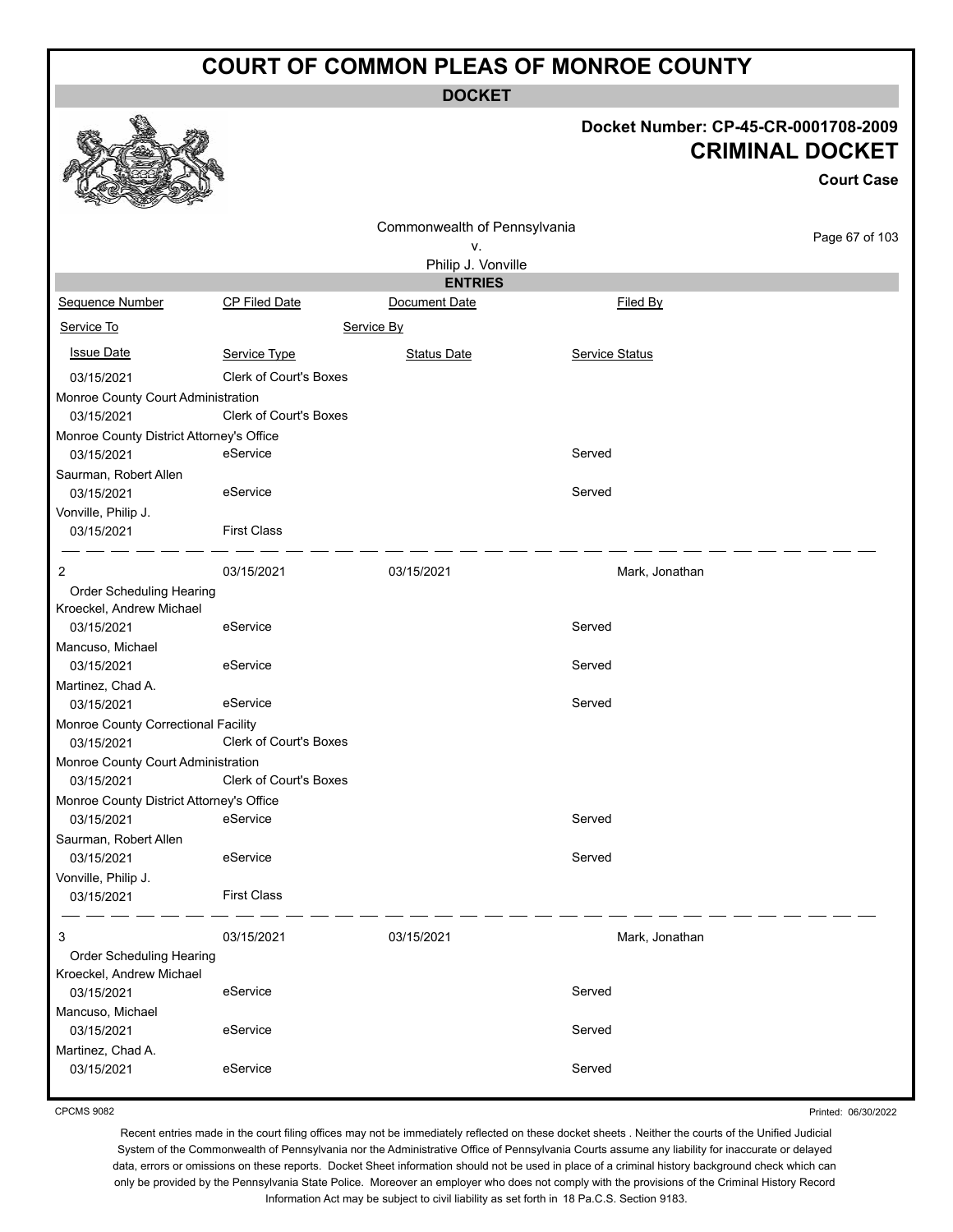**DOCKET**

#### **Docket Number: CP-45-CR-0001708-2009 CRIMINAL DOCKET**

| Commonwealth of Pennsylvania<br>٧.                                                                   | Page 68 of 103 |
|------------------------------------------------------------------------------------------------------|----------------|
| Philip J. Vonville                                                                                   |                |
| <b>ENTRIES</b>                                                                                       |                |
| Sequence Number<br><b>CP Filed Date</b><br>Document Date<br>Filed By                                 |                |
| Service To<br>Service By                                                                             |                |
| <b>Issue Date</b><br>Service Type<br><b>Status Date</b><br>Service Status                            |                |
| Monroe County Correctional Facility<br>Clerk of Court's Boxes<br>03/15/2021                          |                |
| Monroe County Court Administration<br><b>Clerk of Court's Boxes</b><br>03/15/2021                    |                |
| Monroe County District Attorney's Office                                                             |                |
| eService<br>Served<br>03/15/2021                                                                     |                |
| Saurman, Robert Allen                                                                                |                |
| eService<br>Served<br>03/15/2021                                                                     |                |
| Vonville, Philip J.                                                                                  |                |
| <b>First Class</b><br>03/15/2021                                                                     |                |
| 03/17/2021<br>Vonville, Philip J.<br>1                                                               |                |
| Motion to Compel Emergency Hearing for Rule (600) Immediate Release & Right to be Heard on this matt |                |
| Kroeckel, Andrew Michael                                                                             |                |
| eService<br>Served<br>03/18/2021                                                                     |                |
| Mancuso, Michael<br>eService<br>Served                                                               |                |
| 03/18/2021                                                                                           |                |
| Martinez, Chad A.<br>Served<br>03/18/2021<br>eService                                                |                |
| Monroe County District Attorney's Office                                                             |                |
| eService<br>Served<br>03/18/2021                                                                     |                |
| Saurman, Robert Allen                                                                                |                |
| 03/18/2021<br>eService<br>Served                                                                     |                |
|                                                                                                      |                |
| 03/18/2021<br>03/18/2021<br>Worthington, Margherita P.                                               |                |
| Order Granting Motion for Payment<br>Kroeckel, Andrew Michael                                        |                |
| Served<br>03/18/2021<br>eService                                                                     |                |
| Mancuso, Michael                                                                                     |                |
| Served<br>eService<br>03/18/2021                                                                     |                |
| Martinez, Chad A.                                                                                    |                |
| Served<br>03/18/2021<br>eService                                                                     |                |
| Monroe County District Attorney's Office                                                             |                |
| eService<br>Served<br>03/18/2021                                                                     |                |
| Saurman, Robert Allen                                                                                |                |
| Served<br>03/18/2021<br>eService                                                                     |                |
| Monroe County Court Administration                                                                   |                |

CPCMS 9082

Printed: 06/30/2022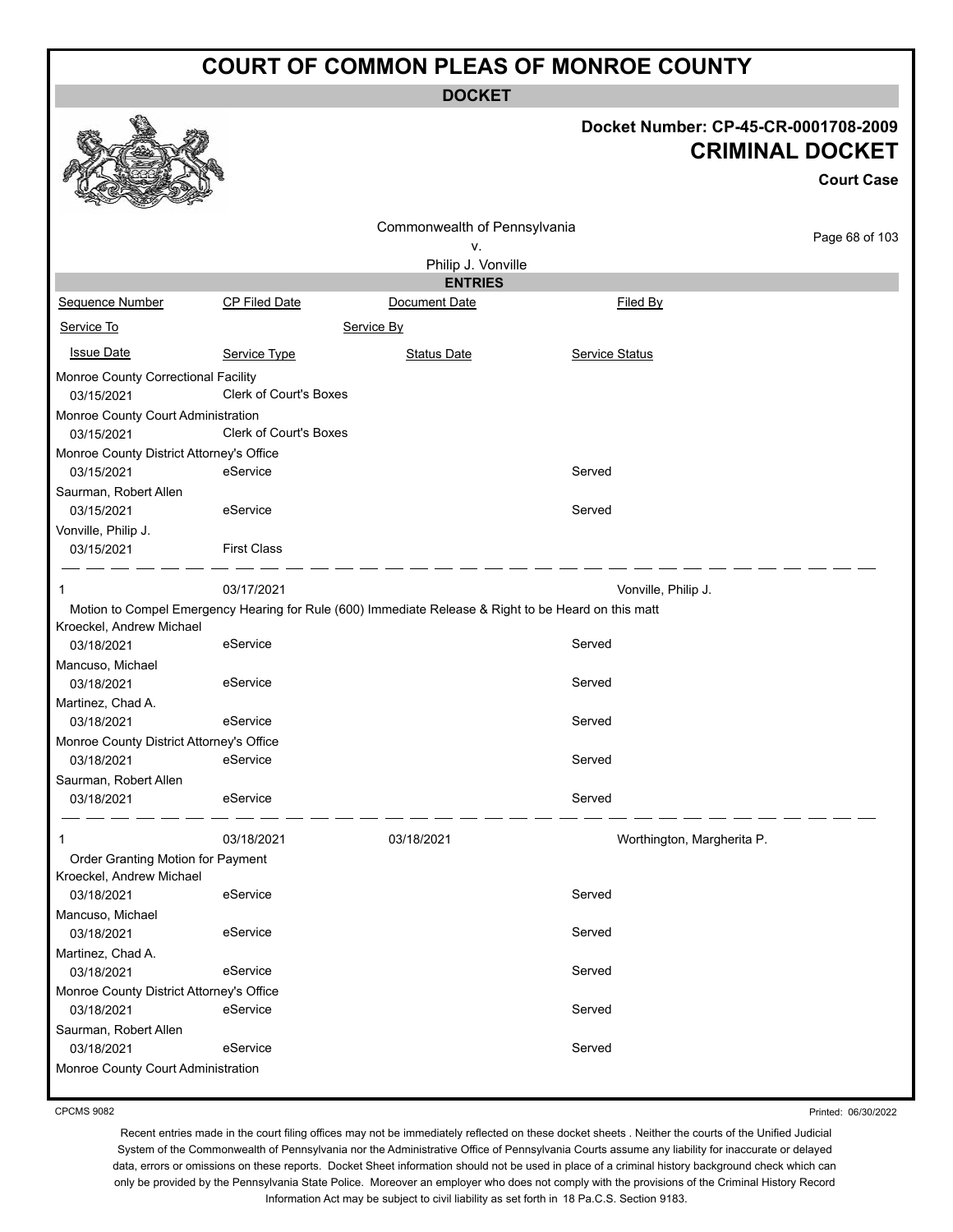**DOCKET**

#### **Docket Number: CP-45-CR-0001708-2009 CRIMINAL DOCKET**

**Court Case**

|                                          |                                                   |                              |                     | <b>Court Case</b> |
|------------------------------------------|---------------------------------------------------|------------------------------|---------------------|-------------------|
|                                          |                                                   | Commonwealth of Pennsylvania |                     |                   |
|                                          |                                                   | ۷.                           |                     | Page 69 of 103    |
|                                          |                                                   | Philip J. Vonville           |                     |                   |
|                                          |                                                   | <b>ENTRIES</b>               |                     |                   |
| Sequence Number                          | <b>CP Filed Date</b>                              | Document Date                | Filed By            |                   |
| Service To                               |                                                   | Service By                   |                     |                   |
| <b>Issue Date</b>                        | Service Type                                      | <b>Status Date</b>           | Service Status      |                   |
| 03/19/2021                               | Clerk of Court's Boxes                            |                              |                     |                   |
| 2                                        | 03/19/2021                                        | 03/19/2021                   | Mark, Jonathan      |                   |
| Order Scheduling Hearing                 |                                                   |                              |                     |                   |
| Kroeckel, Andrew Michael                 |                                                   |                              |                     |                   |
| 03/19/2021                               | eService                                          |                              | Served              |                   |
| Mancuso, Michael                         |                                                   |                              |                     |                   |
| 03/19/2021                               | eService                                          |                              | Served              |                   |
|                                          |                                                   |                              |                     |                   |
| Martinez, Chad A.                        |                                                   |                              |                     |                   |
| 03/19/2021                               | eService                                          |                              | Served              |                   |
| Monroe County District Attorney's Office |                                                   |                              |                     |                   |
| 03/19/2021                               | eService                                          |                              | Served              |                   |
| Saurman, Robert Allen                    |                                                   |                              |                     |                   |
| 03/19/2021                               | eService                                          |                              | Served              |                   |
| Monroe County Correctional Facility      |                                                   |                              |                     |                   |
| 03/22/2021                               | <b>Clerk of Court's Boxes</b>                     |                              |                     |                   |
| Monroe County Court Administration       |                                                   |                              |                     |                   |
| 03/22/2021                               | Clerk of Court's Boxes                            |                              |                     |                   |
| Vonville, Philip J.                      |                                                   |                              |                     |                   |
| 03/22/2021                               | <b>First Class</b>                                |                              |                     |                   |
| $\mathbf{1}$                             | 03/24/2021                                        |                              | Vonville, Philip J. |                   |
|                                          | Motion to Dismiss on the Basis of Double Jeopardy |                              |                     |                   |
| Kroeckel, Andrew Michael                 |                                                   |                              |                     |                   |
| 03/24/2021                               | eService                                          |                              | Served              |                   |
| Mancuso, Michael                         |                                                   |                              |                     |                   |
| 03/24/2021                               | eService                                          |                              | Served              |                   |
| Martinez, Chad A.                        |                                                   |                              |                     |                   |
| 03/24/2021                               | eService                                          |                              | Served              |                   |
| Monroe County District Attorney's Office |                                                   |                              |                     |                   |
|                                          | eService                                          |                              | Served              |                   |
| 03/24/2021                               |                                                   |                              |                     |                   |
| Saurman, Robert Allen                    |                                                   |                              |                     |                   |
| 03/24/2021                               | eService                                          |                              | Served              |                   |
| 2                                        | 03/24/2021                                        | 03/24/2021                   | Mark, Jonathan      |                   |
| Order Scheduling Hearing                 |                                                   |                              |                     |                   |
| Kroeckel, Andrew Michael                 |                                                   |                              |                     |                   |

CPCMS 9082

Printed: 06/30/2022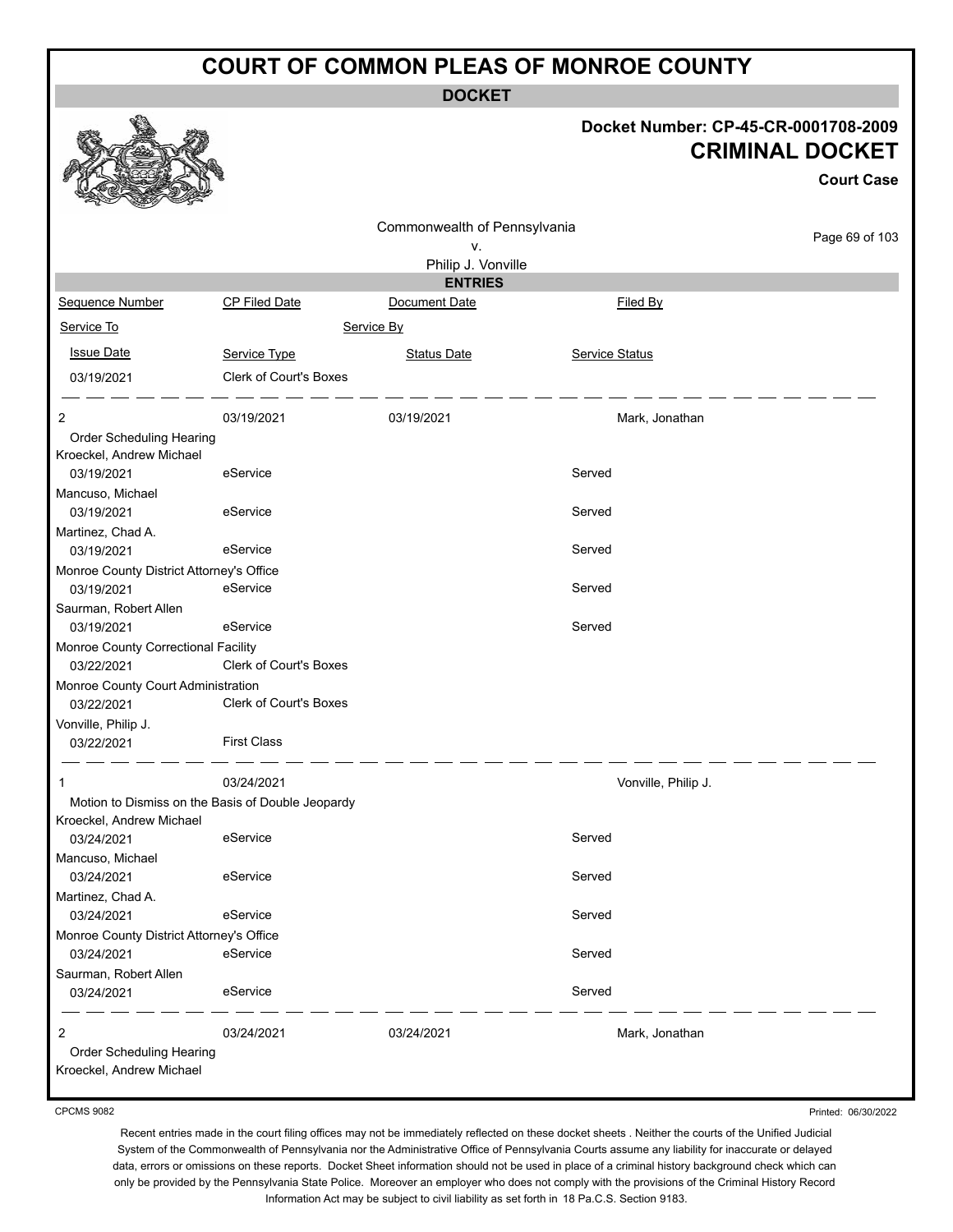**DOCKET**

#### **Docket Number: CP-45-CR-0001708-2009 CRIMINAL DOCKET**

**Court Case**

|                                          |                               | Commonwealth of Pennsylvania                                                               |                     |                |
|------------------------------------------|-------------------------------|--------------------------------------------------------------------------------------------|---------------------|----------------|
|                                          |                               | ν.                                                                                         |                     | Page 70 of 103 |
|                                          |                               | Philip J. Vonville                                                                         |                     |                |
|                                          |                               | <b>ENTRIES</b>                                                                             |                     |                |
| Sequence Number                          | CP Filed Date                 | Document Date                                                                              | Filed By            |                |
| Service To                               |                               | Service By                                                                                 |                     |                |
| <b>Issue Date</b>                        | Service Type                  | <b>Status Date</b>                                                                         | Service Status      |                |
| 03/24/2021                               | eService                      |                                                                                            | Served              |                |
| Mancuso, Michael                         |                               |                                                                                            |                     |                |
| 03/24/2021                               | eService                      |                                                                                            | Served              |                |
| Martinez, Chad A.                        |                               |                                                                                            |                     |                |
| 03/24/2021                               | eService                      |                                                                                            | Served              |                |
| Monroe County District Attorney's Office |                               |                                                                                            |                     |                |
| 03/24/2021                               | eService                      |                                                                                            | Served              |                |
| Saurman, Robert Allen<br>03/24/2021      | eService                      |                                                                                            | Served              |                |
| Monroe County Court Administration       |                               |                                                                                            |                     |                |
| 03/25/2021                               | <b>Clerk of Court's Boxes</b> |                                                                                            |                     |                |
| Vonville, Philip J.                      |                               |                                                                                            |                     |                |
| 03/25/2021                               | <b>First Class</b>            |                                                                                            |                     |                |
|                                          |                               |                                                                                            |                     |                |
| 2                                        | 03/29/2021                    |                                                                                            | Vonville, Philip J. |                |
| Motion for Transcripts for 3-25-2021     |                               |                                                                                            |                     |                |
| Kroeckel, Andrew Michael                 | eService                      |                                                                                            | Served              |                |
| 03/30/2021                               |                               |                                                                                            |                     |                |
| Mancuso, Michael<br>03/30/2021           | eService                      |                                                                                            | Served              |                |
| Martinez, Chad A.                        |                               |                                                                                            |                     |                |
| 03/30/2021                               | eService                      |                                                                                            | Served              |                |
| Monroe County District Attorney's Office |                               |                                                                                            |                     |                |
| 03/30/2021                               | eService                      |                                                                                            | Served              |                |
| Saurman, Robert Allen                    |                               |                                                                                            |                     |                |
| 03/30/2021                               | eService                      |                                                                                            | Served              |                |
|                                          |                               |                                                                                            |                     |                |
| 3                                        | 03/29/2021                    | 03/25/2021                                                                                 | Mark, Jonathan      |                |
|                                          |                               | Order Denying Motion for Dismissal, Motion For Return of Property, Motion For Nominal Bail |                     |                |
| Kroeckel, Andrew Michael                 |                               |                                                                                            |                     |                |
| 03/29/2021                               | eService                      |                                                                                            | Served              |                |
| Mancuso, Michael                         |                               |                                                                                            |                     |                |
| 03/29/2021                               | eService                      |                                                                                            | Served              |                |
| Martinez, Chad A.                        |                               |                                                                                            |                     |                |
| 03/29/2021                               | eService                      |                                                                                            | Served              |                |
| Monroe County Correctional Facility      |                               |                                                                                            |                     |                |
| 03/29/2021                               | Clerk of Court's Boxes        |                                                                                            |                     |                |
|                                          |                               |                                                                                            |                     |                |

CPCMS 9082

Printed: 06/30/2022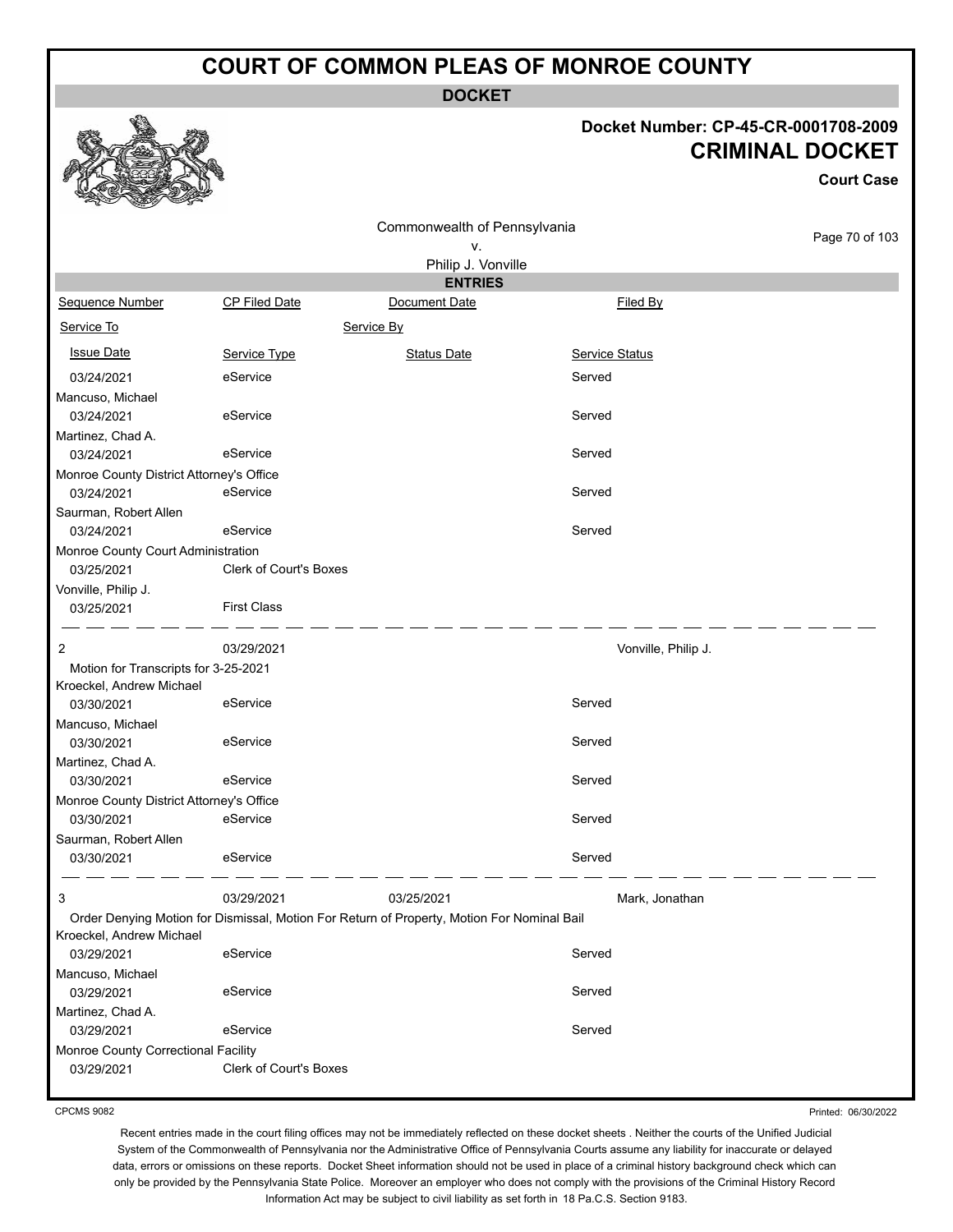**DOCKET**

#### **Docket Number: CP-45-CR-0001708-2009 CRIMINAL DOCKET**

|                                                        |                               |                                                                                                   |                       | <b>Court Case</b>                                    |
|--------------------------------------------------------|-------------------------------|---------------------------------------------------------------------------------------------------|-----------------------|------------------------------------------------------|
|                                                        |                               | Commonwealth of Pennsylvania                                                                      |                       |                                                      |
|                                                        |                               | ٧.                                                                                                |                       | Page 71 of 103                                       |
|                                                        |                               | Philip J. Vonville                                                                                |                       |                                                      |
|                                                        |                               | <b>ENTRIES</b>                                                                                    |                       |                                                      |
| Sequence Number                                        | CP Filed Date                 | Document Date                                                                                     | Filed By              |                                                      |
| Service To                                             |                               | Service By                                                                                        |                       |                                                      |
| <b>Issue Date</b>                                      | Service Type                  | <b>Status Date</b>                                                                                | <b>Service Status</b> |                                                      |
| Monroe County Court Administration<br>03/29/2021       | <b>Clerk of Court's Boxes</b> |                                                                                                   |                       |                                                      |
| Monroe County District Attorney's Office<br>03/29/2021 | eService                      |                                                                                                   | Served                |                                                      |
| Monroe County Probation Department<br>03/29/2021       | <b>Clerk of Court's Boxes</b> |                                                                                                   |                       |                                                      |
| Saurman, Robert Allen<br>03/29/2021                    | eService                      |                                                                                                   | Served                |                                                      |
| Vonville, Philip J.<br>03/29/2021                      | <b>First Class</b>            |                                                                                                   |                       |                                                      |
| 1                                                      | 04/09/2021                    |                                                                                                   |                       | Superior Court of Pennsylvania -<br>Eastern District |
|                                                        |                               | Correspondence from Superior Court - Notice of Appeal incorrectly submitted by Appellant directly |                       |                                                      |
| Kroeckel, Andrew Michael<br>04/10/2021                 | eService                      |                                                                                                   | Served                |                                                      |
| Mancuso, Michael                                       |                               |                                                                                                   |                       |                                                      |
| 04/10/2021                                             | eService                      |                                                                                                   | Served                |                                                      |
| Martinez, Chad A.                                      |                               |                                                                                                   |                       |                                                      |
| 04/10/2021                                             | eService                      |                                                                                                   | Served                |                                                      |
| Monroe County District Attorney's Office               |                               |                                                                                                   |                       |                                                      |
| 04/10/2021                                             | eService                      |                                                                                                   | Served                |                                                      |
| Saurman, Robert Allen<br>04/10/2021                    | eService                      |                                                                                                   | Served                |                                                      |
|                                                        |                               |                                                                                                   |                       |                                                      |
| 2                                                      | 04/09/2021                    |                                                                                                   |                       | Vonville, Philip J.                                  |
| Kroeckel, Andrew Michael                               |                               | Notice of Appeal to the Superior Court - Interlogutory Appeal/Double Jeopardy                     |                       |                                                      |
| 04/10/2021                                             | eService                      |                                                                                                   | Served                |                                                      |
| Mancuso, Michael                                       |                               |                                                                                                   |                       |                                                      |
| 04/10/2021                                             | eService                      |                                                                                                   | Served                |                                                      |
| Martinez, Chad A.                                      |                               |                                                                                                   |                       |                                                      |
| 04/10/2021                                             | eService                      |                                                                                                   | Served                |                                                      |
| Monroe County District Attorney's Office               |                               |                                                                                                   |                       |                                                      |
| 04/10/2021                                             | eService                      |                                                                                                   | Served                |                                                      |
| Saurman, Robert Allen                                  |                               |                                                                                                   |                       |                                                      |
| 04/10/2021                                             | eService                      |                                                                                                   | Served                |                                                      |

CPCMS 9082

Printed: 06/30/2022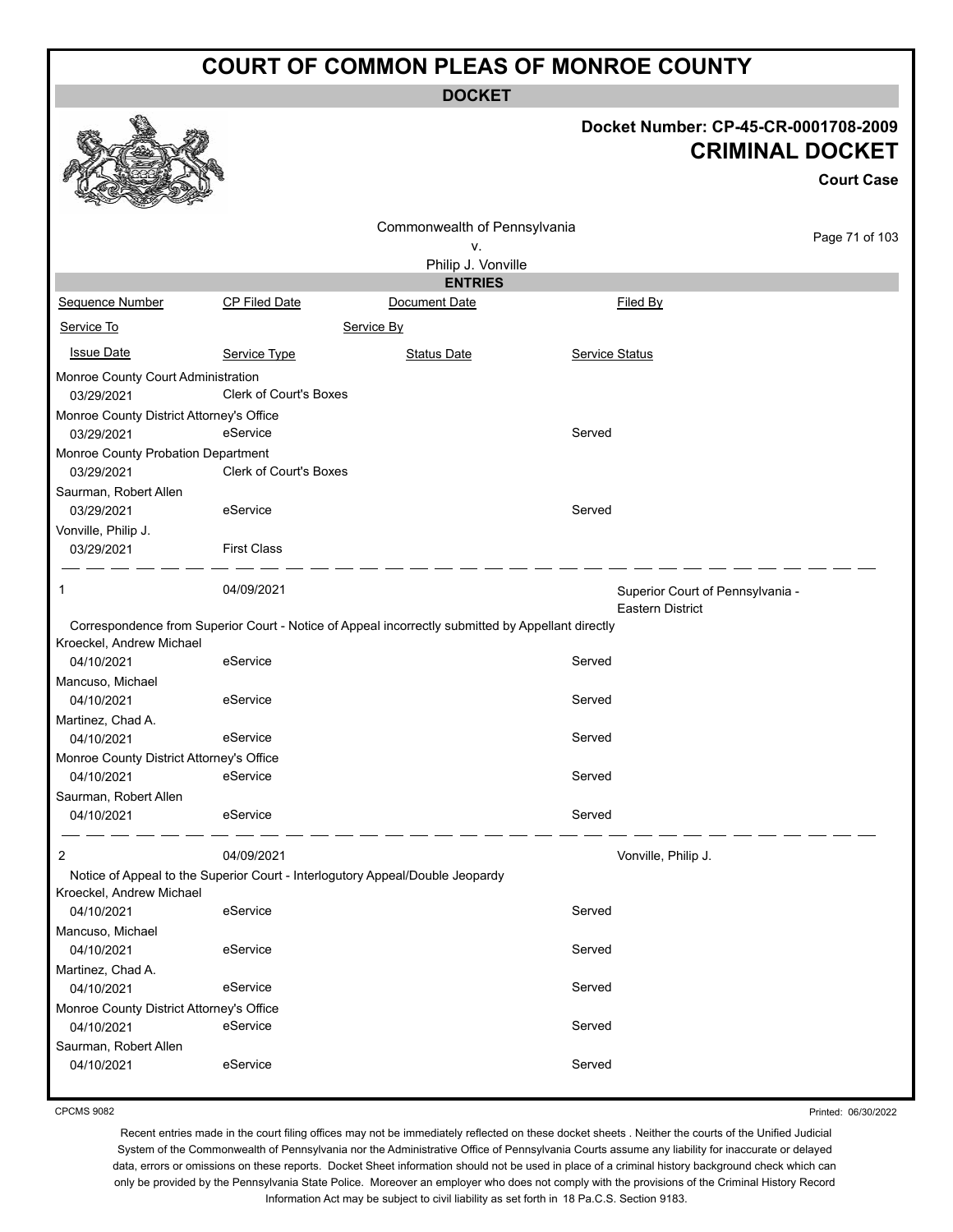**DOCKET**

| Docket Number: CP-45-CR-0001708-2009<br><b>CRIMINAL DOCKET</b><br>Commonwealth of Pennsylvania<br>Page 72 of 103<br>v.<br>Philip J. Vonville<br><b>ENTRIES</b><br>Sequence Number<br>CP Filed Date<br>Document Date<br>Filed By<br>Service To<br>Service By<br><b>Issue Date</b><br>Service Type<br>Service Status<br><b>Status Date</b><br>Superior Court of Pennsylvania -<br>Certified<br>04/12/2021<br>04/09/2021<br>Vonville, Philip J.<br>Motions; Notice of "Defense " and "Immediate Release"<br>Kroeckel, Andrew Michael<br>eService<br>Served<br>04/12/2021<br>eService<br>Served<br>04/12/2021<br>Served<br>04/12/2021<br>eService<br>Monroe County District Attorney's Office<br>eService<br>04/12/2021<br>Served<br>Saurman, Robert Allen<br>eService<br>Served<br>04/12/2021<br>04/12/2021<br>04/12/2021<br>Mark, Jonathan<br>Order to Transcribe Notes of Testimony<br>eService<br>Served<br>04/12/2021<br>04/12/2021<br>eService<br>Served<br>eService<br>Served<br>04/12/2021<br>Monroe County Correctional Facility<br>Clerk of Court's Boxes<br>04/12/2021<br>Monroe County Court Administration<br>Clerk of Court's Boxes<br>04/12/2021<br>Monroe County District Attorney's Office<br>eService<br>Served<br>04/12/2021<br>eService<br>Served<br>04/12/2021<br><b>First Class</b><br>04/12/2021<br>04/12/2021<br>04/12/2021<br>Mark, Jonathan |                          | <b>DUUNEI</b> |                   |
|-------------------------------------------------------------------------------------------------------------------------------------------------------------------------------------------------------------------------------------------------------------------------------------------------------------------------------------------------------------------------------------------------------------------------------------------------------------------------------------------------------------------------------------------------------------------------------------------------------------------------------------------------------------------------------------------------------------------------------------------------------------------------------------------------------------------------------------------------------------------------------------------------------------------------------------------------------------------------------------------------------------------------------------------------------------------------------------------------------------------------------------------------------------------------------------------------------------------------------------------------------------------------------------------------------------------------------------------------------------------|--------------------------|---------------|-------------------|
|                                                                                                                                                                                                                                                                                                                                                                                                                                                                                                                                                                                                                                                                                                                                                                                                                                                                                                                                                                                                                                                                                                                                                                                                                                                                                                                                                                   |                          |               | <b>Court Case</b> |
|                                                                                                                                                                                                                                                                                                                                                                                                                                                                                                                                                                                                                                                                                                                                                                                                                                                                                                                                                                                                                                                                                                                                                                                                                                                                                                                                                                   |                          |               |                   |
|                                                                                                                                                                                                                                                                                                                                                                                                                                                                                                                                                                                                                                                                                                                                                                                                                                                                                                                                                                                                                                                                                                                                                                                                                                                                                                                                                                   |                          |               |                   |
|                                                                                                                                                                                                                                                                                                                                                                                                                                                                                                                                                                                                                                                                                                                                                                                                                                                                                                                                                                                                                                                                                                                                                                                                                                                                                                                                                                   |                          |               |                   |
|                                                                                                                                                                                                                                                                                                                                                                                                                                                                                                                                                                                                                                                                                                                                                                                                                                                                                                                                                                                                                                                                                                                                                                                                                                                                                                                                                                   |                          |               |                   |
|                                                                                                                                                                                                                                                                                                                                                                                                                                                                                                                                                                                                                                                                                                                                                                                                                                                                                                                                                                                                                                                                                                                                                                                                                                                                                                                                                                   |                          |               |                   |
|                                                                                                                                                                                                                                                                                                                                                                                                                                                                                                                                                                                                                                                                                                                                                                                                                                                                                                                                                                                                                                                                                                                                                                                                                                                                                                                                                                   |                          |               |                   |
|                                                                                                                                                                                                                                                                                                                                                                                                                                                                                                                                                                                                                                                                                                                                                                                                                                                                                                                                                                                                                                                                                                                                                                                                                                                                                                                                                                   |                          |               |                   |
|                                                                                                                                                                                                                                                                                                                                                                                                                                                                                                                                                                                                                                                                                                                                                                                                                                                                                                                                                                                                                                                                                                                                                                                                                                                                                                                                                                   | Eastern District         |               |                   |
|                                                                                                                                                                                                                                                                                                                                                                                                                                                                                                                                                                                                                                                                                                                                                                                                                                                                                                                                                                                                                                                                                                                                                                                                                                                                                                                                                                   |                          |               |                   |
|                                                                                                                                                                                                                                                                                                                                                                                                                                                                                                                                                                                                                                                                                                                                                                                                                                                                                                                                                                                                                                                                                                                                                                                                                                                                                                                                                                   | 3                        |               |                   |
|                                                                                                                                                                                                                                                                                                                                                                                                                                                                                                                                                                                                                                                                                                                                                                                                                                                                                                                                                                                                                                                                                                                                                                                                                                                                                                                                                                   |                          |               |                   |
|                                                                                                                                                                                                                                                                                                                                                                                                                                                                                                                                                                                                                                                                                                                                                                                                                                                                                                                                                                                                                                                                                                                                                                                                                                                                                                                                                                   |                          |               |                   |
|                                                                                                                                                                                                                                                                                                                                                                                                                                                                                                                                                                                                                                                                                                                                                                                                                                                                                                                                                                                                                                                                                                                                                                                                                                                                                                                                                                   | Mancuso, Michael         |               |                   |
|                                                                                                                                                                                                                                                                                                                                                                                                                                                                                                                                                                                                                                                                                                                                                                                                                                                                                                                                                                                                                                                                                                                                                                                                                                                                                                                                                                   |                          |               |                   |
|                                                                                                                                                                                                                                                                                                                                                                                                                                                                                                                                                                                                                                                                                                                                                                                                                                                                                                                                                                                                                                                                                                                                                                                                                                                                                                                                                                   | Martinez, Chad A.        |               |                   |
|                                                                                                                                                                                                                                                                                                                                                                                                                                                                                                                                                                                                                                                                                                                                                                                                                                                                                                                                                                                                                                                                                                                                                                                                                                                                                                                                                                   |                          |               |                   |
|                                                                                                                                                                                                                                                                                                                                                                                                                                                                                                                                                                                                                                                                                                                                                                                                                                                                                                                                                                                                                                                                                                                                                                                                                                                                                                                                                                   |                          |               |                   |
|                                                                                                                                                                                                                                                                                                                                                                                                                                                                                                                                                                                                                                                                                                                                                                                                                                                                                                                                                                                                                                                                                                                                                                                                                                                                                                                                                                   |                          |               |                   |
|                                                                                                                                                                                                                                                                                                                                                                                                                                                                                                                                                                                                                                                                                                                                                                                                                                                                                                                                                                                                                                                                                                                                                                                                                                                                                                                                                                   |                          |               |                   |
|                                                                                                                                                                                                                                                                                                                                                                                                                                                                                                                                                                                                                                                                                                                                                                                                                                                                                                                                                                                                                                                                                                                                                                                                                                                                                                                                                                   | -1                       |               |                   |
|                                                                                                                                                                                                                                                                                                                                                                                                                                                                                                                                                                                                                                                                                                                                                                                                                                                                                                                                                                                                                                                                                                                                                                                                                                                                                                                                                                   | Kroeckel, Andrew Michael |               |                   |
|                                                                                                                                                                                                                                                                                                                                                                                                                                                                                                                                                                                                                                                                                                                                                                                                                                                                                                                                                                                                                                                                                                                                                                                                                                                                                                                                                                   |                          |               |                   |
|                                                                                                                                                                                                                                                                                                                                                                                                                                                                                                                                                                                                                                                                                                                                                                                                                                                                                                                                                                                                                                                                                                                                                                                                                                                                                                                                                                   | Mancuso, Michael         |               |                   |
|                                                                                                                                                                                                                                                                                                                                                                                                                                                                                                                                                                                                                                                                                                                                                                                                                                                                                                                                                                                                                                                                                                                                                                                                                                                                                                                                                                   | Martinez, Chad A.        |               |                   |
|                                                                                                                                                                                                                                                                                                                                                                                                                                                                                                                                                                                                                                                                                                                                                                                                                                                                                                                                                                                                                                                                                                                                                                                                                                                                                                                                                                   |                          |               |                   |
|                                                                                                                                                                                                                                                                                                                                                                                                                                                                                                                                                                                                                                                                                                                                                                                                                                                                                                                                                                                                                                                                                                                                                                                                                                                                                                                                                                   |                          |               |                   |
|                                                                                                                                                                                                                                                                                                                                                                                                                                                                                                                                                                                                                                                                                                                                                                                                                                                                                                                                                                                                                                                                                                                                                                                                                                                                                                                                                                   |                          |               |                   |
|                                                                                                                                                                                                                                                                                                                                                                                                                                                                                                                                                                                                                                                                                                                                                                                                                                                                                                                                                                                                                                                                                                                                                                                                                                                                                                                                                                   |                          |               |                   |
|                                                                                                                                                                                                                                                                                                                                                                                                                                                                                                                                                                                                                                                                                                                                                                                                                                                                                                                                                                                                                                                                                                                                                                                                                                                                                                                                                                   | Saurman, Robert Allen    |               |                   |
|                                                                                                                                                                                                                                                                                                                                                                                                                                                                                                                                                                                                                                                                                                                                                                                                                                                                                                                                                                                                                                                                                                                                                                                                                                                                                                                                                                   |                          |               |                   |
|                                                                                                                                                                                                                                                                                                                                                                                                                                                                                                                                                                                                                                                                                                                                                                                                                                                                                                                                                                                                                                                                                                                                                                                                                                                                                                                                                                   | Vonville, Philip J.      |               |                   |
|                                                                                                                                                                                                                                                                                                                                                                                                                                                                                                                                                                                                                                                                                                                                                                                                                                                                                                                                                                                                                                                                                                                                                                                                                                                                                                                                                                   |                          |               |                   |
|                                                                                                                                                                                                                                                                                                                                                                                                                                                                                                                                                                                                                                                                                                                                                                                                                                                                                                                                                                                                                                                                                                                                                                                                                                                                                                                                                                   | 2                        |               |                   |
|                                                                                                                                                                                                                                                                                                                                                                                                                                                                                                                                                                                                                                                                                                                                                                                                                                                                                                                                                                                                                                                                                                                                                                                                                                                                                                                                                                   | Concise Statement Order  |               |                   |

CPCMS 9082

Recent entries made in the court filing offices may not be immediately reflected on these docket sheets . Neither the courts of the Unified Judicial System of the Commonwealth of Pennsylvania nor the Administrative Office of Pennsylvania Courts assume any liability for inaccurate or delayed data, errors or omissions on these reports. Docket Sheet information should not be used in place of a criminal history background check which can only be provided by the Pennsylvania State Police. Moreover an employer who does not comply with the provisions of the Criminal History Record Information Act may be subject to civil liability as set forth in 18 Pa.C.S. Section 9183.

Printed: 06/30/2022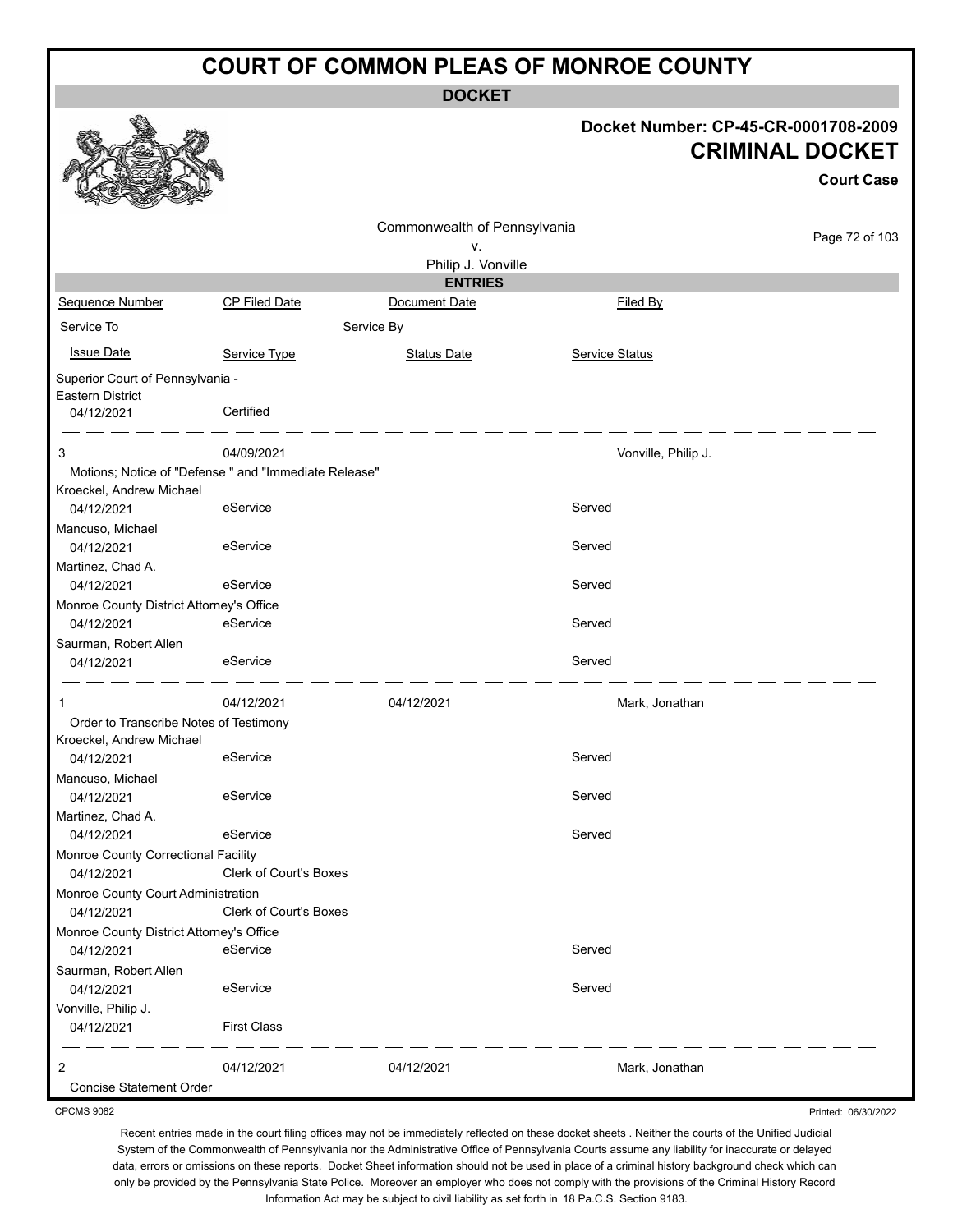**DOCKET**

#### **Docket Number: CP-45-CR-0001708-2009 CRIMINAL DOCKET**

|                                                                               |                        |                                    |                                             | <b>Court Case</b> |
|-------------------------------------------------------------------------------|------------------------|------------------------------------|---------------------------------------------|-------------------|
|                                                                               |                        | Commonwealth of Pennsylvania<br>٧. |                                             | Page 73 of 103    |
|                                                                               |                        | Philip J. Vonville                 |                                             |                   |
|                                                                               |                        | <b>ENTRIES</b>                     |                                             |                   |
| Sequence Number                                                               | CP Filed Date          | Document Date                      | Filed By                                    |                   |
| Service To                                                                    |                        | Service By                         |                                             |                   |
| <b>Issue Date</b>                                                             | Service Type           | <b>Status Date</b>                 | <b>Service Status</b>                       |                   |
| Kroeckel, Andrew Michael                                                      |                        |                                    |                                             |                   |
| 04/12/2021                                                                    | eService               |                                    | Served                                      |                   |
| Mancuso, Michael                                                              |                        |                                    |                                             |                   |
| 04/12/2021                                                                    | eService               |                                    | Served                                      |                   |
| Martinez, Chad A.                                                             |                        |                                    |                                             |                   |
| 04/12/2021                                                                    | eService               |                                    | Served                                      |                   |
| Monroe County Correctional Facility                                           |                        |                                    |                                             |                   |
| 04/12/2021                                                                    | Clerk of Court's Boxes |                                    |                                             |                   |
| Monroe County Court Administration                                            |                        |                                    |                                             |                   |
| 04/12/2021                                                                    | Clerk of Court's Boxes |                                    |                                             |                   |
| Monroe County District Attorney's Office                                      |                        |                                    |                                             |                   |
| 04/12/2021                                                                    | eService               |                                    | Served                                      |                   |
| Saurman, Robert Allen                                                         |                        |                                    |                                             |                   |
| 04/12/2021                                                                    | eService               |                                    | Served                                      |                   |
| Vonville, Philip J.                                                           |                        |                                    |                                             |                   |
| 04/12/2021                                                                    | <b>First Class</b>     |                                    |                                             |                   |
| 1                                                                             | 04/13/2021             |                                    | Monroe County District Attorney's<br>Office |                   |
| <b>Motion for Transcripts</b>                                                 |                        |                                    |                                             |                   |
| Kroeckel, Andrew Michael                                                      |                        |                                    |                                             |                   |
| 04/13/2021                                                                    | eService               |                                    | Served                                      |                   |
| Mancuso, Michael                                                              |                        |                                    |                                             |                   |
| 04/13/2021                                                                    | eService               |                                    | Served                                      |                   |
| Martinez, Chad A.                                                             |                        |                                    |                                             |                   |
| 04/13/2021                                                                    | eService               |                                    | Served                                      |                   |
| Saurman, Robert Allen                                                         |                        |                                    |                                             |                   |
| 04/13/2021                                                                    | eNotice                |                                    | Notified                                    |                   |
| $\mathbf{1}$                                                                  | 04/14/2021             |                                    | Monroe County Court Reporters               |                   |
| Notice of Completion of Transcrpit April 12, 2021<br>Kroeckel, Andrew Michael |                        |                                    |                                             |                   |
| 04/14/2021                                                                    | eService               |                                    | Served                                      |                   |
| Mancuso, Michael                                                              |                        |                                    |                                             |                   |
| 04/14/2021                                                                    | eService               |                                    | Served                                      |                   |
| Martinez, Chad A.                                                             |                        |                                    |                                             |                   |
| 04/14/2021                                                                    | eService               |                                    | Served                                      |                   |
| Monroe County District Attorney's Office                                      |                        |                                    |                                             |                   |

CPCMS 9082

Recent entries made in the court filing offices may not be immediately reflected on these docket sheets . Neither the courts of the Unified Judicial System of the Commonwealth of Pennsylvania nor the Administrative Office of Pennsylvania Courts assume any liability for inaccurate or delayed data, errors or omissions on these reports. Docket Sheet information should not be used in place of a criminal history background check which can only be provided by the Pennsylvania State Police. Moreover an employer who does not comply with the provisions of the Criminal History Record Information Act may be subject to civil liability as set forth in 18 Pa.C.S. Section 9183.

Printed: 06/30/2022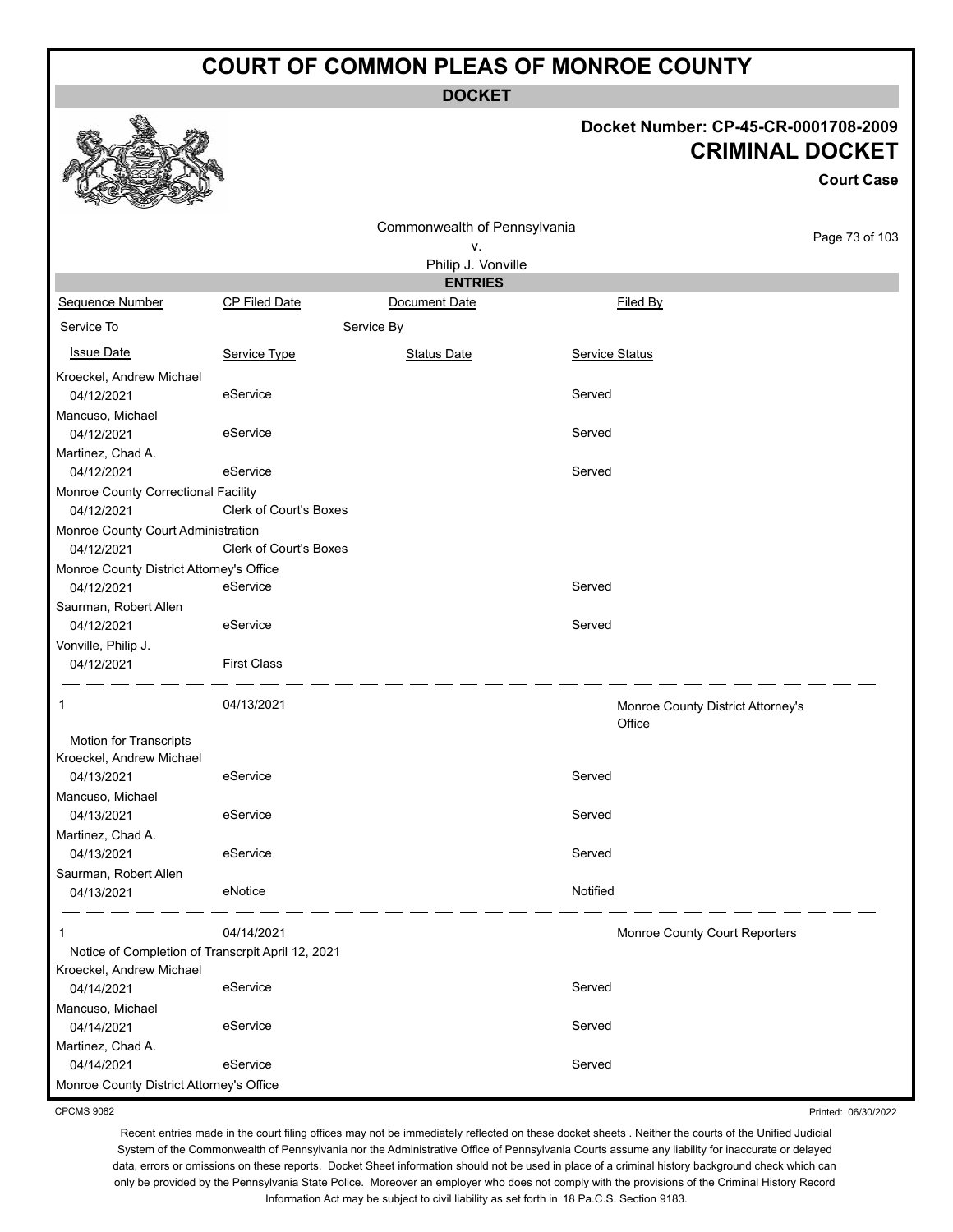**DOCKET**

#### **Docket Number: CP-45-CR-0001708-2009 CRIMINAL DOCKET**

**Court Case**

|                                          |                      | Commonwealth of Pennsylvania |                |                                   |
|------------------------------------------|----------------------|------------------------------|----------------|-----------------------------------|
|                                          |                      | ν.                           |                | Page 74 of 103                    |
|                                          |                      | Philip J. Vonville           |                |                                   |
|                                          |                      | <b>ENTRIES</b>               |                |                                   |
| Sequence Number                          | <b>CP Filed Date</b> | Document Date                | Filed By       |                                   |
| Service To                               |                      | Service By                   |                |                                   |
| <b>Issue Date</b>                        | Service Type         | <b>Status Date</b>           | Service Status |                                   |
| 04/14/2021                               | eService             |                              | Served         |                                   |
| Saurman, Robert Allen                    |                      |                              |                |                                   |
| 04/14/2021                               | eService             |                              | Served         |                                   |
| 2                                        | 04/14/2021           |                              |                | Monroe County Court Reporters     |
| Transcript of March 25, 2021 Proceedings |                      |                              |                |                                   |
| Kroeckel, Andrew Michael                 |                      |                              |                |                                   |
| 04/14/2021                               | eService             |                              | Served         |                                   |
| Mancuso, Michael                         |                      |                              |                |                                   |
| 04/14/2021                               | eService             |                              | Served         |                                   |
| Martinez, Chad A.                        |                      |                              |                |                                   |
| 04/14/2021                               | eService             |                              | Served         |                                   |
| Monroe County District Attorney's Office |                      |                              |                |                                   |
| 04/14/2021                               | eService             |                              | Served         |                                   |
| Saurman, Robert Allen                    |                      |                              |                |                                   |
| 04/14/2021                               | eService             |                              | Served         |                                   |
| 1                                        | 04/15/2021           |                              |                | Monroe County District Attorney's |
|                                          |                      |                              | Office         |                                   |
| Motion for Transcripts                   |                      |                              |                |                                   |
| Kroeckel, Andrew Michael                 |                      |                              |                |                                   |
| 04/15/2021                               | eService             |                              | Served         |                                   |
| Mancuso, Michael<br>04/15/2021           | eService             |                              | Served         |                                   |
| Martinez, Chad A.                        |                      |                              |                |                                   |
| 04/15/2021                               | eService             |                              | Served         |                                   |
| Saurman, Robert Allen                    |                      |                              |                |                                   |
| 04/15/2021                               | eNotice              |                              | Notified       |                                   |
| 1                                        | 04/19/2021           | 04/19/2021                   | Mark, Jonathan |                                   |
| Order to Transcribe Notes of Testimony   |                      |                              |                |                                   |
| Kroeckel, Andrew Michael                 |                      |                              |                |                                   |
| 04/19/2021                               | eService             |                              | Served         |                                   |
| Mancuso, Michael                         |                      |                              |                |                                   |
| 04/19/2021                               | eService             |                              | Served         |                                   |
| Martinez, Chad A.                        |                      |                              |                |                                   |
| 04/19/2021                               | eService             |                              | Served         |                                   |
| Monroe County Court Administration       |                      |                              |                |                                   |

CPCMS 9082

Printed: 06/30/2022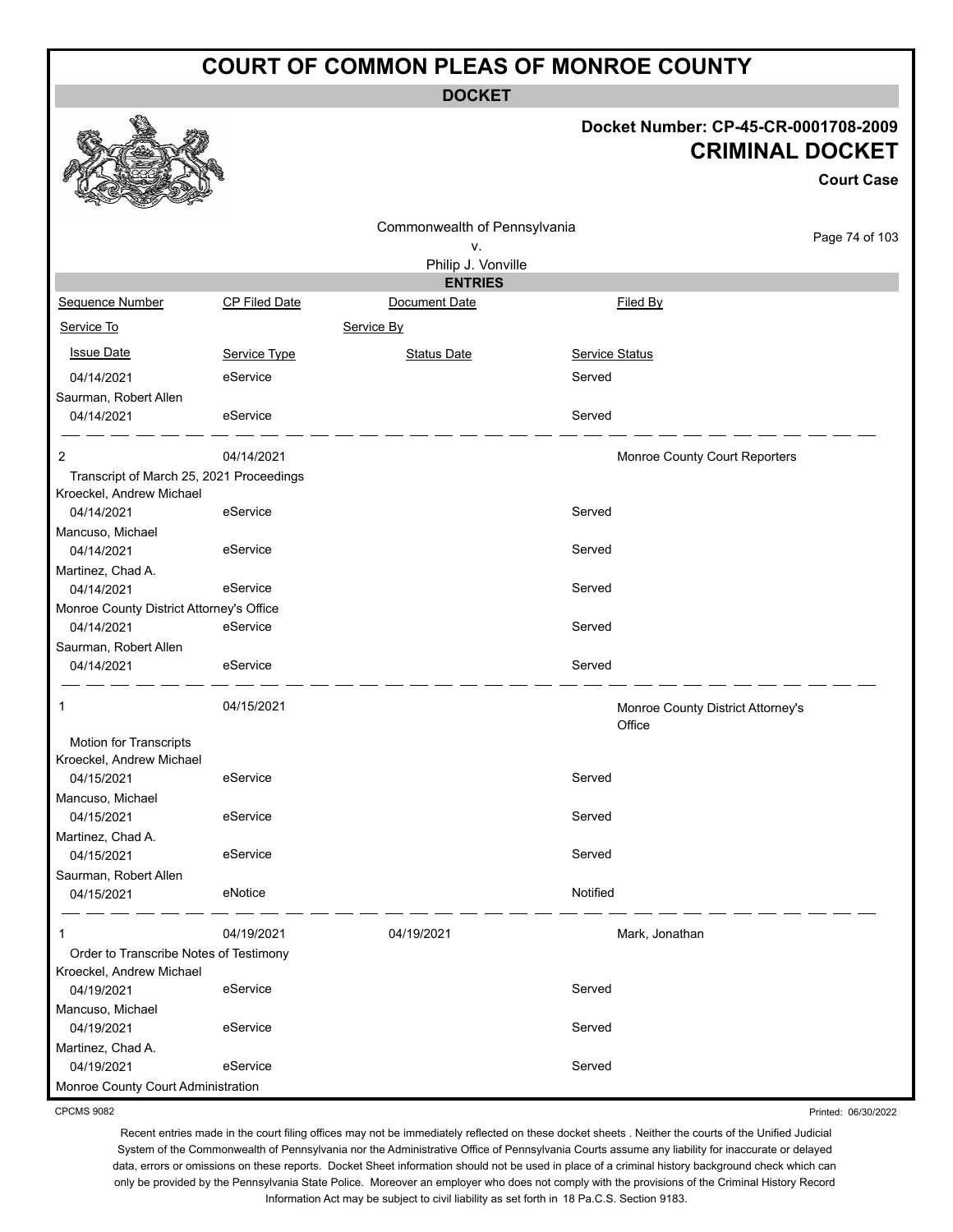**DOCKET**

#### **Docket Number: CP-45-CR-0001708-2009 CRIMINAL DOCKET**

|                                          |                               | UKIMINAL DUUNE I             |                               |                   |  |
|------------------------------------------|-------------------------------|------------------------------|-------------------------------|-------------------|--|
|                                          |                               |                              |                               | <b>Court Case</b> |  |
|                                          |                               | Commonwealth of Pennsylvania |                               |                   |  |
|                                          |                               | ٧.                           |                               | Page 75 of 103    |  |
|                                          |                               | Philip J. Vonville           |                               |                   |  |
|                                          |                               | <b>ENTRIES</b>               |                               |                   |  |
| Sequence Number                          | <b>CP Filed Date</b>          | Document Date                | Filed By                      |                   |  |
| Service To                               |                               | Service By                   |                               |                   |  |
| <b>Issue Date</b>                        | Service Type                  | <b>Status Date</b>           | Service Status                |                   |  |
| 04/19/2021                               | <b>Clerk of Court's Boxes</b> |                              |                               |                   |  |
| Monroe County District Attorney's Office |                               |                              |                               |                   |  |
| 04/19/2021                               | eService                      |                              | Served                        |                   |  |
| Saurman, Robert Allen                    |                               |                              |                               |                   |  |
| 04/19/2021                               | eService                      |                              | Served                        |                   |  |
| Vonville, Philip J.                      |                               |                              |                               |                   |  |
| 04/19/2021                               | <b>First Class</b>            |                              |                               |                   |  |
| 2                                        | 04/19/2021                    | 04/19/2021                   | Mark, Jonathan                |                   |  |
| Order to Transcribe Notes of Testimony   |                               |                              |                               |                   |  |
| Kroeckel, Andrew Michael                 |                               |                              |                               |                   |  |
| 04/19/2021                               | eService                      |                              | Served                        |                   |  |
| Mancuso, Michael                         |                               |                              |                               |                   |  |
| 04/19/2021                               | eService                      |                              | Served                        |                   |  |
| Martinez, Chad A.                        |                               |                              |                               |                   |  |
| 04/19/2021                               | eService                      |                              | Served                        |                   |  |
| Monroe County Court Administration       |                               |                              |                               |                   |  |
| 04/19/2021                               | <b>Clerk of Court's Boxes</b> |                              |                               |                   |  |
| Monroe County District Attorney's Office |                               |                              |                               |                   |  |
| 04/19/2021                               | eService                      |                              | Served                        |                   |  |
| Saurman, Robert Allen                    |                               |                              |                               |                   |  |
| 04/19/2021                               | eService                      |                              | Served                        |                   |  |
| Vonville, Philip J.                      |                               |                              |                               |                   |  |
| 04/19/2021                               | <b>First Class</b>            |                              |                               |                   |  |
| $\mathbf{1}$                             | 04/20/2021                    |                              | Monroe County Court Reporters |                   |  |
| Notice of Completion of Transcript       |                               |                              |                               |                   |  |
| Kroeckel, Andrew Michael                 |                               |                              |                               |                   |  |
| 04/23/2021                               | eService                      |                              | Served                        |                   |  |
| Mancuso, Michael                         |                               |                              |                               |                   |  |
| 04/23/2021                               | eService                      |                              | Served                        |                   |  |
| Martinez, Chad A.                        |                               |                              |                               |                   |  |
| 04/23/2021                               | eService                      |                              | Served                        |                   |  |
| Monroe County District Attorney's Office |                               |                              |                               |                   |  |
| 04/23/2021                               | eService                      |                              | Served                        |                   |  |
| Saurman, Robert Allen                    |                               |                              |                               |                   |  |
| 04/23/2021                               | eService                      |                              | Served                        |                   |  |

CPCMS 9082

**RAA** 

Printed: 06/30/2022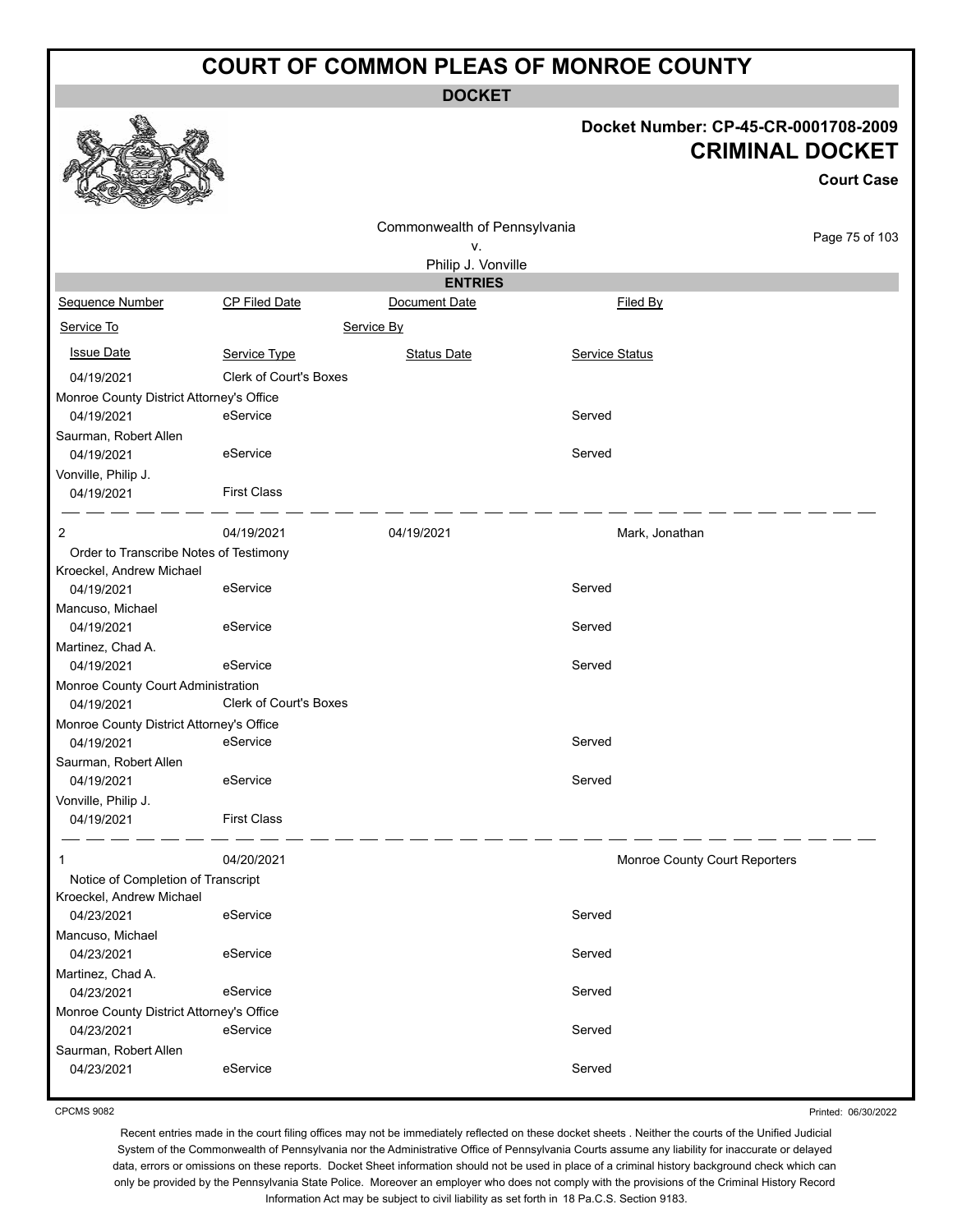**DOCKET**

#### **Docket Number: CP-45-CR-0001708-2009 CRIMINAL DOCKET**

**Court Case**

Printed: 06/30/2022

|                                                                 |                      | Commonwealth of Pennsylvania                                                            |                |                                                             |                |
|-----------------------------------------------------------------|----------------------|-----------------------------------------------------------------------------------------|----------------|-------------------------------------------------------------|----------------|
| ۷.                                                              |                      |                                                                                         |                |                                                             | Page 76 of 103 |
|                                                                 |                      | Philip J. Vonville                                                                      |                |                                                             |                |
|                                                                 |                      | <b>ENTRIES</b>                                                                          |                |                                                             |                |
| Sequence Number                                                 | <b>CP Filed Date</b> | Document Date                                                                           |                | Filed By                                                    |                |
| Service To                                                      |                      | Service By                                                                              |                |                                                             |                |
| <b>Issue Date</b>                                               | Service Type         | <b>Status Date</b>                                                                      | Service Status |                                                             |                |
| 1                                                               | 04/22/2021           |                                                                                         |                | Vonville, Philip J.                                         |                |
| Petition for Review Pa.R.A.P.(1573)<br>Kroeckel, Andrew Michael |                      |                                                                                         |                |                                                             |                |
| 04/22/2021                                                      | eService             |                                                                                         | Served         |                                                             |                |
| Mancuso, Michael                                                |                      |                                                                                         |                |                                                             |                |
| 04/22/2021                                                      | eService             |                                                                                         | Served         |                                                             |                |
| Martinez, Chad A.<br>04/22/2021                                 | eService             |                                                                                         | Served         |                                                             |                |
| Monroe County District Attorney's Office                        |                      |                                                                                         |                |                                                             |                |
| 04/22/2021                                                      | eService             |                                                                                         | Served         |                                                             |                |
| Saurman, Robert Allen                                           |                      |                                                                                         |                |                                                             |                |
| 04/22/2021                                                      | eService             |                                                                                         | Served         |                                                             |                |
| 1                                                               | 04/26/2021           |                                                                                         |                | Superior Court of Pennsylvania -<br><b>Eastern District</b> |                |
| Kroeckel, Andrew Michael                                        |                      | Correspondence from Superior Court - Notice of Appeal was incorrectly submitted to them |                |                                                             |                |
| 04/26/2021                                                      | eService             |                                                                                         | Served         |                                                             |                |
| Mancuso, Michael                                                |                      |                                                                                         |                |                                                             |                |
| 04/26/2021                                                      | eService             |                                                                                         | Served         |                                                             |                |
| Martinez, Chad A.<br>04/26/2021                                 | eService             |                                                                                         | Served         |                                                             |                |
| Monroe County District Attorney's Office                        |                      |                                                                                         |                |                                                             |                |
| 04/26/2021                                                      | eService             |                                                                                         | Served         |                                                             |                |
| Saurman, Robert Allen                                           |                      |                                                                                         |                |                                                             |                |
| 04/26/2021                                                      | eService             |                                                                                         | Served         |                                                             |                |
| $\overline{2}$                                                  | 04/26/2021           |                                                                                         |                | Vonville, Philip J.                                         |                |
| Interlocutory Appeal to the Superior Court                      |                      |                                                                                         |                |                                                             |                |
| Kroeckel, Andrew Michael<br>04/26/2021                          | eService             |                                                                                         | Served         |                                                             |                |
| Mancuso, Michael                                                |                      |                                                                                         |                |                                                             |                |
| 04/26/2021                                                      | eService             |                                                                                         | Served         |                                                             |                |
| Martinez, Chad A.                                               |                      |                                                                                         |                |                                                             |                |
| 04/26/2021                                                      | eService             |                                                                                         | Served         |                                                             |                |
| Monroe County District Attorney's Office                        |                      |                                                                                         |                |                                                             |                |
| 04/26/2021                                                      | eService             |                                                                                         | Served         |                                                             |                |

CPCMS 9082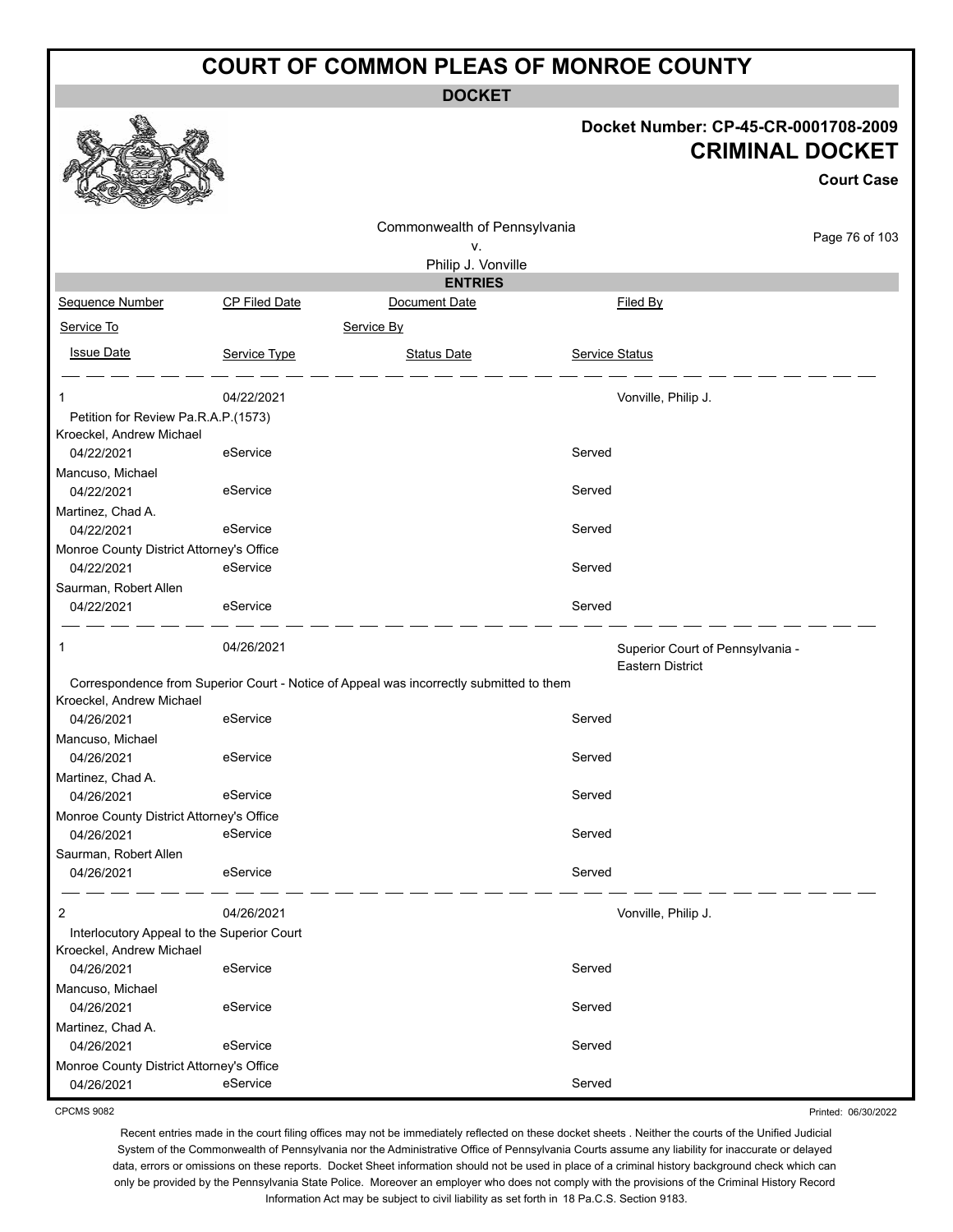**DOCKET**

**Issue Date Service Type** Service Status Date Service Status Date Service Status

04/26/2021 eService Served

|                 |                      | -----                        |                                      |                                             |
|-----------------|----------------------|------------------------------|--------------------------------------|---------------------------------------------|
|                 |                      |                              | Docket Number: CP-45-CR-0001708-2009 | <b>CRIMINAL DOCKET</b><br><b>Court Case</b> |
|                 |                      | Commonwealth of Pennsylvania |                                      |                                             |
|                 |                      | v.                           |                                      | Page 77 of 103                              |
|                 |                      | Philip J. Vonville           |                                      |                                             |
|                 |                      | <b>ENTRIES</b>               |                                      |                                             |
| Sequence Number | <b>CP Filed Date</b> | Document Date                | Filed By                             |                                             |
| Service To      |                      | Service By                   |                                      |                                             |



Saurman, Robert Allen

Eastern District

Superior Court of Pennsylvania -

04/26/2021 First Class/Certified

|                                          | 04/26/2021                    |                                                                               |                     |  |
|------------------------------------------|-------------------------------|-------------------------------------------------------------------------------|---------------------|--|
| 3                                        |                               | Concise Statement of the Errors Complaint of on Appeal Pa. R.A.P. 1925 (b)(l) | Vonville, Philip J. |  |
| Kroeckel, Andrew Michael                 |                               |                                                                               |                     |  |
| 04/26/2021                               | eService                      |                                                                               | Served              |  |
| Mancuso, Michael                         |                               |                                                                               |                     |  |
| 04/26/2021                               | eService                      |                                                                               | Served              |  |
| Martinez, Chad A.                        |                               |                                                                               |                     |  |
| 04/26/2021                               | eService                      |                                                                               | Served              |  |
| Monroe County District Attorney's Office |                               |                                                                               |                     |  |
| 04/26/2021                               | eService                      |                                                                               | Served              |  |
| Saurman, Robert Allen                    |                               |                                                                               |                     |  |
| 04/26/2021                               | eService                      |                                                                               | Served              |  |
| $\overline{2}$                           | 04/27/2021                    | 04/27/2021                                                                    | Mark, Jonathan      |  |
| Order Scheduling Hearing                 |                               |                                                                               |                     |  |
| Kroeckel, Andrew Michael                 |                               |                                                                               |                     |  |
| 04/27/2021                               | eService                      |                                                                               | Served              |  |
| Mancuso, Michael                         |                               |                                                                               |                     |  |
| 04/27/2021                               | eService                      |                                                                               | Served              |  |
| Martinez, Chad A.                        |                               |                                                                               |                     |  |
| 04/27/2021                               | eService                      |                                                                               | Served              |  |
| Monroe County Correctional Facility      |                               |                                                                               |                     |  |
| 04/27/2021                               | Clerk of Court's Boxes        |                                                                               |                     |  |
| Monroe County Court Administration       |                               |                                                                               |                     |  |
| 04/27/2021                               | <b>Clerk of Court's Boxes</b> |                                                                               |                     |  |
| Monroe County District Attorney's Office |                               |                                                                               |                     |  |
| 04/27/2021                               | eService                      |                                                                               | Served              |  |
| Saurman, Robert Allen                    |                               |                                                                               |                     |  |
| 04/27/2021                               | eService                      |                                                                               | Served              |  |
| Vonville, Philip J.                      |                               |                                                                               |                     |  |
| 04/27/2021                               | <b>First Class</b>            |                                                                               |                     |  |

CPCMS 9082

Printed: 06/30/2022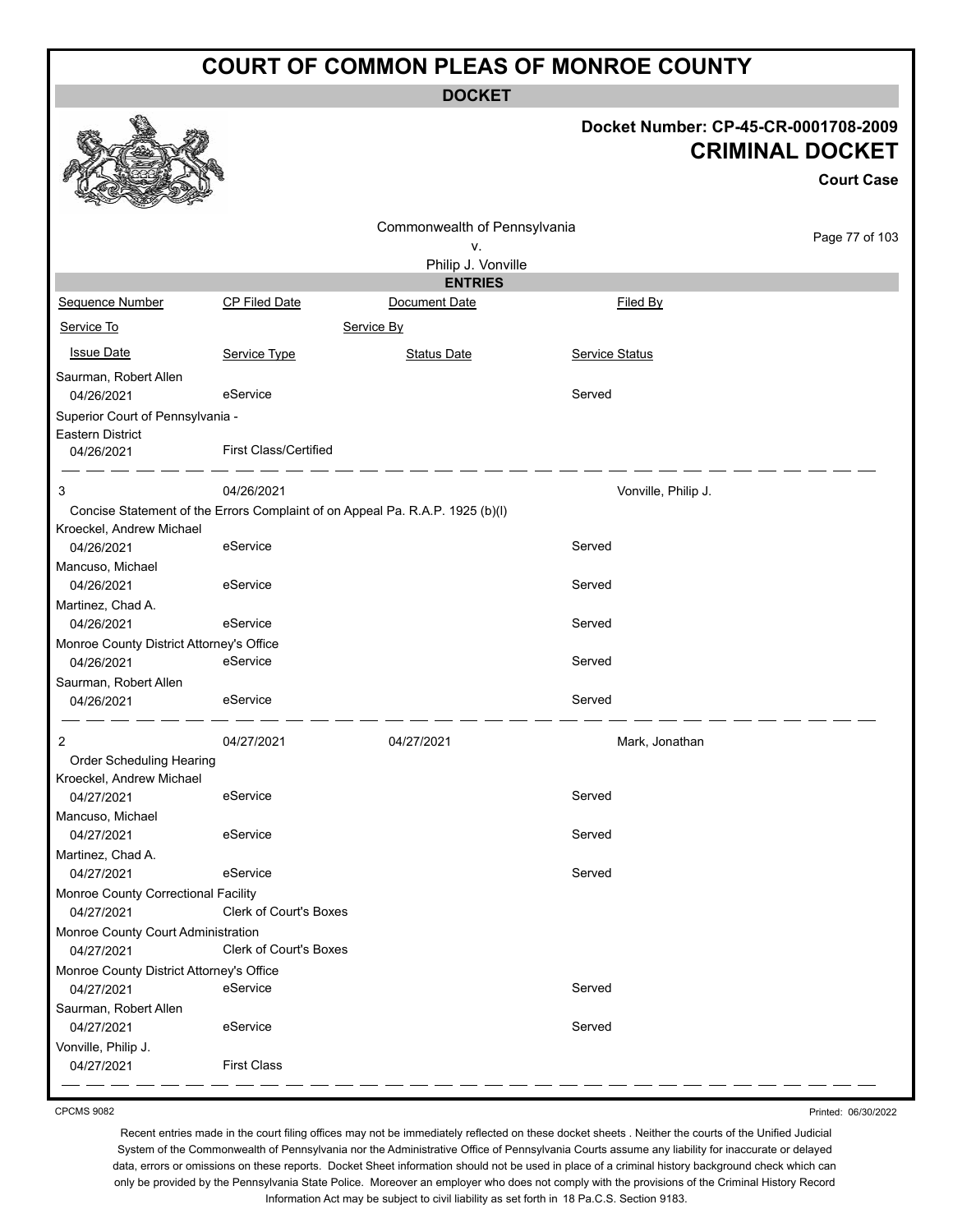**DOCKET**

#### **Docket Number: CP-45-CR-0001708-2009 CRIMINAL DOCKET**

|                                                  |                                                 | UUUIVAL P<br>$\checkmark$                                                     |                       |                   |
|--------------------------------------------------|-------------------------------------------------|-------------------------------------------------------------------------------|-----------------------|-------------------|
|                                                  |                                                 |                                                                               |                       | <b>Court Case</b> |
|                                                  |                                                 | Commonwealth of Pennsylvania                                                  |                       |                   |
|                                                  |                                                 | v.                                                                            |                       | Page 78 of 103    |
|                                                  |                                                 | Philip J. Vonville                                                            |                       |                   |
|                                                  |                                                 | <b>ENTRIES</b>                                                                |                       |                   |
| Sequence Number                                  | CP Filed Date                                   | Document Date                                                                 | Filed By              |                   |
| Service To                                       |                                                 | Service By                                                                    |                       |                   |
| <b>Issue Date</b>                                | Service Type                                    | <b>Status Date</b>                                                            | <b>Service Status</b> |                   |
| 3                                                | 04/29/2021                                      |                                                                               | Mark, Jonathan        |                   |
|                                                  | Order To Remove Case From June 2021 Trial List  |                                                                               |                       |                   |
| Kroeckel, Andrew Michael                         |                                                 |                                                                               |                       |                   |
| 04/29/2021                                       | eService                                        |                                                                               | Served                |                   |
| Mancuso, Michael                                 |                                                 |                                                                               |                       |                   |
| 04/29/2021                                       | eService                                        |                                                                               | Served                |                   |
| Martinez, Chad A.                                |                                                 |                                                                               |                       |                   |
| 04/29/2021                                       | eService                                        |                                                                               | Served                |                   |
| Monroe County Correctional Facility              |                                                 |                                                                               |                       |                   |
| 04/29/2021                                       | Clerk of Court's Boxes                          |                                                                               |                       |                   |
| Monroe County Court Administration               |                                                 |                                                                               |                       |                   |
| 04/29/2021                                       | Clerk of Court's Boxes                          |                                                                               |                       |                   |
| Monroe County District Attorney's Office         |                                                 |                                                                               |                       |                   |
| 04/29/2021                                       | eService                                        |                                                                               | Served                |                   |
| Monroe County Probation Department<br>04/29/2021 | Clerk of Court's Boxes                          |                                                                               |                       |                   |
| Saurman, Robert Allen                            |                                                 |                                                                               |                       |                   |
| 04/29/2021                                       | eService                                        |                                                                               | Served                |                   |
|                                                  |                                                 |                                                                               |                       |                   |
| Vonville, Philip J.<br>04/29/2021                | <b>First Class</b>                              |                                                                               |                       |                   |
|                                                  |                                                 |                                                                               |                       |                   |
| 1                                                | 05/03/2021                                      |                                                                               | Vonville, Philip J.   |                   |
|                                                  |                                                 | Permission to Amend and Add to Motion "Petition for Review" Pa. R.A.P. (1573) |                       |                   |
| Kroeckel, Andrew Michael                         |                                                 |                                                                               |                       |                   |
| 05/03/2021                                       | eService                                        |                                                                               | Served                |                   |
| Mancuso, Michael                                 |                                                 |                                                                               |                       |                   |
| 05/03/2021                                       | eService                                        |                                                                               | Served                |                   |
| Martinez, Chad A.                                |                                                 |                                                                               |                       |                   |
| 05/03/2021                                       | eService                                        |                                                                               | Served                |                   |
| Monroe County District Attorney's Office         |                                                 |                                                                               |                       |                   |
| 05/03/2021                                       | eService                                        |                                                                               | Served                |                   |
| Saurman, Robert Allen                            |                                                 |                                                                               |                       |                   |
| 05/03/2021                                       | eService                                        |                                                                               | Served                |                   |
| 1                                                | 05/10/2021                                      |                                                                               | Vonville, Philip J.   |                   |
| Kroeckel, Andrew Michael                         | Emergency Interlocutory Motion Recusal of Judge |                                                                               |                       |                   |
|                                                  |                                                 |                                                                               |                       |                   |

CPCMS 9082

Printed: 06/30/2022

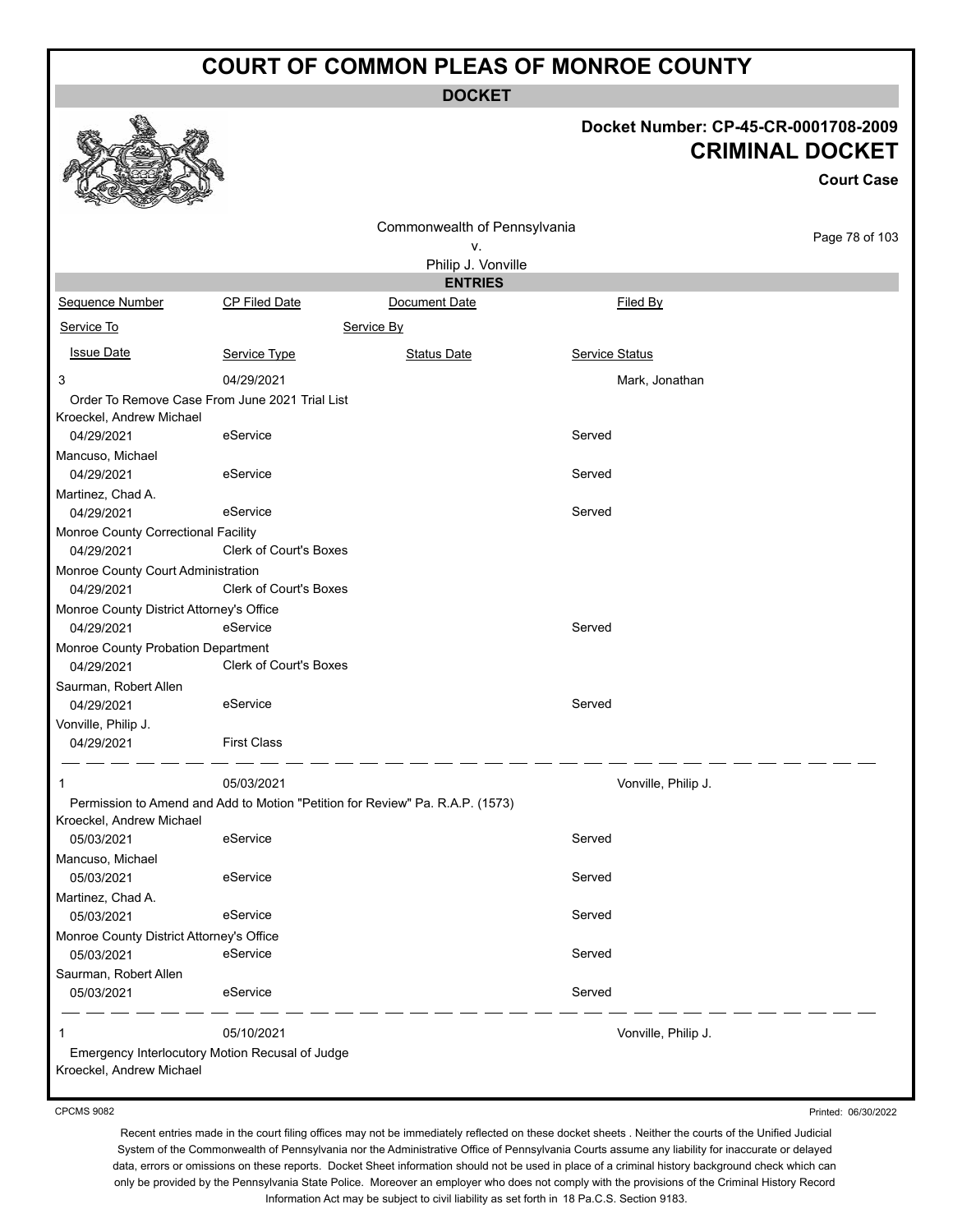**DOCKET**

#### **Docket Number: CP-45-CR-0001708-2009 CRIMINAL DOCKET**

**Court Case**

|                                                    |               | Commonwealth of Pennsylvania                                           |                |                                                             |
|----------------------------------------------------|---------------|------------------------------------------------------------------------|----------------|-------------------------------------------------------------|
|                                                    |               | ٧.                                                                     |                | Page 79 of 103                                              |
|                                                    |               | Philip J. Vonville                                                     |                |                                                             |
|                                                    |               | <b>ENTRIES</b>                                                         |                |                                                             |
| Sequence Number                                    | CP Filed Date | Document Date                                                          | Filed By       |                                                             |
| Service To                                         |               | Service By                                                             |                |                                                             |
| <b>Issue Date</b>                                  | Service Type  | <b>Status Date</b>                                                     | Service Status |                                                             |
| 05/10/2021                                         | eService      |                                                                        | Served         |                                                             |
| Mancuso, Michael                                   |               |                                                                        |                |                                                             |
| 05/10/2021                                         | eService      |                                                                        | Served         |                                                             |
| Martinez, Chad A.                                  |               |                                                                        |                |                                                             |
| 05/10/2021                                         | eService      |                                                                        | Served         |                                                             |
| Monroe County District Attorney's Office           |               |                                                                        |                |                                                             |
| 05/10/2021                                         | eService      |                                                                        | Served         |                                                             |
| Saurman, Robert Allen                              | eService      |                                                                        | Served         |                                                             |
| 05/10/2021                                         |               |                                                                        |                |                                                             |
| 2                                                  | 05/10/2021    |                                                                        |                | Superior Court of Pennsylvania -<br><b>Eastern District</b> |
| Appeal Docket Sheet 873 EDA 2021 Due June 25, 2021 |               |                                                                        |                |                                                             |
| Kroeckel, Andrew Michael                           |               |                                                                        |                |                                                             |
| 05/11/2021                                         | eService      |                                                                        | Served         |                                                             |
| Mancuso, Michael                                   |               |                                                                        |                |                                                             |
| 05/11/2021                                         | eService      |                                                                        | Served         |                                                             |
| Martinez, Chad A.                                  |               |                                                                        |                |                                                             |
| 05/11/2021                                         | eService      |                                                                        | Served         |                                                             |
| Monroe County District Attorney's Office           |               |                                                                        |                |                                                             |
| 05/11/2021                                         | eService      |                                                                        | Served         |                                                             |
| Saurman, Robert Allen                              |               |                                                                        |                |                                                             |
| 05/11/2021                                         | eService      |                                                                        | Served         |                                                             |
| 1                                                  | 05/13/2021    |                                                                        |                | Vonville, Philip J.                                         |
|                                                    |               | Request Funds for Private Investigator and Subpoenas for Phone Records |                |                                                             |
| Kroeckel, Andrew Michael<br>05/13/2021             | eService      |                                                                        | Served         |                                                             |
| Mancuso, Michael<br>05/13/2021                     | eService      |                                                                        | Served         |                                                             |
| Martinez, Chad A.<br>05/13/2021                    | eService      |                                                                        | Served         |                                                             |
| Monroe County District Attorney's Office           |               |                                                                        |                |                                                             |
| 05/13/2021                                         | eService      |                                                                        | Served         |                                                             |
| Saurman, Robert Allen<br>05/13/2021                | eService      |                                                                        | Served         |                                                             |
|                                                    |               |                                                                        |                |                                                             |

CPCMS 9082

Printed: 06/30/2022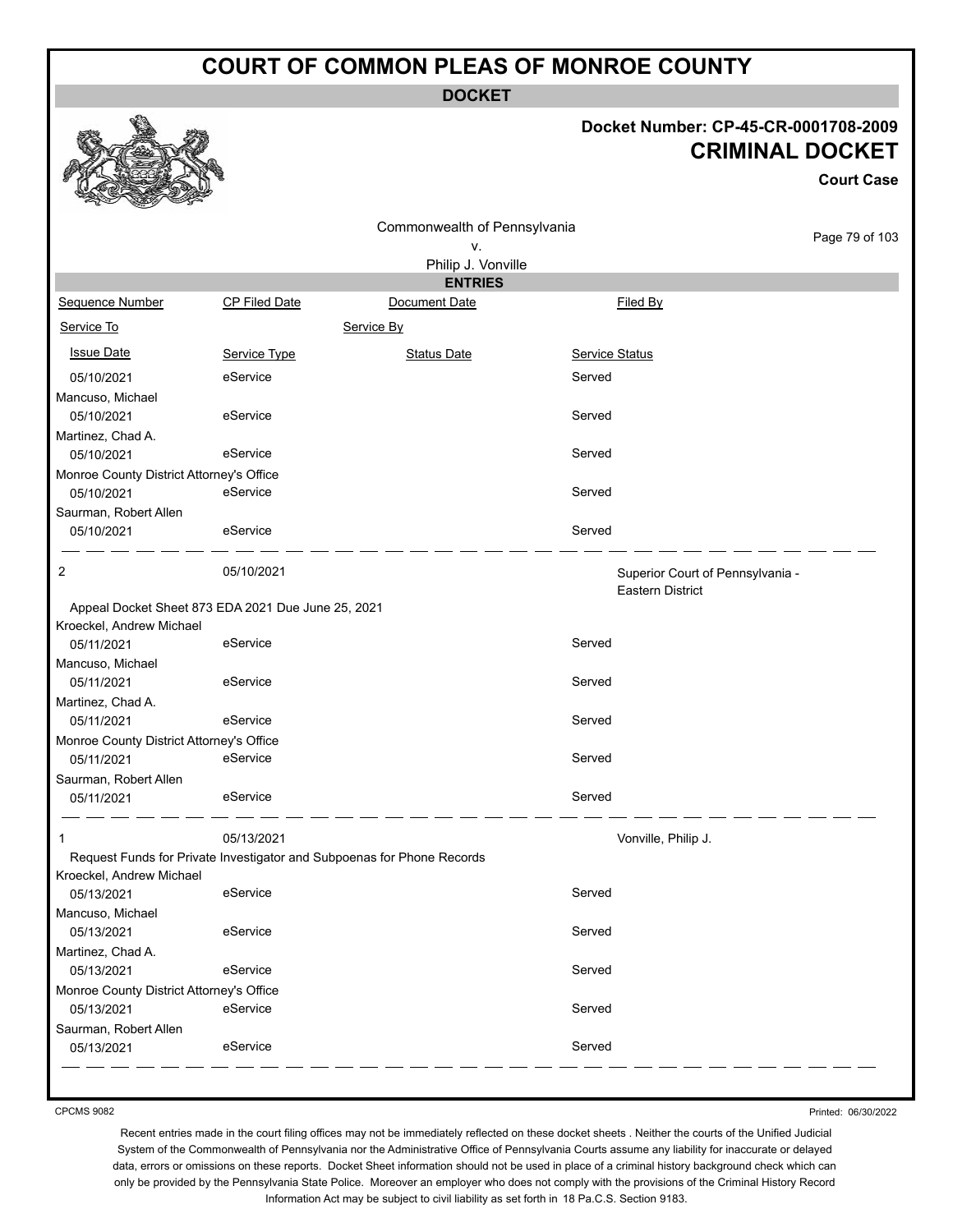**DOCKET**

#### **Docket Number: CP-45-CR-0001708-2009 CRIMINAL DOCKET**

**Court Case**

Printed: 06/30/2022

|                                                                        |                        | Commonwealth of Pennsylvania                                              |                                                             | Page 80 of 103 |
|------------------------------------------------------------------------|------------------------|---------------------------------------------------------------------------|-------------------------------------------------------------|----------------|
|                                                                        |                        | v.                                                                        |                                                             |                |
|                                                                        |                        | Philip J. Vonville<br><b>ENTRIES</b>                                      |                                                             |                |
| Sequence Number                                                        | CP Filed Date          | Document Date                                                             | Filed By                                                    |                |
| Service To                                                             |                        | Service By                                                                |                                                             |                |
|                                                                        |                        |                                                                           |                                                             |                |
| <b>Issue Date</b>                                                      | Service Type           | <b>Status Date</b>                                                        | Service Status                                              |                |
| $\overline{2}$                                                         | 05/13/2021             |                                                                           | Vonville, Philip J.                                         |                |
| Interlocutory Appeal to the Superior Court<br>Kroeckel, Andrew Michael |                        |                                                                           |                                                             |                |
| 05/14/2021                                                             | eService               |                                                                           | Served                                                      |                |
| Mancuso, Michael                                                       |                        |                                                                           |                                                             |                |
| 05/14/2021                                                             | eService               |                                                                           | Served                                                      |                |
| Martinez, Chad A.<br>05/14/2021                                        | eService               |                                                                           | Served                                                      |                |
| Monroe County District Attorney's Office                               |                        |                                                                           |                                                             |                |
| 05/14/2021                                                             | eService               |                                                                           | Served                                                      |                |
| Saurman, Robert Allen<br>05/14/2021                                    | eService               |                                                                           | Served                                                      |                |
| 1                                                                      | 05/14/2021             |                                                                           | Superior Court of Pennsylvania -<br><b>Eastern District</b> |                |
| Kroeckel, Andrew Michael                                               |                        | Appeal Docket Sheet from Superior Court of PA 908 EDA 2021 due 06/08/2021 |                                                             |                |
| 05/17/2021                                                             | eService               |                                                                           | Served                                                      |                |
| Mancuso, Michael                                                       |                        |                                                                           |                                                             |                |
| 05/17/2021                                                             | eService               |                                                                           | Served                                                      |                |
| Martinez, Chad A.<br>05/17/2021                                        | eService               |                                                                           | Served                                                      |                |
| Monroe County District Attorney's Office                               |                        |                                                                           |                                                             |                |
| 05/17/2021                                                             | eService               |                                                                           | Served                                                      |                |
| Saurman, Robert Allen                                                  |                        |                                                                           |                                                             |                |
| 05/17/2021                                                             | eService               |                                                                           | Served                                                      |                |
| 3                                                                      | 05/14/2021             |                                                                           | Mark, Jonathan                                              |                |
| Order Scheduling Hearing                                               |                        |                                                                           |                                                             |                |
| Kroeckel, Andrew Michael<br>05/17/2021                                 | eService               |                                                                           | Served                                                      |                |
| Mancuso, Michael                                                       |                        |                                                                           |                                                             |                |
| 05/17/2021                                                             | eService               |                                                                           | Served                                                      |                |
| Martinez, Chad A.                                                      |                        |                                                                           |                                                             |                |
| 05/17/2021                                                             | eService               |                                                                           | Served                                                      |                |
| Monroe County Court Administration                                     |                        |                                                                           |                                                             |                |
| 05/17/2021                                                             | Clerk of Court's Boxes |                                                                           |                                                             |                |
| Monroe County District Attorney's Office                               |                        |                                                                           |                                                             |                |

CPCMS 9082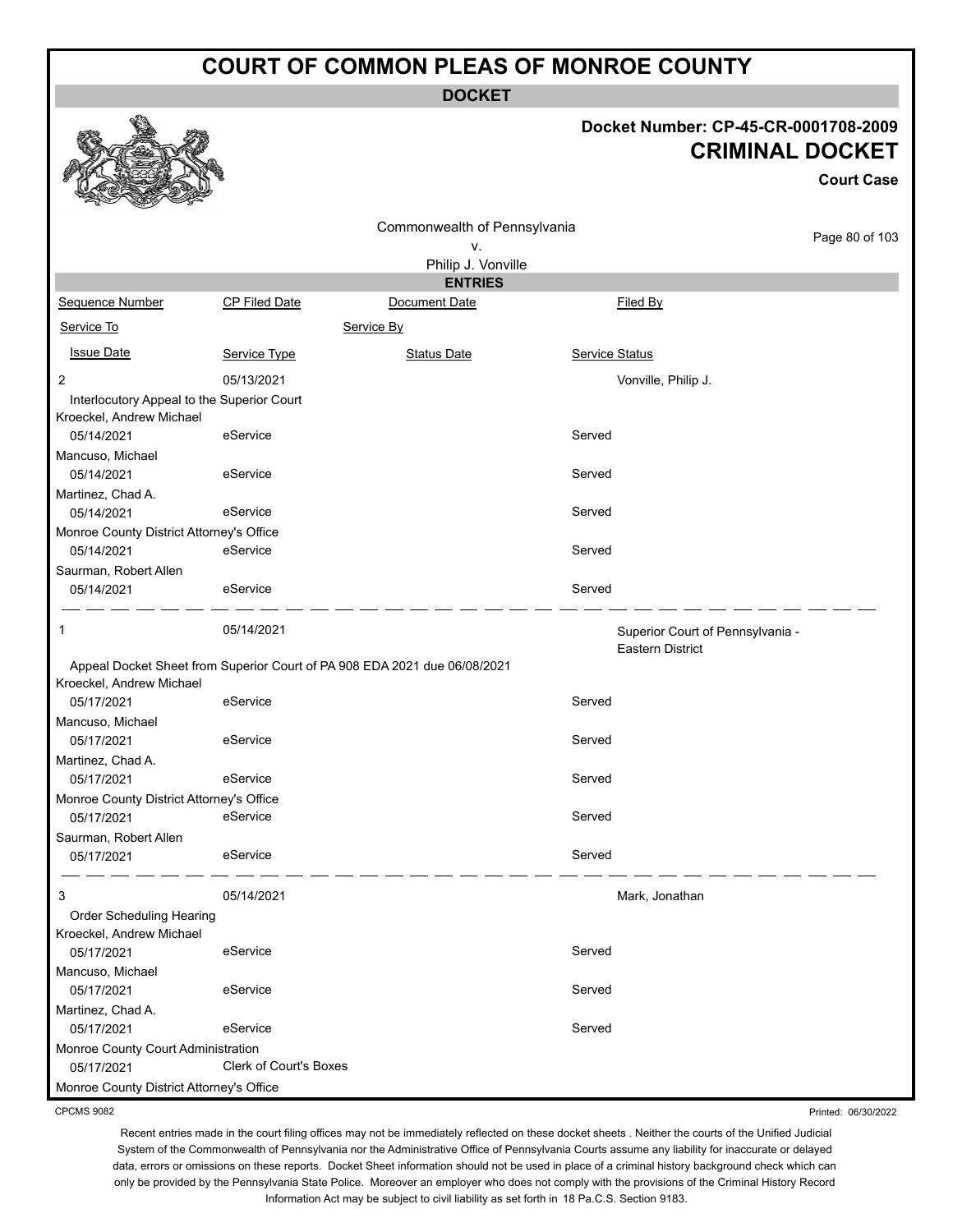**DOCKET**

#### **Docket Number: CP-45-CR-0001708-2009 CRIMINAL DOCKET**

|                                          |                        |                                                                                                      |                | <b>Court Case</b> |
|------------------------------------------|------------------------|------------------------------------------------------------------------------------------------------|----------------|-------------------|
|                                          |                        | Commonwealth of Pennsylvania                                                                         |                |                   |
|                                          |                        | ν.                                                                                                   |                | Page 81 of 103    |
|                                          |                        | Philip J. Vonville                                                                                   |                |                   |
|                                          |                        | <b>ENTRIES</b>                                                                                       |                |                   |
| Sequence Number                          | <b>CP Filed Date</b>   | Document Date                                                                                        | Filed By       |                   |
| Service To                               |                        | Service By                                                                                           |                |                   |
| <b>Issue Date</b>                        | Service Type           | <b>Status Date</b>                                                                                   | Service Status |                   |
| 05/17/2021                               | eService               |                                                                                                      | Served         |                   |
| Saurman, Robert Allen                    |                        |                                                                                                      |                |                   |
| 05/17/2021                               | eService               |                                                                                                      | Served         |                   |
| Vonville, Philip J.                      |                        |                                                                                                      |                |                   |
| 05/17/2021                               | <b>First Class</b>     |                                                                                                      |                |                   |
| 2                                        | 05/18/2021             |                                                                                                      | Mark, Jonathan |                   |
| Order Scheduling Hearing                 |                        |                                                                                                      |                |                   |
| Kroeckel, Andrew Michael                 |                        |                                                                                                      |                |                   |
| 05/18/2021                               | eService               |                                                                                                      | Served         |                   |
| Mancuso, Michael                         |                        |                                                                                                      |                |                   |
| 05/18/2021                               | eService               |                                                                                                      | Served         |                   |
| Martinez, Chad A.                        |                        |                                                                                                      |                |                   |
| 05/18/2021                               | eService               |                                                                                                      | Served         |                   |
| Monroe County Court Administration       |                        |                                                                                                      |                |                   |
| 05/18/2021                               | Clerk of Court's Boxes |                                                                                                      |                |                   |
| Monroe County District Attorney's Office |                        |                                                                                                      |                |                   |
| 05/18/2021                               | eService               |                                                                                                      | Served         |                   |
| Saurman, Robert Allen                    |                        |                                                                                                      |                |                   |
| 05/18/2021                               | eService               |                                                                                                      | Served         |                   |
| Smith, Marjorie                          |                        |                                                                                                      |                |                   |
| 05/18/2021                               | <b>First Class</b>     |                                                                                                      |                |                   |
|                                          |                        |                                                                                                      |                |                   |
| 1                                        | 05/19/2021             |                                                                                                      | Mark, Jonathan |                   |
|                                          |                        | Order Granting Motion for Extension to File 1925 Statement until 21 Days Following Entry of Transcri |                |                   |
| Kroeckel, Andrew Michael                 |                        |                                                                                                      |                |                   |
| 05/19/2021                               | eService               |                                                                                                      | Served         |                   |
| Mancuso, Michael                         |                        |                                                                                                      |                |                   |
| 05/19/2021                               | eService               |                                                                                                      | Served         |                   |
| Martinez, Chad A.                        |                        |                                                                                                      |                |                   |
| 05/19/2021                               | eService               |                                                                                                      | Served         |                   |
| Monroe County Court Administration       |                        |                                                                                                      |                |                   |
| 05/19/2021                               | Clerk of Court's Boxes |                                                                                                      |                |                   |
| Monroe County District Attorney's Office |                        |                                                                                                      |                |                   |
| 05/19/2021                               | eService               |                                                                                                      | Served         |                   |
| Saurman, Robert Allen                    |                        |                                                                                                      |                |                   |
| 05/19/2021                               | eService               |                                                                                                      | Served         |                   |
|                                          |                        |                                                                                                      |                |                   |

CPCMS 9082

Printed: 06/30/2022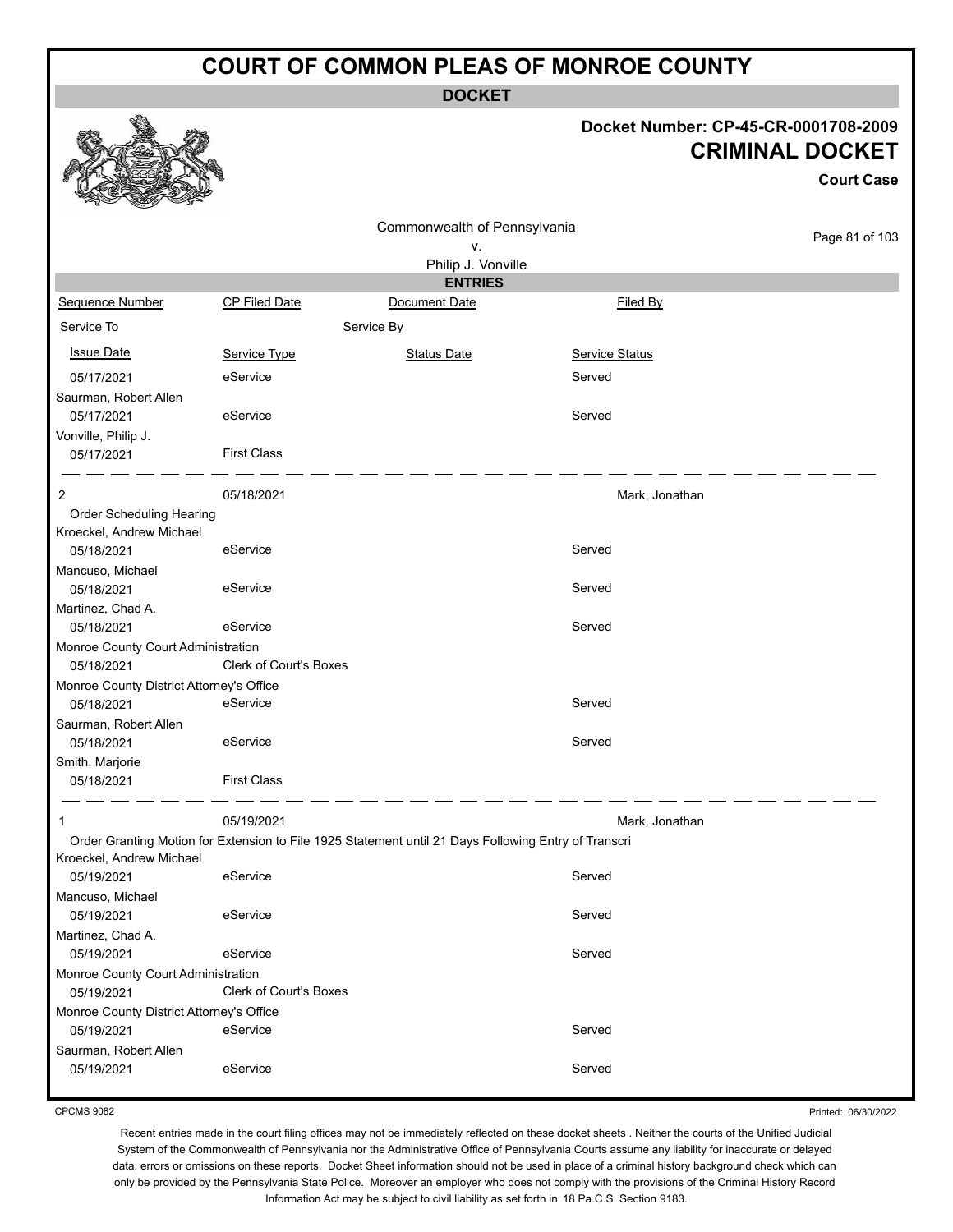**DOCKET**

|                                                                                                  |                               | <b>DOCKET</b>                                                                                        |                         |                                                                                     |
|--------------------------------------------------------------------------------------------------|-------------------------------|------------------------------------------------------------------------------------------------------|-------------------------|-------------------------------------------------------------------------------------|
|                                                                                                  |                               |                                                                                                      |                         | Docket Number: CP-45-CR-0001708-2009<br><b>CRIMINAL DOCKET</b><br><b>Court Case</b> |
|                                                                                                  |                               | Commonwealth of Pennsylvania                                                                         |                         | Page 82 of 103                                                                      |
|                                                                                                  |                               | ν.                                                                                                   |                         |                                                                                     |
|                                                                                                  |                               | Philip J. Vonville                                                                                   |                         |                                                                                     |
| Sequence Number                                                                                  | <b>CP Filed Date</b>          | <b>ENTRIES</b><br>Document Date                                                                      | Filed By                |                                                                                     |
|                                                                                                  |                               |                                                                                                      |                         |                                                                                     |
| Service To                                                                                       |                               | Service By                                                                                           |                         |                                                                                     |
| <b>Issue Date</b>                                                                                | Service Type                  | <b>Status Date</b>                                                                                   | Service Status          |                                                                                     |
| Superior Court of Pennsylvania -<br><b>Eastern District</b><br>05/19/2021<br>Vonville, Philip J. | <b>First Class</b>            |                                                                                                      |                         |                                                                                     |
| 05/19/2021                                                                                       | <b>First Class</b>            |                                                                                                      |                         |                                                                                     |
|                                                                                                  |                               |                                                                                                      |                         |                                                                                     |
| 2                                                                                                | 05/19/2021                    |                                                                                                      | Mark, Jonathan          |                                                                                     |
| Kroeckel, Andrew Michael                                                                         |                               | Order Granting Motion for Extension to File 1925 Statement until 21 Days Following Entry of Transcri |                         |                                                                                     |
| 05/19/2021                                                                                       | eService                      |                                                                                                      | Served                  |                                                                                     |
| Mancuso, Michael<br>05/19/2021                                                                   | eService                      |                                                                                                      | Served                  |                                                                                     |
| Martinez, Chad A.<br>05/19/2021                                                                  | eService                      |                                                                                                      | Served                  |                                                                                     |
| Monroe County Court Administration                                                               |                               |                                                                                                      |                         |                                                                                     |
| 05/19/2021                                                                                       | <b>Clerk of Court's Boxes</b> |                                                                                                      |                         |                                                                                     |
| Monroe County District Attorney's Office<br>05/19/2021                                           | eService                      |                                                                                                      | Served                  |                                                                                     |
| Saurman, Robert Allen                                                                            |                               |                                                                                                      |                         |                                                                                     |
| 05/19/2021                                                                                       | eService                      |                                                                                                      | Served                  |                                                                                     |
| Superior Court of Pennsylvania -                                                                 |                               |                                                                                                      |                         |                                                                                     |
| Eastern District<br>05/19/2021                                                                   | <b>First Class</b>            |                                                                                                      |                         |                                                                                     |
| Vonville, Philip J.                                                                              |                               |                                                                                                      |                         |                                                                                     |
| 05/19/2021                                                                                       | <b>First Class</b>            |                                                                                                      |                         |                                                                                     |
| 1                                                                                                | 05/24/2021                    |                                                                                                      | <b>Eastern District</b> | Superior Court of Pennsylvania -                                                    |
| Kroeckel, Andrew Michael                                                                         |                               | Appeal Docket Sheet from Superior Court of PA 960 EDA 2021 due 07/12/2021                            |                         |                                                                                     |
| 05/25/2021                                                                                       | eService                      |                                                                                                      | Served                  |                                                                                     |
| Mancuso, Michael<br>05/25/2021                                                                   | eService                      |                                                                                                      | Served                  |                                                                                     |
| Martinez, Chad A.                                                                                |                               |                                                                                                      |                         |                                                                                     |
| 05/25/2021                                                                                       | eService                      |                                                                                                      | Served                  |                                                                                     |
| Monroe County District Attorney's Office                                                         |                               |                                                                                                      |                         |                                                                                     |
| 05/25/2021<br>Saurman, Robert Allen                                                              | eService                      |                                                                                                      | Served                  |                                                                                     |
|                                                                                                  |                               |                                                                                                      |                         |                                                                                     |

CPCMS 9082

Recent entries made in the court filing offices may not be immediately reflected on these docket sheets . Neither the courts of the Unified Judicial System of the Commonwealth of Pennsylvania nor the Administrative Office of Pennsylvania Courts assume any liability for inaccurate or delayed data, errors or omissions on these reports. Docket Sheet information should not be used in place of a criminal history background check which can only be provided by the Pennsylvania State Police. Moreover an employer who does not comply with the provisions of the Criminal History Record Information Act may be subject to civil liability as set forth in 18 Pa.C.S. Section 9183.

Printed: 06/30/2022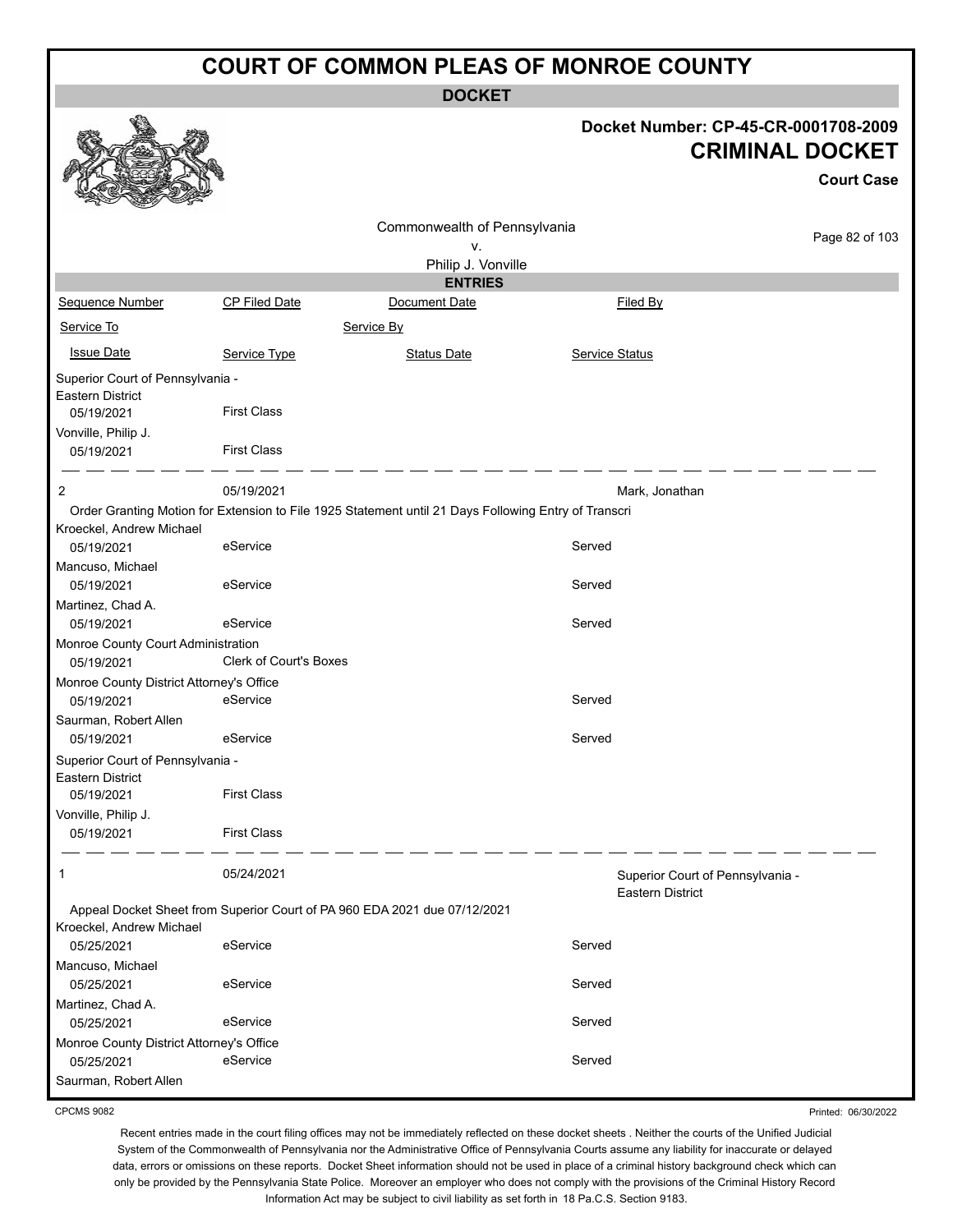**DOCKET**

#### **Docket Number: CP-45-CR-0001708-2009 CRIMINAL DOCKET**

**Court Case**

|                                          |                                                    | Commonwealth of Pennsylvania |                |                     |
|------------------------------------------|----------------------------------------------------|------------------------------|----------------|---------------------|
|                                          | Page 83 of 103                                     |                              |                |                     |
|                                          |                                                    | Philip J. Vonville           |                |                     |
|                                          |                                                    | <b>ENTRIES</b>               |                |                     |
| Sequence Number                          | CP Filed Date                                      | Document Date                | Filed By       |                     |
| Service To                               |                                                    | Service By                   |                |                     |
| <b>Issue Date</b>                        | Service Type                                       | <b>Status Date</b>           | Service Status |                     |
| 05/25/2021                               | eService                                           |                              | Served         |                     |
| 2                                        | 05/24/2021                                         |                              |                | Warden, George J.   |
| Certified mail return receipt            |                                                    |                              |                |                     |
| Kroeckel, Andrew Michael                 |                                                    |                              |                |                     |
| 05/27/2021                               | eService                                           |                              | Served         |                     |
| Mancuso, Michael                         |                                                    |                              |                |                     |
| 05/27/2021                               | eService                                           |                              | Served         |                     |
| Martinez, Chad A.                        |                                                    |                              |                |                     |
| 05/27/2021                               | eService                                           |                              | Served         |                     |
| Monroe County District Attorney's Office |                                                    |                              |                |                     |
| 05/27/2021                               | eService                                           |                              | Served         |                     |
| Saurman, Robert Allen                    |                                                    |                              |                |                     |
| 05/27/2021                               | eService                                           |                              | Served         |                     |
| 3                                        | 05/24/2021                                         |                              |                | Vonville, Philip J. |
| Motion for Transcripts of 3-25-2021      |                                                    |                              |                |                     |
| Kroeckel, Andrew Michael                 |                                                    |                              |                |                     |
| 05/24/2021                               | eService                                           |                              | Served         |                     |
| Mancuso, Michael                         |                                                    |                              |                |                     |
| 05/24/2021                               | eService                                           |                              | Served         |                     |
| Martinez, Chad A.                        |                                                    |                              |                |                     |
| 05/24/2021                               | eService                                           |                              | Served         |                     |
| Monroe County District Attorney's Office |                                                    |                              |                |                     |
| 05/24/2021                               | eService                                           |                              | Served         |                     |
| Saurman, Robert Allen                    |                                                    |                              |                |                     |
| 05/24/2021                               | eService                                           |                              | Served         |                     |
| 4                                        | 05/24/2021                                         |                              |                | Vonville, Philip J. |
|                                          | Motion to Appoint Private Investigator Reformatted |                              |                |                     |
| Kroeckel, Andrew Michael                 |                                                    |                              |                |                     |
| 05/24/2021                               | eService                                           |                              | Served         |                     |
| Mancuso, Michael                         |                                                    |                              |                |                     |
| 05/24/2021                               | eService                                           |                              | Served         |                     |
| Martinez, Chad A.                        |                                                    |                              |                |                     |
| 05/24/2021                               | eService                                           |                              | Served         |                     |
| Monroe County District Attorney's Office |                                                    |                              |                |                     |

CPCMS 9082

Printed: 06/30/2022

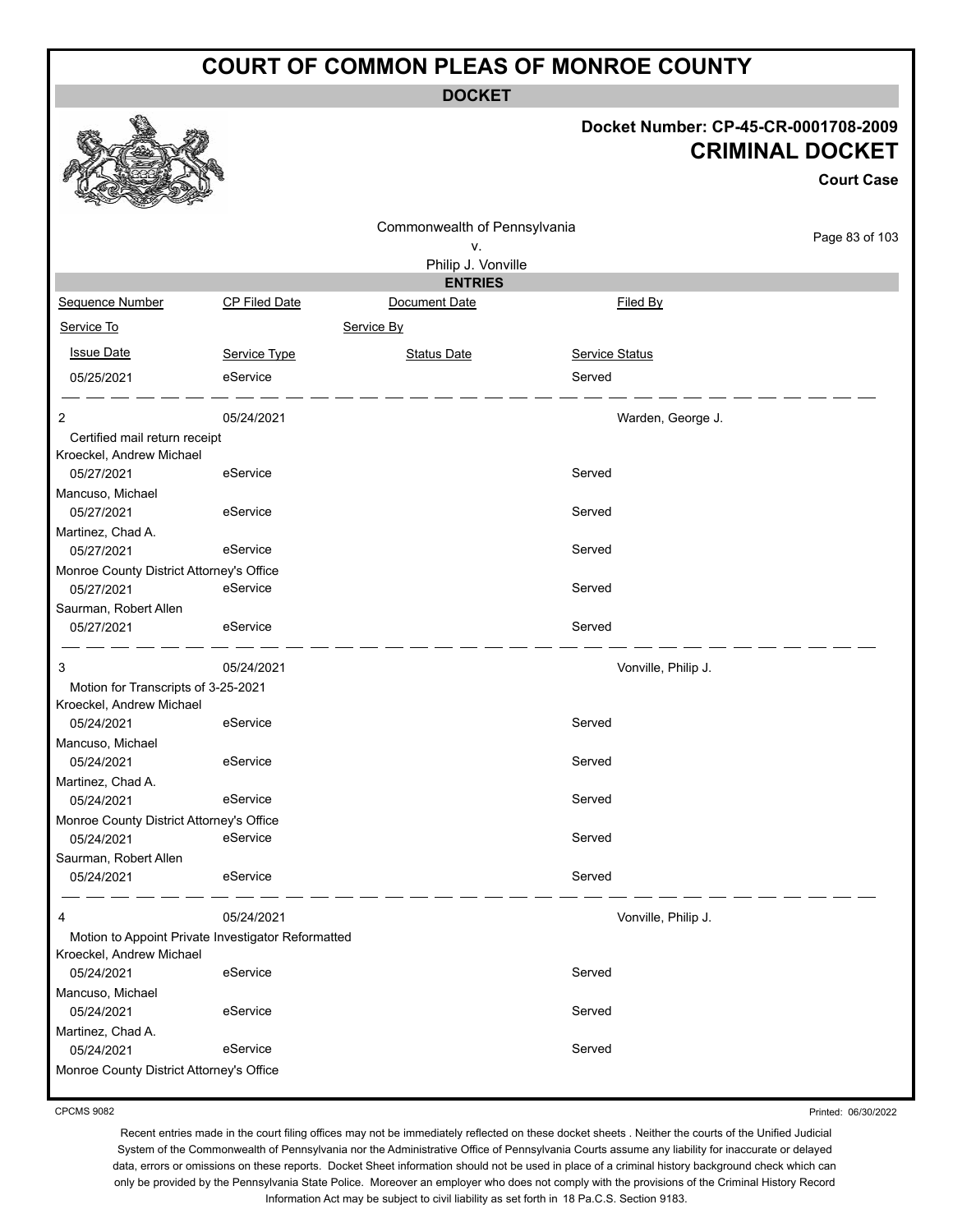**DOCKET**

#### **Docket Number: CP-45-CR-0001708-2009 CRIMINAL DOCKET**

**Court Case**

|                                                  |                               | Commonwealth of Pennsylvania                                                 |                |                |
|--------------------------------------------------|-------------------------------|------------------------------------------------------------------------------|----------------|----------------|
|                                                  |                               | ٧.                                                                           |                | Page 84 of 103 |
|                                                  |                               | Philip J. Vonville                                                           |                |                |
|                                                  |                               | <b>ENTRIES</b>                                                               |                |                |
| Sequence Number                                  | CP Filed Date                 | Document Date                                                                | Filed By       |                |
| Service To                                       |                               | Service By                                                                   |                |                |
| <b>Issue Date</b>                                | Service Type                  | <b>Status Date</b>                                                           | Service Status |                |
| 05/24/2021                                       | eService                      |                                                                              | Served         |                |
| Saurman, Robert Allen                            |                               |                                                                              |                |                |
| 05/24/2021                                       | eService                      |                                                                              | Served         |                |
|                                                  |                               |                                                                              |                |                |
| 2                                                | 06/10/2021                    |                                                                              | Mark, Jonathan |                |
| Kroeckel, Andrew Michael                         |                               | Order Dismissing Several Motions/Scheduling Hearing for Private Investigator |                |                |
| 06/11/2021                                       | eService                      |                                                                              | Served         |                |
| Mancuso, Michael                                 |                               |                                                                              |                |                |
| 06/11/2021                                       | eService                      |                                                                              | Served         |                |
| Martinez, Chad A.                                |                               |                                                                              |                |                |
| 06/11/2021                                       | eService                      |                                                                              | Served         |                |
| Monroe County Court Administration               |                               |                                                                              |                |                |
| 06/11/2021                                       | <b>Clerk of Court's Boxes</b> |                                                                              |                |                |
| Monroe County District Attorney's Office         |                               |                                                                              |                |                |
| 06/11/2021                                       | eService                      |                                                                              | Served         |                |
| Saurman, Robert Allen                            |                               |                                                                              |                |                |
| 06/11/2021                                       | eService                      |                                                                              | Served         |                |
| Vonville, Philip J.                              | <b>First Class</b>            |                                                                              |                |                |
| 06/11/2021                                       |                               |                                                                              |                |                |
| 2                                                | 06/30/2021                    | 06/28/2021                                                                   | Mark, Jonathan |                |
| Order Scheduling Hearing                         |                               |                                                                              |                |                |
| Kroeckel, Andrew Michael                         |                               |                                                                              |                |                |
| 07/01/2021                                       | eService                      |                                                                              | Served         |                |
| Mancuso, Michael                                 |                               |                                                                              |                |                |
| 07/01/2021                                       | eService                      |                                                                              | Served         |                |
| Martinez, Chad A.                                |                               |                                                                              |                |                |
| 07/01/2021                                       | eService                      |                                                                              | Served         |                |
| Monroe County Court Administration<br>07/01/2021 | Clerk of Court's Boxes        |                                                                              |                |                |
| Monroe County District Attorney's Office         |                               |                                                                              |                |                |
| 07/01/2021                                       | eService                      |                                                                              | Served         |                |
| Monroe County Probation Department               |                               |                                                                              |                |                |
| 07/01/2021                                       | Clerk of Court's Boxes        |                                                                              |                |                |
| Monroe County Sheriff's Department               |                               |                                                                              |                |                |
| 07/01/2021                                       | <b>Clerk of Court's Boxes</b> |                                                                              |                |                |
|                                                  |                               |                                                                              |                |                |

CPCMS 9082

Printed: 06/30/2022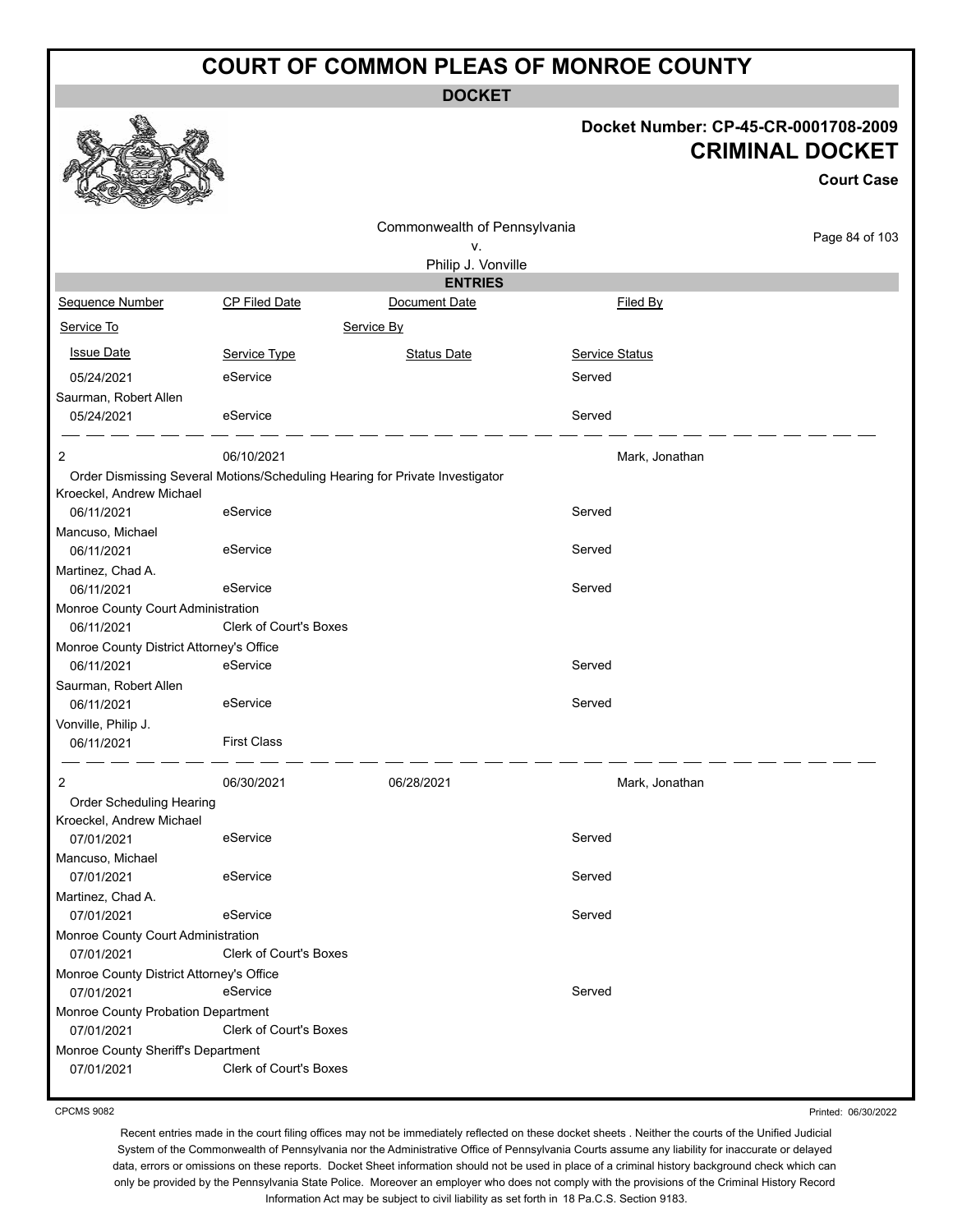**DOCKET**

|                                          |                                                                | <b>DOCKEI</b>                |                                                      |                                                                                     |
|------------------------------------------|----------------------------------------------------------------|------------------------------|------------------------------------------------------|-------------------------------------------------------------------------------------|
|                                          |                                                                |                              |                                                      | Docket Number: CP-45-CR-0001708-2009<br><b>CRIMINAL DOCKET</b><br><b>Court Case</b> |
|                                          |                                                                | Commonwealth of Pennsylvania |                                                      | Page 85 of 103                                                                      |
|                                          |                                                                | ٧.                           |                                                      |                                                                                     |
|                                          |                                                                | Philip J. Vonville           |                                                      |                                                                                     |
|                                          |                                                                | <b>ENTRIES</b>               |                                                      |                                                                                     |
| Sequence Number                          | <b>CP Filed Date</b>                                           | Document Date                | Filed By                                             |                                                                                     |
| Service To                               |                                                                | Service By                   |                                                      |                                                                                     |
| <b>Issue Date</b>                        | Service Type                                                   | <b>Status Date</b>           | Service Status                                       |                                                                                     |
| Saurman, Robert Allen<br>07/01/2021      | eService                                                       |                              | Served                                               |                                                                                     |
| 1                                        | 07/21/2021                                                     |                              | Superior Court of Pennsylvania -<br>Eastern District |                                                                                     |
| Kroeckel, Andrew Michael<br>07/22/2021   | Superior Court Order - Motion to Consolidat Denied<br>eService |                              | Served                                               |                                                                                     |
| Mancuso, Michael                         |                                                                |                              |                                                      |                                                                                     |
| 07/22/2021                               | eService                                                       |                              | Served                                               |                                                                                     |
| Martinez, Chad A.                        |                                                                |                              |                                                      |                                                                                     |
| 07/22/2021                               | eService                                                       |                              | Served                                               |                                                                                     |
| Monroe County District Attorney's Office |                                                                |                              |                                                      |                                                                                     |
| 07/22/2021                               | eService                                                       |                              | Served                                               |                                                                                     |
| Saurman, Robert Allen                    |                                                                |                              |                                                      |                                                                                     |
| 07/22/2021                               | eService                                                       |                              | Served                                               |                                                                                     |
| 1<br>Motion for Discovery                | 07/22/2021                                                     |                              | Vonville, Philip J.                                  |                                                                                     |
| Kroeckel, Andrew Michael                 |                                                                |                              |                                                      |                                                                                     |
| 07/22/2021                               | eService                                                       |                              | Served                                               |                                                                                     |
| Mancuso, Michael<br>07/22/2021           | eService                                                       |                              | Served                                               |                                                                                     |
| Martinez, Chad A.<br>07/22/2021          | eService                                                       |                              | Served                                               |                                                                                     |
| Monroe County District Attorney's Office |                                                                |                              |                                                      |                                                                                     |

Martinez, Chad A. 07/22/2021 eService Served

Mancuso, Michael

Saurman, Robert Allen

Motion to Compel Kroeckel, Andrew Michael

CPCMS 9082

Recent entries made in the court filing offices may not be immediately reflected on these docket sheets . Neither the courts of the Unified Judicial System of the Commonwealth of Pennsylvania nor the Administrative Office of Pennsylvania Courts assume any liability for inaccurate or delayed data, errors or omissions on these reports. Docket Sheet information should not be used in place of a criminal history background check which can only be provided by the Pennsylvania State Police. Moreover an employer who does not comply with the provisions of the Criminal History Record Information Act may be subject to civil liability as set forth in 18 Pa.C.S. Section 9183.

07/22/2021 eService entertainment of the Served

07/22/2021 eService Served

07/22/2021 eService Served

07/22/2021 eService entertainment of the Served

2 07/22/2021 Vonville, Philip J.

Printed: 06/30/2022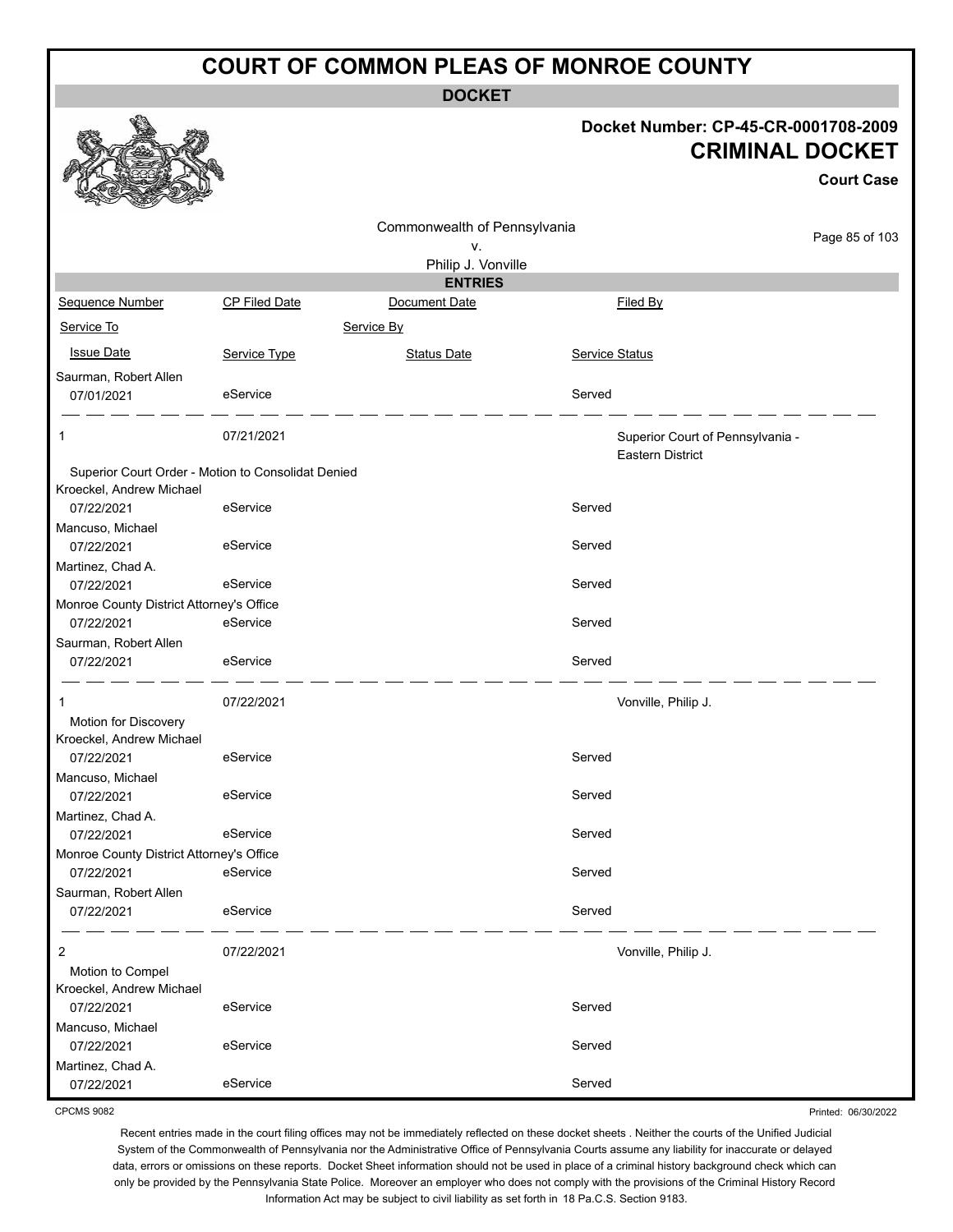**DOCKET**

#### **Docket Number: CP-45-CR-0001708-2009 CRIMINAL DOCKET**

**Court Case**

|                                          |                                                                                  |                                      |                | <b>Court Case</b> |
|------------------------------------------|----------------------------------------------------------------------------------|--------------------------------------|----------------|-------------------|
|                                          |                                                                                  | Commonwealth of Pennsylvania         |                | Page 86 of 103    |
|                                          |                                                                                  | ۷.                                   |                |                   |
|                                          |                                                                                  | Philip J. Vonville<br><b>ENTRIES</b> |                |                   |
| Sequence Number                          | CP Filed Date                                                                    | Document Date                        | Filed By       |                   |
| Service To                               |                                                                                  | Service By                           |                |                   |
| <b>Issue Date</b>                        | Service Type                                                                     | <b>Status Date</b>                   | Service Status |                   |
| Monroe County District Attorney's Office |                                                                                  |                                      |                |                   |
| 07/22/2021                               | eService                                                                         |                                      | Served         |                   |
| Saurman, Robert Allen                    |                                                                                  |                                      |                |                   |
| 07/22/2021                               | eService                                                                         |                                      | Served         |                   |
| 3                                        | 07/22/2021                                                                       |                                      | Mark, Jonathan |                   |
| <b>Request for Transcript</b>            |                                                                                  |                                      |                |                   |
| Kroeckel, Andrew Michael                 |                                                                                  |                                      |                |                   |
| 07/22/2021                               | eService                                                                         |                                      | Served         |                   |
| Mancuso, Michael                         |                                                                                  |                                      |                |                   |
| 07/22/2021                               | eService                                                                         |                                      | Served         |                   |
| Martinez, Chad A.                        |                                                                                  |                                      |                |                   |
| 07/22/2021                               | eService                                                                         |                                      | Served         |                   |
| Monroe County District Attorney's Office |                                                                                  |                                      |                |                   |
| 07/22/2021                               | eService                                                                         |                                      | Served         |                   |
| Saurman, Robert Allen                    |                                                                                  |                                      |                |                   |
| 07/22/2021                               | eService                                                                         |                                      | Served         |                   |
| 4                                        | 07/22/2021                                                                       | 07/22/2021                           | Mark, Jonathan |                   |
| Order to Transcribe Notes of Testimony   |                                                                                  |                                      |                |                   |
| Kroeckel, Andrew Michael                 |                                                                                  |                                      |                |                   |
| 07/22/2021                               | eService                                                                         |                                      | Served         |                   |
| Mancuso, Michael                         |                                                                                  |                                      |                |                   |
| 07/22/2021                               | eService                                                                         |                                      | Served         |                   |
| Martinez, Chad A.                        |                                                                                  |                                      |                |                   |
| 07/22/2021                               | eService                                                                         |                                      | Served         |                   |
| Monroe County Court Administration       |                                                                                  |                                      |                |                   |
| 07/22/2021                               | Clerk of Court's Boxes                                                           |                                      |                |                   |
| Monroe County District Attorney's Office |                                                                                  |                                      |                |                   |
| 07/22/2021                               | eService                                                                         |                                      | Served         |                   |
| Saurman, Robert Allen                    |                                                                                  |                                      |                |                   |
| 07/22/2021                               | eService                                                                         |                                      | Served         |                   |
| Vonville, Philip J.                      |                                                                                  |                                      |                |                   |
| 07/22/2021                               | <b>First Class</b>                                                               | $   -$                               |                |                   |
| 1                                        | 07/23/2021                                                                       |                                      | Mark, Jonathan |                   |
|                                          | Opinion in Support of Order Pursuant to Pa.R.A.P./Statement Pursuant to Pa.R.A.P |                                      |                |                   |
|                                          |                                                                                  |                                      |                |                   |

CPCMS 9082

Recent entries made in the court filing offices may not be immediately reflected on these docket sheets . Neither the courts of the Unified Judicial System of the Commonwealth of Pennsylvania nor the Administrative Office of Pennsylvania Courts assume any liability for inaccurate or delayed data, errors or omissions on these reports. Docket Sheet information should not be used in place of a criminal history background check which can only be provided by the Pennsylvania State Police. Moreover an employer who does not comply with the provisions of the Criminal History Record Information Act may be subject to civil liability as set forth in 18 Pa.C.S. Section 9183.

Printed: 06/30/2022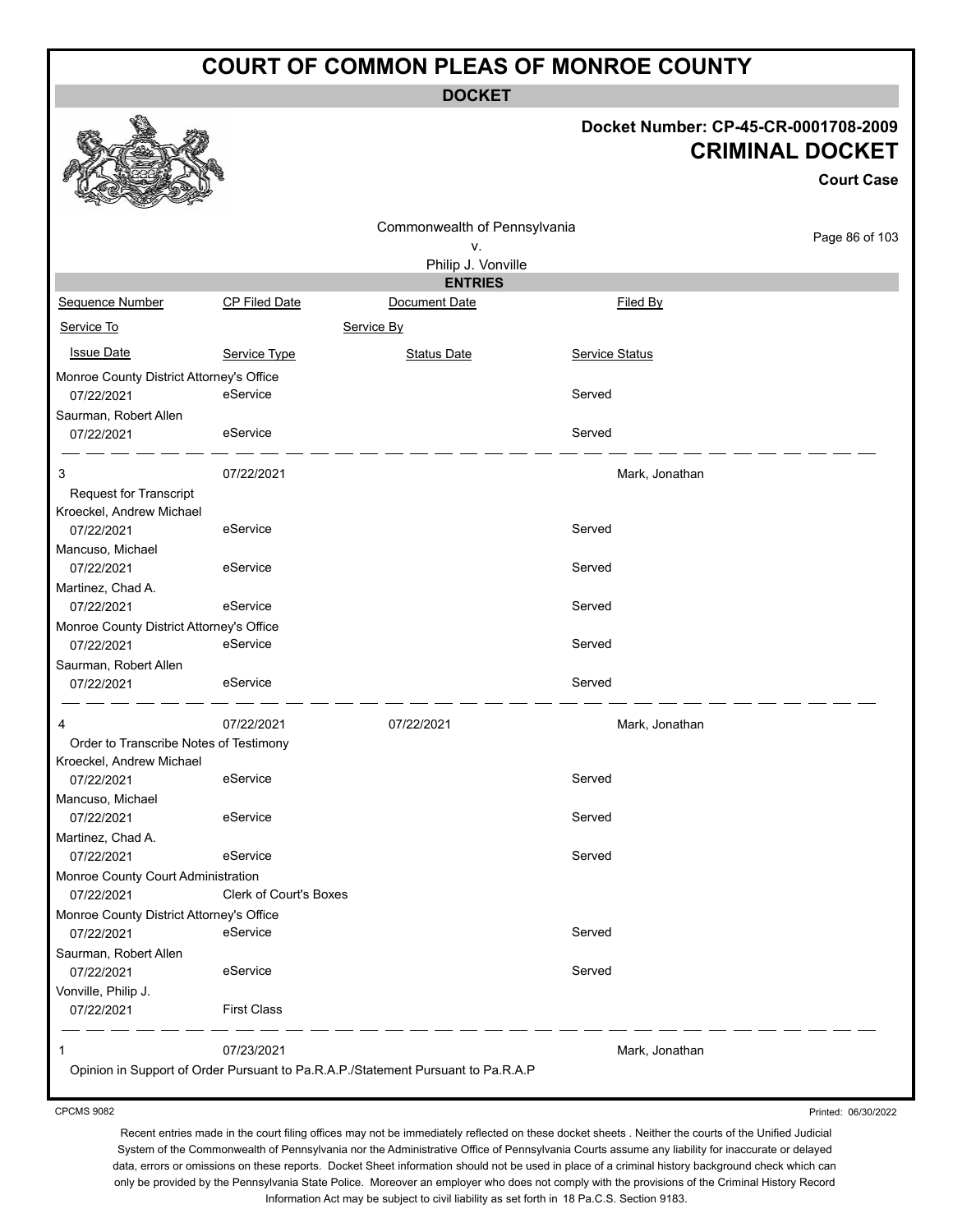**DOCKET**

#### **Docket Number: CP-45-CR-0001708-2009 CRIMINAL DOCKET**

ase

 $103$ 

|                                                        |                               |                                      |                | URIMINAL DUUN<br><b>Court C</b> |
|--------------------------------------------------------|-------------------------------|--------------------------------------|----------------|---------------------------------|
|                                                        |                               |                                      |                |                                 |
|                                                        |                               | Commonwealth of Pennsylvania         |                | Page 87 of                      |
|                                                        |                               | ν.                                   |                |                                 |
|                                                        |                               | Philip J. Vonville<br><b>ENTRIES</b> |                |                                 |
| Sequence Number                                        | CP Filed Date                 | Document Date                        | Filed By       |                                 |
|                                                        |                               |                                      |                |                                 |
| Service To                                             |                               | Service By                           |                |                                 |
| <b>Issue Date</b>                                      | Service Type                  | <b>Status Date</b>                   | Service Status |                                 |
| Kroeckel, Andrew Michael                               |                               |                                      |                |                                 |
| 07/23/2021                                             | eService                      |                                      | Served         |                                 |
| Mancuso, Michael                                       |                               |                                      |                |                                 |
| 07/23/2021                                             | eService                      |                                      | Served         |                                 |
| Mark, Jonathan                                         |                               |                                      |                |                                 |
| 07/23/2021                                             | <b>Clerk of Court's Boxes</b> |                                      |                |                                 |
| Martinez, Chad A.                                      |                               |                                      |                |                                 |
| 07/23/2021                                             | eService                      |                                      | Served         |                                 |
| Monroe County District Attorney's Office               |                               |                                      |                |                                 |
| 07/23/2021                                             | eService                      |                                      | Served         |                                 |
| Saurman, Robert Allen<br>07/23/2021                    | eService                      |                                      | Served         |                                 |
| Superior Court of Pennsylvania -                       |                               |                                      |                |                                 |
| Eastern District                                       |                               |                                      |                |                                 |
| 07/23/2021                                             | <b>First Class</b>            |                                      |                |                                 |
| Vonville, Philip J.                                    |                               |                                      |                |                                 |
| 07/23/2021                                             | <b>First Class</b>            |                                      |                |                                 |
| 3                                                      | 07/23/2021                    | 07/23/2021                           | Mark, Jonathan |                                 |
| Order Scheduling Hearing                               |                               |                                      |                |                                 |
| Kroeckel, Andrew Michael                               |                               |                                      |                |                                 |
| 07/23/2021                                             | eService                      |                                      | Served         |                                 |
| Mancuso, Michael                                       |                               |                                      |                |                                 |
| 07/23/2021                                             | eService                      |                                      | Served         |                                 |
| Martinez, Chad A.                                      |                               |                                      |                |                                 |
| 07/23/2021                                             | eService                      |                                      | Served         |                                 |
| Monroe County District Attorney's Office<br>07/23/2021 | eService                      |                                      | Served         |                                 |
| Saurman, Robert Allen                                  |                               |                                      |                |                                 |
| 07/23/2021                                             | eService                      |                                      | Served         |                                 |
| Monroe County Correctional Facility                    |                               |                                      |                |                                 |
| 07/26/2021                                             | Clerk of Court's Boxes        |                                      |                |                                 |
| Monroe County Court Administration                     |                               |                                      |                |                                 |
| 07/26/2021                                             | Clerk of Court's Boxes        |                                      |                |                                 |
| Vonville, Philip J.                                    |                               |                                      |                |                                 |
| 07/26/2021                                             | <b>First Class</b>            |                                      |                |                                 |

Printed: 06/30/2022

Recent entries made in the court filing offices may not be immediately reflected on these docket sheets . Neither the courts of the Unified Judicial System of the Commonwealth of Pennsylvania nor the Administrative Office of Pennsylvania Courts assume any liability for inaccurate or delayed data, errors or omissions on these reports. Docket Sheet information should not be used in place of a criminal history background check which can only be provided by the Pennsylvania State Police. Moreover an employer who does not comply with the provisions of the Criminal History Record Information Act may be subject to civil liability as set forth in 18 Pa.C.S. Section 9183.



CPCMS 9082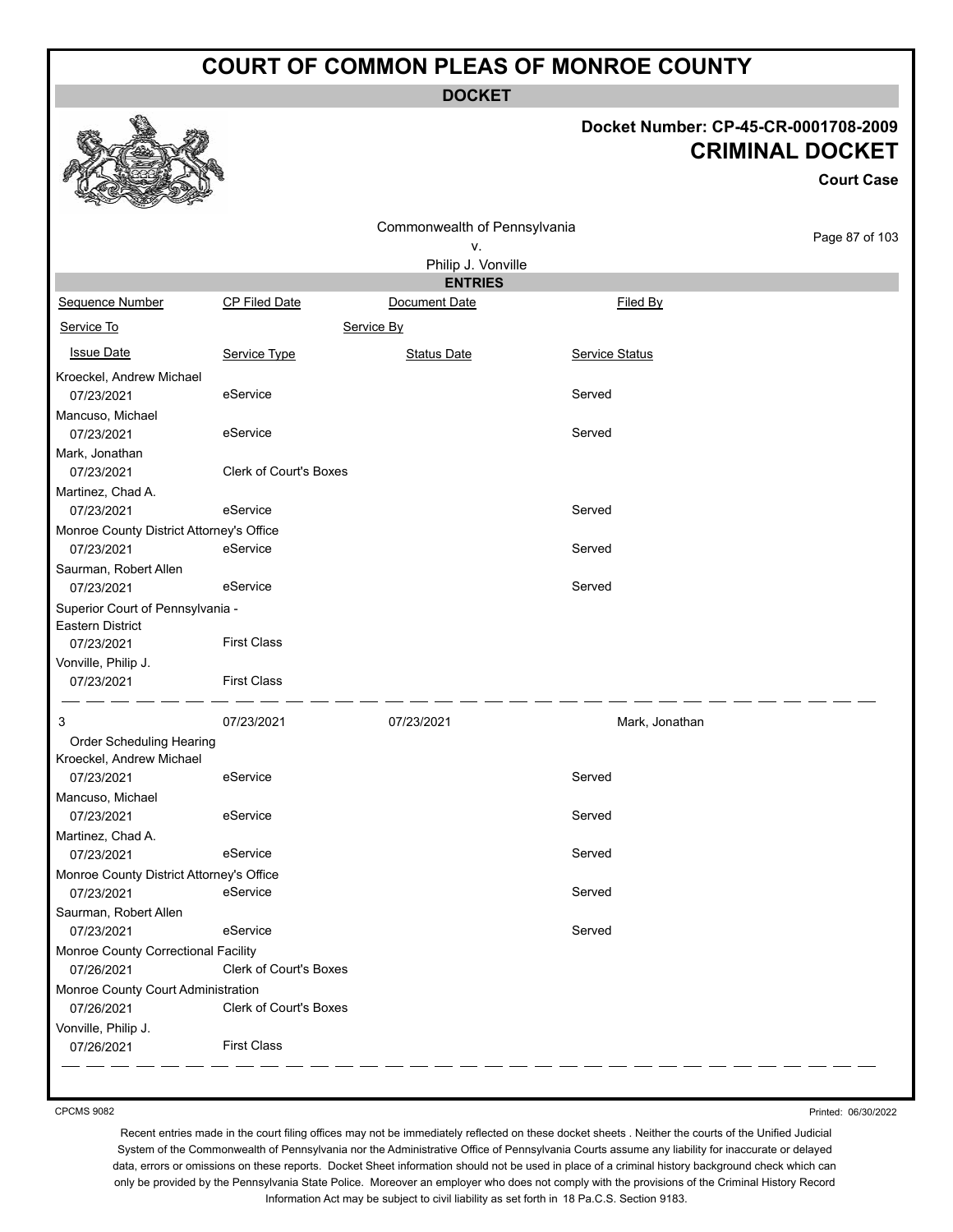**DOCKET**

#### **Docket Number: CP-45-CR-0001708-2009 CRIMINAL DOCKET**

**Court Case**

|                                                          |                               | Commonwealth of Pennsylvania                                                       |                   |                |
|----------------------------------------------------------|-------------------------------|------------------------------------------------------------------------------------|-------------------|----------------|
|                                                          |                               | ۷.                                                                                 |                   | Page 88 of 103 |
|                                                          |                               | Philip J. Vonville                                                                 |                   |                |
|                                                          |                               | <b>ENTRIES</b>                                                                     |                   |                |
| Sequence Number                                          | CP Filed Date                 | Document Date                                                                      | Filed By          |                |
| Service To                                               |                               | Service By                                                                         |                   |                |
| <b>Issue Date</b>                                        | Service Type                  | <b>Status Date</b>                                                                 | Service Status    |                |
| 5                                                        | 07/23/2021                    | 07/23/2021                                                                         | Mark, Jonathan    |                |
| Order Scheduling Hearing<br>Kroeckel, Andrew Michael     |                               |                                                                                    |                   |                |
| 07/23/2021                                               | eService                      |                                                                                    | Served            |                |
| Mancuso, Michael                                         |                               |                                                                                    |                   |                |
| 07/23/2021                                               | eService                      |                                                                                    | Served            |                |
| Martinez, Chad A.                                        |                               |                                                                                    |                   |                |
| 07/23/2021                                               | eService                      |                                                                                    | Served            |                |
| Monroe County District Attorney's Office<br>07/23/2021   | eService                      |                                                                                    | Served            |                |
| Saurman, Robert Allen                                    |                               |                                                                                    |                   |                |
| 07/23/2021                                               | eService                      |                                                                                    | Served            |                |
| Monroe County Correctional Facility                      |                               |                                                                                    |                   |                |
| 07/26/2021                                               | <b>Clerk of Court's Boxes</b> |                                                                                    |                   |                |
| Monroe County Court Administration                       |                               |                                                                                    |                   |                |
| 07/26/2021                                               | <b>Clerk of Court's Boxes</b> |                                                                                    |                   |                |
| Vonville, Philip J.<br>07/26/2021                        | <b>First Class</b>            |                                                                                    |                   |                |
|                                                          |                               |                                                                                    |                   |                |
| 1                                                        | 07/24/2021                    |                                                                                    | Warden, George J. |                |
|                                                          |                               | Certiied Docket Sheets and List send to P. Vonville (pro se) and District Attorney |                   |                |
| Kroeckel, Andrew Michael                                 |                               |                                                                                    |                   |                |
| 07/24/2021                                               | eService                      |                                                                                    | Served            |                |
| Mancuso, Michael<br>07/24/2021                           | eService                      |                                                                                    | Served            |                |
| Martinez, Chad A.                                        |                               |                                                                                    |                   |                |
| 07/24/2021                                               | eService                      |                                                                                    | Served            |                |
| Monroe County District Attorney's Office                 |                               |                                                                                    |                   |                |
| 07/24/2021                                               | eService                      |                                                                                    | Served            |                |
| Saurman, Robert Allen                                    |                               |                                                                                    |                   |                |
| 07/24/2021                                               | eService                      |                                                                                    | Served            |                |
| 2                                                        | 07/24/2021                    |                                                                                    | Warden, George J. |                |
| Certificate and Transmittal of Record to Appellate Court |                               |                                                                                    |                   |                |
| Kroeckel, Andrew Michael                                 |                               |                                                                                    |                   |                |
| 07/24/2021                                               | eService                      |                                                                                    | Served            |                |
| Mancuso, Michael                                         |                               |                                                                                    |                   |                |

CPCMS 9082

Printed: 06/30/2022

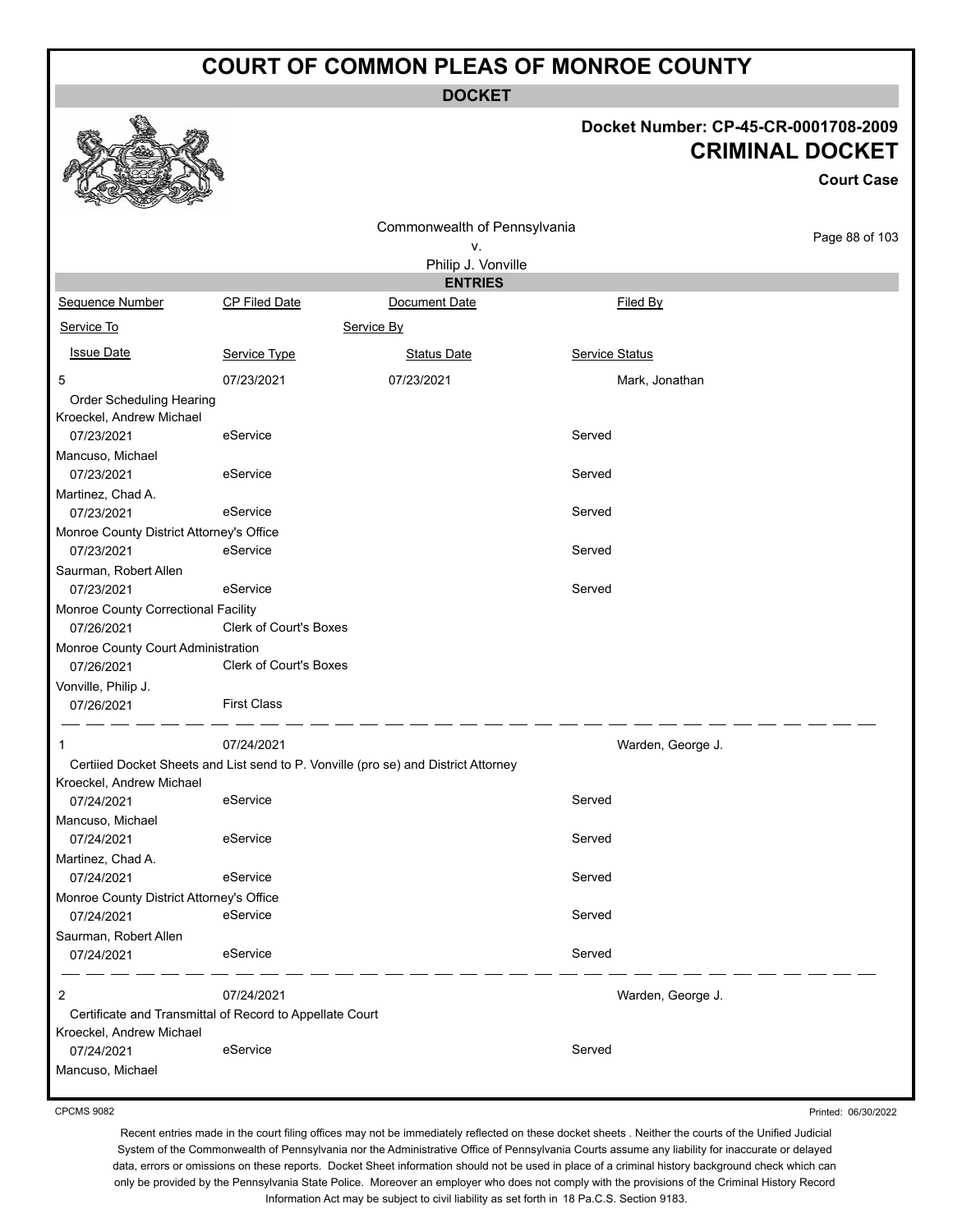**DOCKET**

#### **Docket Number: CP-45-CR-0001708-2009 CRIMINAL DOCKET**

|                                                        |                               |                                    |                       |                                             | <b>Court Case</b> |
|--------------------------------------------------------|-------------------------------|------------------------------------|-----------------------|---------------------------------------------|-------------------|
|                                                        |                               | Commonwealth of Pennsylvania<br>۷. |                       |                                             | Page 89 of 103    |
|                                                        |                               | Philip J. Vonville                 |                       |                                             |                   |
|                                                        |                               | <b>ENTRIES</b>                     |                       |                                             |                   |
| <b>Sequence Number</b>                                 | <b>CP Filed Date</b>          | Document Date                      |                       | Filed By                                    |                   |
| Service To                                             |                               | Service By                         |                       |                                             |                   |
| <b>Issue Date</b>                                      | Service Type                  | <b>Status Date</b>                 | <b>Service Status</b> |                                             |                   |
| 07/24/2021                                             | eService                      |                                    | Served                |                                             |                   |
| Martinez, Chad A.                                      |                               |                                    |                       |                                             |                   |
| 07/24/2021                                             | eService                      |                                    | Served                |                                             |                   |
| Monroe County District Attorney's Office               | eService                      |                                    | Served                |                                             |                   |
| 07/24/2021<br>Saurman, Robert Allen                    |                               |                                    |                       |                                             |                   |
| 07/24/2021                                             | eService                      |                                    | Served                |                                             |                   |
|                                                        |                               |                                    |                       |                                             |                   |
| 1                                                      | 07/26/2021                    |                                    |                       | Monroe County District Attorney's<br>Office |                   |
| Motion for Transcripts                                 |                               |                                    |                       |                                             |                   |
| Kroeckel, Andrew Michael                               |                               |                                    |                       |                                             |                   |
| 07/26/2021                                             | eService                      |                                    | Served                |                                             |                   |
| Mancuso, Michael<br>07/26/2021                         | eService                      |                                    | Served                |                                             |                   |
| Martinez, Chad A.                                      |                               |                                    |                       |                                             |                   |
| 07/26/2021                                             | eService                      |                                    | Served                |                                             |                   |
| Saurman, Robert Allen                                  |                               |                                    |                       |                                             |                   |
| 07/26/2021                                             | eNotice                       |                                    | Notified              |                                             |                   |
| 1                                                      | 07/28/2021                    | 07/28/2021                         |                       | Mark, Jonathan                              |                   |
| Order to Transcribe Notes of Testimony                 |                               |                                    |                       |                                             |                   |
| Kroeckel, Andrew Michael<br>07/28/2021                 | eService                      |                                    | Served                |                                             |                   |
| Mancuso, Michael                                       |                               |                                    |                       |                                             |                   |
| 07/28/2021                                             | eService                      |                                    | Served                |                                             |                   |
| Martinez, Chad A.                                      |                               |                                    |                       |                                             |                   |
| 07/28/2021                                             | eService                      |                                    | Served                |                                             |                   |
| Monroe County Correctional Facility                    |                               |                                    |                       |                                             |                   |
| 07/28/2021                                             | Clerk of Court's Boxes        |                                    |                       |                                             |                   |
| Monroe County Court Administration                     |                               |                                    |                       |                                             |                   |
| 07/28/2021                                             | <b>Clerk of Court's Boxes</b> |                                    |                       |                                             |                   |
| Monroe County District Attorney's Office<br>07/28/2021 | eService                      |                                    | Served                |                                             |                   |
| Saurman, Robert Allen                                  |                               |                                    |                       |                                             |                   |
| 07/28/2021                                             | eService                      |                                    | Served                |                                             |                   |
| Vonville, Philip J.                                    |                               |                                    |                       |                                             |                   |
|                                                        |                               |                                    |                       |                                             |                   |

CPCMS 9082

Printed: 06/30/2022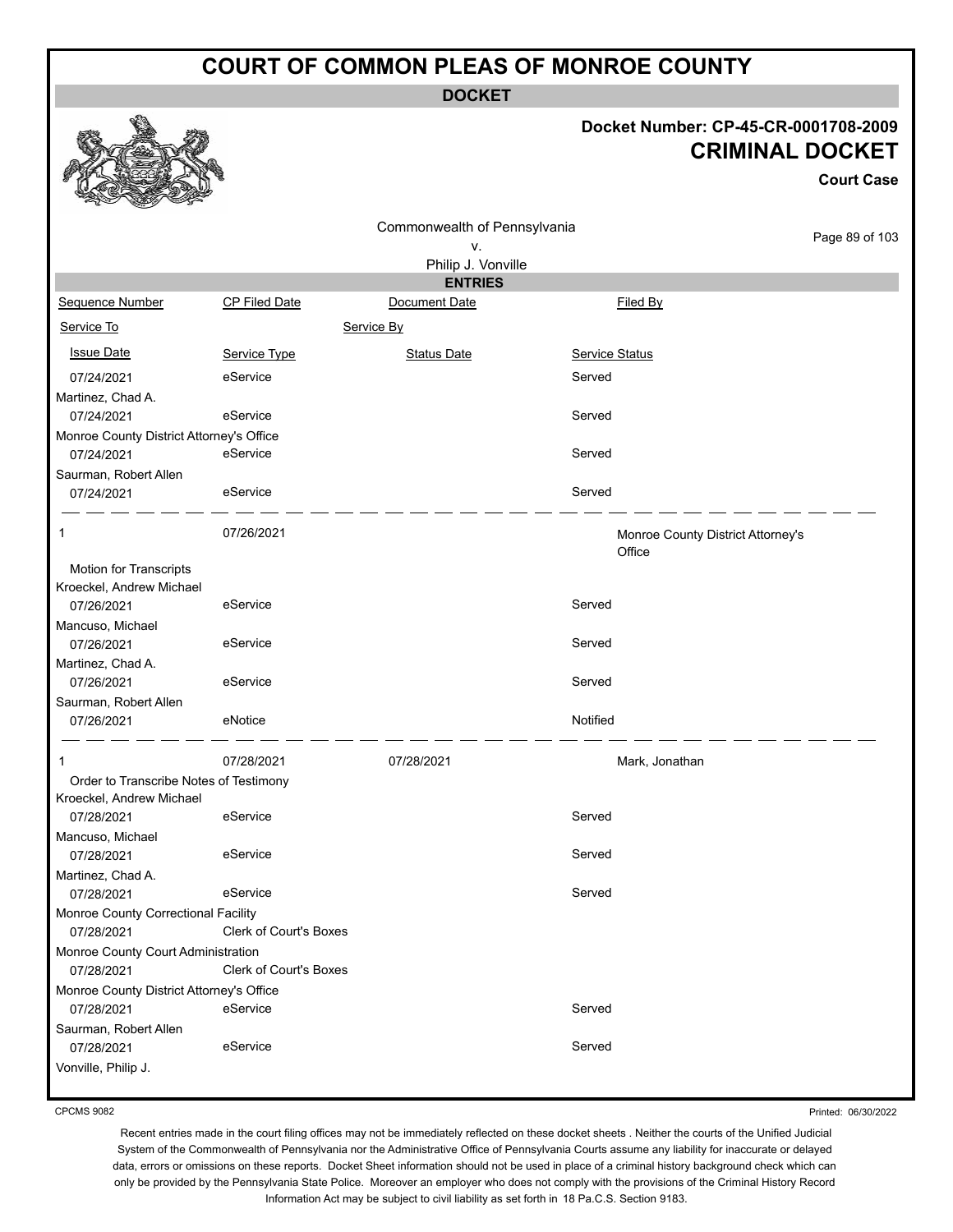**DOCKET**

#### **Docket Number: CP-45-CR-0001708-2009 CRIMINAL DOCKET**

**Court Case**

|                                          |                      |                              |                     | UUUI LUQSE                    |
|------------------------------------------|----------------------|------------------------------|---------------------|-------------------------------|
|                                          |                      | Commonwealth of Pennsylvania |                     |                               |
|                                          |                      | ٧.                           |                     | Page 90 of 103                |
|                                          |                      | Philip J. Vonville           |                     |                               |
|                                          |                      | <b>ENTRIES</b>               |                     |                               |
| Sequence Number                          | <b>CP Filed Date</b> | Document Date                | Filed By            |                               |
| Service To                               |                      | Service By                   |                     |                               |
| <b>Issue Date</b>                        | Service Type         | <b>Status Date</b>           | Service Status      |                               |
| 07/28/2021                               | <b>First Class</b>   |                              |                     |                               |
|                                          | 07/30/2021           |                              | Vonville, Philip J. |                               |
| <b>Returned Mail</b>                     |                      |                              |                     |                               |
| Kroeckel, Andrew Michael                 |                      |                              |                     |                               |
| 07/30/2021                               | eService             |                              | Served              |                               |
| Mancuso, Michael                         |                      |                              |                     |                               |
| 07/30/2021                               | eService             |                              | Served              |                               |
| Martinez, Chad A.                        |                      |                              |                     |                               |
| 07/30/2021                               | eService             |                              | Served              |                               |
| Monroe County District Attorney's Office |                      |                              |                     |                               |
| 07/30/2021                               | eService             |                              | Served              |                               |
| Saurman, Robert Allen                    |                      |                              |                     |                               |
| 07/30/2021                               | eService             |                              | Served              |                               |
| 1                                        | 08/05/2021           |                              |                     | Monroe County Court Reporters |
| Notice of Completion of Transcript       |                      |                              |                     |                               |
| Kroeckel, Andrew Michael                 |                      |                              |                     |                               |
| 08/05/2021                               | eService             |                              | Served              |                               |
| Mancuso, Michael                         |                      |                              |                     |                               |
| 08/05/2021                               | eService             |                              | Served              |                               |
| Martinez, Chad A.                        |                      |                              |                     |                               |
| 08/05/2021                               | eService             |                              | Served              |                               |
| Monroe County District Attorney's Office |                      |                              |                     |                               |
| 08/05/2021                               | eService             |                              | Served              |                               |
| Saurman, Robert Allen                    |                      |                              |                     |                               |
| 08/05/2021                               | eService             |                              | Served              |                               |
| 2                                        | 08/05/2021           |                              |                     | Monroe County Court Reporters |
| Transcript of Proceedings Filed          |                      |                              |                     |                               |
| Kroeckel, Andrew Michael                 |                      |                              |                     |                               |
| 08/05/2021                               | eService             |                              | Served              |                               |
| Mancuso, Michael                         |                      |                              |                     |                               |
| 08/05/2021                               | eService             |                              | Served              |                               |
| Martinez, Chad A.                        |                      |                              |                     |                               |
| 08/05/2021                               | eService             |                              | Served              |                               |
| Monroe County District Attorney's Office |                      |                              |                     |                               |
|                                          |                      |                              |                     |                               |

CPCMS 9082

Printed: 06/30/2022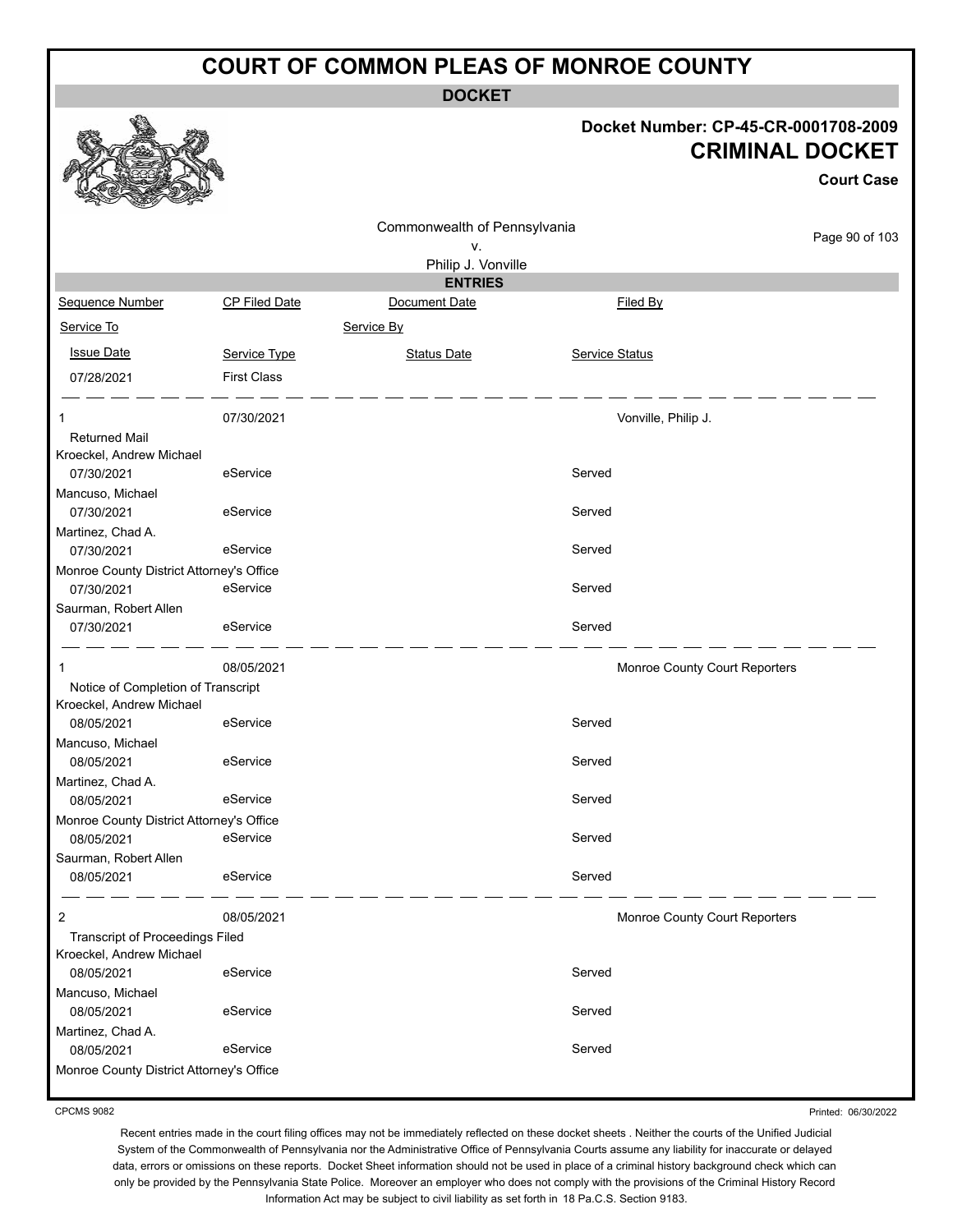**DOCKET**

#### **Docket Number: CP-45-CR-0001708-2009 CRIMINAL DOCKET**

**Court Case**

|                                                  |                                                          | Commonwealth of Pennsylvania |                               |                |
|--------------------------------------------------|----------------------------------------------------------|------------------------------|-------------------------------|----------------|
|                                                  |                                                          | ۷.                           |                               | Page 91 of 103 |
|                                                  |                                                          | Philip J. Vonville           |                               |                |
|                                                  |                                                          | <b>ENTRIES</b>               |                               |                |
| Sequence Number                                  | CP Filed Date                                            | Document Date                | Filed By                      |                |
| Service To                                       |                                                          | Service By                   |                               |                |
|                                                  |                                                          |                              |                               |                |
| <b>Issue Date</b>                                | Service Type                                             | <b>Status Date</b>           | Service Status                |                |
| 08/05/2021                                       | eService                                                 |                              | Served                        |                |
| Saurman, Robert Allen                            |                                                          |                              |                               |                |
| 08/05/2021                                       | eService                                                 |                              | Served                        |                |
| 3                                                | 08/05/2021                                               |                              |                               |                |
| Notice of Completion of Transcript Copy Request  |                                                          |                              | Monroe County Court Reporters |                |
| Kroeckel, Andrew Michael                         |                                                          |                              |                               |                |
| 08/05/2021                                       | eService                                                 |                              | Served                        |                |
| Mancuso, Michael                                 |                                                          |                              |                               |                |
| 08/05/2021                                       | eService                                                 |                              | Served                        |                |
| Martinez, Chad A.                                |                                                          |                              |                               |                |
| 08/05/2021                                       | eService                                                 |                              | Served                        |                |
| Monroe County District Attorney's Office         |                                                          |                              |                               |                |
| 08/05/2021                                       | eService                                                 |                              | Served                        |                |
| Saurman, Robert Allen                            |                                                          |                              |                               |                |
| 08/05/2021                                       | eService                                                 |                              | Served                        |                |
| 2                                                | 08/13/2021                                               | 08/12/2021                   | Mark, Jonathan                |                |
|                                                  | Order Dismissing Requests for Funds/Conference Scheduled |                              |                               |                |
| Kroeckel, Andrew Michael                         |                                                          |                              |                               |                |
| 08/16/2021                                       | eService                                                 |                              | Served                        |                |
| Mancuso, Michael                                 |                                                          |                              |                               |                |
| 08/16/2021                                       | eService                                                 |                              | Served                        |                |
| Martinez, Chad A.                                |                                                          |                              |                               |                |
| 08/16/2021                                       | eService                                                 |                              | Served                        |                |
| Monroe County Correctional Facility              |                                                          |                              |                               |                |
| 08/16/2021                                       | <b>Clerk of Court's Boxes</b>                            |                              |                               |                |
| Monroe County Court Administration               |                                                          |                              |                               |                |
| 08/16/2021                                       | Clerk of Court's Boxes                                   |                              |                               |                |
| Monroe County District Attorney's Office         |                                                          |                              |                               |                |
| 08/16/2021                                       | eService                                                 |                              | Served                        |                |
| Monroe County Probation Department               |                                                          |                              |                               |                |
| 08/16/2021                                       | Clerk of Court's Boxes                                   |                              |                               |                |
| Monroe County Sheriff's Department<br>08/16/2021 | <b>Clerk of Court's Boxes</b>                            |                              |                               |                |
| Saurman, Robert Allen                            |                                                          |                              |                               |                |
| 08/16/2021                                       | eService                                                 |                              | Served                        |                |
|                                                  |                                                          |                              |                               |                |

CPCMS 9082

Printed: 06/30/2022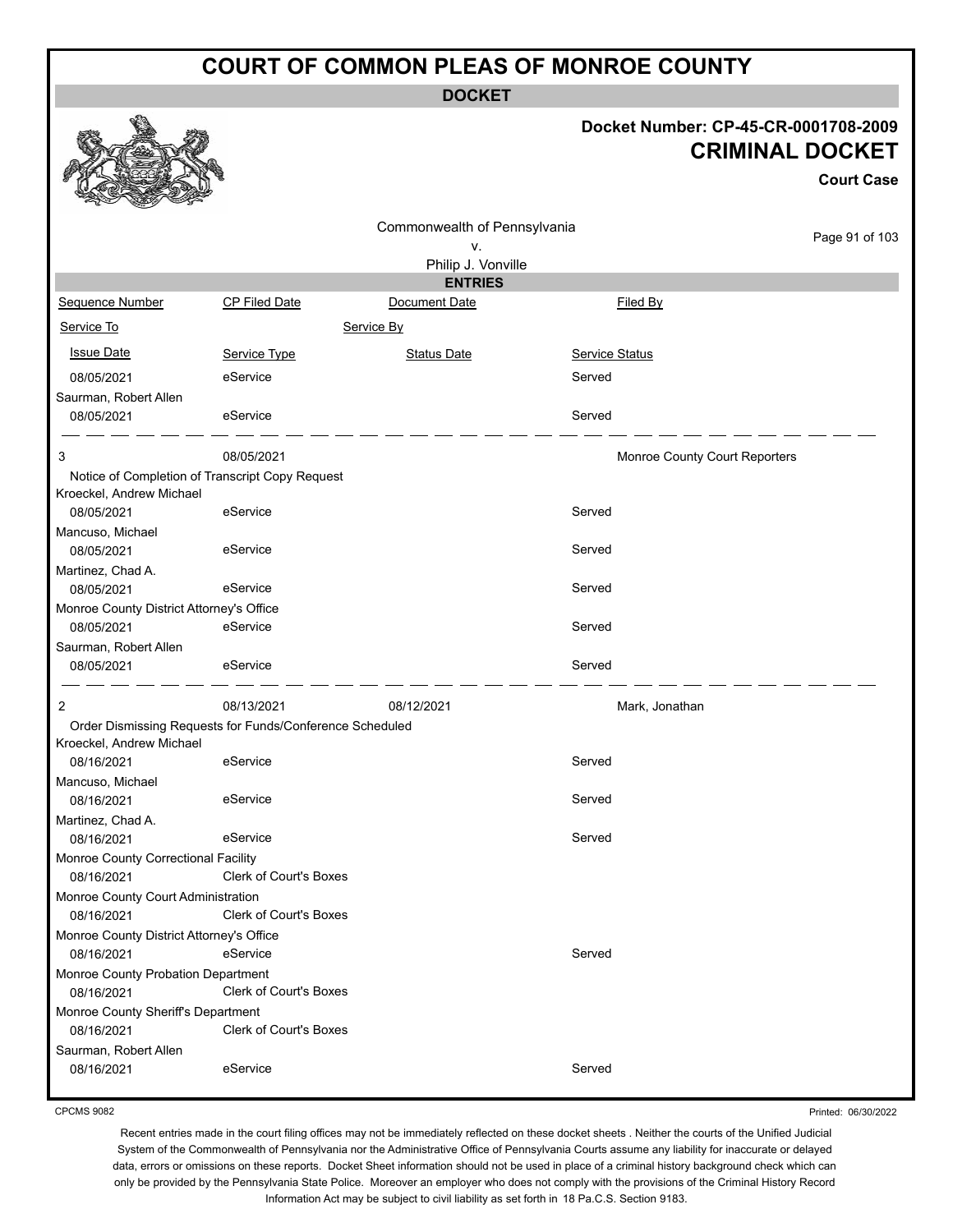**DOCKET**

| Docket Number: CP-45-CR-0001708-2009 |
|--------------------------------------|
| <b>CRIMINAL DOCKET</b>               |

**Court Case**

|                                          |                                                      |                                                                             |                     | GOUIL GASE     |
|------------------------------------------|------------------------------------------------------|-----------------------------------------------------------------------------|---------------------|----------------|
|                                          |                                                      | Commonwealth of Pennsylvania                                                |                     |                |
|                                          |                                                      | ۷.                                                                          |                     | Page 92 of 103 |
|                                          |                                                      | Philip J. Vonville                                                          |                     |                |
|                                          |                                                      | <b>ENTRIES</b>                                                              |                     |                |
| Sequence Number                          | CP Filed Date                                        | Document Date                                                               | Filed By            |                |
| Service To                               |                                                      | Service By                                                                  |                     |                |
| <b>Issue Date</b>                        | Service Type                                         | <b>Status Date</b>                                                          | Service Status      |                |
| Vonville, Philip J.                      |                                                      |                                                                             |                     |                |
| 08/16/2021                               | <b>First Class</b>                                   |                                                                             |                     |                |
|                                          | 08/27/2021                                           |                                                                             | Warden, George J.   |                |
|                                          | Letter from Verizon reply to Subpoena from defendant |                                                                             |                     |                |
| Kroeckel, Andrew Michael                 |                                                      |                                                                             |                     |                |
| 08/27/2021                               | eService                                             |                                                                             | Served              |                |
| Mancuso, Michael                         |                                                      |                                                                             |                     |                |
| 08/27/2021                               | eService                                             |                                                                             | Served              |                |
| Martinez, Chad A.                        |                                                      |                                                                             |                     |                |
| 08/27/2021                               | eService                                             |                                                                             | Served              |                |
| Monroe County District Attorney's Office |                                                      |                                                                             |                     |                |
| 08/27/2021                               | eService                                             |                                                                             | Served              |                |
| Saurman, Robert Allen                    |                                                      |                                                                             |                     |                |
| 08/27/2021                               | eService                                             |                                                                             | Served              |                |
| Vonville, Philip J.                      |                                                      |                                                                             |                     |                |
| 08/27/2021                               | <b>First Class</b>                                   |                                                                             |                     |                |
| 1                                        | 10/04/2021                                           |                                                                             | Vonville, Philip J. |                |
| Motion for "Exculpatory Evidence"        |                                                      |                                                                             |                     |                |
| Kroeckel, Andrew Michael                 |                                                      |                                                                             |                     |                |
| 10/04/2021                               | eService                                             |                                                                             | Served              |                |
| Mancuso, Michael                         |                                                      |                                                                             |                     |                |
| 10/04/2021                               | eService                                             |                                                                             | Served              |                |
| Martinez, Chad A.                        |                                                      |                                                                             |                     |                |
| 10/04/2021                               | eService                                             |                                                                             | Served              |                |
| Monroe County District Attorney's Office |                                                      |                                                                             |                     |                |
| 10/04/2021                               | eService                                             |                                                                             | Served              |                |
| Saurman, Robert Allen                    |                                                      |                                                                             |                     |                |
| 10/04/2021                               | eService                                             |                                                                             | Served              |                |
| 1                                        | 10/08/2021                                           | 10/07/2021                                                                  | Mark, Jonathan      |                |
|                                          |                                                      | Order Motion for Exculpatory Evidence to be Addrressed at Status Conference |                     |                |
| Kroeckel, Andrew Michael                 |                                                      |                                                                             |                     |                |
| 10/12/2021                               | eService                                             |                                                                             | Served              |                |
| Mancuso, Michael                         |                                                      |                                                                             |                     |                |
| 10/12/2021                               | eService                                             |                                                                             | Served              |                |
|                                          |                                                      |                                                                             |                     |                |

CPCMS 9082

Printed: 06/30/2022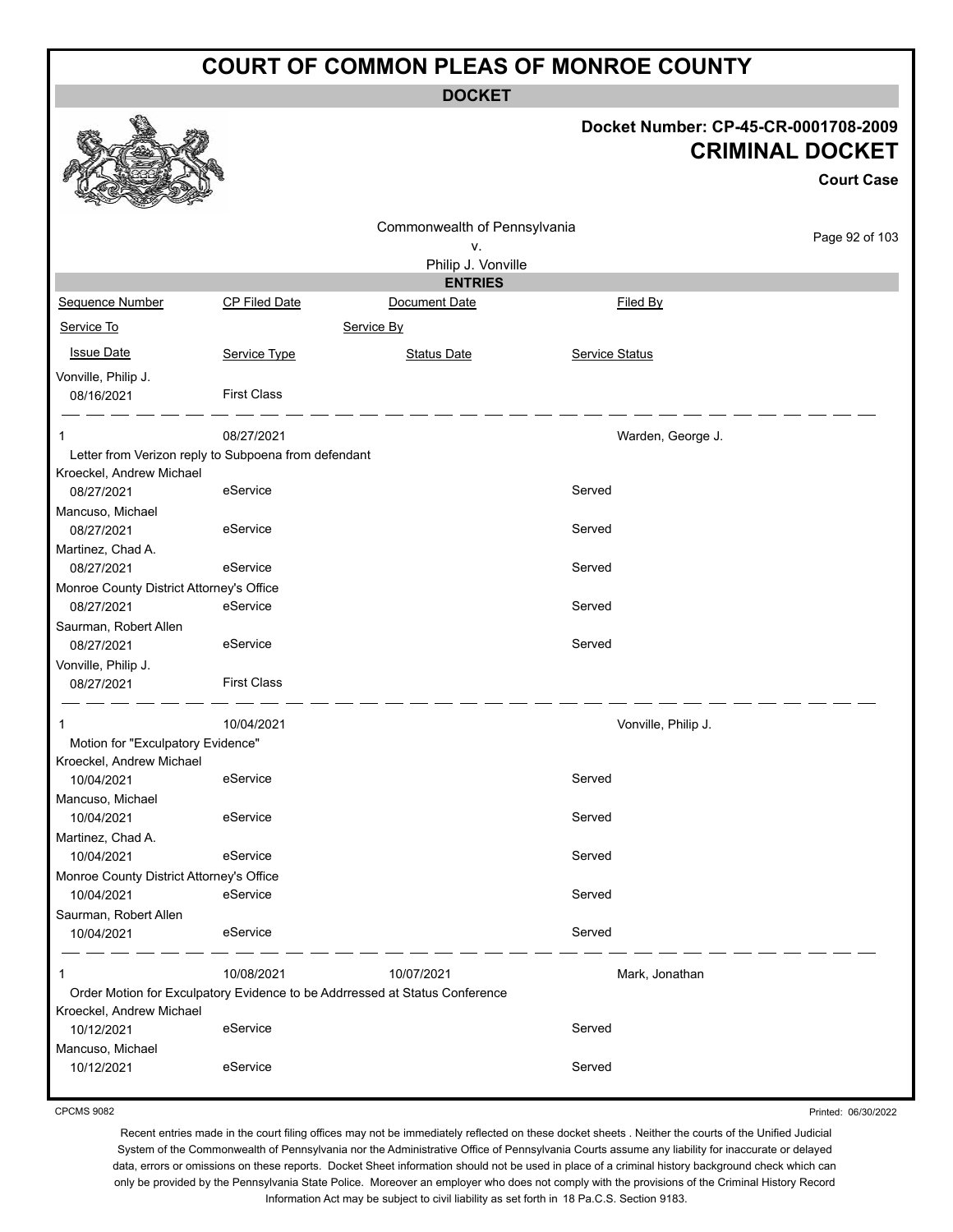**DOCKET**

#### **Docket Number: CP-45-CR-0001708-2009 CRIMINAL DOCKET**

**Court Case**

| CP Filed Date                                   | Commonwealth of Pennsylvania<br>۷.<br>Philip J. Vonville |        |          |                                                                                                                                                     |
|-------------------------------------------------|----------------------------------------------------------|--------|----------|-----------------------------------------------------------------------------------------------------------------------------------------------------|
|                                                 |                                                          |        |          |                                                                                                                                                     |
|                                                 |                                                          |        |          | Page 93 of 103                                                                                                                                      |
|                                                 |                                                          |        |          |                                                                                                                                                     |
|                                                 | <b>ENTRIES</b>                                           |        |          |                                                                                                                                                     |
|                                                 | Document Date                                            |        | Filed By |                                                                                                                                                     |
|                                                 | Service By                                               |        |          |                                                                                                                                                     |
| Service Type                                    | <b>Status Date</b>                                       |        |          |                                                                                                                                                     |
|                                                 |                                                          |        |          |                                                                                                                                                     |
| eService                                        |                                                          | Served |          |                                                                                                                                                     |
| Monroe County District Attorney's Office        |                                                          |        |          |                                                                                                                                                     |
| eService                                        |                                                          | Served |          |                                                                                                                                                     |
|                                                 |                                                          |        |          |                                                                                                                                                     |
| eService                                        |                                                          | Served |          |                                                                                                                                                     |
|                                                 |                                                          |        |          |                                                                                                                                                     |
| <b>First Class</b>                              |                                                          |        |          |                                                                                                                                                     |
| 10/14/2021                                      |                                                          |        |          |                                                                                                                                                     |
|                                                 |                                                          |        |          |                                                                                                                                                     |
|                                                 |                                                          |        |          |                                                                                                                                                     |
| eService                                        |                                                          | Served |          |                                                                                                                                                     |
|                                                 |                                                          |        |          |                                                                                                                                                     |
| eService                                        |                                                          | Served |          |                                                                                                                                                     |
|                                                 |                                                          |        |          |                                                                                                                                                     |
| eService                                        |                                                          | Served |          |                                                                                                                                                     |
| Monroe County District Attorney's Office        |                                                          |        |          |                                                                                                                                                     |
| eService                                        |                                                          | Served |          |                                                                                                                                                     |
|                                                 |                                                          |        |          |                                                                                                                                                     |
| eService                                        |                                                          | Served |          |                                                                                                                                                     |
| 10/25/2021                                      |                                                          |        |          |                                                                                                                                                     |
| Superior Court Order/Appeal quashed as untimely |                                                          |        |          |                                                                                                                                                     |
| eService                                        |                                                          | Served |          |                                                                                                                                                     |
|                                                 |                                                          |        |          |                                                                                                                                                     |
| eService                                        |                                                          | Served |          |                                                                                                                                                     |
|                                                 |                                                          |        |          |                                                                                                                                                     |
| eService                                        |                                                          | Served |          |                                                                                                                                                     |
| Monroe County District Attorney's Office        |                                                          |        |          |                                                                                                                                                     |
| eService                                        |                                                          | Served |          |                                                                                                                                                     |
|                                                 |                                                          |        |          |                                                                                                                                                     |
| eService                                        |                                                          | Served |          |                                                                                                                                                     |
|                                                 |                                                          |        |          | <b>Service Status</b><br>Superior Court of Pennsylvania -<br><b>Eastern District</b><br>Superior Court of Pennsylvania -<br><b>Eastern District</b> |

CPCMS 9082

Printed: 06/30/2022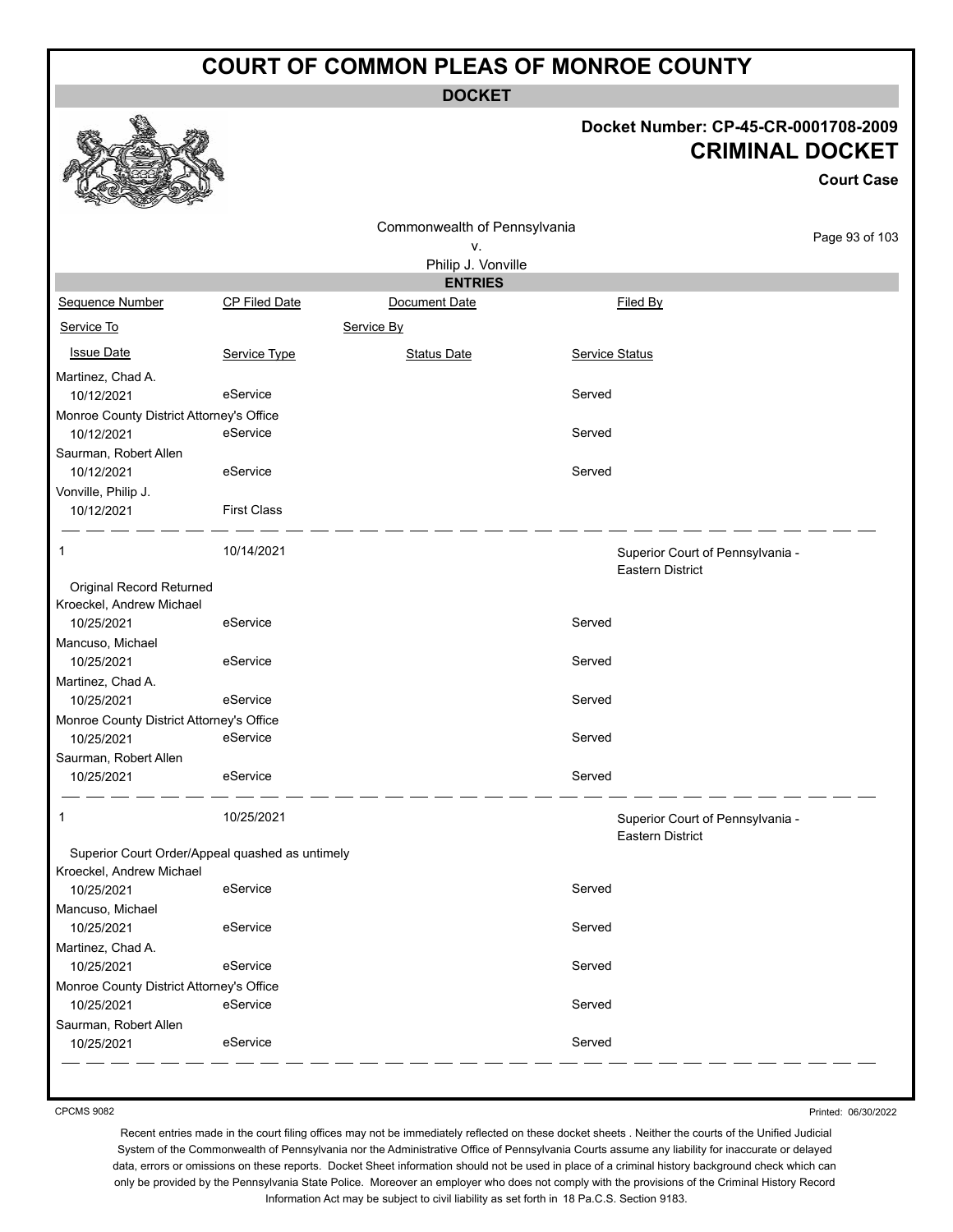**DOCKET**

#### **Docket Number: CP-45-CR-0001708-2009 CRIMINAL DOCKET**

**Court Case**

|                                                    |                                                         |                              |                       | ovun vast      |
|----------------------------------------------------|---------------------------------------------------------|------------------------------|-----------------------|----------------|
|                                                    |                                                         | Commonwealth of Pennsylvania |                       |                |
|                                                    |                                                         | ٧.                           |                       | Page 94 of 103 |
|                                                    |                                                         | Philip J. Vonville           |                       |                |
|                                                    |                                                         | <b>ENTRIES</b>               |                       |                |
| Sequence Number                                    | <b>CP Filed Date</b>                                    | Document Date                | Filed By              |                |
| Service To                                         |                                                         | Service By                   |                       |                |
| <b>Issue Date</b>                                  | Service Type                                            | <b>Status Date</b>           | Service Status        |                |
| $\mathbf 1$                                        | 10/27/2021                                              |                              | Ventrella, Michael A. |                |
| Motion for Continuance<br>Kroeckel, Andrew Michael |                                                         |                              |                       |                |
| 10/27/2021                                         | eNotice                                                 |                              | Notified              |                |
| Mancuso, Michael                                   |                                                         |                              |                       |                |
| 10/27/2021                                         | eNotice                                                 |                              | Notified              |                |
| Martinez, Chad A.                                  |                                                         |                              |                       |                |
| 10/27/2021                                         | eNotice                                                 |                              | Notified              |                |
| Monroe County District Attorney's Office           |                                                         |                              |                       |                |
| 10/27/2021                                         | eNotice                                                 |                              | Notified              |                |
| Saurman, Robert Allen                              |                                                         |                              |                       |                |
| 10/27/2021                                         | eNotice                                                 |                              | Notified              |                |
| 1                                                  | 10/28/2021                                              | 10/27/2021                   | Mark, Jonathan        |                |
| Order Granting Motion for Continuance              |                                                         |                              |                       |                |
| Kroeckel, Andrew Michael                           |                                                         |                              |                       |                |
| 11/01/2021                                         | eService                                                |                              | Served                |                |
| Mancuso, Michael                                   |                                                         |                              |                       |                |
| 11/01/2021                                         | eService                                                |                              | Served                |                |
| Martinez, Chad A.                                  |                                                         |                              |                       |                |
| 11/01/2021                                         | eService                                                |                              | Served                |                |
| Monroe County Court Administration                 |                                                         |                              |                       |                |
| 11/01/2021                                         | Clerk of Court's Boxes                                  |                              |                       |                |
| Monroe County District Attorney's Office           |                                                         |                              |                       |                |
| 11/01/2021                                         | eService                                                |                              | Served                |                |
| Saurman, Robert Allen                              |                                                         |                              |                       |                |
| 11/01/2021                                         | eService                                                |                              | Served                |                |
| Smith, Marjorie                                    |                                                         |                              |                       |                |
| 11/01/2021                                         | <b>First Class</b>                                      |                              |                       |                |
| 2                                                  | 12/13/2021                                              | 12/10/2021                   | Mark, Jonathan        |                |
|                                                    | Order Status Conference/Motion Denying Exculp. Evidence |                              |                       |                |
| Kroeckel, Andrew Michael                           |                                                         |                              |                       |                |
| 12/14/2021                                         | eService                                                |                              | Served                |                |
| Mancuso, Michael                                   |                                                         |                              |                       |                |
| 12/14/2021                                         | eService                                                |                              | Served                |                |
| Martinez, Chad A.                                  |                                                         |                              |                       |                |

CPCMS 9082

Printed: 06/30/2022

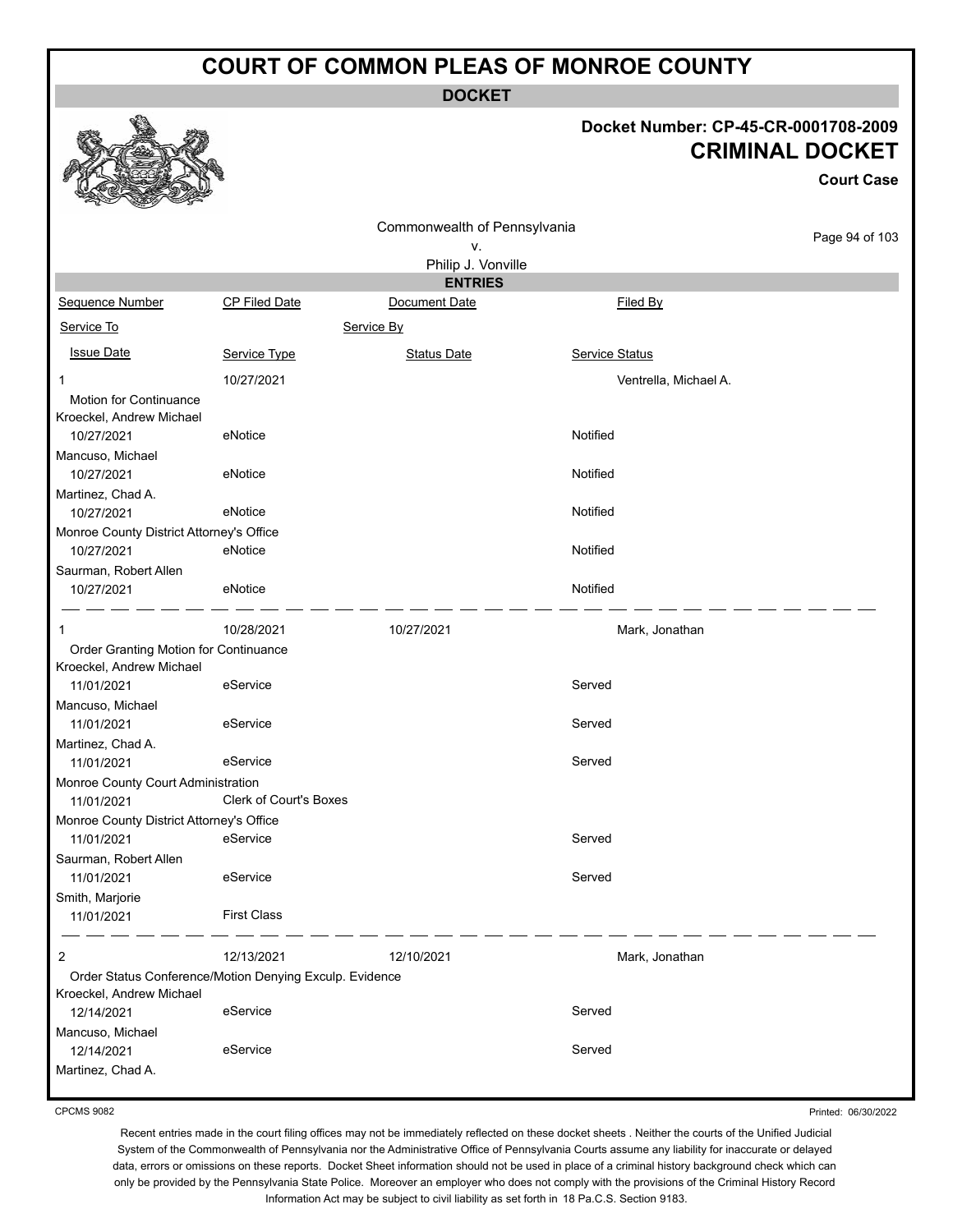**DOCKET**

# **Docket Number: CP-45-CR-0001708-2009**

|                                                  |                               |                              |                       | <b>CRIMINAL DOCKET</b><br><b>Court Case</b> |
|--------------------------------------------------|-------------------------------|------------------------------|-----------------------|---------------------------------------------|
|                                                  |                               | Commonwealth of Pennsylvania |                       |                                             |
|                                                  |                               | ۷.                           |                       | Page 95 of 103                              |
|                                                  |                               | Philip J. Vonville           |                       |                                             |
|                                                  |                               | <b>ENTRIES</b>               |                       |                                             |
| Sequence Number                                  | <b>CP Filed Date</b>          | Document Date                | Filed By              |                                             |
| Service To                                       |                               | Service By                   |                       |                                             |
| <b>Issue Date</b>                                | Service Type                  | <b>Status Date</b>           | <b>Service Status</b> |                                             |
| 12/14/2021                                       | eService                      |                              | Served                |                                             |
| Monroe County Correctional Facility              |                               |                              |                       |                                             |
| 12/14/2021                                       | <b>Clerk of Court's Boxes</b> |                              |                       |                                             |
| Monroe County Court Administration<br>12/14/2021 | <b>Clerk of Court's Boxes</b> |                              |                       |                                             |
| Monroe County District Attorney's Office         |                               |                              |                       |                                             |
| 12/14/2021                                       | eService                      |                              | Served                |                                             |
| Monroe County Probation Department<br>12/14/2021 | eNotice                       |                              | Notified              |                                             |
| Monroe County Sheriff's Department<br>12/14/2021 | Clerk of Court's Boxes        |                              |                       |                                             |
| Saurman, Robert Allen<br>12/14/2021              | eService                      |                              | Served                |                                             |
| Vonville, Philip J.<br>12/14/2021                | <b>First Class</b>            |                              |                       |                                             |
| 1                                                | 12/23/2021                    |                              | Saurman, Robert Allen |                                             |
| Certificate of Compliance                        |                               |                              |                       |                                             |
| Kroeckel, Andrew Michael                         |                               |                              |                       |                                             |
| 12/23/2021                                       | eService                      |                              | Served                |                                             |
| Mancuso, Michael<br>12/23/2021                   | eService                      |                              | Served                |                                             |
| Martinez, Chad A.                                |                               |                              |                       |                                             |
| 12/23/2021                                       | eService                      |                              | Served                |                                             |
| Monroe County District Attorney's Office         |                               |                              |                       |                                             |
| 12/23/2021                                       | eNotice                       |                              | Notified              |                                             |
| Monroe County Probation Department               |                               |                              |                       |                                             |
| 12/23/2021                                       | eNotice                       |                              | Notified              |                                             |
| 1                                                | 01/06/2022                    |                              | Vonville, Philip J.   |                                             |
| <b>Request Hearing</b>                           |                               |                              |                       |                                             |
| Kroeckel, Andrew Michael                         |                               |                              |                       |                                             |
| 01/06/2022                                       | eService                      |                              | Served                |                                             |
| Mancuso, Michael<br>01/06/2022                   | eService                      |                              | Served                |                                             |
| Martinez, Chad A.                                |                               |                              |                       |                                             |
| 01/06/2022                                       | eService                      |                              | Served                |                                             |

CPCMS 9082

 $\mathcal{P}$ 

وبابن

etha

Printed: 06/30/2022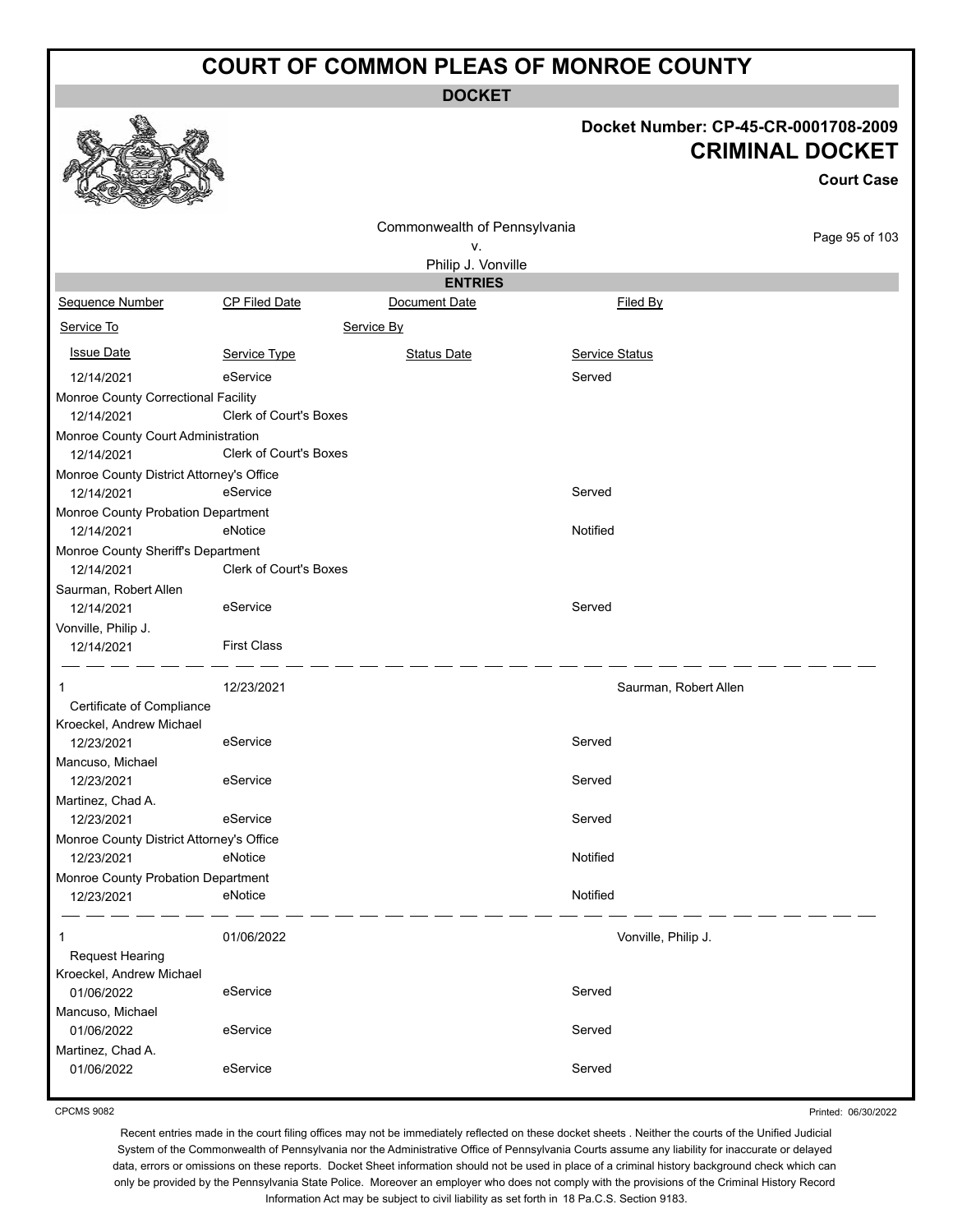**DOCKET**

#### **Docket Number: CP-45-CR-0001708-2009 CRIMINAL DOCKET**

|                                                                       |               |                              |                     | <b>CRIMINAL DOCKET</b><br><b>Court Case</b> |
|-----------------------------------------------------------------------|---------------|------------------------------|---------------------|---------------------------------------------|
|                                                                       |               | Commonwealth of Pennsylvania |                     | Page 96 of 103                              |
|                                                                       |               | ٧.                           |                     |                                             |
|                                                                       |               | Philip J. Vonville           |                     |                                             |
|                                                                       |               | <b>ENTRIES</b>               |                     |                                             |
| <b>Sequence Number</b>                                                | CP Filed Date | Document Date                | Filed By            |                                             |
| Service To                                                            |               | Service By                   |                     |                                             |
| <b>Issue Date</b>                                                     | Service Type  | <b>Status Date</b>           | Service Status      |                                             |
| Monroe County District Attorney's Office<br>01/06/2022                | eService      |                              | Served              |                                             |
| Monroe County Probation Department<br>01/06/2022                      | eNotice       |                              | Notified            |                                             |
| Saurman, Robert Allen<br>01/06/2022                                   | eService      |                              | Served              |                                             |
| 1                                                                     | 01/12/2022    |                              | Vonville, Philip J. |                                             |
| Request from Clerk of Court - Transcripts<br>Kroeckel, Andrew Michael |               |                              |                     |                                             |
| 01/12/2022                                                            | eService      |                              | Served              |                                             |
| Mancuso, Michael                                                      |               |                              |                     |                                             |
| 01/12/2022                                                            | eService      |                              | Served              |                                             |
| Martinez, Chad A.<br>01/12/2022                                       | eService      |                              | Served              |                                             |
| Monroe County District Attorney's Office                              |               |                              |                     |                                             |
| 01/12/2022                                                            | eService      |                              | Served              |                                             |
| Monroe County Probation Department                                    |               |                              |                     |                                             |
| 01/12/2022                                                            | eNotice       |                              | Notified            |                                             |
| Saurman, Robert Allen<br>01/12/2022                                   | eService      |                              | Served              |                                             |
| 1                                                                     | 01/27/2022    | 01/26/2022                   | Mark, Jonathan      |                                             |
| Order Granting Motion for Hearing<br>Kroeckel, Andrew Michael         |               |                              |                     |                                             |
| 01/31/2022                                                            | eService      |                              | Served              |                                             |
| Mancuso, Michael                                                      |               |                              |                     |                                             |
| 01/31/2022                                                            | eService      |                              | Served              |                                             |
| Martinez, Chad A.                                                     |               |                              |                     |                                             |
| 01/31/2022                                                            | eService      |                              | Served              |                                             |
| Monroe County District Attorney's Office                              |               |                              |                     |                                             |
| 01/31/2022                                                            | eService      |                              | Served              |                                             |
| Monroe County Probation Department                                    |               |                              |                     |                                             |
| 01/31/2022                                                            | eNotice       |                              | Notified            |                                             |
| Saurman, Robert Allen                                                 |               |                              |                     |                                             |
| 01/31/2022                                                            | eService      |                              | Served              |                                             |
| Vonville, Philip J.                                                   |               |                              |                     |                                             |

CPCMS 9082

 $\begin{picture}(20,20) \put(0,0){\line(1,0){155}} \put(15,0){\line(1,0){155}} \put(15,0){\line(1,0){155}} \put(15,0){\line(1,0){155}} \put(15,0){\line(1,0){155}} \put(15,0){\line(1,0){155}} \put(15,0){\line(1,0){155}} \put(15,0){\line(1,0){155}} \put(15,0){\line(1,0){155}} \put(15,0){\line(1,0){155}} \put(15,0){\line(1,0){155}} \$ 

残

燃

Printed: 06/30/2022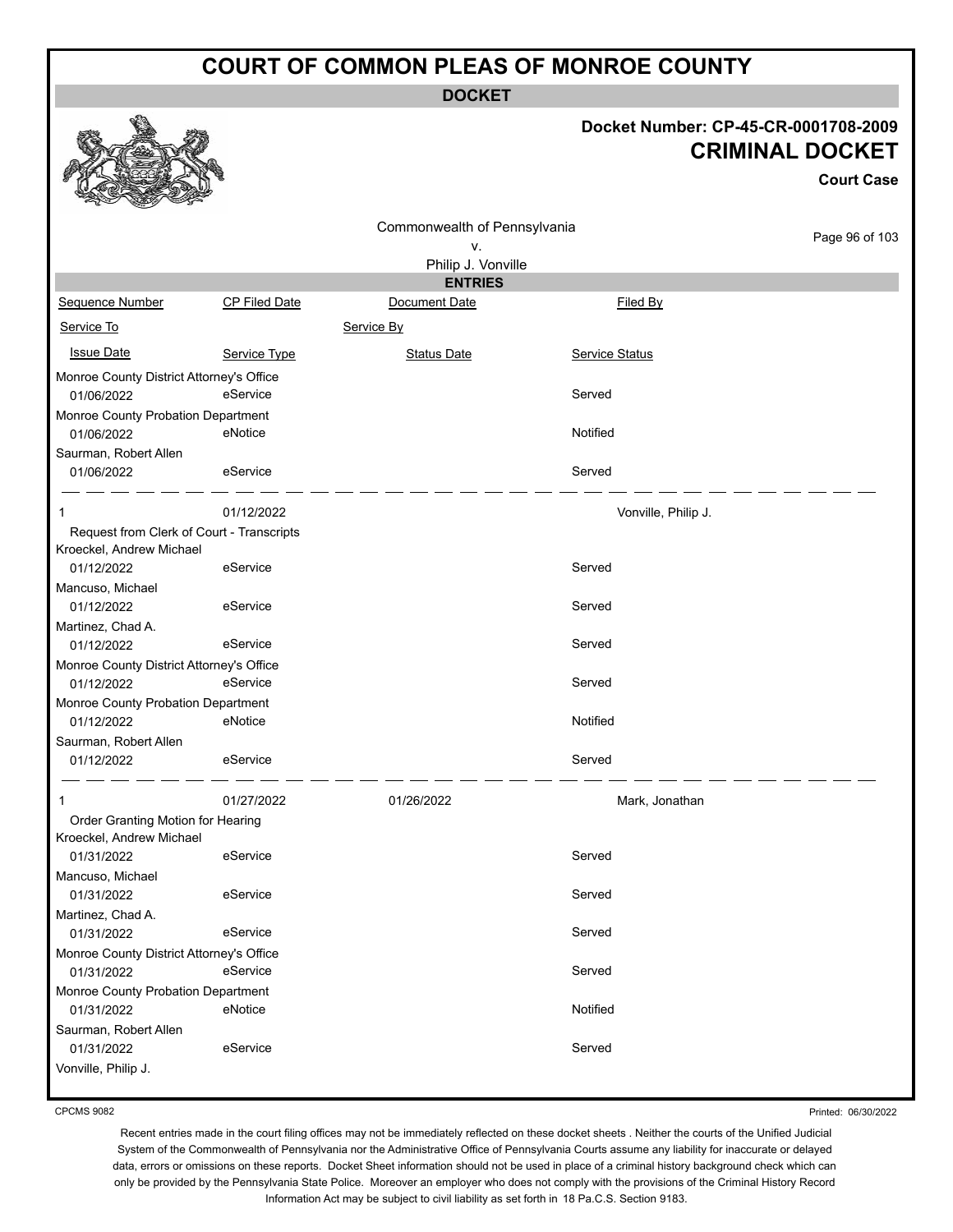**DOCKET**

#### **Docket Number: CP-45-CR-0001708-2009 CRIMINAL DOCKET**

**Court Case**

|                                                  |                               | Commonwealth of Pennsylvania |                     |                |
|--------------------------------------------------|-------------------------------|------------------------------|---------------------|----------------|
|                                                  |                               | ν.                           |                     | Page 97 of 103 |
|                                                  |                               | Philip J. Vonville           |                     |                |
|                                                  |                               | <b>ENTRIES</b>               |                     |                |
| Sequence Number                                  | CP Filed Date                 | Document Date                | Filed By            |                |
| Service To                                       |                               | Service By                   |                     |                |
| <b>Issue Date</b>                                | Service Type                  | <b>Status Date</b>           | Service Status      |                |
| 01/31/2022                                       | <b>First Class</b>            |                              |                     |                |
| 1                                                | 02/03/2022                    |                              | Vonville, Philip J. |                |
| Letter from /to defendant concerning subpoenas   |                               |                              |                     |                |
| Kroeckel, Andrew Michael                         |                               |                              |                     |                |
| 02/03/2022                                       | eService                      |                              | Served              |                |
| Mancuso, Michael                                 |                               |                              |                     |                |
| 02/03/2022                                       | eService                      |                              | Served              |                |
| Martinez, Chad A.                                |                               |                              |                     |                |
| 02/03/2022                                       | eService                      |                              | Served              |                |
| Monroe County District Attorney's Office         |                               |                              |                     |                |
| 02/03/2022                                       | eService                      |                              | Served              |                |
| Monroe County Probation Department               |                               |                              |                     |                |
| 02/03/2022                                       | eNotice                       |                              | Notified            |                |
| Saurman, Robert Allen                            |                               |                              |                     |                |
| 02/03/2022                                       | eService                      |                              | Served              |                |
| 1                                                | 03/29/2022                    |                              | Mark, Jonathan      |                |
| Order Denying Motion for Hearing                 |                               |                              |                     |                |
| Kroeckel, Andrew Michael                         |                               |                              |                     |                |
| 04/07/2022                                       | eService                      |                              | Served              |                |
| Mancuso, Michael                                 |                               |                              |                     |                |
| 04/07/2022                                       | eService                      |                              | Served              |                |
| Martinez, Chad A.                                |                               |                              |                     |                |
| 04/07/2022                                       | eService                      |                              | Served              |                |
| Monroe County Correctional Facility              |                               |                              |                     |                |
| 04/07/2022                                       | Clerk of Court's Boxes        |                              |                     |                |
| Monroe County Court Administration<br>04/07/2022 | <b>Clerk of Court's Boxes</b> |                              |                     |                |
| Monroe County District Attorney's Office         |                               |                              |                     |                |
| 04/07/2022                                       | eService                      |                              | Served              |                |
| Monroe County Probation                          |                               |                              |                     |                |
| 04/07/2022                                       | <b>Clerk of Court's Boxes</b> |                              |                     |                |
| Monroe County Probation Department               |                               |                              |                     |                |
| 04/07/2022                                       | eNotice                       |                              | Notified            |                |
| Monroe County Sheriff's Department               |                               |                              |                     |                |
| 04/07/2022                                       | <b>Clerk of Court's Boxes</b> |                              |                     |                |
|                                                  |                               |                              |                     |                |

CPCMS 9082

Printed: 06/30/2022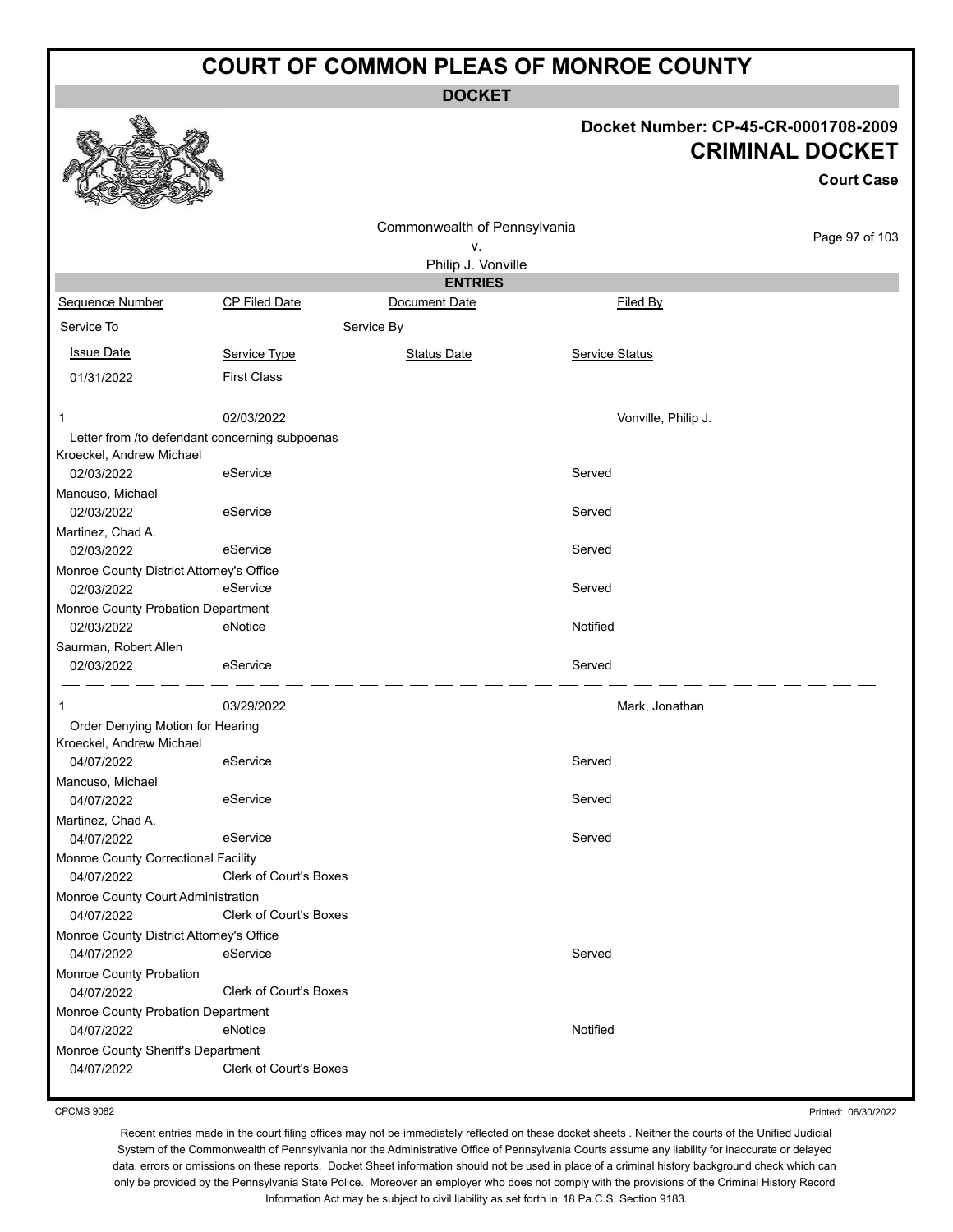**DOCKET**

#### **Docket Number: CP-45-CR-0001708-2009 CRIMINAL DOCKET**

|                                                        |                                                        |                                    |                        | <b>Court Case</b>               |
|--------------------------------------------------------|--------------------------------------------------------|------------------------------------|------------------------|---------------------------------|
|                                                        |                                                        | Commonwealth of Pennsylvania<br>٧. |                        | Page 98 of 103                  |
|                                                        |                                                        | Philip J. Vonville                 |                        |                                 |
|                                                        |                                                        | <b>ENTRIES</b>                     |                        |                                 |
| Sequence Number                                        | <b>CP Filed Date</b>                                   | Document Date                      | Filed By               |                                 |
| Service To                                             |                                                        | Service By                         |                        |                                 |
| <b>Issue Date</b>                                      | Service Type                                           | <b>Status Date</b>                 | Service Status         |                                 |
|                                                        |                                                        |                                    |                        |                                 |
| Saurman, Robert Allen<br>04/07/2022                    | eService                                               |                                    | Served                 |                                 |
| Vonville, Philip J.                                    |                                                        |                                    |                        |                                 |
| 04/07/2022                                             | <b>First Class</b>                                     |                                    |                        |                                 |
| 1                                                      | 04/21/2022                                             |                                    | <b>Middle District</b> | Supreme Court of Pennsylvania - |
|                                                        | Petition for Allowance of Appeal Filed - Supreme Court |                                    |                        |                                 |
| Kroeckel, Andrew Michael                               |                                                        |                                    |                        |                                 |
| 04/21/2022                                             | eService                                               |                                    | Served                 |                                 |
| Mancuso, Michael                                       |                                                        |                                    |                        |                                 |
| 04/21/2022                                             | eService                                               |                                    | Served                 |                                 |
| Martinez, Chad A.                                      |                                                        |                                    | Served                 |                                 |
| 04/21/2022<br>Monroe County District Attorney's Office | eService                                               |                                    |                        |                                 |
| 04/21/2022                                             | eService                                               |                                    | Served                 |                                 |
| Monroe County Probation Department                     |                                                        |                                    |                        |                                 |
| 04/21/2022                                             | eNotice                                                |                                    | Notified               |                                 |
| Saurman, Robert Allen                                  |                                                        |                                    |                        |                                 |
| 04/21/2022                                             | eService                                               |                                    | Served                 |                                 |
| 1                                                      | 05/23/2022                                             |                                    | Vonville, Philip J.    |                                 |
| Motion for Habeas Corpus                               |                                                        |                                    |                        |                                 |
| Kroeckel, Andrew Michael                               |                                                        |                                    |                        |                                 |
| 05/23/2022                                             | eService                                               |                                    | Served                 |                                 |
| Mancuso, Michael                                       |                                                        |                                    |                        |                                 |
| 05/23/2022                                             | eService                                               |                                    | Served                 |                                 |
| Martinez, Chad A.                                      |                                                        |                                    |                        |                                 |
| 05/23/2022                                             | eService                                               |                                    | Served                 |                                 |
| Monroe County District Attorney's Office<br>05/23/2022 | eService                                               |                                    | Served                 |                                 |
| Monroe County Probation Department                     |                                                        |                                    |                        |                                 |
| 05/23/2022                                             | eNotice                                                |                                    | Notified               |                                 |
| Saurman, Robert Allen                                  |                                                        |                                    |                        |                                 |
| 05/23/2022                                             | eService                                               |                                    | Served                 |                                 |

CPCMS 9082

Printed: 06/30/2022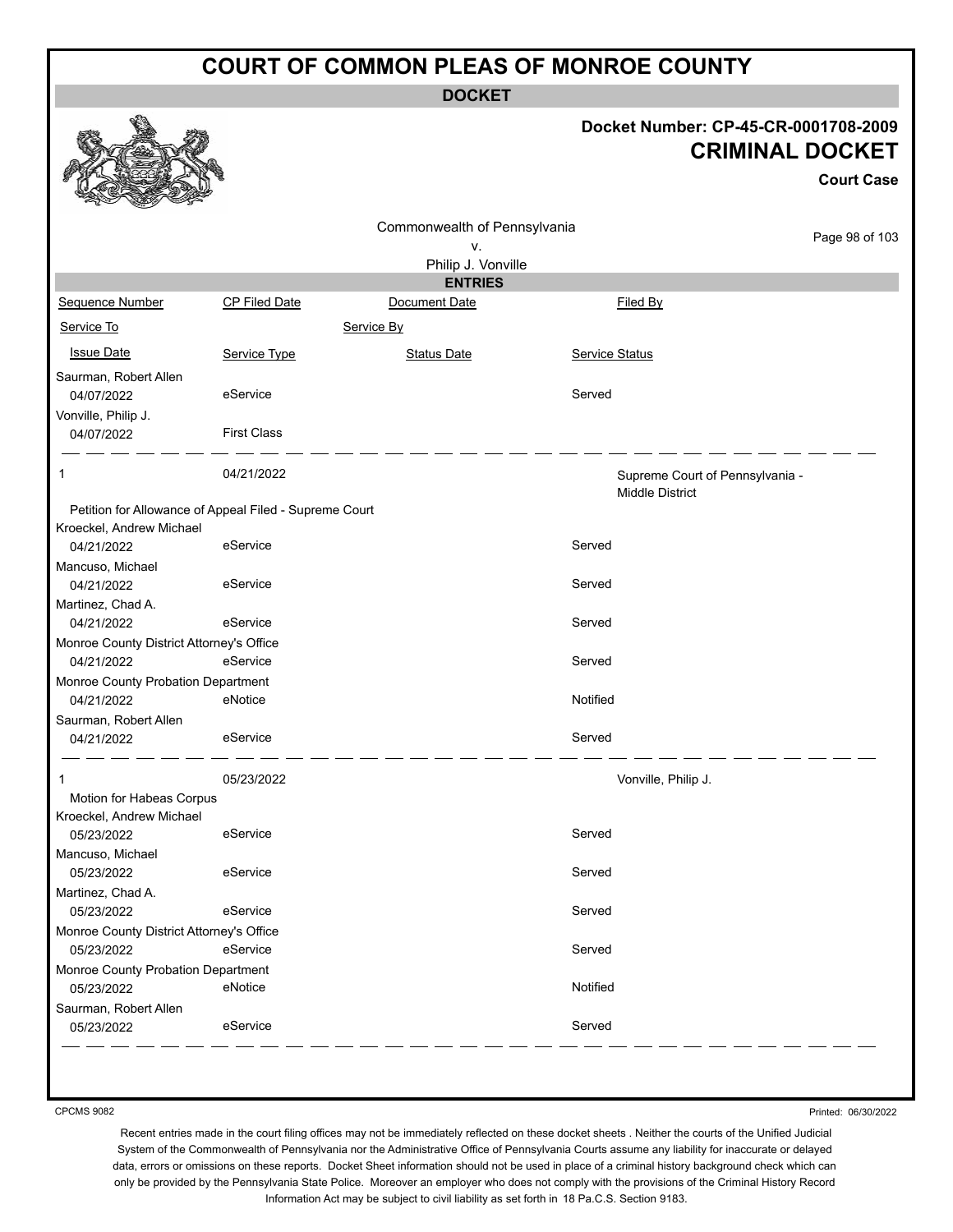**DOCKET**

#### **Docket Number: CP-45-CR-0001708-2009 CRIMINAL DOCKET**

**Court Case**

Printed: 06/30/2022

|                                                                                    |                      | Commonwealth of Pennsylvania                                                                |                                                           | Page 99 of 103 |
|------------------------------------------------------------------------------------|----------------------|---------------------------------------------------------------------------------------------|-----------------------------------------------------------|----------------|
|                                                                                    |                      | ۷.                                                                                          |                                                           |                |
|                                                                                    |                      | Philip J. Vonville                                                                          |                                                           |                |
|                                                                                    |                      | <b>ENTRIES</b>                                                                              |                                                           |                |
| Sequence Number                                                                    | <b>CP Filed Date</b> | Document Date                                                                               | Filed By                                                  |                |
| Service To                                                                         |                      | Service By                                                                                  |                                                           |                |
| <b>Issue Date</b>                                                                  | Service Type         | <b>Status Date</b>                                                                          | Service Status                                            |                |
| 1                                                                                  | 05/25/2022           |                                                                                             | Supreme Court of Pennsylvania -<br><b>Middle District</b> |                |
| Petition for Allowance of Appeal Filed - Supreme Court<br>Kroeckel, Andrew Michael |                      |                                                                                             |                                                           |                |
| 05/26/2022                                                                         | eService             |                                                                                             | Served                                                    |                |
| Mancuso, Michael                                                                   |                      |                                                                                             |                                                           |                |
| 05/26/2022                                                                         | eService             |                                                                                             | Served                                                    |                |
| Martinez, Chad A.                                                                  |                      |                                                                                             |                                                           |                |
| 05/26/2022                                                                         | eService             |                                                                                             | Served                                                    |                |
| Monroe County District Attorney's Office<br>05/26/2022                             | eService             |                                                                                             | Served                                                    |                |
| Monroe County Probation Department                                                 |                      |                                                                                             |                                                           |                |
| 05/26/2022                                                                         | eNotice              |                                                                                             | Notified                                                  |                |
| Saurman, Robert Allen                                                              |                      |                                                                                             |                                                           |                |
| 05/26/2022                                                                         | eService             |                                                                                             | Served                                                    |                |
| 1                                                                                  | 05/26/2022           |                                                                                             | Supreme Court of Pennsylvania -<br><b>Middle District</b> |                |
| Petition for Allowance of Appeal Filed - Supreme Court                             |                      |                                                                                             |                                                           |                |
| Kroeckel, Andrew Michael                                                           |                      |                                                                                             |                                                           |                |
| 05/27/2022                                                                         | eService             |                                                                                             | Served                                                    |                |
| Mancuso, Michael                                                                   |                      |                                                                                             |                                                           |                |
| 05/27/2022                                                                         | eService             |                                                                                             | Served                                                    |                |
| Martinez, Chad A.                                                                  |                      |                                                                                             |                                                           |                |
| 05/27/2022                                                                         | eService             |                                                                                             | Served                                                    |                |
| Monroe County District Attorney's Office                                           |                      |                                                                                             |                                                           |                |
| 05/27/2022                                                                         | eService             |                                                                                             | Served                                                    |                |
| Monroe County Probation Department<br>05/27/2022                                   | eNotice              |                                                                                             | Notified                                                  |                |
| Saurman, Robert Allen                                                              |                      |                                                                                             |                                                           |                |
| 05/27/2022                                                                         | eService             |                                                                                             | Served                                                    |                |
| 1                                                                                  | 06/13/2022           |                                                                                             | Vonville, Philip J.                                       |                |
|                                                                                    |                      | Motion to Dismiss Under Double Jeopardy Under PA. R.C.P. 587 (B) and Pa. P.A.P. 311 (a) (6) |                                                           |                |
| Kroeckel, Andrew Michael                                                           |                      |                                                                                             |                                                           |                |
| 06/13/2022                                                                         | eService             |                                                                                             | Served                                                    |                |
| Mancuso, Michael                                                                   |                      |                                                                                             |                                                           |                |
| 06/13/2022                                                                         | eService             |                                                                                             | Served                                                    |                |

CPCMS 9082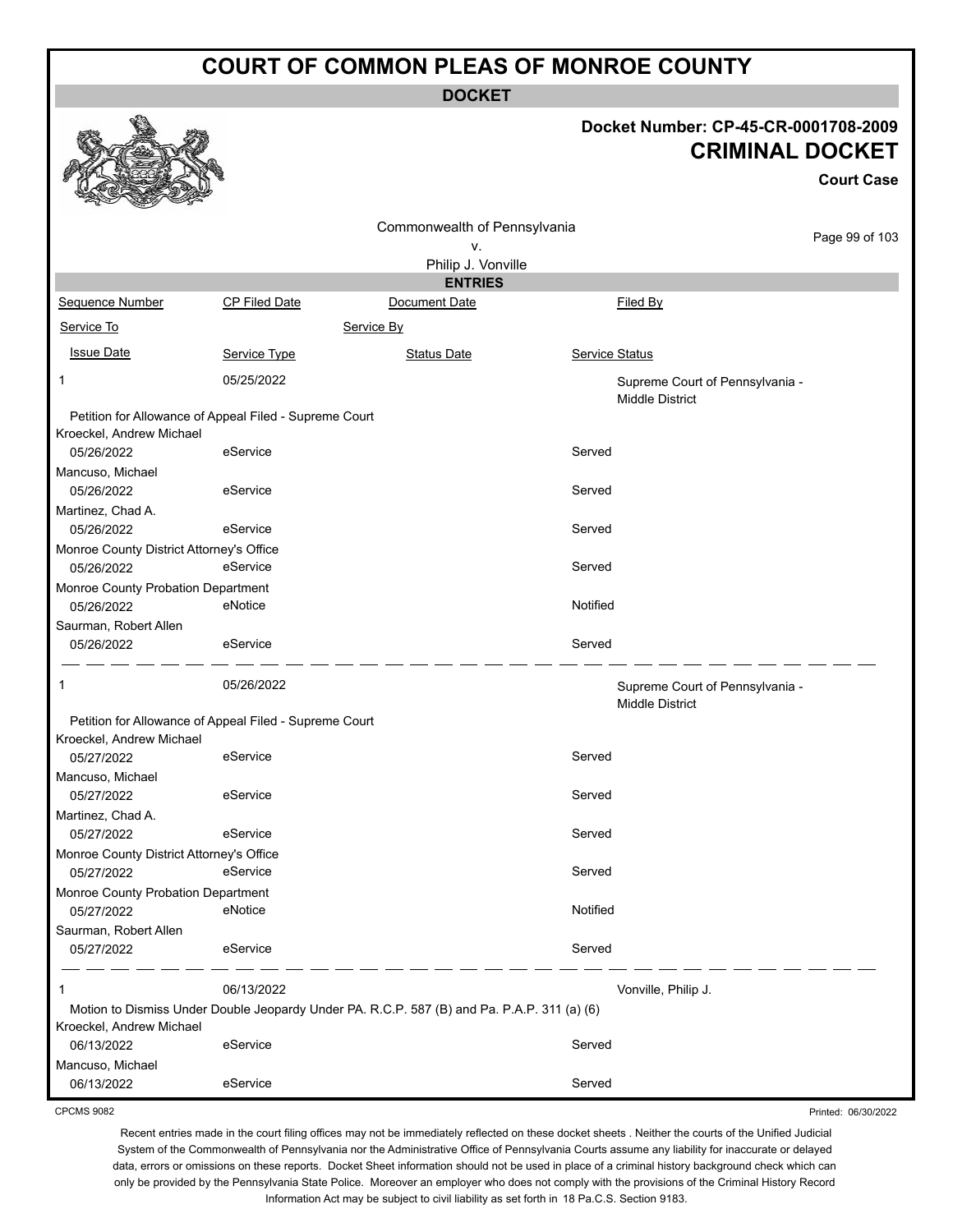**DOCKET**

#### **Docket Number: CP-45-CR-0001708-2009 CRIMINAL DOCKET**

**Court Case**

|                                          |                                                  | Commonwealth of Pennsylvania                                                                        |                     |                 |
|------------------------------------------|--------------------------------------------------|-----------------------------------------------------------------------------------------------------|---------------------|-----------------|
|                                          |                                                  | ٧.                                                                                                  |                     | Page 100 of 103 |
|                                          |                                                  | Philip J. Vonville                                                                                  |                     |                 |
|                                          |                                                  | <b>ENTRIES</b>                                                                                      |                     |                 |
| Sequence Number                          | <b>CP Filed Date</b>                             | Document Date                                                                                       | Filed By            |                 |
| Service To                               |                                                  | Service By                                                                                          |                     |                 |
| <b>Issue Date</b>                        | Service Type                                     | <b>Status Date</b>                                                                                  | Service Status      |                 |
| Martinez, Chad A.                        |                                                  |                                                                                                     |                     |                 |
| 06/13/2022                               | eService                                         |                                                                                                     | Served              |                 |
| Monroe County District Attorney's Office |                                                  |                                                                                                     |                     |                 |
| 06/13/2022                               | eService                                         |                                                                                                     | Served              |                 |
| Monroe County Probation Department       |                                                  |                                                                                                     |                     |                 |
| 06/13/2022                               | eNotice                                          |                                                                                                     | Notified            |                 |
| Saurman, Robert Allen                    |                                                  |                                                                                                     |                     |                 |
| 06/13/2022                               | eService                                         |                                                                                                     | Served              |                 |
| 2                                        | 06/13/2022                                       |                                                                                                     | Vonville, Philip J. |                 |
|                                          |                                                  | Brief in Support of Motion to Dismiss Under Double Jeopardy Under Pa. R.C.P. 587 (B) and Pa. R.A.P. |                     |                 |
| Kroeckel, Andrew Michael                 |                                                  |                                                                                                     |                     |                 |
| 06/13/2022                               | eService                                         |                                                                                                     | Served              |                 |
| Mancuso, Michael                         |                                                  |                                                                                                     |                     |                 |
| 06/13/2022                               | eService                                         |                                                                                                     | Served              |                 |
| Martinez, Chad A.                        |                                                  |                                                                                                     |                     |                 |
| 06/13/2022                               | eService                                         |                                                                                                     | Served              |                 |
| Monroe County District Attorney's Office |                                                  |                                                                                                     |                     |                 |
| 06/13/2022                               | eService                                         |                                                                                                     | Served              |                 |
| Monroe County Probation Department       |                                                  |                                                                                                     |                     |                 |
| 06/13/2022                               | eNotice                                          |                                                                                                     | Notified            |                 |
| Saurman, Robert Allen                    |                                                  |                                                                                                     |                     |                 |
| 06/13/2022                               | eService                                         |                                                                                                     | Served              |                 |
| 1                                        | 06/15/2022                                       |                                                                                                     | Mark, Jonathan      |                 |
|                                          | Order Denying Petition for Writ of Habeas Corpus |                                                                                                     |                     |                 |
| Kroeckel, Andrew Michael                 |                                                  |                                                                                                     |                     |                 |
| 06/15/2022                               | eService                                         |                                                                                                     | Served              |                 |
| Mancuso, Michael                         |                                                  |                                                                                                     |                     |                 |
| 06/15/2022                               | eService                                         |                                                                                                     | Served              |                 |
| Martinez, Chad A.                        |                                                  |                                                                                                     |                     |                 |
| 06/15/2022                               | eService                                         |                                                                                                     | Served              |                 |
| Monroe County Correctional Facility      |                                                  |                                                                                                     |                     |                 |
| 06/15/2022                               | Clerk of Court's Boxes                           |                                                                                                     |                     |                 |
| Monroe County Court Administration       |                                                  |                                                                                                     |                     |                 |
| 06/15/2022                               | <b>Clerk of Court's Boxes</b>                    |                                                                                                     |                     |                 |
| Monroe County District Attorney's Office |                                                  |                                                                                                     |                     |                 |
|                                          |                                                  |                                                                                                     |                     |                 |

CPCMS 9082

Printed: 06/30/2022

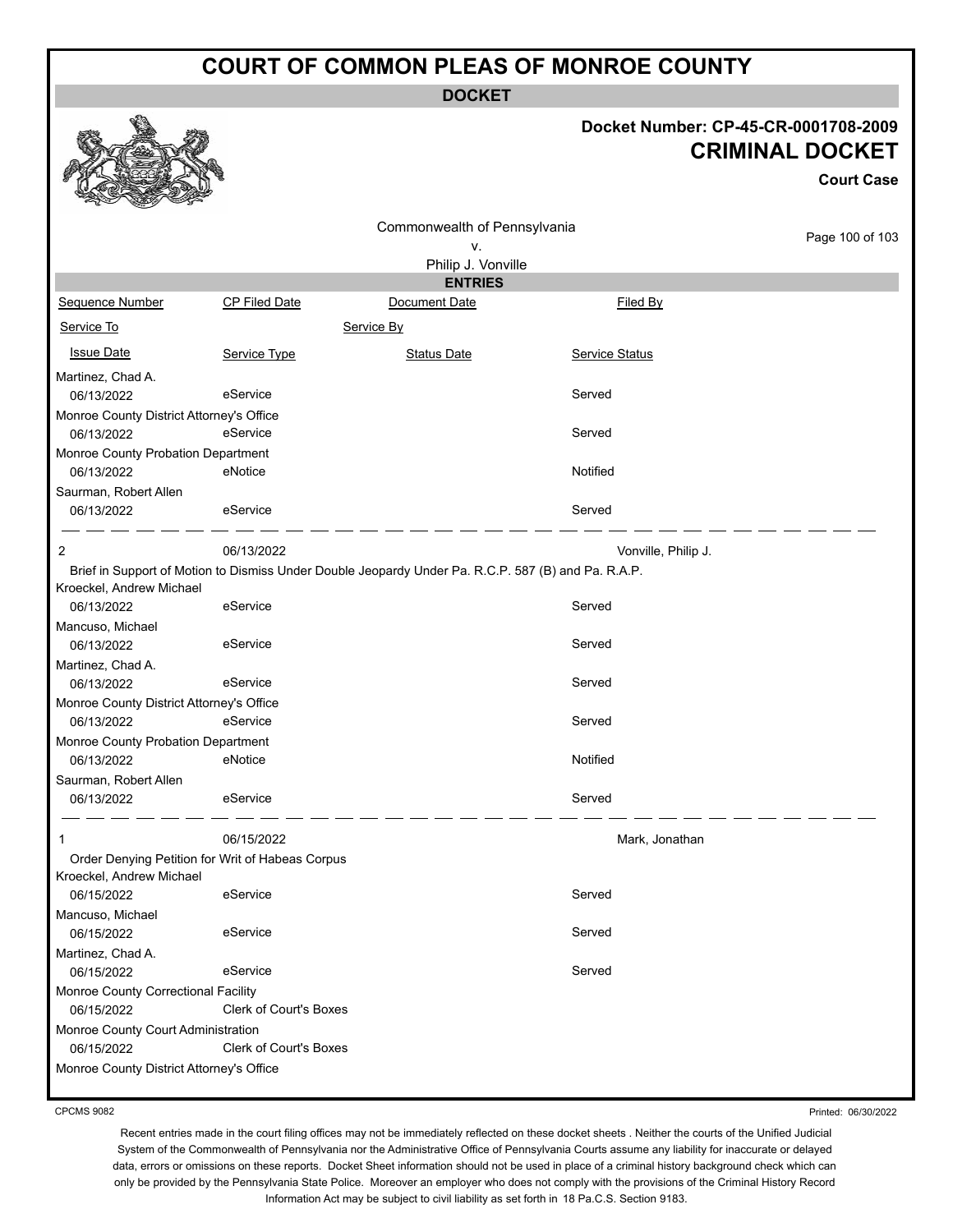**DOCKET**

#### **Docket Number: CP-45-CR-0001708-2009 CRIMINAL DOCKET**

**Court Case**

| v.<br>Philip J. Vonville<br><b>ENTRIES</b><br>CP Filed Date<br>Filed By<br>Sequence Number<br>Document Date<br>Service To<br>Service By<br><b>Issue Date</b><br>Service Type<br><b>Status Date</b><br>Service Status<br>eService<br>Served<br>06/15/2022<br>Monroe County Probation Department<br>Notified<br>eNotice<br>06/15/2022<br>Served<br>06/15/2022<br>eService<br><b>First Class</b><br>06/15/2022<br>06/22/2022<br>06/21/2022<br>Mark, Jonathan<br>1<br>Order Denying Motion to Dismiss Under Double Jeopardy<br>Kroeckel, Andrew Michael<br>Served<br>eService<br>06/23/2022<br>06/23/2022<br>eService<br>Served<br>Served<br>06/23/2022<br>eService<br>Monroe County District Attorney's Office<br>Served<br>eService<br>06/23/2022<br>Monroe County Probation Department<br>Notified<br>06/23/2022<br>eNotice<br>eService<br>Served<br>06/23/2022<br><b>First Class</b><br>06/23/2022 |                       | Commonwealth of Pennsylvania |                 |
|----------------------------------------------------------------------------------------------------------------------------------------------------------------------------------------------------------------------------------------------------------------------------------------------------------------------------------------------------------------------------------------------------------------------------------------------------------------------------------------------------------------------------------------------------------------------------------------------------------------------------------------------------------------------------------------------------------------------------------------------------------------------------------------------------------------------------------------------------------------------------------------------------|-----------------------|------------------------------|-----------------|
|                                                                                                                                                                                                                                                                                                                                                                                                                                                                                                                                                                                                                                                                                                                                                                                                                                                                                                    |                       |                              | Page 101 of 103 |
|                                                                                                                                                                                                                                                                                                                                                                                                                                                                                                                                                                                                                                                                                                                                                                                                                                                                                                    |                       |                              |                 |
|                                                                                                                                                                                                                                                                                                                                                                                                                                                                                                                                                                                                                                                                                                                                                                                                                                                                                                    |                       |                              |                 |
|                                                                                                                                                                                                                                                                                                                                                                                                                                                                                                                                                                                                                                                                                                                                                                                                                                                                                                    |                       |                              |                 |
|                                                                                                                                                                                                                                                                                                                                                                                                                                                                                                                                                                                                                                                                                                                                                                                                                                                                                                    |                       |                              |                 |
|                                                                                                                                                                                                                                                                                                                                                                                                                                                                                                                                                                                                                                                                                                                                                                                                                                                                                                    |                       |                              |                 |
|                                                                                                                                                                                                                                                                                                                                                                                                                                                                                                                                                                                                                                                                                                                                                                                                                                                                                                    |                       |                              |                 |
|                                                                                                                                                                                                                                                                                                                                                                                                                                                                                                                                                                                                                                                                                                                                                                                                                                                                                                    |                       |                              |                 |
|                                                                                                                                                                                                                                                                                                                                                                                                                                                                                                                                                                                                                                                                                                                                                                                                                                                                                                    |                       |                              |                 |
|                                                                                                                                                                                                                                                                                                                                                                                                                                                                                                                                                                                                                                                                                                                                                                                                                                                                                                    | Saurman, Robert Allen |                              |                 |
|                                                                                                                                                                                                                                                                                                                                                                                                                                                                                                                                                                                                                                                                                                                                                                                                                                                                                                    |                       |                              |                 |
|                                                                                                                                                                                                                                                                                                                                                                                                                                                                                                                                                                                                                                                                                                                                                                                                                                                                                                    | Vonville, Philip J.   |                              |                 |
|                                                                                                                                                                                                                                                                                                                                                                                                                                                                                                                                                                                                                                                                                                                                                                                                                                                                                                    |                       |                              |                 |
|                                                                                                                                                                                                                                                                                                                                                                                                                                                                                                                                                                                                                                                                                                                                                                                                                                                                                                    |                       |                              |                 |
|                                                                                                                                                                                                                                                                                                                                                                                                                                                                                                                                                                                                                                                                                                                                                                                                                                                                                                    |                       |                              |                 |
|                                                                                                                                                                                                                                                                                                                                                                                                                                                                                                                                                                                                                                                                                                                                                                                                                                                                                                    |                       |                              |                 |
|                                                                                                                                                                                                                                                                                                                                                                                                                                                                                                                                                                                                                                                                                                                                                                                                                                                                                                    |                       |                              |                 |
|                                                                                                                                                                                                                                                                                                                                                                                                                                                                                                                                                                                                                                                                                                                                                                                                                                                                                                    | Mancuso, Michael      |                              |                 |
|                                                                                                                                                                                                                                                                                                                                                                                                                                                                                                                                                                                                                                                                                                                                                                                                                                                                                                    |                       |                              |                 |
|                                                                                                                                                                                                                                                                                                                                                                                                                                                                                                                                                                                                                                                                                                                                                                                                                                                                                                    | Martinez, Chad A.     |                              |                 |
|                                                                                                                                                                                                                                                                                                                                                                                                                                                                                                                                                                                                                                                                                                                                                                                                                                                                                                    |                       |                              |                 |
|                                                                                                                                                                                                                                                                                                                                                                                                                                                                                                                                                                                                                                                                                                                                                                                                                                                                                                    |                       |                              |                 |
|                                                                                                                                                                                                                                                                                                                                                                                                                                                                                                                                                                                                                                                                                                                                                                                                                                                                                                    |                       |                              |                 |
|                                                                                                                                                                                                                                                                                                                                                                                                                                                                                                                                                                                                                                                                                                                                                                                                                                                                                                    |                       |                              |                 |
|                                                                                                                                                                                                                                                                                                                                                                                                                                                                                                                                                                                                                                                                                                                                                                                                                                                                                                    |                       |                              |                 |
|                                                                                                                                                                                                                                                                                                                                                                                                                                                                                                                                                                                                                                                                                                                                                                                                                                                                                                    | Saurman, Robert Allen |                              |                 |
|                                                                                                                                                                                                                                                                                                                                                                                                                                                                                                                                                                                                                                                                                                                                                                                                                                                                                                    |                       |                              |                 |
|                                                                                                                                                                                                                                                                                                                                                                                                                                                                                                                                                                                                                                                                                                                                                                                                                                                                                                    | Vonville, Philip J.   |                              |                 |
|                                                                                                                                                                                                                                                                                                                                                                                                                                                                                                                                                                                                                                                                                                                                                                                                                                                                                                    |                       |                              |                 |

CPCMS 9082

Printed: 06/30/2022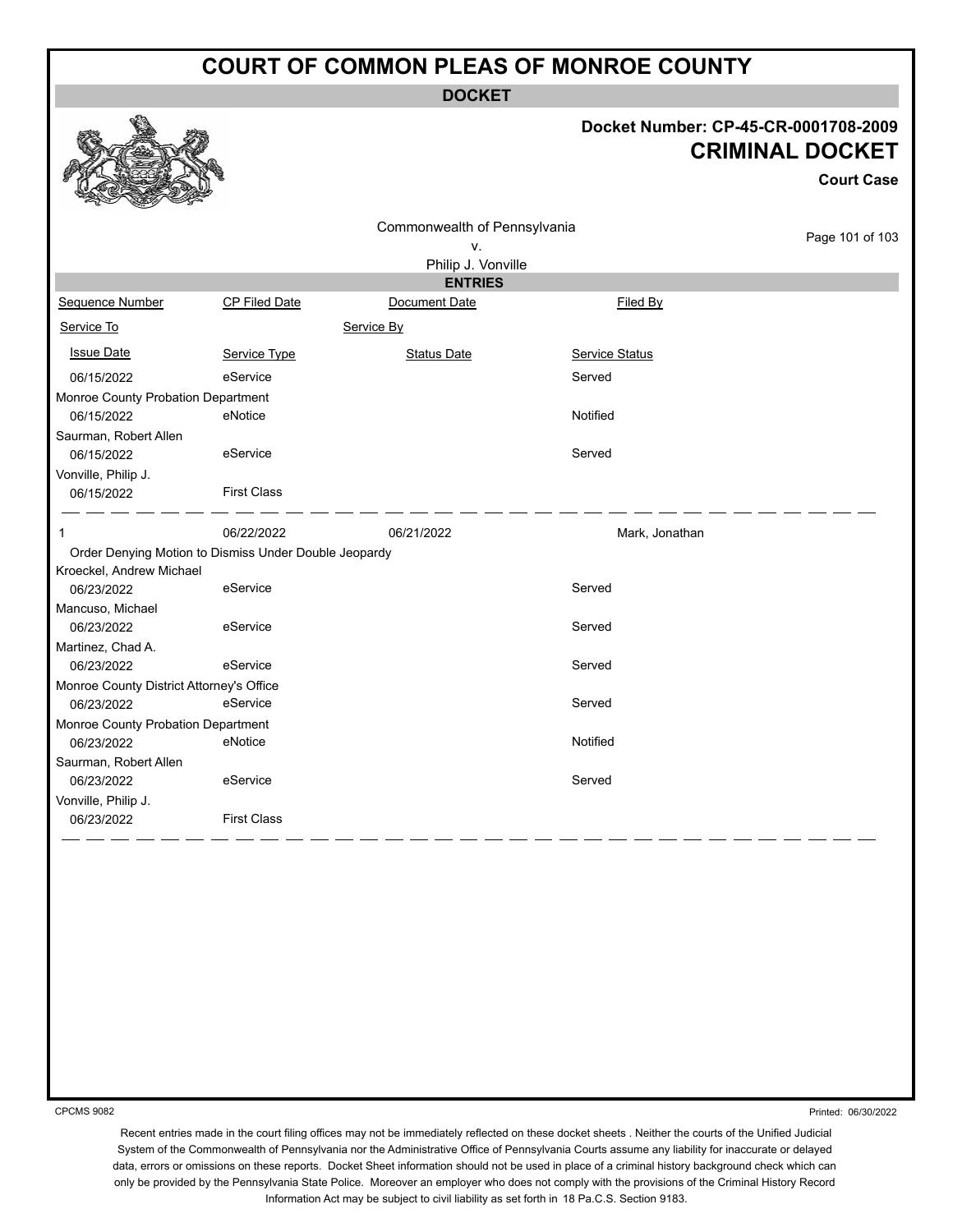**DOCKET**

#### **Docket Number: CP-45-CR-0001708-2009 CRIMINAL DOCKET**

**Court Case**

|                                                    |                                   | Commonwealth of Pennsylvania |             |                                  | Page 102 of 103 |
|----------------------------------------------------|-----------------------------------|------------------------------|-------------|----------------------------------|-----------------|
|                                                    |                                   | ٧.                           |             |                                  |                 |
|                                                    |                                   | Philip J. Vonville           |             |                                  |                 |
| 06/17/2022                                         | <b>CASE FINANCIAL INFORMATION</b> |                              |             |                                  |                 |
| Last Payment Date:                                 |                                   |                              |             | Total of Last Payment: - \$25.00 |                 |
| Vonville, Philip J.                                | Assessment                        | Payments                     | Adjustments | Non Monetary                     | <u>Total</u>    |
| Defendant                                          |                                   |                              |             | Payments                         |                 |
| <b>Costs/Fees</b>                                  |                                   |                              |             |                                  |                 |
| Subpoena Fee (Monroe)                              | \$5.00                            | (\$5.00)                     | \$0.00      | \$0.00                           | \$0.00          |
| Subpoena Fee (Monroe)                              | \$15.00                           | (\$15.00)                    | \$0.00      | \$0.00                           | \$0.00          |
| Subpoena Fee (Monroe)                              | \$5.00                            | (\$5.00)                     | \$0.00      | \$0.00                           | \$0.00          |
| State Court Costs (Act 204 of 1976)                | \$12.30                           | (\$8.37)                     | \$0.00      | \$0.00                           | \$3.93          |
| Commonwealth Cost - HB627 (Act 167<br>of 1992)     | \$18.40                           | (\$12.51)                    | \$0.00      | \$0.00                           | \$5.89          |
| County Court Cost (Act 204 of 1976)                | \$26.80                           | (\$18.20)                    | \$0.00      | \$0.00                           | \$8.60          |
| Crime Victims Compensation (Act 96 of<br>1984)     | \$35.00                           | (\$35.00)                    | \$0.00      | \$0.00                           | \$0.00          |
| Domestic Violence Compensation (Act<br>44 of 1988) | \$10.00                           | (\$6.82)                     | \$0.00      | \$0.00                           | \$3.18          |
| Victim Witness Service (Act 111 of 1998)           | \$25.00                           | (\$25.00)                    | \$0.00      | \$0.00                           | \$0.00          |
| Firearm Education and Training Fund                | \$5.00                            | (\$3.42)                     | \$0.00      | \$0.00                           | \$1.58          |
| Judicial Computer Project                          | \$8.00                            | (\$8.00)                     | \$0.00      | \$0.00                           | \$0.00          |
| <b>ATJ</b>                                         | \$2.00                            | (\$2.00)                     | \$0.00      | \$0.00                           | \$0.00          |
| DNA Detection Fund (Act 185-2004)                  | \$250.00                          | (\$169.64)                   | \$0.00      | \$0.00                           | \$80.36         |
| Automation Fee (Monroe)                            | \$5.00                            | (\$5.00)                     | \$0.00      | \$0.00                           | \$0.00          |
| Court Costs (Monroe)                               | \$75.00                           | (\$75.00)                    | \$0.00      | \$0.00                           | \$0.00          |
| Costs of Prosecution - CJEA                        | \$50.00                           | (\$33.76)                    | \$0.00      | \$0.00                           | \$16.24         |
| Certified Copy Fee (Monroe)                        | \$10.50                           | (\$10.50)                    | \$0.00      | \$0.00                           | \$0.00          |
| Postage Costs (Monroe)                             | \$5.73                            | (\$5.73)                     | \$0.00      | \$0.00                           | \$0.00          |
| Postage Costs (Monroe)                             | \$14.00                           | (\$14.00)                    | \$0.00      | \$0.00                           | \$0.00          |
| Writ of Habeas Corpus (Monroe)                     | \$5.00                            | (\$5.00)                     | \$0.00      | \$0.00                           | \$0.00          |
| Sheriff's Costs (Monroe)                           | \$90.65                           | (\$90.65)                    | \$0.00      | \$0.00                           | \$0.00          |
| Postage Costs (Monroe)                             | \$7.00                            | (\$7.00)                     | \$0.00      | \$0.00                           | \$0.00          |
| Postage Costs (Monroe)                             | \$7.40                            | (\$7.40)                     | \$0.00      | \$0.00                           | \$0.00          |
| Postage Costs (Monroe)                             | \$19.40                           | \$0.00                       | \$0.00      | \$0.00                           | \$19.40         |
| Subpoena Fee (Monroe)                              | \$90.00                           | \$0.00                       | \$0.00      | \$0.00                           | \$90.00         |
| Subpoena Fee (Monroe)                              | \$55.00                           | \$0.00                       | \$0.00      | \$0.00                           | \$55.00         |
| Subpoena Fee (Monroe)                              | \$5.00                            | \$0.00                       | \$0.00      | \$0.00                           | \$5.00          |
| Subpoena Fee (Monroe)                              | \$5.00                            | \$0.00                       | \$0.00      | \$0.00                           | \$5.00          |
| Subpoena Fee (Monroe)                              | \$5.00                            | \$0.00                       | \$0.00      | \$0.00                           | \$5.00          |
| Subpoena Fee (Monroe)                              | \$5.00                            | \$0.00                       | \$0.00      | \$0.00                           | \$5.00          |
| Sheriff's Costs (Monroe)                           | \$47.00                           | \$0.00                       | (\$47.00)   | \$0.00                           | \$0.00          |

CPCMS 9082

Printed: 06/30/2022